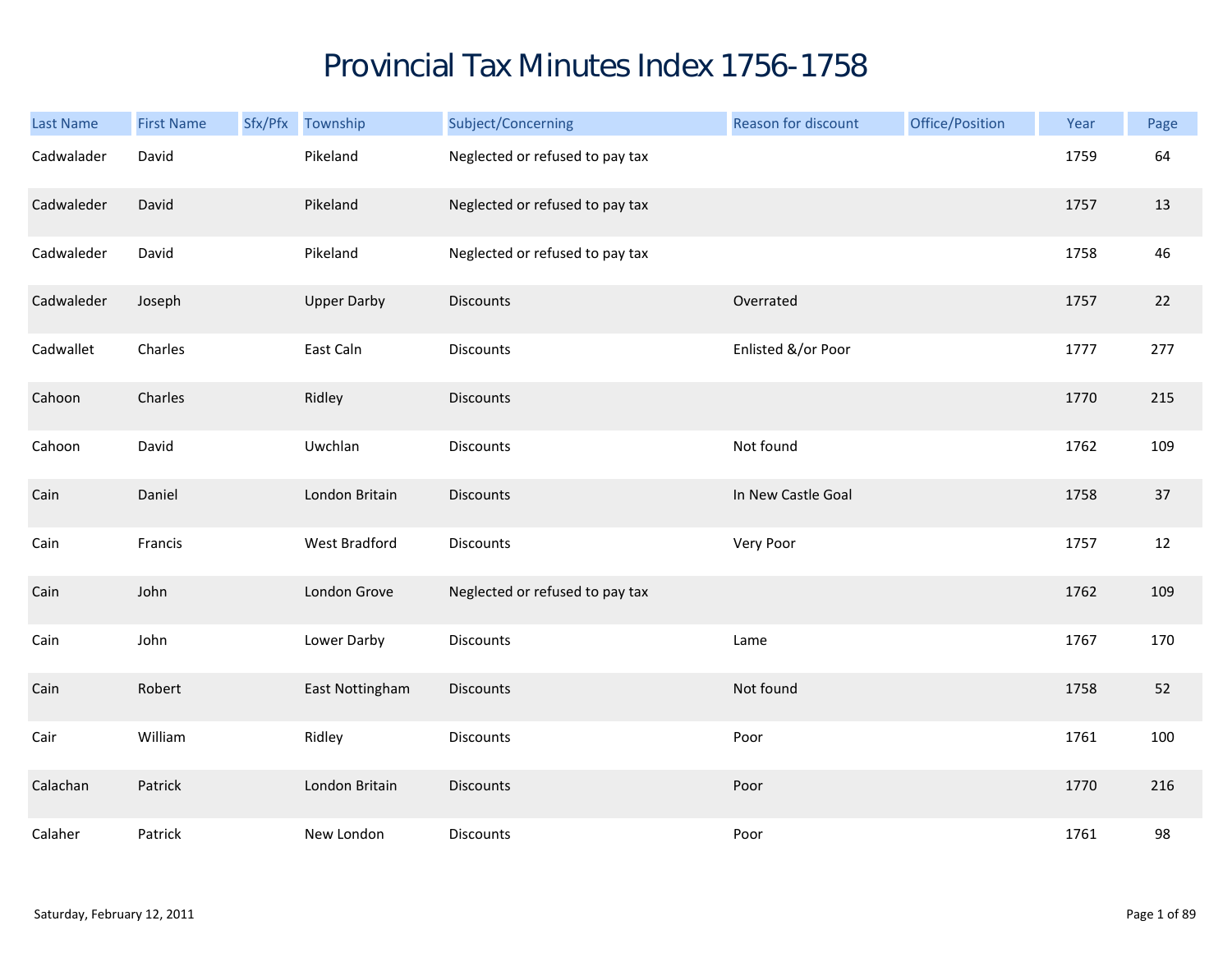| Last Name | <b>First Name</b> | Sfx/Pfx Township     | Subject/Concerning | Reason for discount | Office/Position | Year | Page |
|-----------|-------------------|----------------------|--------------------|---------------------|-----------------|------|------|
| Calbreath | Nevan             | Kennett              | Discounts          | Absconded           |                 | 1760 | 78   |
| Caldwell  | <b>Britain</b>    | Uwchlan              | Discounts          | Not found           |                 | 1773 | 252  |
| Caldwell  | John              | Lower Darby          | Discounts          |                     |                 | 1762 | 107  |
| Caldwell  | John              | East Nottingham      | Discounts          | Absconded           |                 | 1762 | 111  |
| Caldwell  | John              |                      | Paid for service   |                     |                 | 1764 | 136  |
| Caldwell  | John              | Chester              | Discounts          | Overrated           |                 | 1772 | 236  |
| Caldwell  | John              | Edgmont              | Discounts          | Ran away            |                 | 1772 | 238  |
| Caldwell  | John              | Middletown           | Discounts          | Gone                |                 | 1773 | 250  |
| Caldwell  | Joseph            | West Fallowfield     | <b>Discounts</b>   |                     |                 | 1775 | 268  |
| Caldwell  | Peter             | Tredyffrin           | Discounts          | Delirious           |                 | 1764 | 127  |
| Caldwell  | Robert            | Marple               | Discounts          | Under age           |                 | 1769 | 192  |
| Caldwell  | Thomas            | East Caln            | Discounts          | Under age           |                 | 1763 | 120  |
| Caldwell  | Thomas            | Sadsbury             | Discounts          | Under age           |                 | 1774 | 259  |
| Calhoon   | Charles           | Ridley               | Discounts          | Twice rated         |                 | 1772 | 237  |
| Calhoon   | Humphry           | Whiteland            | <b>Discounts</b>   | Not found           |                 | 1758 | 36   |
| Calhoon   | John              | London Britain       | Discounts          | Absconded           |                 | 1757 | 27   |
| Calhoon   | John              | <b>West Nantmeal</b> | Discounts          | Gone                |                 | 1772 | 240  |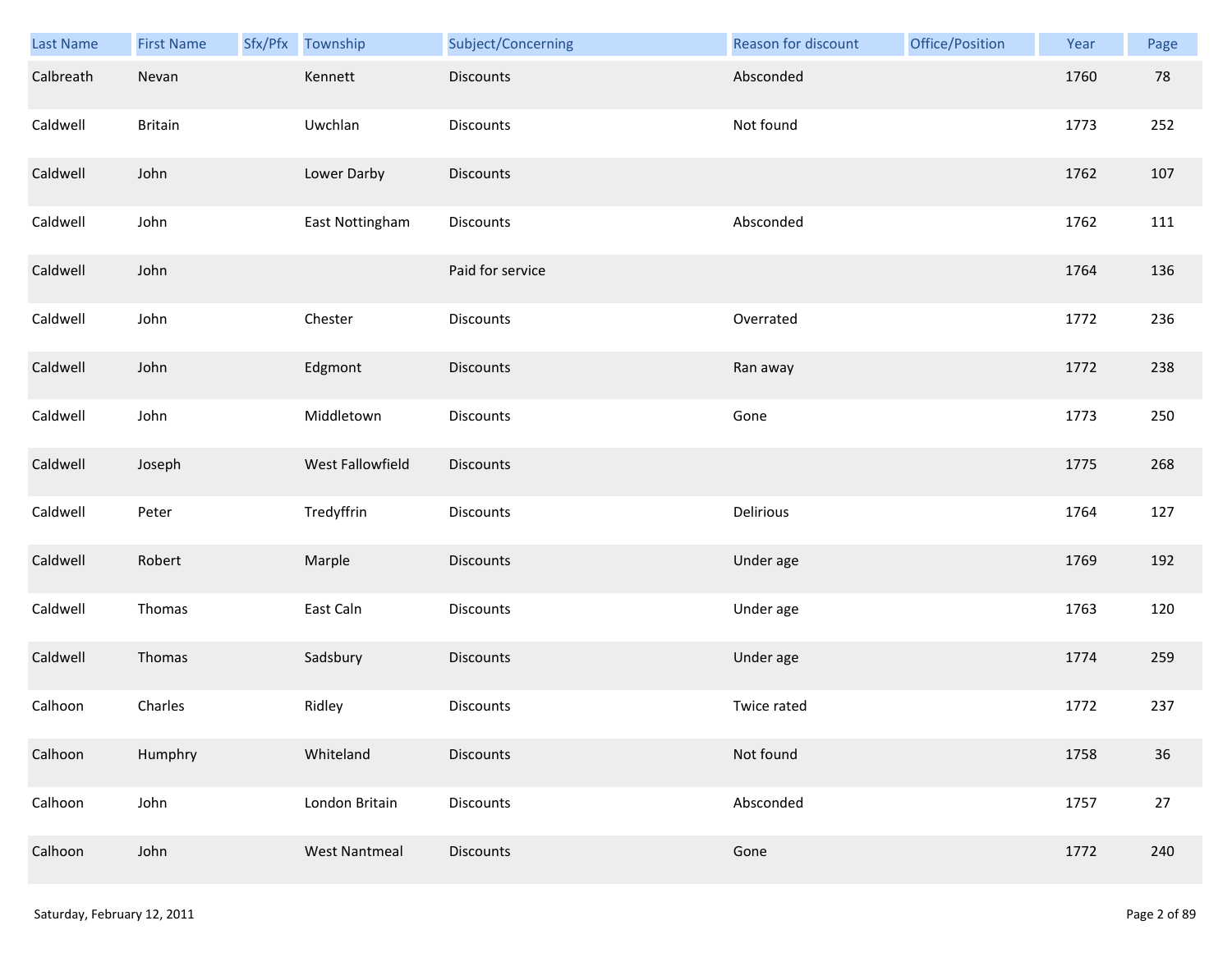| <b>Last Name</b> | <b>First Name</b> | Sfx/Pfx | Township                | Subject/Concerning | Reason for discount                | Office/Position   | Year | Page |
|------------------|-------------------|---------|-------------------------|--------------------|------------------------------------|-------------------|------|------|
| Calhoon          | John              |         | East Caln               | <b>Discounts</b>   | Enlisted, Absconded or<br>Poor     |                   | 1778 | 281  |
| Call             | John              |         | West Fallowfield        | <b>Discounts</b>   | Not found                          |                   | 1766 | 157  |
| Call             | Thomas            |         | West Nottingham         | Discounts          | Poor                               |                   | 1758 | 38   |
| Callahan         | Thomas            |         | Concord                 | <b>Discounts</b>   | Lately in his Majesty's<br>Service |                   | 1759 | 64   |
| Calley           | John              |         | Ridley                  | Discounts          |                                    |                   | 1775 | 265  |
| Caloer           | John              |         | East Marlborough        | <b>Discounts</b>   |                                    |                   | 1770 | 208  |
| Calvart          | John              |         | <b>Upper Providence</b> | Paid for service   |                                    | Township Assessor | 1766 | 152  |
| Calven           | John              |         | East Nottingham         | Discounts          |                                    |                   | 1765 | 139  |
| Calvert          | Daniel            |         | East Marlborough        | <b>Discounts</b>   | Ran away                           |                   | 1768 | 181  |
| Calvert          | Daniel            |         | East Marlborough        | <b>Discounts</b>   | Servant under execution            |                   | 1771 | 222  |
| Calvert          | Daniel            |         | Thornbury               | Discounts          | Gone                               |                   | 1776 | 269  |
| Calvert          | Thomas            |         | Willistown              | <b>Discounts</b>   | Fled from Indians                  |                   | 1758 | 35   |
| Calvert          | Thomas            |         | Willistown              | Discounts          | Gone with the Army                 |                   | 1758 | 49   |
| Calvin           | Samuel            |         | Ridley                  | <b>Discounts</b>   | Poor & Distressed                  |                   | 1767 | 164  |
| Calwell          | James             |         | East Fallowfield        | Discounts          | Poor & Gone                        |                   | 1774 | 255  |
| Cambel           | James             |         | <b>East Nantmeal</b>    | Discounts          | Absconded                          |                   | 1770 | 214  |
| Cambell          | Alexander         |         | Londonderry             | Discounts          |                                    |                   | 1760 | 78   |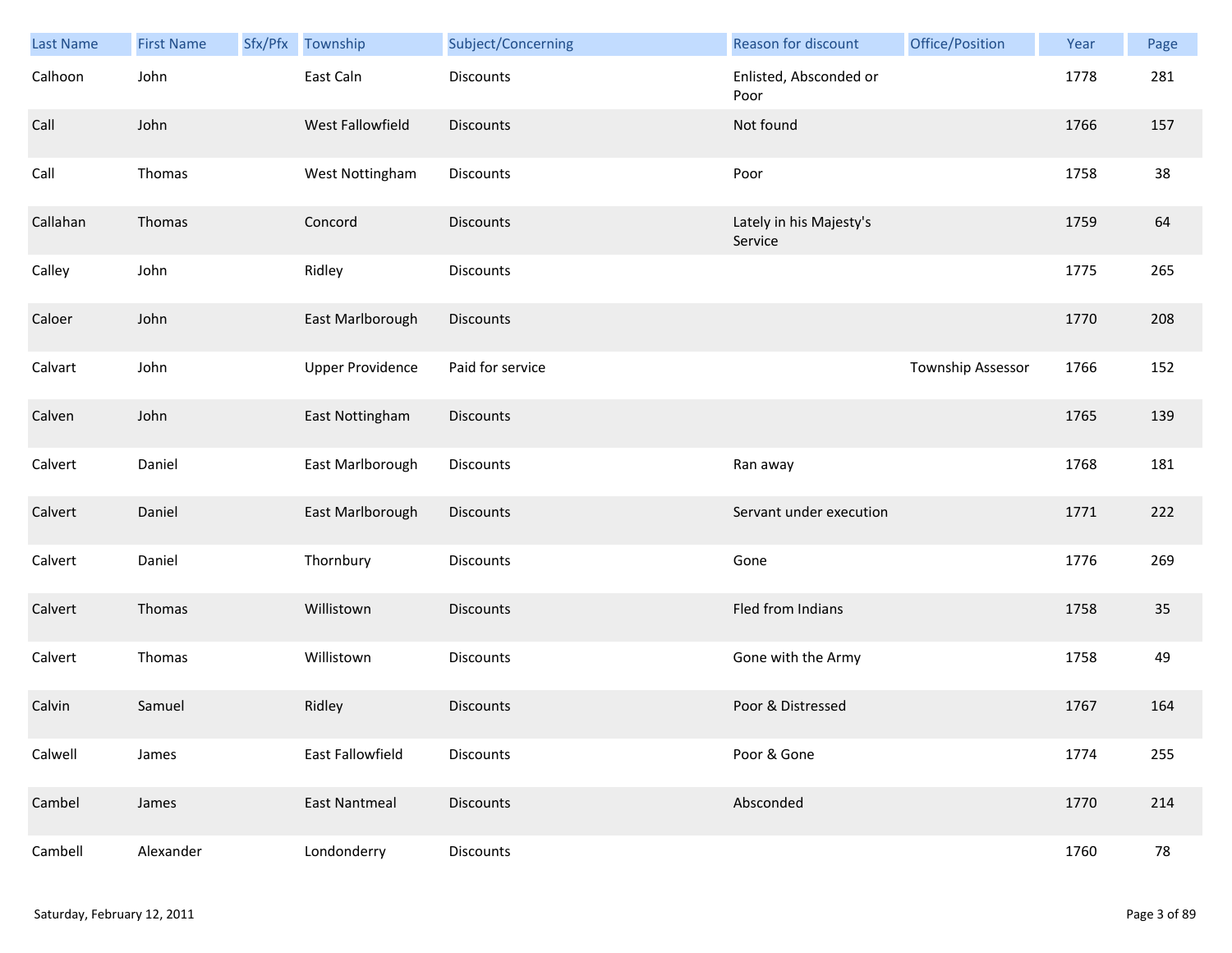| Last Name | <b>First Name</b> | Sfx/Pfx | Township                | Subject/Concerning              | Reason for discount | Office/Position | Year | Page |
|-----------|-------------------|---------|-------------------------|---------------------------------|---------------------|-----------------|------|------|
| Cambell   | George            |         | <b>West Nantmeal</b>    | <b>Discounts</b>                | Absconded           |                 | 1757 | 30   |
| Cambell   | Hugh              |         | New London              | <b>Discounts</b>                | Overrated           |                 | 1757 | 19   |
| Cambell   | James             |         | Lower Providence        | <b>Discounts</b>                | Poor                |                 | 1757 | 20   |
| Cambell   | James             |         | Sadsbury                | Discounts                       | Absconded           |                 | 1757 | 9    |
| Cambell   | James             |         | East Nottingham         | Discounts                       | Poor                |                 | 1758 | 39   |
| Cambell   | James             |         | Nether Providence       | Discounts                       | Enlisted            |                 | 1758 | 45   |
| Cambell   | James             |         | West Bradford           | Warrant granted against         |                     |                 | 1758 | 49   |
| Cambell   | John              |         | East Caln               | Discounts                       | Overrated           |                 | 1758 | 43   |
| Cambell   | John              |         | East Caln               | <b>Discounts</b>                |                     |                 | 1761 | 96   |
| Cambell   | William           |         | Kennett                 | Discounts                       | Absconded           |                 | 1768 | 187  |
| Camble    | James             |         | East Nottingham         | <b>Discounts</b>                | Absconded           |                 | 1758 | 52   |
| Cameron   | Dugal             |         | Willistown              | Neglected or refused to pay tax |                     |                 | 1759 | 63   |
| Cameron   | <b>Dugal</b>      |         | Springfield             | Discounts                       | Overrated           |                 | 1769 | 194  |
| Cameron   | Duncan            |         | Thornbury               | <b>Discounts</b>                | Absconded           |                 | 1769 | 201  |
| Cameron   | Finley            |         | Nether Providence       | <b>Discounts</b>                | Paid in Springfield |                 | 1765 | 138  |
| Cameron   | John              |         | Tredyffrin              | <b>Discounts</b>                | Not found           |                 | 1766 | 156  |
| Cameron   | John              |         | <b>Upper Providence</b> | Discounts                       | Gone                |                 | 1771 | 223  |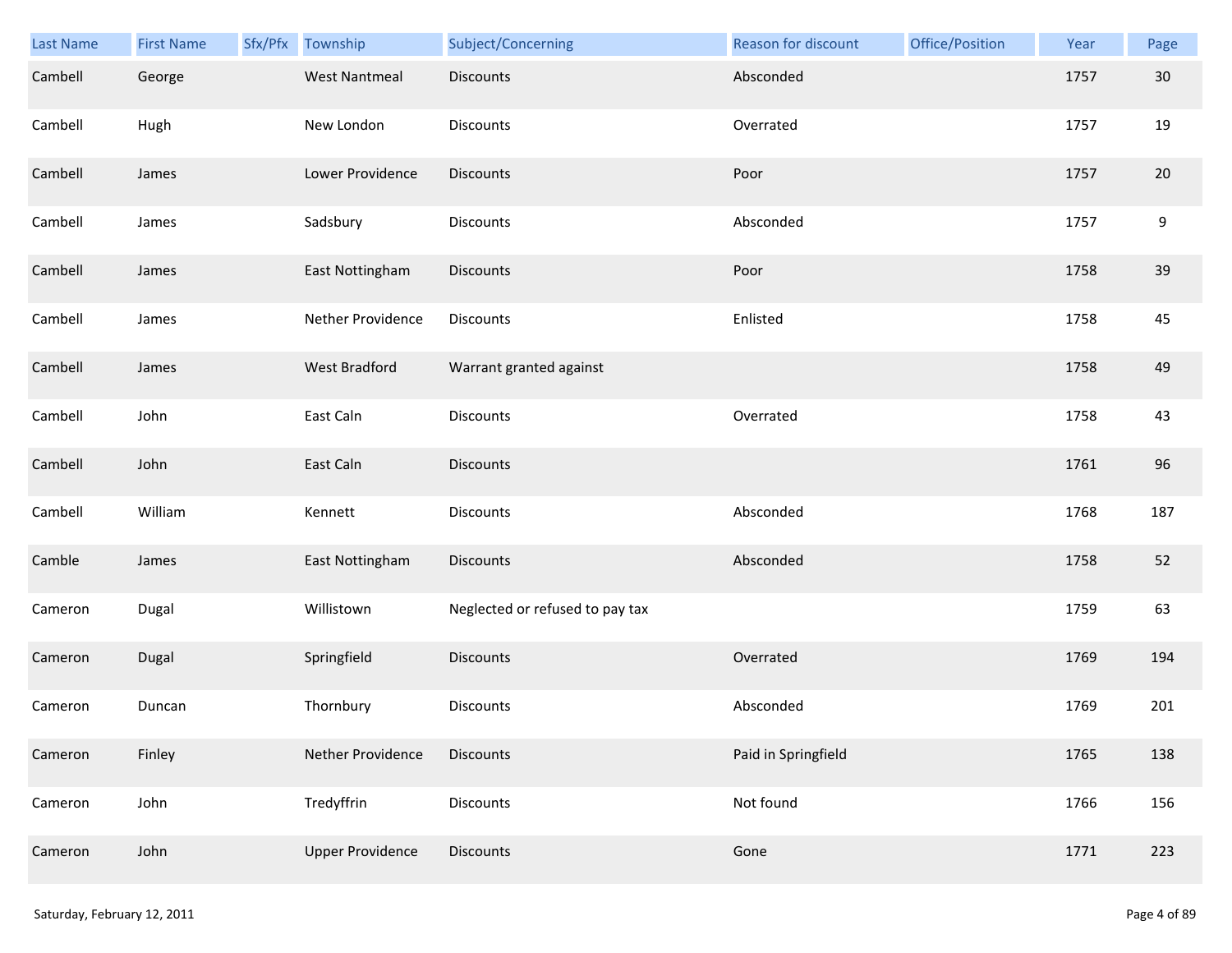| Last Name | <b>First Name</b> | Sfx/Pfx | Township                | Subject/Concerning | Reason for discount            | Office/Position | Year | Page |
|-----------|-------------------|---------|-------------------------|--------------------|--------------------------------|-----------------|------|------|
| Cameron   | William           |         | <b>Upper Darby</b>      | Discounts          | Ran away                       |                 | 1769 | 200  |
| Cammell   | John              |         | <b>West Nantmeal</b>    | <b>Discounts</b>   | Poor & Old                     |                 | 1770 | 212  |
| Cammell   | John              |         | Chester                 | Discounts          |                                |                 | 1776 | 275  |
| Camp      | William           |         | <b>Upper Chichester</b> | <b>Discounts</b>   | Not to be had                  |                 | 1772 | 236  |
| Campbell  | Alexander         |         | Newtown                 | Discounts          |                                |                 | 1765 | 145  |
| Campbell  | Alexander         |         | Chester                 | <b>Discounts</b>   | Poor & Old                     |                 | 1772 | 236  |
| Campbell  | Arthur            |         | Charlestown             | Discounts          |                                |                 | 1775 | 262  |
| Campbell  | David             |         | <b>Upper Chichester</b> | Discounts          | Absconded                      |                 | 1767 | 168  |
| Campbell  | Hugh              |         | London Britain          | <b>Discounts</b>   |                                |                 | 1764 | 131  |
| Campbell  | Hugh              |         | London Britain          | Refused to pay tax |                                |                 | 1767 | 167  |
| Campbell  | Hugh              |         | East Fallowfield        | Discounts          | Gone, Dead, Married or<br>Poor |                 | 1774 | 255  |
| Campbell  | Hugh              |         | West Fallowfield        | <b>Discounts</b>   | Delinquents                    |                 | 1774 | 260  |
| Campbell  | James             |         | London Grove            | Discounts          | Insolvent                      |                 | 1766 | 158  |
| Campbell  | James             |         | West Marlborough        | <b>Discounts</b>   | Poor                           |                 | 1768 | 181  |
| Campbell  | James             |         | West Caln               | Discounts          | Overrated or Poor              |                 | 1775 | 262  |
| Campbell  | James             |         | East Fallowfield        | <b>Discounts</b>   | Poor or Absconded              |                 | 1778 | 282  |
| Campbell  | John              |         | West Nottingham         | <b>Discounts</b>   | Ran away                       |                 | 1771 | 226  |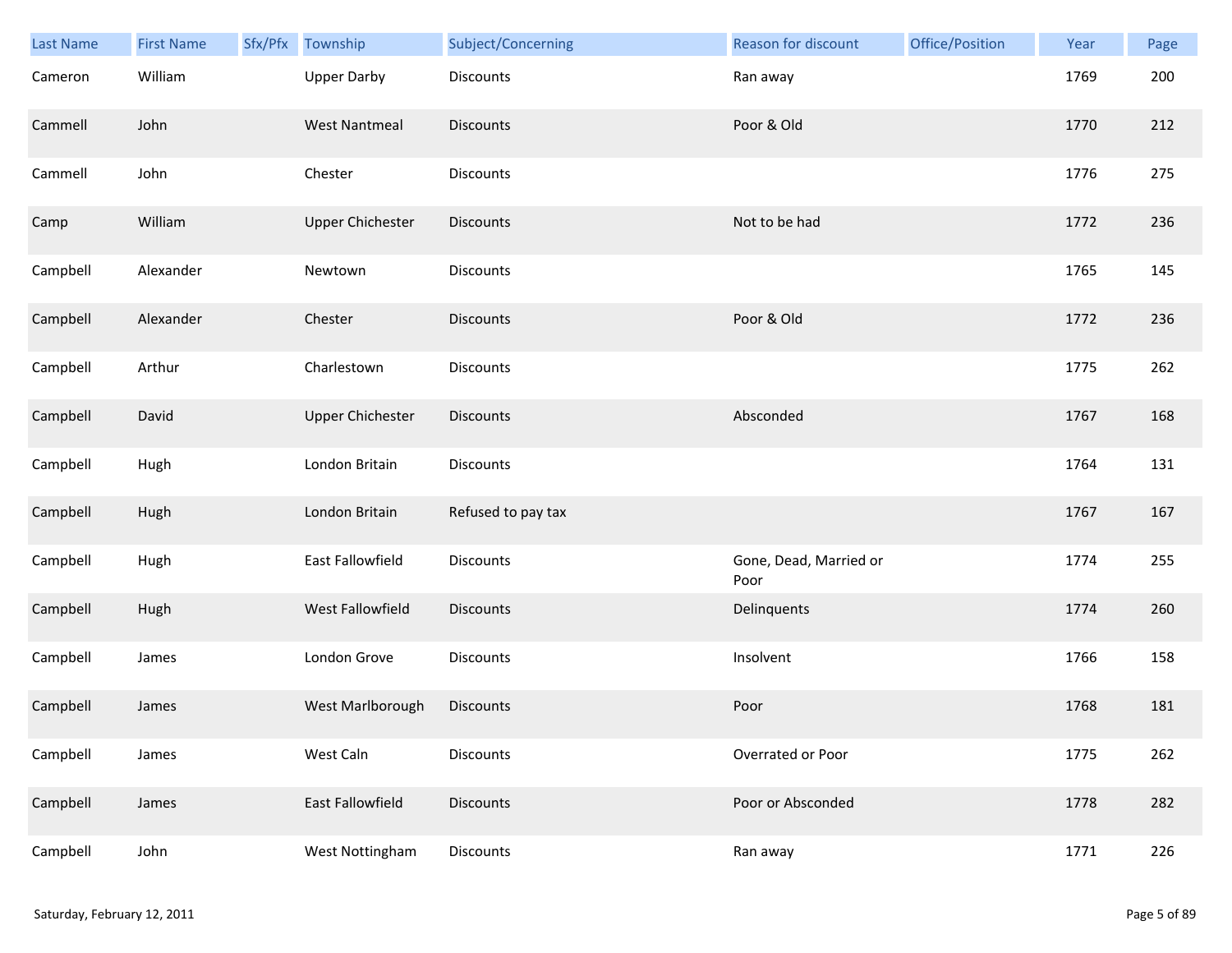| Last Name | <b>First Name</b> | Sfx/Pfx Township     | Subject/Concerning | Reason for discount                   | Office/Position          | Year | Page |
|-----------|-------------------|----------------------|--------------------|---------------------------------------|--------------------------|------|------|
| Campbell  | Joseph            | East Bradford        | <b>Discounts</b>   | Absconded                             |                          | 1765 | 144  |
| Campbell  | Robert            | Charlestown          | <b>Discounts</b>   | Enlisted &/or Poor                    |                          | 1777 | 277  |
| Campbell  | William           | West Nottingham      | Discounts          | Under age                             |                          | 1768 | 184  |
| Campble   | John              | Concord              | <b>Discounts</b>   |                                       |                          | 1774 | 257  |
| Cancer    | Robert            | <b>West Nantmeal</b> | <b>Discounts</b>   | Absconded                             |                          | 1767 | 169  |
| Cancer    | Thomas            | <b>West Nantmeal</b> | <b>Discounts</b>   | Absconded                             |                          | 1767 | 169  |
| Cannon    | Charles           | Ridley               | Discounts          |                                       |                          | 1765 | 141  |
| Cannon    | Cornelius         | Charlestown          | Discounts          |                                       |                          | 1775 | 262  |
| Cannon    | Joshua            | East Nottingham      | <b>Discounts</b>   | Twice rated                           |                          | 1758 | 39   |
| Cannon    | Joshua            | East Nottingham      | <b>Discounts</b>   | Poor                                  |                          | 1758 | 47   |
| Canouse   | William           | Coventry             | <b>Discounts</b>   | Poor                                  |                          | 1772 | 238  |
| Care      | Thomas            | Ridley               | <b>Discounts</b>   | Ran away                              |                          | 1768 | 185  |
| Care      | William           | Ridley               | <b>Discounts</b>   | Sickly & Likely to become<br>a charge |                          | 1759 | 55   |
| Carl      | Robert            | Aston                | <b>Discounts</b>   | Paid in Upper Chichester              |                          | 1761 | 100  |
| Carleton  | Thomas            | Kennett              | Paid for service   |                                       | <b>Township Assessor</b> | 1773 | 244  |
| Carlisle  | James             | East Nantmeal        | Discounts          | Absconded                             |                          | 1767 | 167  |
| Carlisle  | Patrick           | London Grove         | <b>Discounts</b>   |                                       |                          | 1773 | 251  |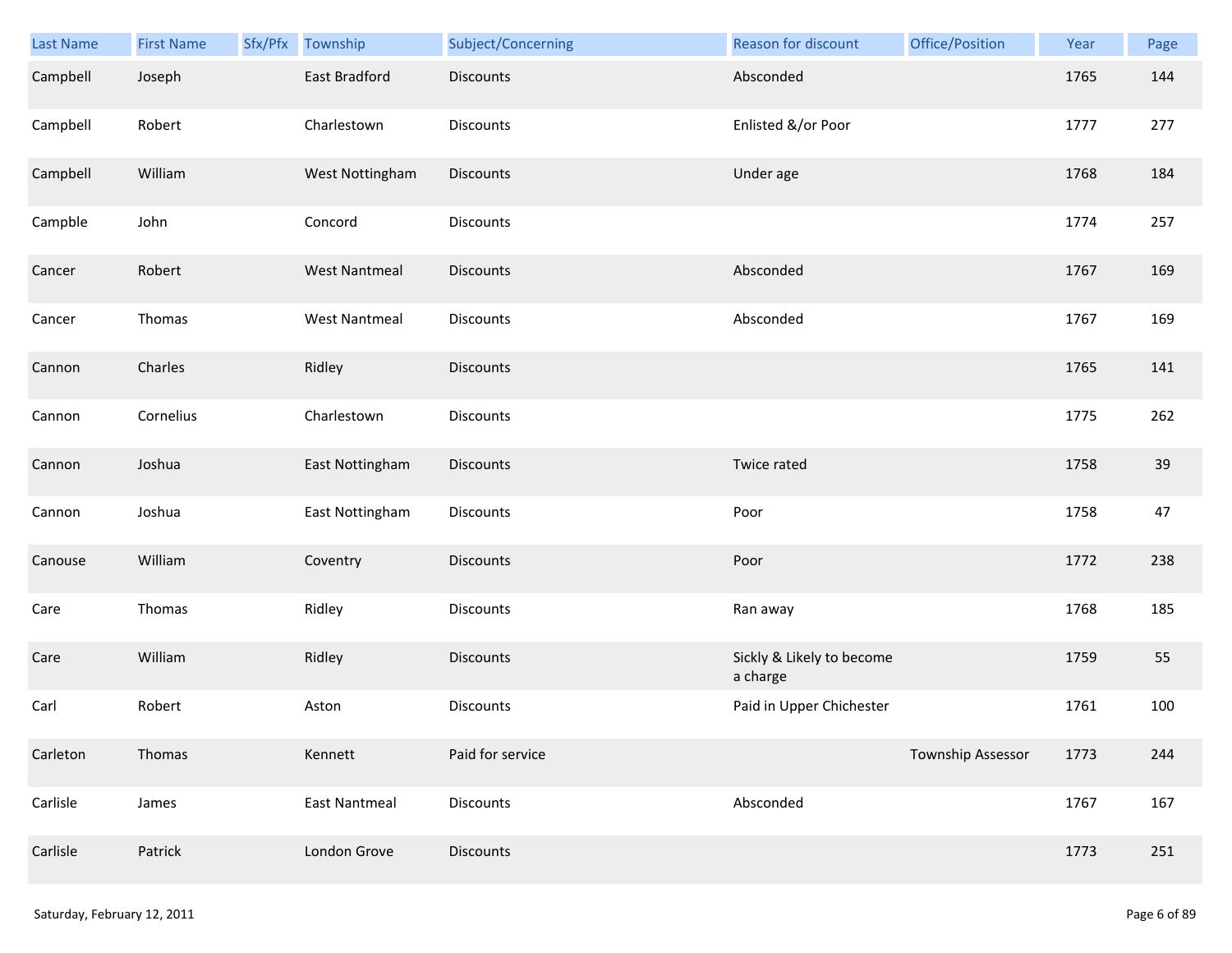| Last Name | <b>First Name</b> | Sfx/Pfx | Township             | Subject/Concerning                    | Reason for discount | Office/Position | Year | Page |
|-----------|-------------------|---------|----------------------|---------------------------------------|---------------------|-----------------|------|------|
| Carlton   | Thomas            |         | Kennett              | Neglected or refused to pay tax       |                     |                 | 1757 | 9    |
| Carlton   | Thomas            |         | Kennett              | Warrant granted against               |                     |                 | 1758 | 51   |
| Carney    | David             |         | Middletown           | Discounts                             | Absconded or Poor   |                 | 1774 | 260  |
| Carney    | David             |         |                      | <b>Discounts</b>                      | Enlisted &/or Poor  |                 | 1777 | 279  |
| Carney    | Dennis            |         | Charlestown          | Discounts                             | Absconded           |                 | 1770 | 208  |
| Carney    | Jacob             |         | London Grove         | <b>Discounts</b>                      | Not found           |                 | 1772 | 239  |
| Carney    | James             |         | <b>East Nantmeal</b> | Discounts                             |                     |                 | 1772 | 234  |
| Carney    | William           |         | Springfield          | <b>Discounts</b>                      |                     |                 | 1775 | 266  |
| Carothers | John              |         |                      | <b>Discounts</b>                      | Paid in Maryland    |                 | 1761 | 100  |
| Carothers | John              |         | East Nottingham      | <b>Discounts</b>                      | Absconded           |                 | 1762 | 111  |
| Carothers | William           |         | <b>West Nantmeal</b> | Discounts                             |                     |                 | 1764 | 130  |
| Carpenter | John              |         | West Bradford        | Land in New Garden charged to him     |                     |                 | 1765 | 142  |
| Carpenter | Samuel            |         | Chester              | Discounts                             | Under age           |                 | 1766 | 154  |
| Carpenter | Thomas            |         | Kennett              | House where appeals will be held      |                     |                 | 1769 | 204  |
| Carpenter | Thomas            |         | Kennett              | House where next meeting will be held |                     |                 | 1770 | 205  |
| Carpenter | Thomas            |         | Kennett              | House where appeals will be held      |                     |                 | 1770 | 217  |
| Carpenter | Thomas            |         | Kennett              | House where meeting held              |                     |                 | 1771 | 218  |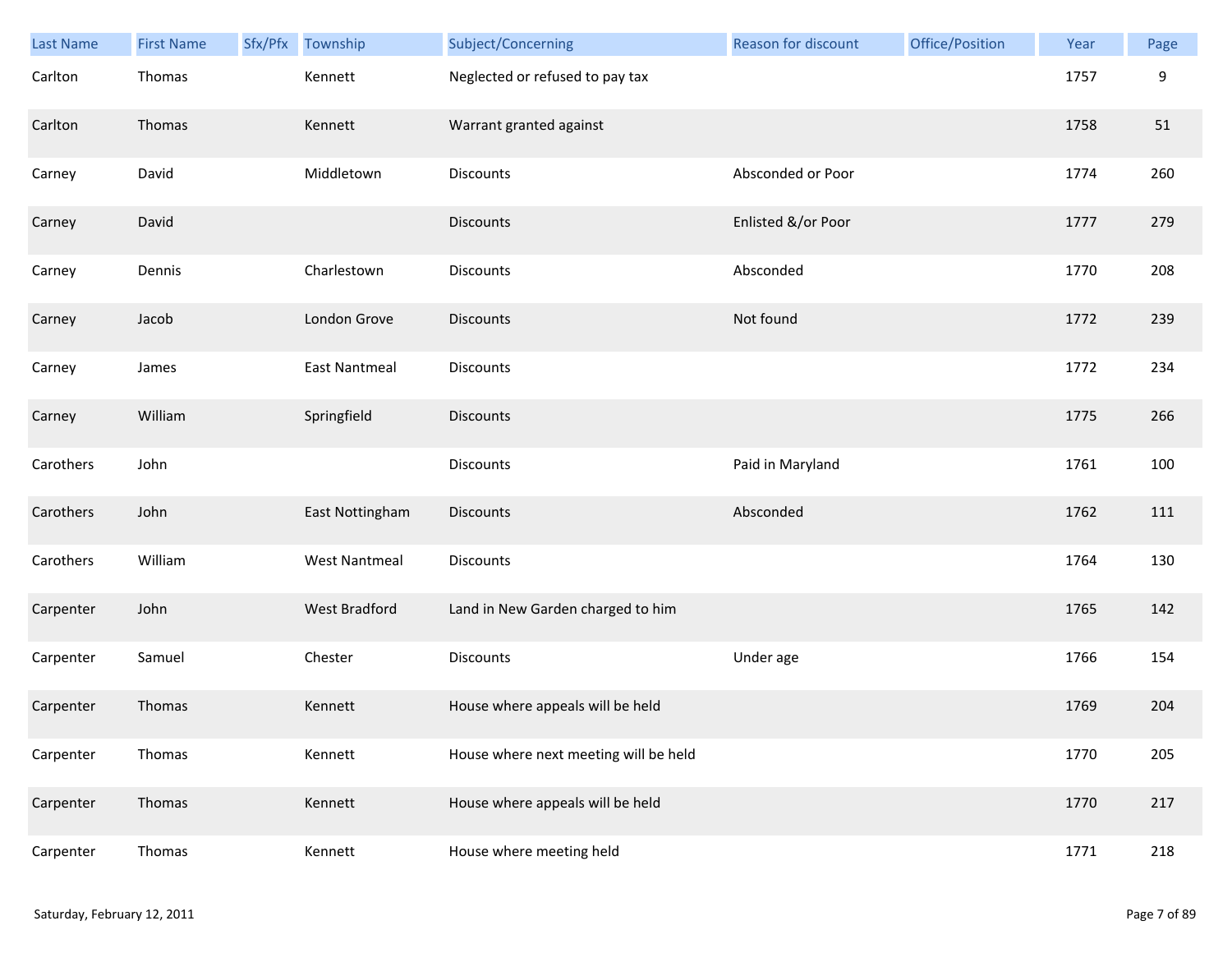| Last Name | <b>First Name</b> | Sfx/Pfx Township     | Subject/Concerning              | <b>Reason for discount</b> | Office/Position      | Year | Page |
|-----------|-------------------|----------------------|---------------------------------|----------------------------|----------------------|------|------|
| Carpenter | Thomas            | Chester              | <b>Discounts</b>                |                            |                      | 1772 | 236  |
| Carr      | Cornelius         | Goshen               | Discounts                       | In Goal                    |                      | 1770 | 209  |
| Carr      | Thomas            | Sadsbury             | <b>Discounts</b>                | Poor                       |                      | 1772 | 239  |
| Carr      | Thomas            | Goshen               | Discounts                       | Under age                  |                      | 1774 | 256  |
| Carr      | William           | Londonderry          |                                 |                            | <b>Tax Collector</b> | 1759 | 66   |
| Carrel    | John              |                      | Discounts                       |                            |                      | 1759 | 69   |
| Carrell   | Joseph            | London Britain       | Neglected or refused to pay tax |                            |                      | 1759 | 60   |
| Carrell   | Joseph            | London Britain       | Discounts                       | Absconded                  |                      | 1759 | 68   |
| Carrol    | John              | East Nottingham      | <b>Discounts</b>                | Poor                       |                      | 1771 | 224  |
| Carroll   | Charles           | East Caln            | Discounts                       |                            |                      | 1764 | 130  |
| Carson    | Andrew            | Uwchlan              | Warrant granted against         |                            |                      | 1763 | 118  |
| Carson    | Andrew            | Chester              | Discounts                       | Dead or Gone Away          |                      | 1766 | 158  |
| Carson    | John              | West Nottingham      | Discounts                       | Absconded                  |                      | 1757 | 27   |
| Carson    | John              |                      | Neglected or refused to pay tax |                            |                      | 1758 | 47   |
| Carson    | John              | West Nottingham      | <b>Discounts</b>                | Not recoverable            |                      | 1758 | 50   |
| Carson    | John              | <b>West Nantmeal</b> | Discounts                       | Not found                  |                      | 1771 | 228  |
| Carson    | John              | <b>East Nantmeal</b> | Discounts                       | Gone & Insolvent           |                      | 1775 | 264  |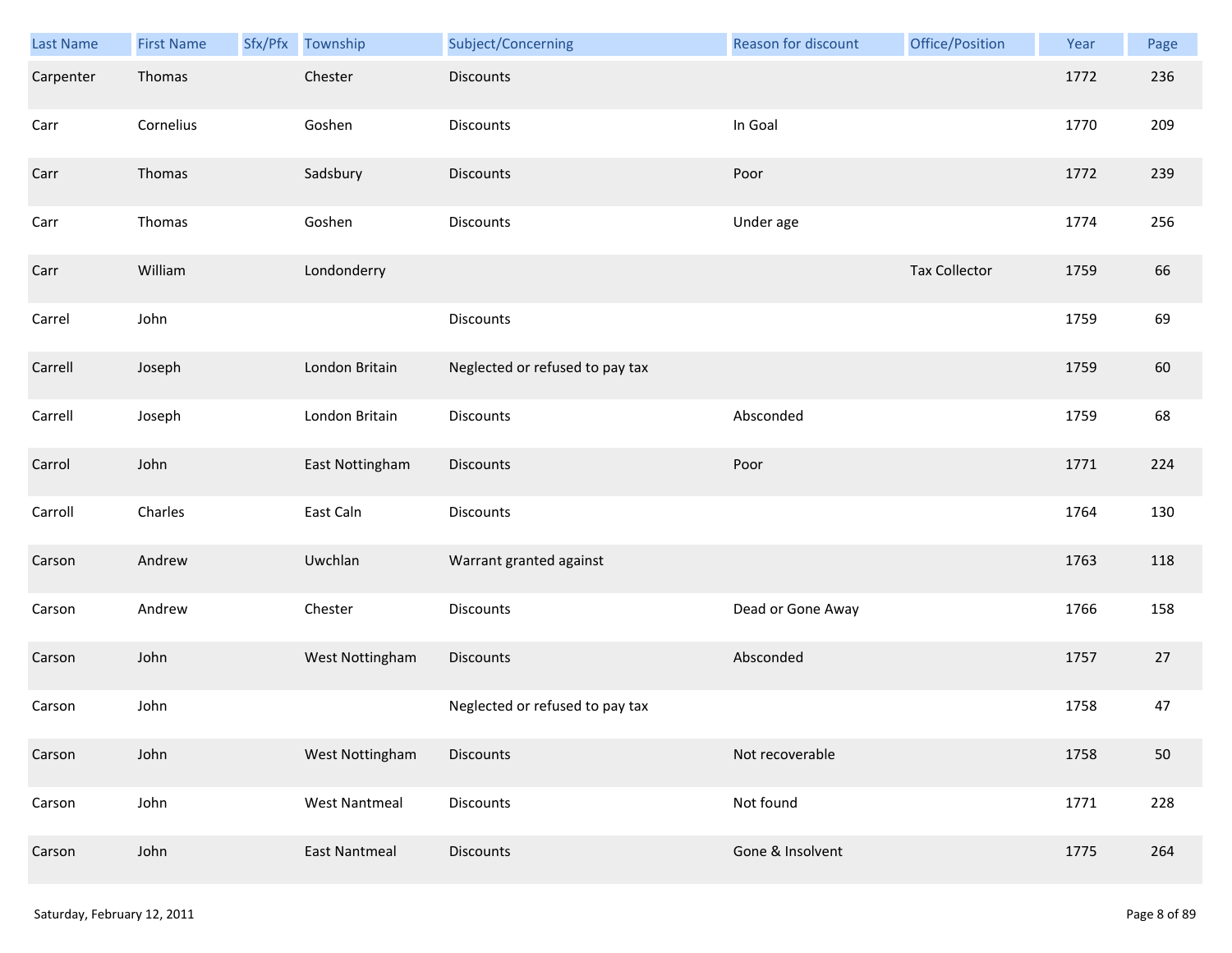| Last Name | <b>First Name</b> | Sfx/Pfx Township     | Subject/Concerning           | Reason for discount  | Office/Position   | Year | Page |
|-----------|-------------------|----------------------|------------------------------|----------------------|-------------------|------|------|
| Carson    | John              |                      | <b>Discounts</b>             | Enlisted &/or Poor   |                   | 1777 | 279  |
| Carson    | Richard           | <b>West Nantmeal</b> | <b>Discounts</b>             | Absconded            |                   | 1771 | 228  |
| Carson    | Robert            |                      | Allowed an order for payment |                      |                   | 1767 | 163  |
| Carson    | William           | <b>East Nantmeal</b> | <b>Discounts</b>             | Not found            |                   | 1768 | 184  |
| Carswell  | Elijah            | Londonderry          | Discounts                    | Absconded            |                   | 1763 | 119  |
| Carswell  | James             | West Nottingham      | Discounts                    | Absconded            |                   | 1770 | 213  |
| Carswell  | John              | West Nottingham      | Discounts                    | Absconded            |                   | 1765 | 144  |
| Carswell  | Joseph            | Oxford               | <b>Discounts</b>             | Under age            |                   | 1761 | 95   |
| Carswell  | Robert            | Oxford               | <b>Discounts</b>             | Twice taxed          |                   | 1760 | 79   |
| Carter    | George            | East Bradford        | Paid for service             |                      | Township Assessor | 1759 | 57   |
| Carter    | Jacob             | Aston                |                              |                      | Township Assessor | 1760 | 83   |
| Carter    | Jacob             | Aston                | Paid for service             |                      | Township Assessor | 1761 | 95   |
| Carter    | Jacob             | Aston                | Discounts                    | Insolvent            |                   | 1765 | 145  |
| Carter    | Joseph            | Ridley               | <b>Discounts</b>             | Charged in Aston     |                   | 1757 | 20   |
| Carter    | Joseph            | Aston                | Discounts                    | Insolvent            |                   | 1765 | 145  |
| Carter    | Thomas            | East Bradford        | Discounts                    | Paid in Berks County |                   | 1771 | 229  |
| Cartley   | Simon             | West Fallowfield     | Discounts                    |                      |                   | 1762 | 107  |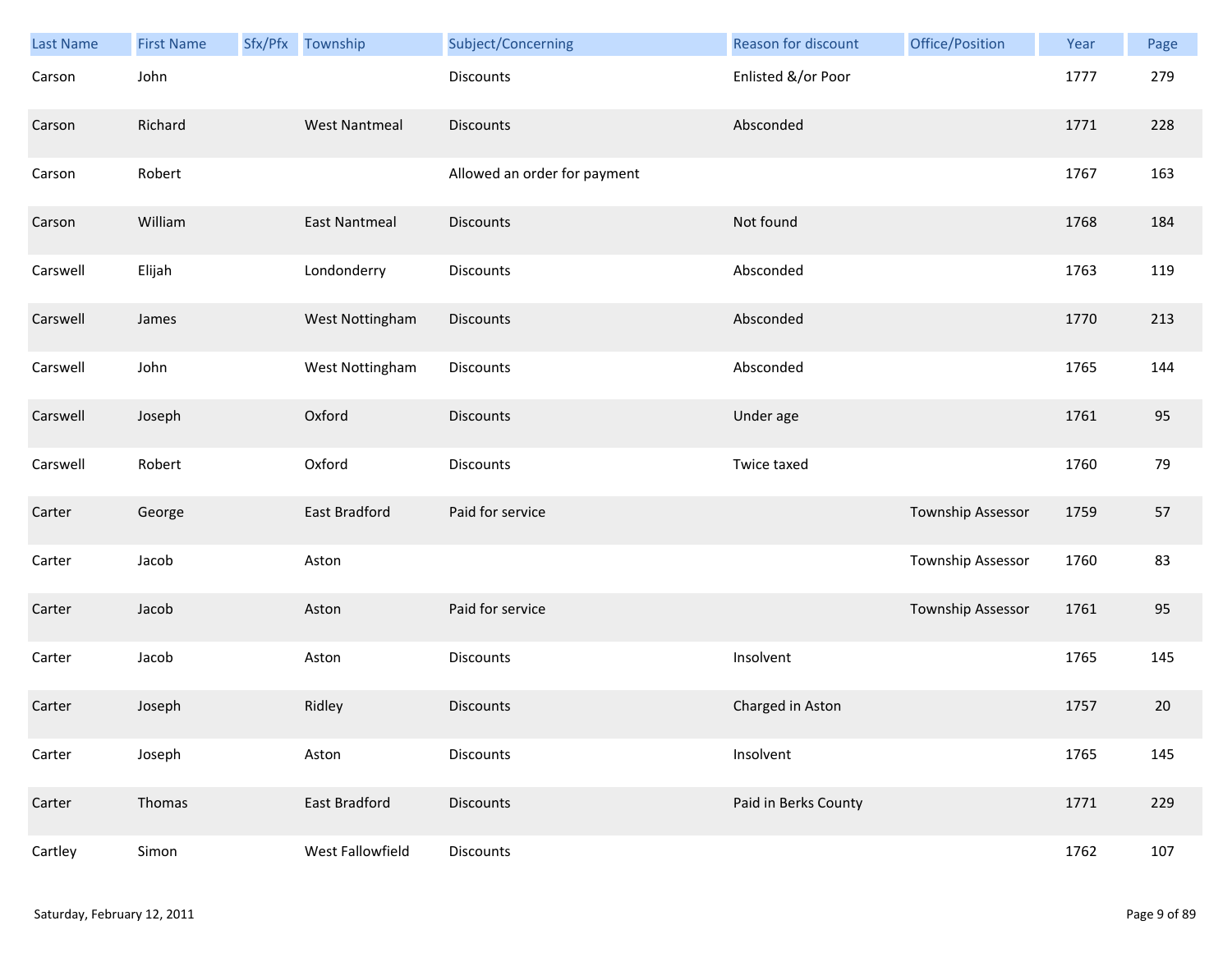| Last Name   | <b>First Name</b> | Sfx/Pfx | Township                | Subject/Concerning                    | Reason for discount              | Office/Position          | Year | Page |
|-------------|-------------------|---------|-------------------------|---------------------------------------|----------------------------------|--------------------------|------|------|
| Carty       |                   |         | <b>Upper Providence</b> | <b>Discounts</b>                      | Gone                             |                          | 1771 | 223  |
| Caruthers   | Benjamin          |         | <b>West Nantmeal</b>    | Discounts                             | Paid elsewhere or<br>Absconded   |                          | 1774 | 254  |
| Carvil      | Thomas            |         | Middletown              | House where appeals will be held      |                                  |                          | 1763 | 124  |
| Carvil      | Thomas            |         |                         | House where next meeting will be held |                                  |                          | 1764 | 125  |
| Cashlan     | Darby             |         | Sadsbury                | <b>Discounts</b>                      | Gone                             |                          | 1774 | 259  |
| Cassedy     | Thomas            |         | <b>East Nantmeal</b>    | Discounts                             | Absconded                        |                          | 1767 | 167  |
| Cassell     | Phillip           |         | Coventry                | Discounts                             | Poor                             |                          | 1765 | 138  |
| Caswell     | Elijah            |         | Londonderry             | <b>Discounts</b>                      | Not found                        |                          | 1770 | 213  |
| Chalfant    | Henry             |         | West Marlborough        | Paid for service                      |                                  | Township Assessor        | 1761 | 98   |
| Chalfant    | Joseph            |         | East Bradford           | Discounts                             | Broke & Gone                     |                          | 1766 | 157  |
| Chalfant    | Robert            |         | Birmingham              | <b>Discounts</b>                      | Overrated                        |                          | 1757 | 22   |
| Chalfant    | Robert            | Jr.     | West Bradford           | Discounts                             | Paid in Newlin                   |                          | 1768 | 185  |
| Chalfant    | Robert            |         | Newlin                  | Discounts                             |                                  |                          | 1768 | 186  |
| Chalfant    | William           |         | West Marlborough        | Neglected or refused to pay tax       |                                  |                          | 1762 | 110  |
| Chalfont    | Henry             |         | West Marlborough        |                                       |                                  | <b>Township Assessor</b> | 1760 | 84   |
| Chamberlain | John              |         | Aston                   | Allowed an order                      |                                  |                          | 1767 | 164  |
| Chamberlain | John              |         | Aston                   | <b>Discounts</b>                      | Effects taken under<br>execution |                          | 1768 | 185  |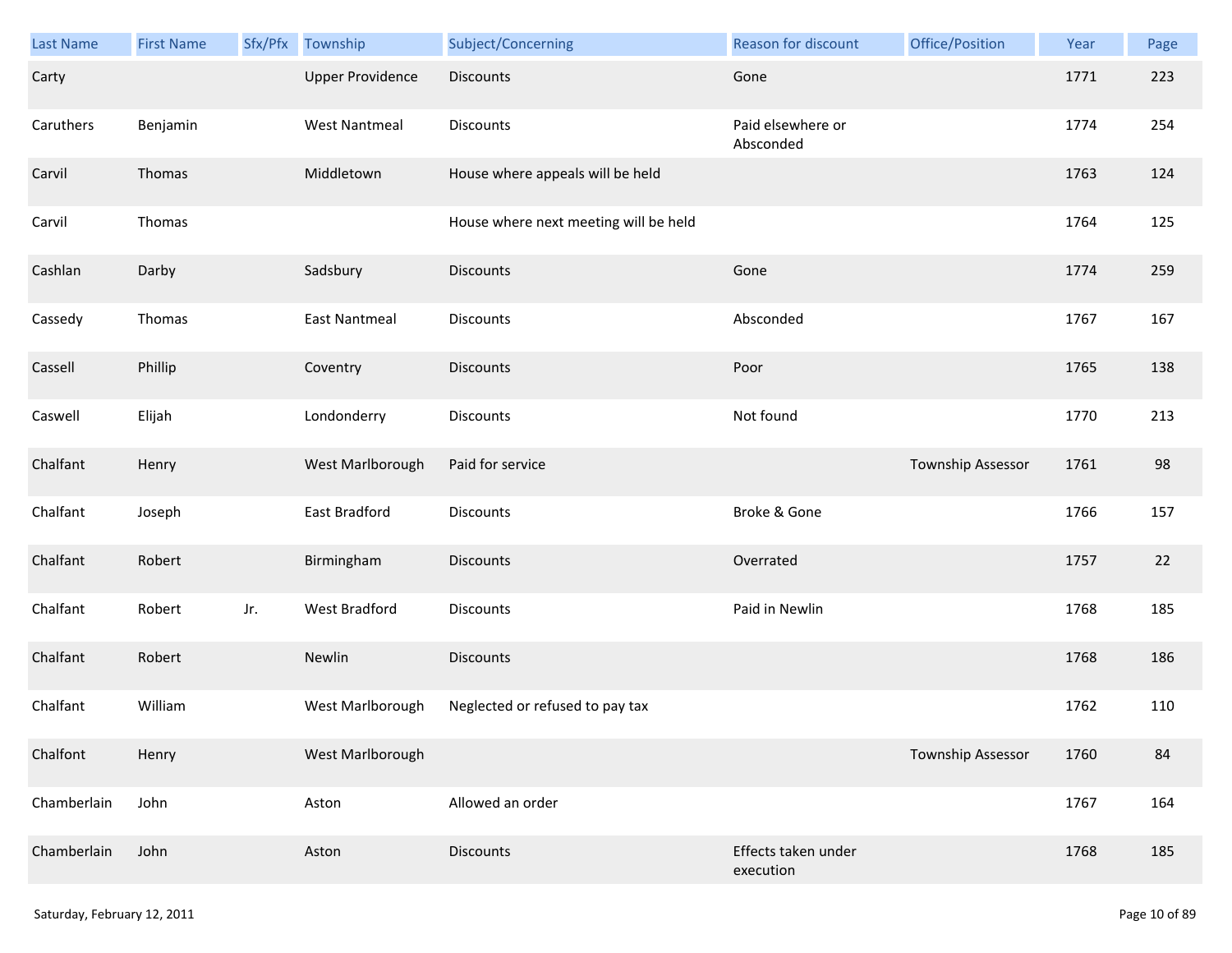| Last Name   | <b>First Name</b> | Sfx/Pfx | Township         | Subject/Concerning              | Reason for discount      | Office/Position          | Year | Page             |
|-------------|-------------------|---------|------------------|---------------------------------|--------------------------|--------------------------|------|------------------|
| Chamberlain | Robert            |         | Birmingham       | <b>Discounts</b>                | Under age                |                          | 1774 | 257              |
| Chamberlin  | Jonas             |         | Sadsbury         | Neglected or refused to pay tax |                          |                          | 1757 | $\boldsymbol{9}$ |
| Chamberlin  | Jonas             |         | Sadsbury         | Neglected or refused to pay tax |                          |                          | 1758 | 46               |
| Chambers    | Robert            |         | East Caln        | <b>Discounts</b>                | Not found                |                          | 1771 | 228              |
| Chance      | Samuel            |         | Concord          | Discounts                       |                          |                          | 1774 | 257              |
| Chandler    | Emmor             |         | Birmingham       | Paid for service                |                          | Township Assessor        | 1770 | 205              |
| Chandler    | James             |         | Birmingham       | Discounts                       | Paid in New Castle       |                          | 1757 | 31               |
| Chandler    | James             |         | Birmingham       | Paid for service                |                          | <b>Township Assessor</b> | 1774 | 253              |
| Chandler    | John              |         | Birmingham       | <b>Discounts</b>                | Mistake                  |                          | 1763 | 124              |
| Chandler    | Moses             |         | London Grove     | <b>Discounts</b>                | Not found                |                          | 1768 | 185              |
| Chandler    | Stephen           |         | East Fallowfield | Discounts                       | Poor or Absconded        |                          | 1778 | 282              |
| Chandley    | Cottey            |         | East Nottingham  | Neglected or refused to pay tax |                          |                          | 1757 | 10               |
| Chandley    | Cottey            |         | East Nottingham  | Discounts                       | Poor                     |                          | 1761 | 95               |
| Chandley    | William           |         | East Nottingham  | Neglected or refused to pay tax |                          |                          | 1757 | 10               |
| Chapman     | Elias             |         | Lower Darby      | <b>Discounts</b>                | Dead, Enlisted &/or Poor |                          | 1777 | 278              |
| Charlton    | Thomas            |         | Londonderry      |                                 |                          | <b>Township Assessor</b> | 1760 | 84               |
| Charlton    | Thomas            |         | Londonderry      | Paid for service                |                          | Township Assessor        | 1761 | 93               |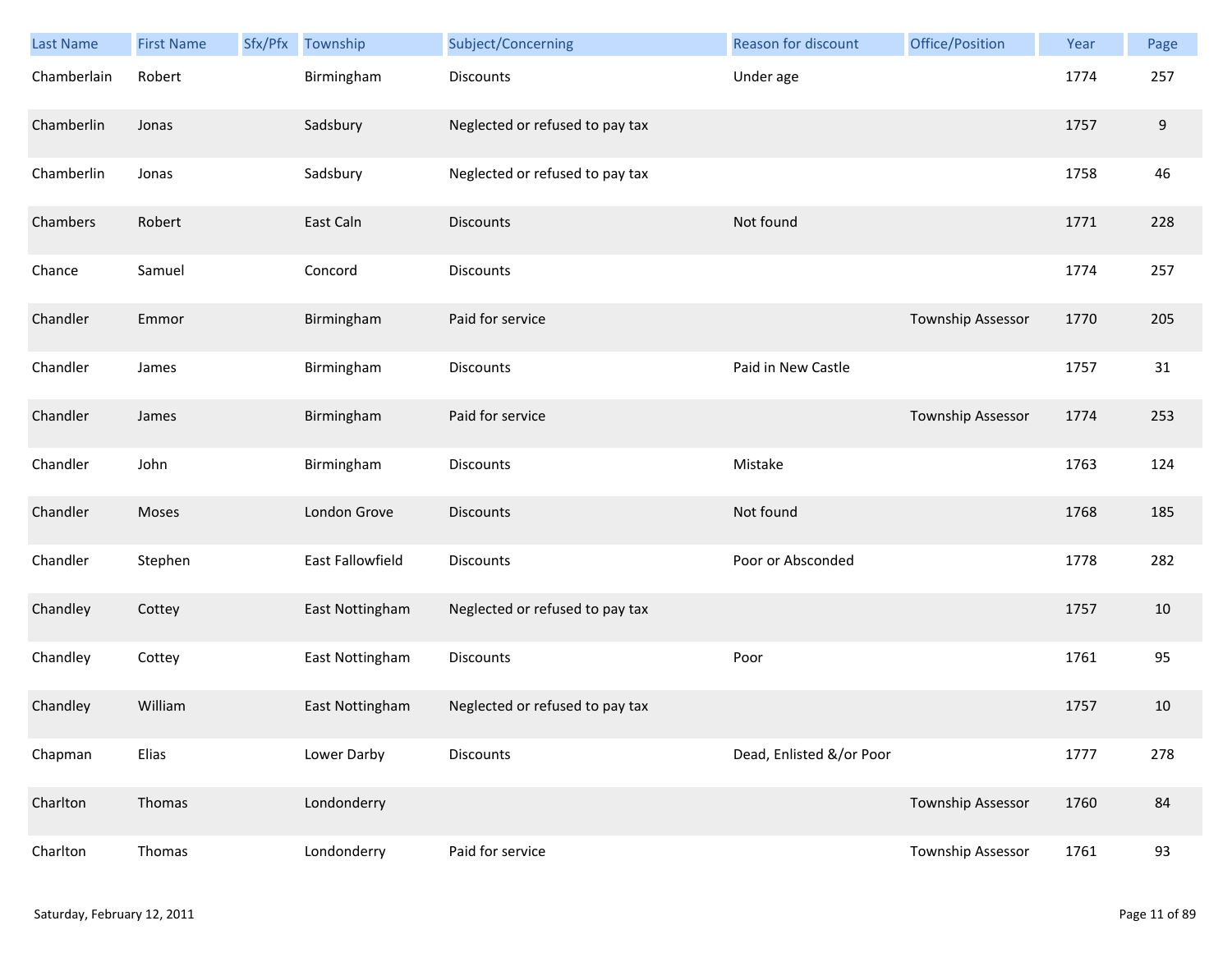| <b>Last Name</b> | <b>First Name</b> | Sfx/Pfx | Township   | Subject/Concerning                    | Reason for discount | Office/Position          | Year | Page |
|------------------|-------------------|---------|------------|---------------------------------------|---------------------|--------------------------|------|------|
| Cheney           | Thomas            |         | Thornbury  | Paid for service                      |                     | Township Assessor        | 1766 | 151  |
| Cherrey          | Samuel            |         | New Garden | Discounts                             | Sickly & Infirm     |                          | 1765 | 142  |
| Cherry           | Samuel            |         | New Garden | <b>Discounts</b>                      | Sick                |                          | 1766 | 158  |
| Cheyney          | Joseph            |         |            | Allowed an order                      |                     |                          | 1768 | 183  |
| Cheyney          | Richard           |         | East Caln  | House where appeals will be held      |                     |                          | 1772 | 243  |
| Cheyney          | Richard           |         | East Caln  | House where meeting held              |                     |                          | 1773 | 245  |
| Cheyney          | Richard           |         | East Caln  | House where meeting held              |                     |                          | 1774 | 254  |
| Cheyney          | Richard           |         | East Caln  | House where next meeting will be held |                     |                          | 1775 | 267  |
| Cheyney          | Thomas            |         | Thornbury  | Paid for service                      |                     | Township Assessor        | 1767 | 162  |
| Cheyney          | Thomas            |         | Thornbury  | Paid for service                      |                     | Township Assessor        | 1769 | 190  |
| Cheyney          | Thomas            |         | Thornbury  | Paid for service                      |                     | Township Assessor        | 1770 | 205  |
| Cheyney          | Thomas            |         | Thornbury  | Paid for service                      |                     | <b>Township Assessor</b> | 1771 | 221  |
| Cheyney          | Thomas            |         | Thornbury  | Paid for service                      |                     | Township Assessor        | 1772 | 232  |
| Cheyney          | Thomas            |         | Thornbury  | Paid for service                      |                     | Township Assessor        | 1773 | 245  |
| Cheyney          | Thomas            |         | Thornbury  | Paid for service                      |                     | Township Assessor        | 1774 | 254  |
| Cheyney          | Thomas            |         | Thornbury  | Paid for service                      |                     | <b>Township Assessor</b> | 1775 | 261  |
| Cheyney          | Thomas            |         | Thornbury  | Paid for service                      |                     | Township Assessor        | 1776 | 270  |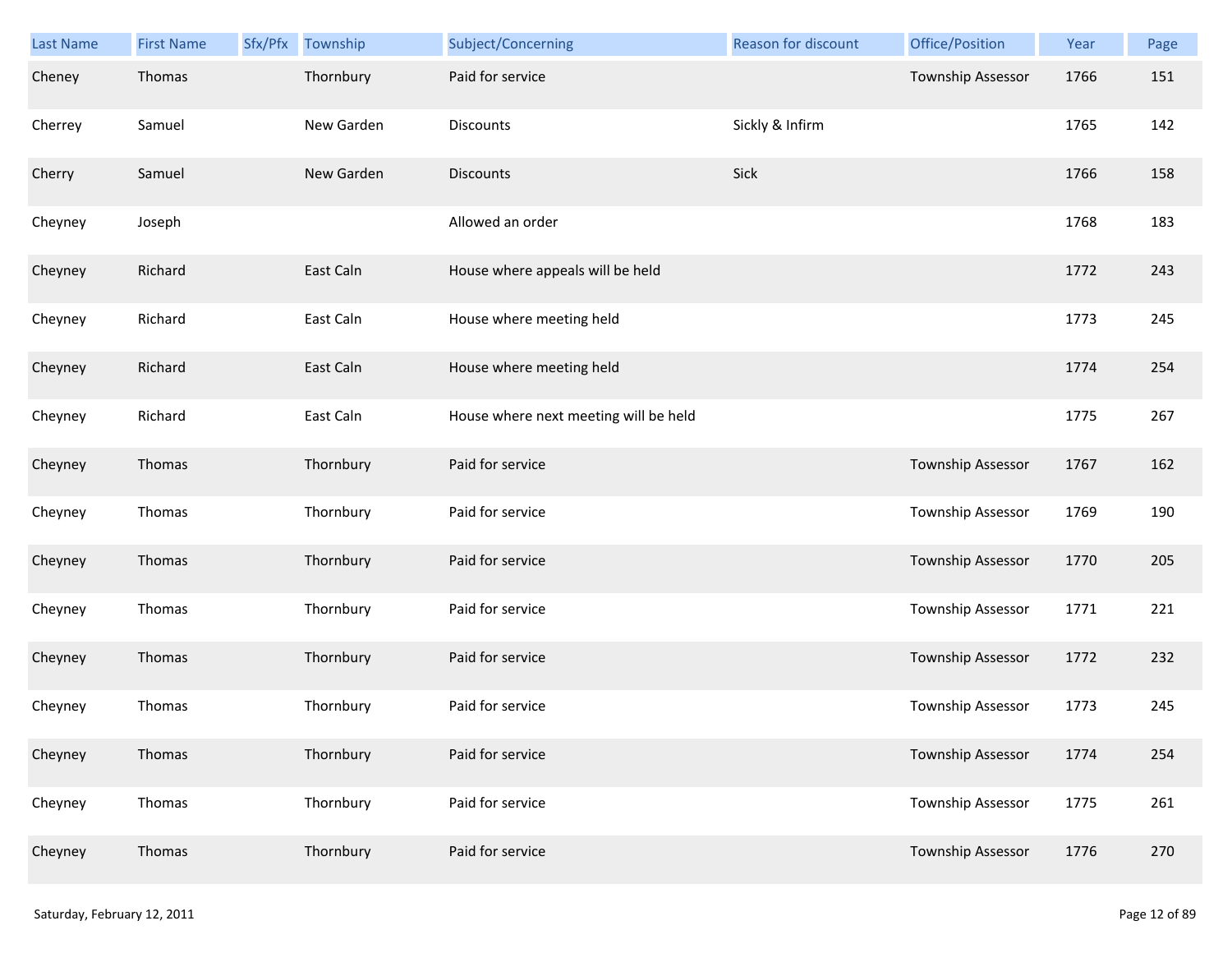| Last Name | <b>First Name</b> | Sfx/Pfx | Township             | Subject/Concerning              | Reason for discount | Office/Position | Year | Page   |
|-----------|-------------------|---------|----------------------|---------------------------------|---------------------|-----------------|------|--------|
| Christey  | John              |         | Kennett              | <b>Discounts</b>                | Absconded           |                 | 1770 | 211    |
| Christman | Adam              |         | Haverford            | <b>Discounts</b>                | Poor                |                 | 1770 | 216    |
| Christman | Simon             |         | Birmingham           | Discounts                       | Poor                |                 | 1769 | 203    |
| Christy   | Andrew            |         | <b>West Nantmeal</b> | <b>Discounts</b>                | Under age           |                 | 1764 | 126    |
| Christy   | Daniel            |         | West Bradford        | Discounts                       | Absconded           |                 | 1763 | 123    |
| Churchman | Christopher       |         |                      | Discounts                       | Enlisted &/or Poor  |                 | 1777 | 279    |
| Churchman | George            |         | Oxford               | Discounts                       | Rough land          |                 | 1757 | 17     |
| Churchman | George            |         | Oxford               | Discounts                       |                     |                 | 1757 | $27\,$ |
| Churchman | George            |         |                      | Refused to pay tax              |                     |                 | 1761 | 95     |
| Churchman | George            |         | East Nottingham      | Neglected or refused to pay tax |                     |                 | 1762 | 106    |
| Churchman | George            |         | Oxford               | Discounts                       |                     |                 | 1764 | 133    |
| Churchman | George            |         | Oxford               | <b>Discounts</b>                |                     |                 | 1767 | 170    |
| Churchman | George            |         | Oxford               | Discounts                       |                     |                 | 1775 | 264    |
| Churchman | John              |         | East Nottingham      | Neglected or refused to pay tax |                     |                 | 1757 | 10     |
| Churchman | John              |         | East Nottingham      | Neglected or refused to pay tax |                     |                 | 1758 | 47     |
| Churchman | John              |         |                      | Refused to pay tax              |                     |                 | 1761 | 95     |
| Churchman | John              |         | East Nottingham      | Neglected or refused to pay tax |                     |                 | 1762 | 106    |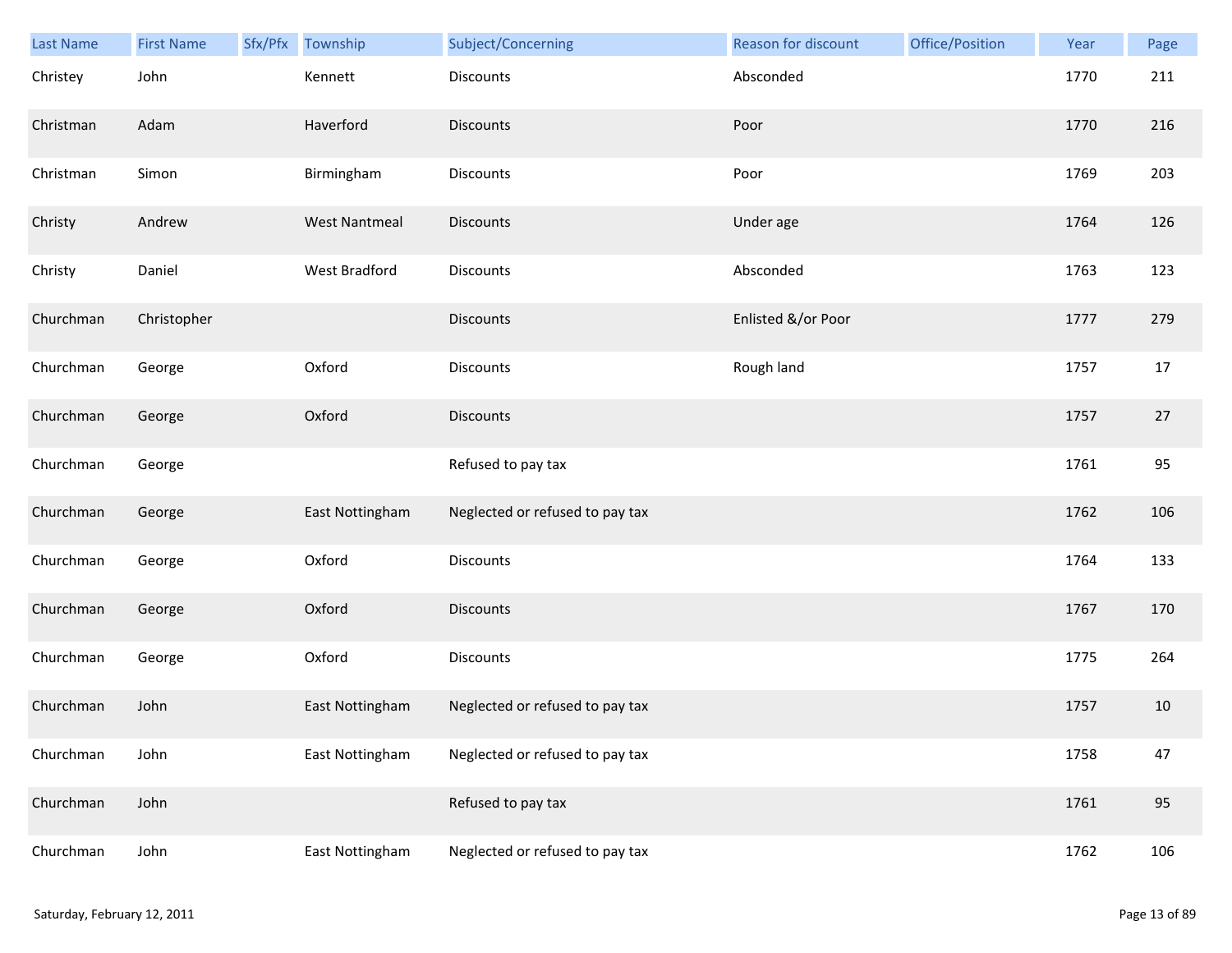| <b>Last Name</b> | <b>First Name</b> | Sfx/Pfx | Township                | Subject/Concerning              | Reason for discount    | Office/Position        | Year | Page |
|------------------|-------------------|---------|-------------------------|---------------------------------|------------------------|------------------------|------|------|
| Churchman        | John              |         | East Nottingham         | Discounts                       | Indisposition of wife  |                        | 1769 | 203  |
| Churchman        | John              |         | East Nottingham         | Discounts                       | Wife's illness         |                        | 1770 | 212  |
| Churchman        | Thomas            |         | East Nottingham         | Neglected or refused to pay tax |                        |                        | 1757 | 10   |
| Churchman        | Thomas            |         | East Nottingham         | Neglected or refused to pay tax |                        |                        | 1758 | 47   |
| Churchman        | Thomas            |         |                         | Refused to pay tax              |                        |                        | 1761 | 95   |
| Churchman        | Thomas            |         | East Nottingham         | Neglected or refused to pay tax |                        |                        | 1762 | 106  |
| Churchman        | William           |         | East Nottingham         | Neglected or refused to pay tax |                        |                        | 1757 | 10   |
| Churchman        | William           |         | East Nottingham         | Neglected or refused to pay tax |                        |                        | 1758 | 47   |
| Churchman        | William           |         |                         | Refused to pay tax              |                        |                        | 1761 | 95   |
| Churchman        | William           |         | East Nottingham         | Neglected or refused to pay tax |                        |                        | 1762 | 106  |
| Churhcman        | George            |         | East Nottingham         | Discounts                       | No right to be charged |                        | 1765 | 146a |
| Cifer            | Michael           |         |                         | Not present at meeting          |                        | <b>County Assessor</b> | 1765 | 146a |
| Cisors           | Paul              |         | Coventry                | <b>Discounts</b>                |                        |                        | 1757 | 20   |
| Civill           | Benjamin          |         | <b>Upper Chichester</b> | <b>Discounts</b>                | Absconded              |                        | 1767 | 168  |
| Clark            | Anthony           |         | East Nottingham         | Discounts                       | Ran away               |                        | 1772 | 239  |
| Clark            | David             |         | East Caln               | Discounts                       | Gone or Paid elsewhere |                        | 1770 | 213  |
| Clark            | Gabriel           |         | Kennett                 | <b>Discounts</b>                | Helpless mother        |                        | 1770 | 211  |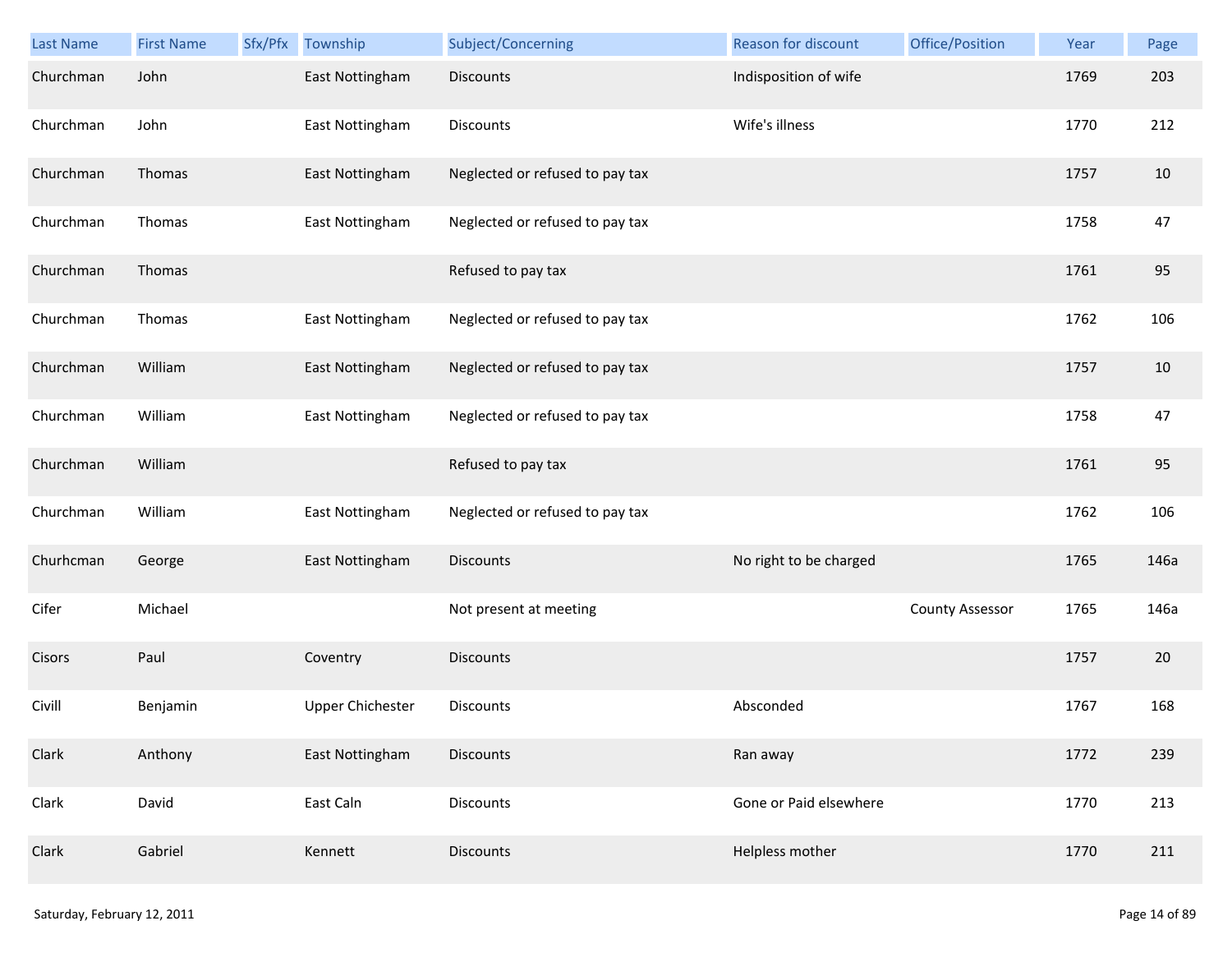| <b>Last Name</b> | <b>First Name</b> | Sfx/Pfx | Township                | Subject/Concerning                    | <b>Reason for discount</b>     | Office/Position   | Year | Page |
|------------------|-------------------|---------|-------------------------|---------------------------------------|--------------------------------|-------------------|------|------|
| Clark            | James             |         | East Bradford           | <b>Discounts</b>                      | Not found                      |                   | 1768 | 181  |
| Clark            | John              |         | East Caln               | House where appeals will be held      |                                |                   | 1764 | 136  |
| Clark            | John              |         | East Caln               | House where next meeting will be held |                                |                   | 1764 | 137  |
| Clark            | John              |         | East Caln               | House where next meeting will be held |                                |                   | 1765 | 148  |
| Clark            | John              |         | <b>West Nantmeal</b>    | Discounts                             | Poor                           |                   | 1772 | 240  |
| Clark            | John              |         | Newtown                 | <b>Discounts</b>                      | Poor                           |                   | 1773 | 250  |
| Clark            | John              |         | East Fallowfield        | Discounts                             | Gone, Dead, Married or<br>Poor |                   | 1774 | 255  |
| Clark            | Joseph            |         | West Nottingham         | Discounts                             | Absconded                      |                   | 1757 | 27   |
| Clark            | Joseph            |         | West Caln               |                                       |                                | Township Assessor | 1760 | 84   |
| Clark            | Matthew           |         | Aston                   | <b>Discounts</b>                      |                                |                   | 1774 | 258  |
| Clark            | Michael           |         | East Whiteland          | <b>Discounts</b>                      | Gone                           |                   | 1771 | 225  |
| Clark            | Phillip           |         | Chester                 | <b>Discounts</b>                      | Absconded                      |                   | 1764 | 130  |
| Clark            | Richard           |         | Lower Chichester        | Discounts                             | Overrated                      |                   | 1758 | 42   |
| Clark            | Richard           |         | Lower Chichester        | Paid for service                      |                                | Constable         | 1759 | 58   |
| Clark            | Richard           |         | <b>Upper Chichester</b> | Discounts                             | Poor                           |                   | 1767 | 166  |
| Clark            | Thomas            |         | Thornbury               | <b>Discounts</b>                      | Gone                           |                   | 1766 | 156  |
| Clark            | Thomas            |         | Birmingham              | Discounts                             | Gone                           |                   | 1766 | 156  |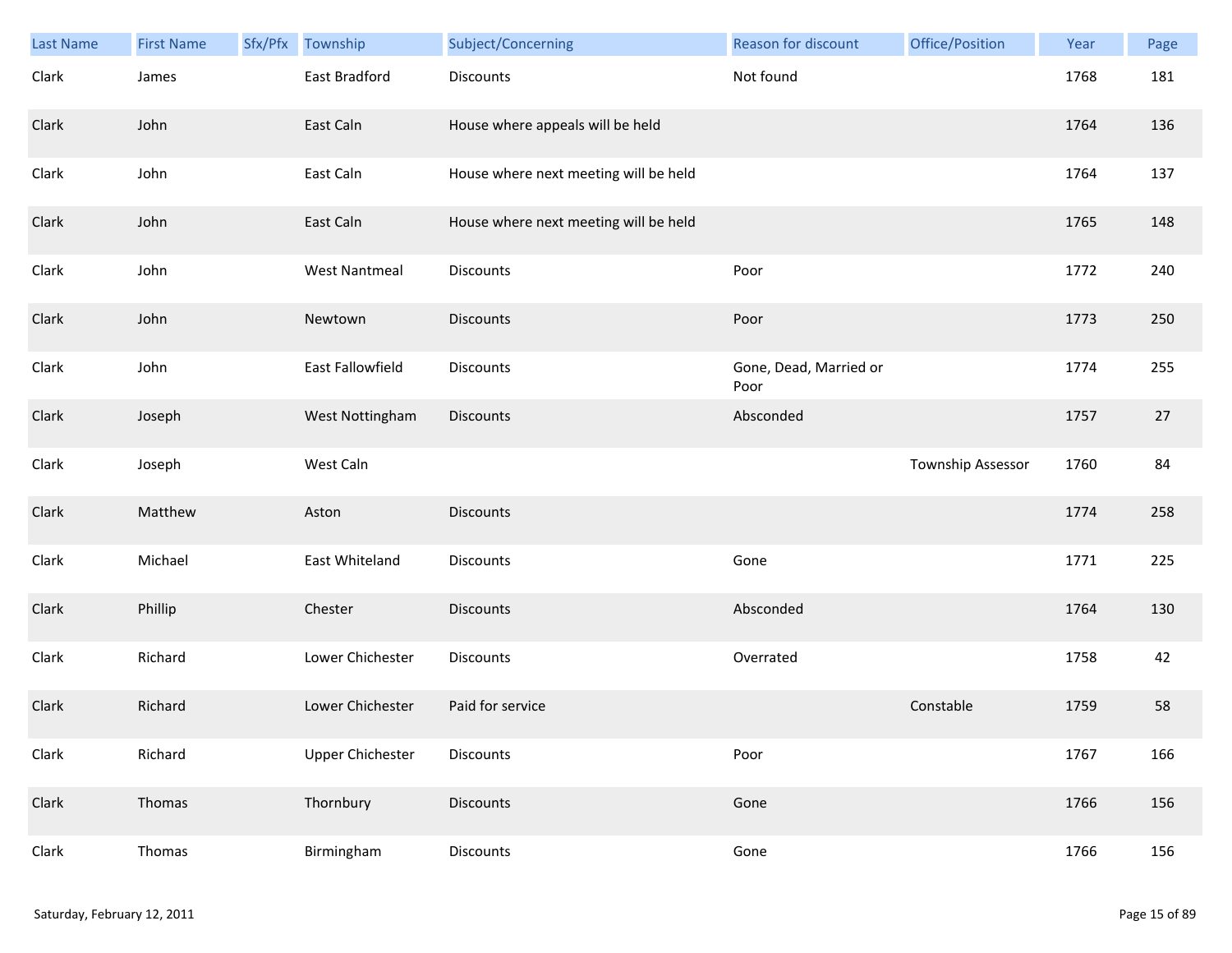| Last Name | <b>First Name</b> | Sfx/Pfx | Township                | Subject/Concerning               | <b>Reason for discount</b> | Office/Position      | Year | Page |
|-----------|-------------------|---------|-------------------------|----------------------------------|----------------------------|----------------------|------|------|
| Clark     | Walter            |         | West Fallowfield        | Discounts                        |                            |                      | 1775 | 268  |
| Clark     | Walter            |         | West Fallowfield        | <b>Discounts</b>                 |                            |                      | 1778 | 282  |
| Clark     | William           |         | Lower Chichester        | <b>Discounts</b>                 | Overrated                  |                      | 1757 | 19   |
| Clark     | William           |         | West Bradford           | Paid for service                 |                            | Constable            | 1759 | 57   |
| Clark     | William           |         | <b>West Bradford</b>    | Allowed order for payment        |                            | <b>Tax Collector</b> | 1759 | 65   |
| Clark     | William           |         | West Caln               | <b>Discounts</b>                 |                            |                      | 1765 | 139  |
| Clark     | William           |         | East Whiteland          | <b>Discounts</b>                 | Not found                  |                      | 1775 | 266  |
| Clarke    | John              |         | East Caln               | House where appeals will be held |                            |                      | 1765 | 147  |
| Clarke    | Joseph            |         | West Caln               | Paid for service                 |                            | Township Assessor    | 1761 | 94   |
| Clarke    | Thomas            |         | Middletown              | Discounts                        | Gone                       |                      | 1760 | 81   |
| Clarty    | John              |         | Aston                   | <b>Discounts</b>                 | Absconded                  |                      | 1771 | 231  |
| Clay      | Jonathan          |         | Aston                   | Discounts                        | Gone                       |                      | 1769 | 201  |
| Claypole  | James             |         | Aston                   | Discounts                        |                            |                      | 1774 | 258  |
| Claypool  | James             |         | Thornbury               | Discounts                        | Poor                       |                      | 1773 | 251  |
| Claypoole | (Widow)           |         |                         | <b>Discounts</b>                 | Insolvent                  |                      | 1763 | 114  |
| Claypoole | Nathaniel         |         | Easttown                | Discounts                        | Bankrupt                   |                      | 1758 | 36   |
| Clayton   | David             |         | <b>Upper Chichester</b> | Paid for service                 |                            | Constable            | 1759 | 57   |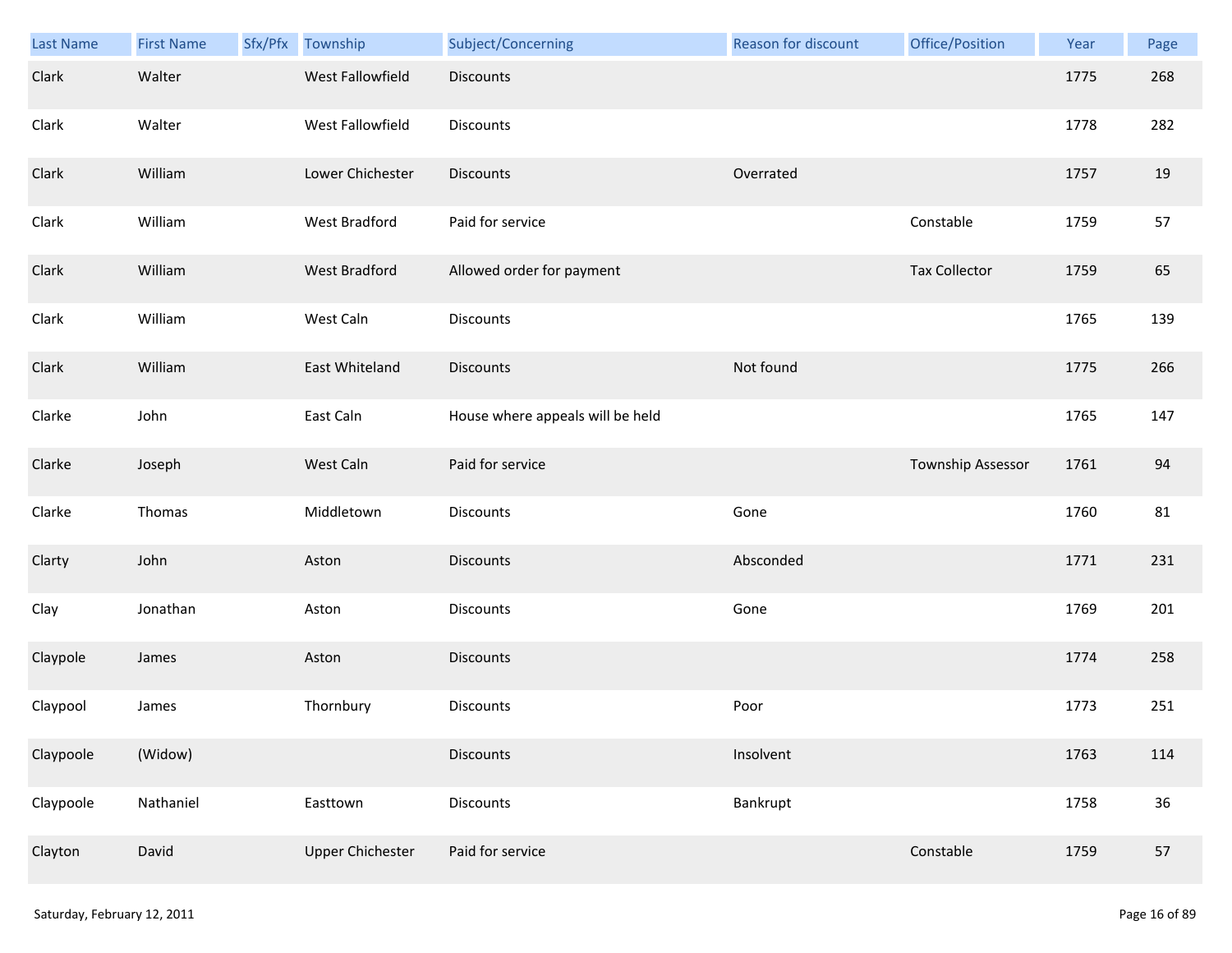| Last Name  | <b>First Name</b> | Sfx/Pfx | Township                | Subject/Concerning      | <b>Reason for discount</b> | Office/Position      | Year | Page |
|------------|-------------------|---------|-------------------------|-------------------------|----------------------------|----------------------|------|------|
| Clayton    | David             |         | <b>Upper Chichester</b> | Granted precept against |                            | <b>Tax Collector</b> | 1759 | 68   |
| Clayton    | David             |         | Lower Chichester        | <b>Discounts</b>        | Absconded                  |                      | 1762 | 108  |
| Clayton    | Hannah            |         | Lower Chichester        | Discounts               | Gone                       |                      | 1772 | 240  |
| Clayton    | Joseph            |         | Lower Chichester        | Discounts               |                            |                      | 1775 | 268  |
| Clayton    | Richard           |         | Lower Chichester        | Discounts               | Sold a slave               |                      | 1773 | 248  |
| Clegg      | John              |         | East Caln               | Discounts               | Ran away                   |                      | 1771 | 228  |
| Clemens    | James             |         | <b>Upper Darby</b>      | Discounts               |                            |                      | 1773 | 249  |
| Clemons    | James             |         | East Nottingham         | Discounts               | Poor or Absconded          |                      | 1778 | 282  |
| Clemons    | John              |         | <b>Upper Darby</b>      | Discounts               | Poor                       |                      | 1772 | 234  |
| Clemson    | Thomas            |         | Sadsbury                | Discounts               | Twice rated                |                      | 1769 | 199  |
| Clendenen  | Alexander         |         | East Fallowfield        | Discounts               | Paid elsewhere             |                      | 1768 | 183  |
| Clendening | John              |         | West Fallowfield        | <b>Discounts</b>        |                            |                      | 1775 | 268  |
| Clendennon | Thomas            |         | East Nottingham         | Discounts               | Dead                       |                      | 1759 | 66   |
| Clerk      | William           |         | <b>Upper Providence</b> | <b>Discounts</b>        | Enlisted &/or Poor         |                      | 1777 | 279  |
| Climes     | Phillip           |         | Ridley                  | Discounts               | Enlisted                   |                      | 1760 | 80   |
| Clinton    | James             |         | Newtown                 | <b>Discounts</b>        | Absconded                  |                      | 1770 | 214  |
| Cloud      | Abigail           |         | East Marlborough        | Discounts               |                            |                      | 1759 | 59   |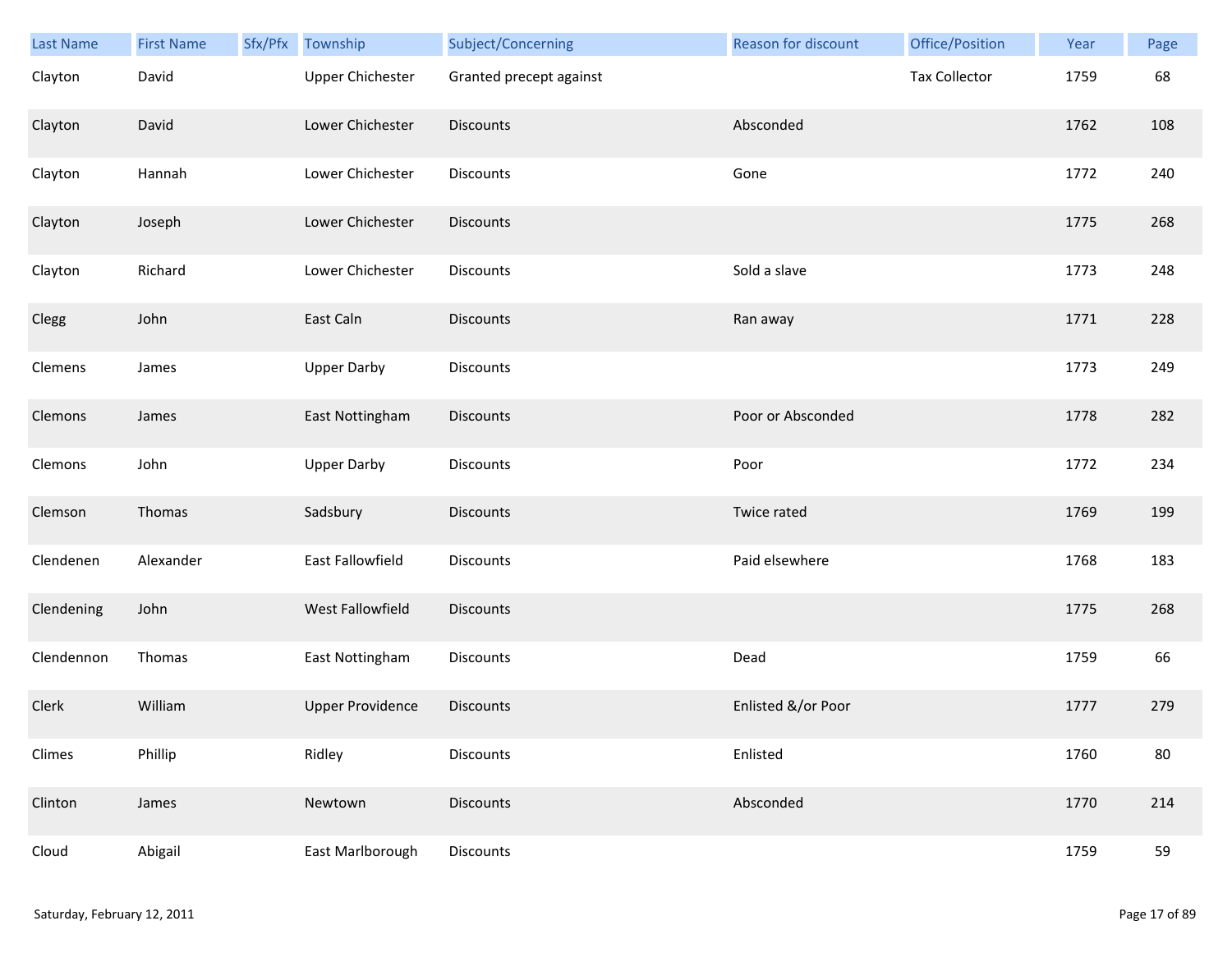| <b>Last Name</b> | <b>First Name</b> | Sfx/Pfx | Township                | Subject/Concerning   | <b>Reason for discount</b> | Office/Position          | Year | Page |
|------------------|-------------------|---------|-------------------------|----------------------|----------------------------|--------------------------|------|------|
| Cloud            | Abner             |         | East Marlborough        | <b>Discounts</b>     | Tax too high               |                          | 1770 | 208  |
| Cloud            | Abram             |         | East Caln               | <b>Discounts</b>     | Gone out of the Province   |                          | 1767 | 169  |
| Cloud            | Jason             |         | <b>West Nantmeal</b>    | <b>Discounts</b>     | Out of his reason          |                          | 1774 | 254  |
| Cloud            | Joseph            |         | Concord                 |                      |                            | Township Assessor        | 1760 | 84   |
| Cloud            | Joseph            |         | Concord                 | Paid for service     |                            | Township Assessor        | 1761 | 95   |
| Cloud            | Mordecai          |         |                         | Allowed an order for |                            |                          | 1760 | 81   |
| Cloud            | Mordecai          |         | <b>Upper Chichester</b> | Paid for service     |                            | <b>Township Assessor</b> | 1762 | 105  |
| Cloud            | Mordecai          |         | <b>Upper Chichester</b> | Paid for service     |                            | Township Assessor        | 1764 | 127  |
| Cloud            | Mordecai          |         | <b>Upper Chichester</b> | Paid for service     |                            | Township Assessor        | 1772 | 241  |
| Cloud            | Mordecai          |         | East Marlborough        | Paid for service     |                            | <b>Township Assessor</b> | 1773 | 245  |
| Cloud            | Mordecai          |         | <b>Upper Chichester</b> | Paid for service     |                            | <b>Township Assessor</b> | 1773 | 245  |
| Cloud            | Mordecai          |         | East Caln               | <b>Discounts</b>     | Out of his reason          |                          | 1773 | 249  |
| Cloud            | Mordecai          |         | <b>Upper Chichester</b> | Paid for service     |                            | Township Assessor        | 1774 | 255  |
| Cloud            | Mordecai          |         | <b>Upper Chichester</b> | Paid for service     |                            | Township Assessor        | 1775 | 261  |
| Cloud            | Mordecai          |         | <b>Upper Chichester</b> | Paid for service     |                            | <b>Township Assessor</b> | 1776 | 270  |
| Cloud            | William           |         | East Marlborough        | Paid for service     |                            | Township Assessor        | 1761 | 96   |
| Cloward          | William           |         | Uwchlan                 | <b>Discounts</b>     | Enlisted                   |                          | 1758 | 47   |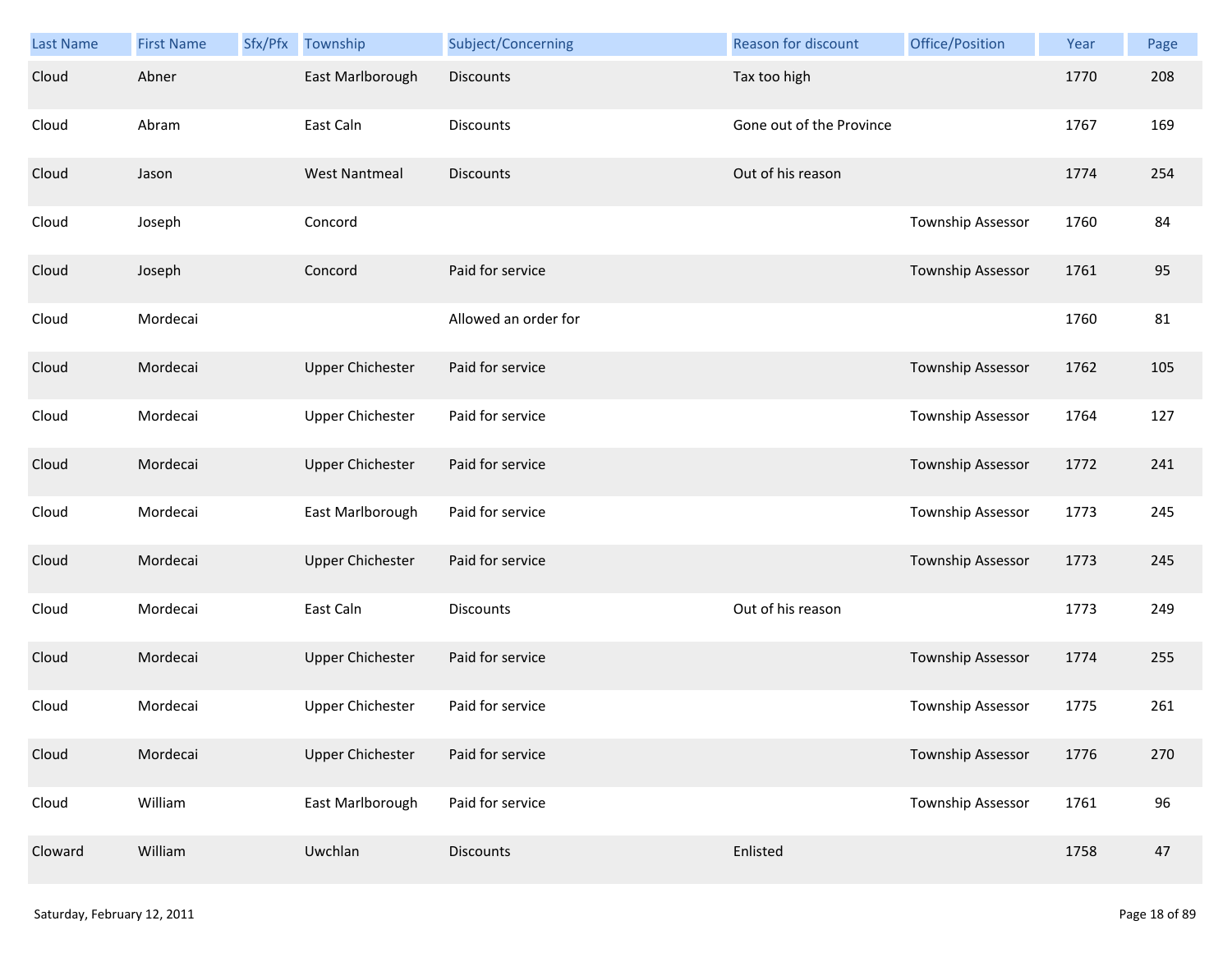| <b>Last Name</b> | <b>First Name</b> | Sfx/Pfx | Township       | Subject/Concerning | Reason for discount | Office/Position          | Year | Page |
|------------------|-------------------|---------|----------------|--------------------|---------------------|--------------------------|------|------|
| Clowerd          | William           |         | East Caln      | <b>Discounts</b>   | Absconded           |                          | 1762 | 108  |
| Clowse           | William           |         | Pikeland       | <b>Discounts</b>   | Loss by fire        |                          | 1773 | 249  |
| Cloyd            | David             |         | East Whiteland | Paid for service   |                     | Township Assessor        | 1771 | 218  |
| Cloyd            | David             |         | East Whiteland | Paid for service   |                     | <b>Township Assessor</b> | 1772 | 232  |
| Cloyd            | David             |         | East Whiteland | Paid for service   |                     | Township Assessor        | 1773 | 245  |
| Cloyd            | David             |         |                | Qualified          |                     | <b>County Assessor</b>   | 1774 | 259  |
| Cloyd            | David             |         |                | Qualified          |                     | <b>County Assessor</b>   | 1775 | 267  |
| Cloyd            | David             |         |                | Present at meeting |                     | <b>County Assessor</b>   | 1776 | 270  |
| Cloyd            | David             |         |                | Present at meeting |                     | <b>County Assessor</b>   | 1776 | 271  |
| Cloyd            | David             |         |                | Paid for service   |                     | <b>County Assessor</b>   | 1776 | 272  |
| Cloyd            | David             |         |                | Present at meeting |                     | <b>County Assessor</b>   | 1776 | 273  |
| Cloyd            | David             |         |                | Present at meeting |                     | <b>County Assessor</b>   | 1776 | 276  |
| Cloyd            | David             |         |                | Present at meeting |                     | <b>County Assessor</b>   | 1777 | 277  |
| Cloyd            | David             |         |                | Present at meeting |                     | <b>County Assessor</b>   | 1777 | 278  |
| Cloyd            | David             |         |                | Paid for service   |                     | <b>County Assessor</b>   | 1777 | 281  |
| Cloyd            | David             |         |                | Present at meeting |                     | Commissioner             | 1778 | 281  |
| Cloyd            | David             |         |                | Paid for service   |                     | Commissioner             | 1778 | 283  |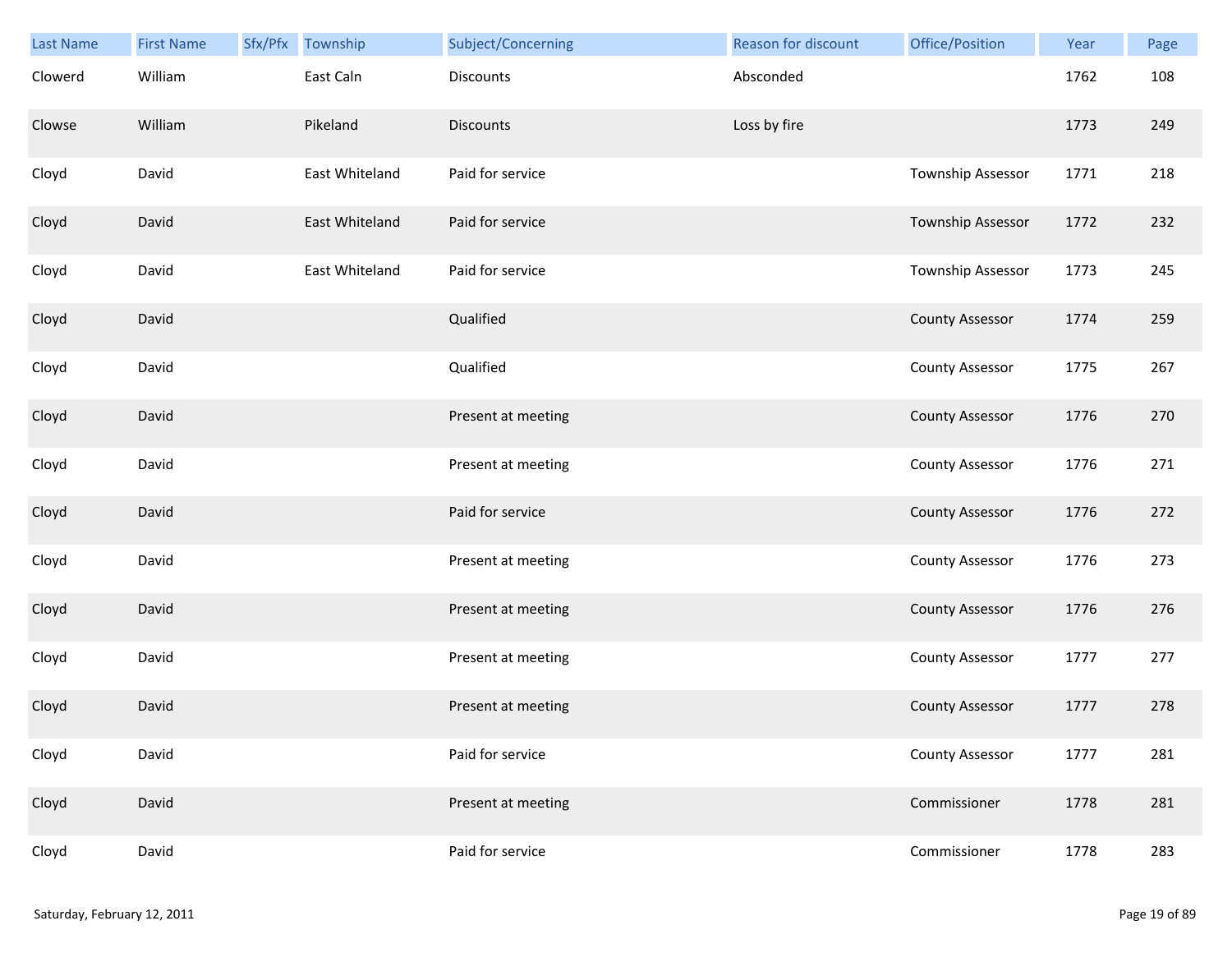| Last Name | <b>First Name</b> |     | Sfx/Pfx Township        | Subject/Concerning | Reason for discount       | Office/Position          | Year | Page |
|-----------|-------------------|-----|-------------------------|--------------------|---------------------------|--------------------------|------|------|
| Cloyd     | James             |     | Whiteland               | Paid for service   |                           | Township Assessor        | 1760 | 72   |
| Cloyd     | John              |     | East Whiteland          | Paid for service   |                           | Township Assessor        | 1768 | 173  |
| Cloyde    | William           |     | East Marlborough        |                    |                           | <b>Township Assessor</b> | 1760 | 84   |
| Coates    | Jonathan          |     | Charlestown             | Paid for service   |                           | Township Assessor        | 1769 | 190  |
| Coates    | Jonathan          |     | Charlestown             | Paid for service   |                           | Township Assessor        | 1770 | 205  |
| Coates    | Jonathan          |     | Charlestown             | Paid for service   |                           | Township Assessor        | 1771 | 218  |
| Coates    | Jonathan          |     |                         | Present at meeting |                           | <b>County Assessor</b>   | 1771 | 229  |
| Coates    | Jonathan          |     | Charlestown             | Paid for service   |                           | Township Assessor        | 1772 | 232  |
| Coates    | Jonathan          |     |                         | Paid for service   |                           |                          | 1772 | 237  |
| Coates    | Moses             | Jr. | Charlestown             | Paid for service   |                           | Township Assessor        | 1759 | 55   |
| Coates    | Moses             |     | Charlestown             | <b>Discounts</b>   | Overrated                 |                          | 1760 | 74   |
| Coates    | Moses             |     | Charlestown             | Paid for service   |                           | Township Assessor        | 1760 | 74   |
| Cobourn   | John              |     | <b>Upper Chichester</b> | <b>Discounts</b>   | Rated in Lower Chichester |                          | 1764 | 125  |
| Cobourn   | Robert            |     | Lower Chichester        | Discounts          | Paid in Chester           |                          | 1766 | 157  |
| Cobourn   | Robert            |     | Lower Chichester        | <b>Discounts</b>   | Taxed in Chester          |                          | 1767 | 167  |
| Cobourn   | Robert            |     | Lower Chichester        | Discounts          |                           |                          | 1768 | 186  |
| Cobourn   | Thomas            |     | Nether Providence       | Discounts          | Nonresident               |                          | 1758 | 37   |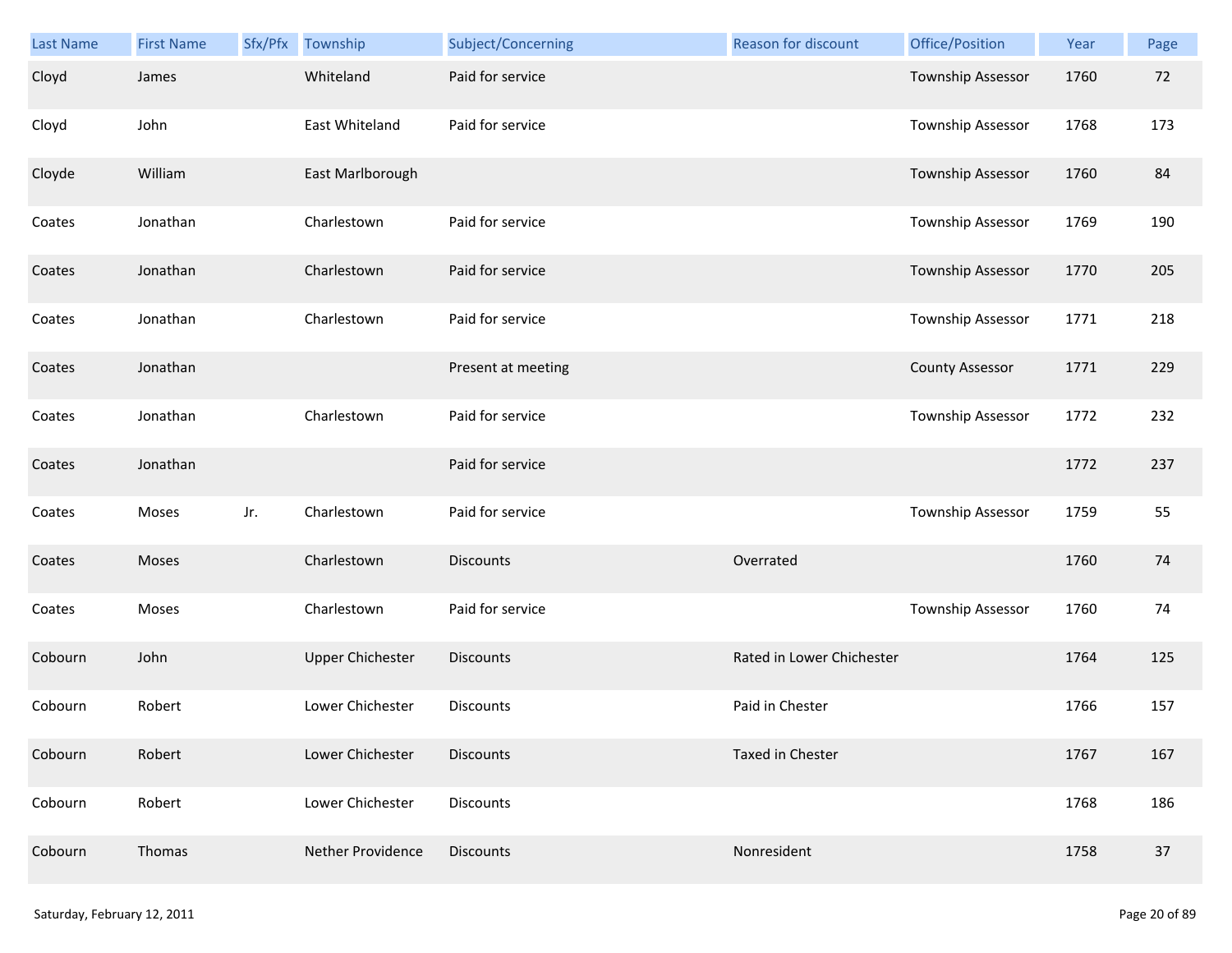| Last Name | <b>First Name</b> | Sfx/Pfx | Township         | Subject/Concerning                    | Reason for discount | Office/Position   | Year | Page           |
|-----------|-------------------|---------|------------------|---------------------------------------|---------------------|-------------------|------|----------------|
| Cobourn   | Thomas            |         | Chester          | Paid for service                      |                     | Township Assessor | 1762 | 103            |
| Coburn    | Caleb             |         | Chester          | <b>Discounts</b>                      | Under age           |                   | 1756 | $\overline{a}$ |
| Cochonar  | John              |         | Vincent          | <b>Discounts</b>                      | Overrated           |                   | 1757 | 21             |
| Cochran   | David             |         | West Fallowfield | Paid for service                      |                     | Township Assessor | 1771 | 222            |
| Cochran   | David             |         | West Fallowfield | Paid for service                      |                     | Township Assessor | 1771 | 228            |
| Cochran   | George            |         | London Grove     | <b>Discounts</b>                      | Poor                |                   | 1766 | 158            |
| Cochran   | George            |         | West Fallowfield | Paid for service                      |                     | Township Assessor | 1776 | 270            |
| Cochran   | Isaac             |         | Newtown          | <b>Discounts</b>                      | Overrated           |                   | 1770 | 211            |
| Cochran   | Isaac             |         | Newtown          | <b>Discounts</b>                      | Overrated           |                   | 1772 | 234            |
| Cochran   | James             |         | West Fallowfield | House where next meeting will be held |                     |                   | 1757 | 32             |
| Cochran   | James             |         | East Fallowfield | Discounts                             | Absconded           |                   | 1765 | 137            |
| Cochran   | James             |         | West Caln        | <b>Discounts</b>                      |                     |                   | 1765 | 139            |
| Cochran   | James             |         | Kennett          | Discounts                             | Absconded           |                   | 1767 | 168            |
| Cochran   | John              |         | West Fallowfield | <b>Discounts</b>                      |                     |                   | 1762 | 107            |
| Cochran   | Stephen           |         | West Fallowfield | Paid for service                      |                     | Township Assessor | 1762 | 107            |
| Cochran   | Stephen           |         | West Fallowfield | Paid for service                      |                     | Township Assessor | 1763 | 119            |
| Cochran   | Stephen           |         | Fallowfield      | Security for bond                     |                     |                   | 1769 | 201            |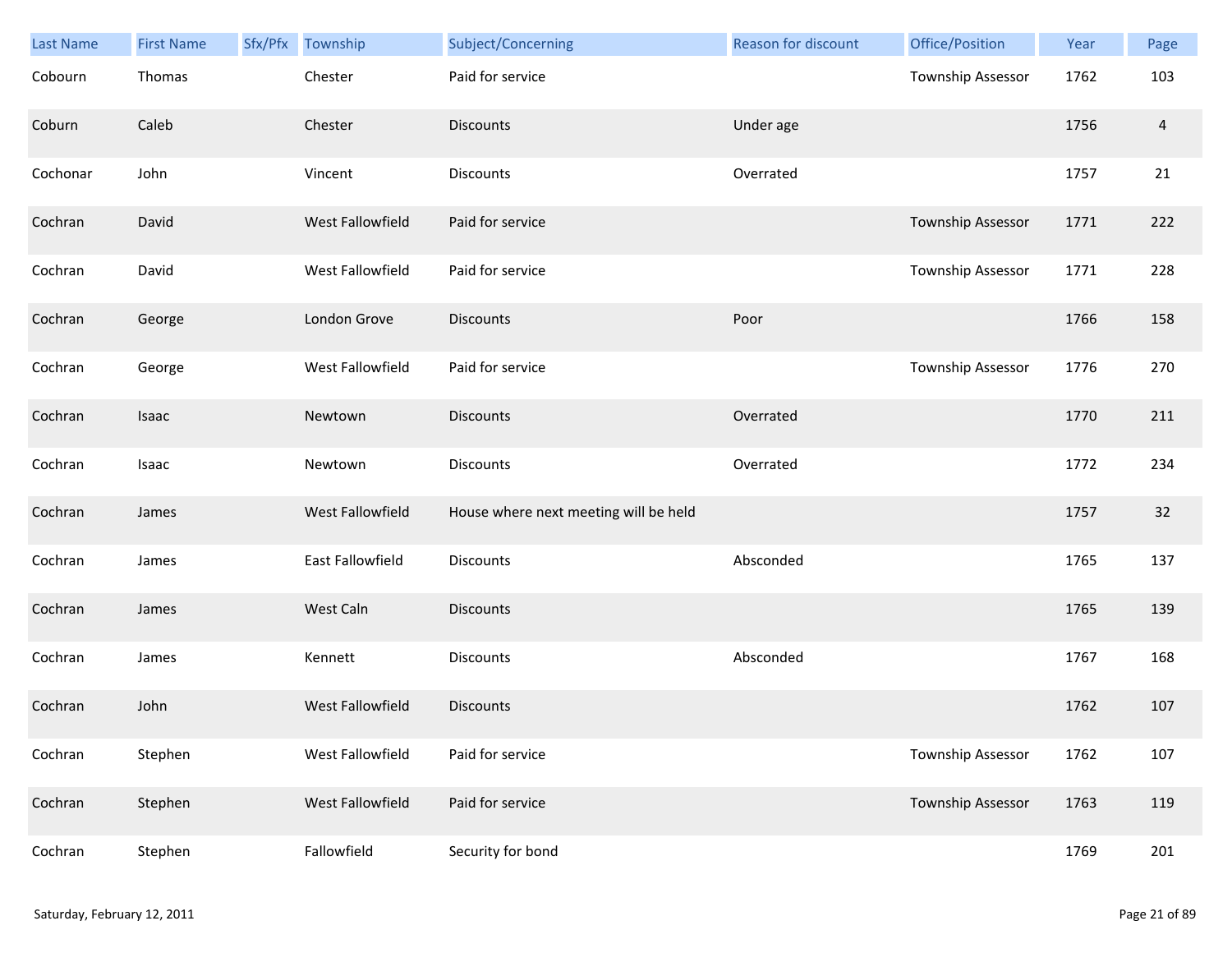| <b>Last Name</b> | <b>First Name</b> | Sfx/Pfx | Township             | Subject/Concerning      | Reason for discount            | Office/Position | Year | Page |
|------------------|-------------------|---------|----------------------|-------------------------|--------------------------------|-----------------|------|------|
| Cochran          | Stephen           |         | West Fallowfield     | <b>Discounts</b>        | Overrated                      |                 | 1770 | 207  |
| Coffey           | Thomas            |         | Kennett              | Warrant granted against |                                |                 | 1762 | 107  |
| Cogall           | John              |         | East Nottingham      | Discounts               | Absconded                      |                 | 1771 | 224  |
| Cogle            | John              |         | West Caln            | <b>Discounts</b>        | Gone                           |                 | 1772 | 239  |
| Coile            | John              |         | West Fallowfield     | Discounts               | Twice rated                    |                 | 1758 | 32   |
| Coile            | Patrick           |         | Chester              | <b>Discounts</b>        | Absconded                      |                 | 1761 | 99   |
| Cole             | James             |         | East Marlborough     | Discounts               | Insolvent                      |                 | 1770 | 207  |
| Cole             | John              |         | East Caln            | Discounts               | Enlisted, Absconded or<br>Poor |                 | 1778 | 281  |
| Coleman          | Robert            |         | <b>East Nantmeal</b> | <b>Discounts</b>        | Not found                      |                 | 1771 | 226  |
| Colen            | Daniel            |         | <b>West Nantmeal</b> | Discounts               | Enlisted                       |                 | 1757 | 15   |
| Coley            | James             |         | Edgmont              | <b>Discounts</b>        | Gone in the Province Ship      |                 | 1757 | 28   |
| Coley            | James             |         | Newtown              | Discounts               | Absconded                      |                 | 1771 | 227  |
| Colgan           | Barney            |         | Oxford               | Discounts               | Enlisted                       |                 | 1759 | 63   |
| Colgan           | William           |         | Lower Chichester     | <b>Discounts</b>        | Overrated                      |                 | 1757 | 19   |
| Colliers         | Ruth              |         | <b>Upper Darby</b>   | <b>Discounts</b>        | Overrated                      |                 | 1757 | 22   |
| Collin           | John              |         | Aston                | <b>Discounts</b>        | Absconded                      |                 | 1771 | 231  |
| Collins          | Bryan             |         | <b>West Bradford</b> | <b>Discounts</b>        | Nonresident                    |                 | 1766 | 156  |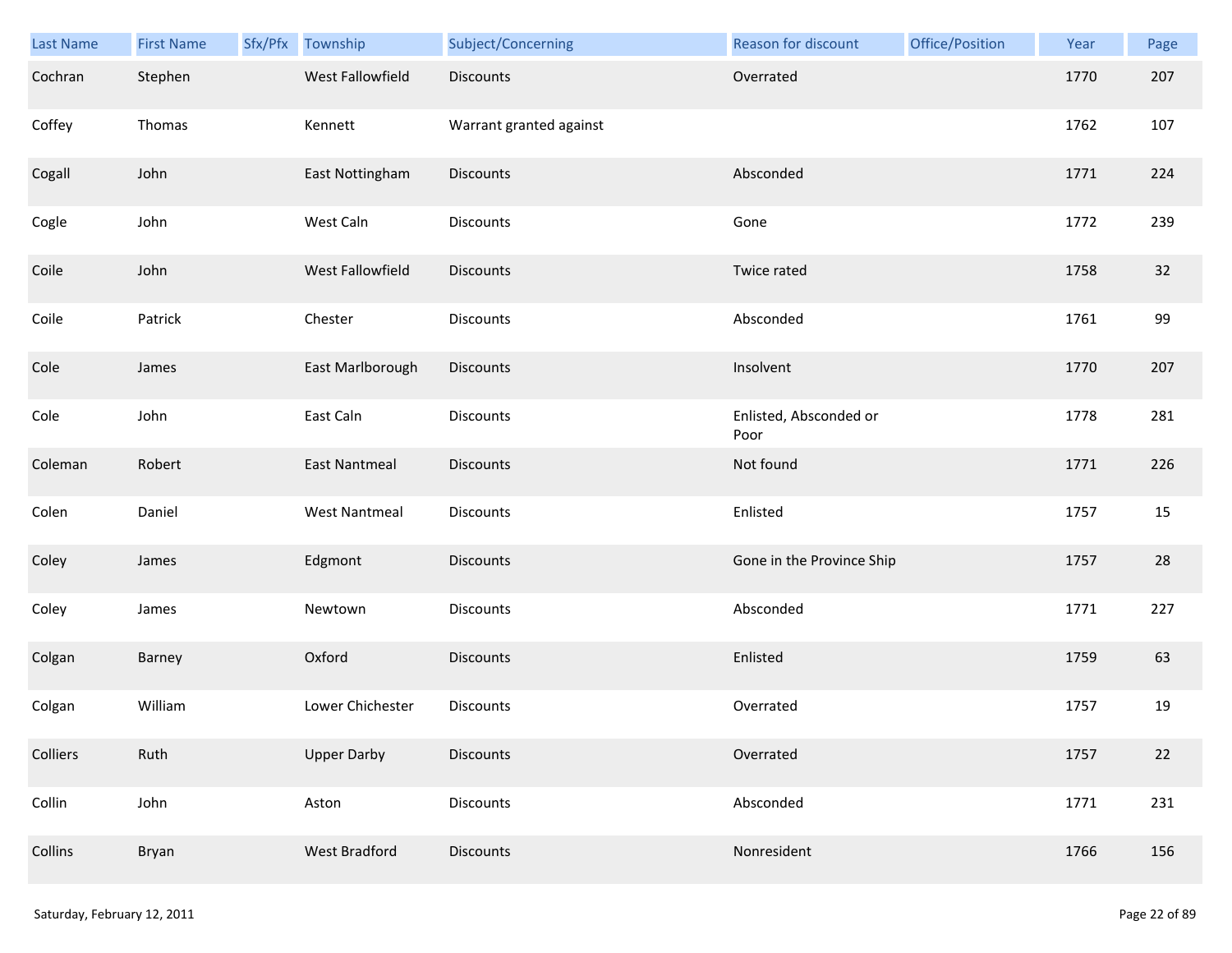| Last Name | <b>First Name</b> | Sfx/Pfx | Township             | Subject/Concerning | Reason for discount            | Office/Position   | Year | Page |
|-----------|-------------------|---------|----------------------|--------------------|--------------------------------|-------------------|------|------|
| Collins   | Charles           |         | Easttown             | Discounts          | Poor                           |                   | 1758 | 36   |
| Collins   | Charles           |         | Easttown             | <b>Discounts</b>   | Poor                           |                   | 1758 | 48   |
| Collins   | Joseph            |         | West Nottingham      | Discounts          | Poor                           |                   | 1758 | 38   |
| Collins   | Patrick           |         | Coventry             | <b>Discounts</b>   | Poor                           |                   | 1757 | 15   |
| Collins   | Patrick           |         | Uwchlan              | Discounts          |                                |                   | 1765 | 140  |
| Colters   | James             |         | Ridley               | Discounts          |                                |                   | 1766 | 159  |
| Colvin    | Robert            |         | East Nottingham      | Paid for service   |                                | Township Assessor | 1770 | 206  |
| Colvin    | Robert            |         | Chester              | Discounts          | Paid elsewhere or<br>Absconded |                   | 1774 | 258  |
| Commons   | John              |         | New London           | Discounts          | Absconded                      |                   | 1764 | 129  |
| Commons   | John              |         | East Nantmeal        | Discounts          | Absconded                      |                   | 1773 | 247  |
| Commons   | Joseph            |         | West Caln            | Discounts          |                                |                   | 1768 | 182  |
| Conce     | John              |         | <b>East Nantmeal</b> | <b>Discounts</b>   | Under age                      |                   | 1771 | 226  |
| Conce     | Peter             |         | <b>East Nantmeal</b> | Discounts          | Dead                           |                   | 1768 | 184  |
| Condey    | Patrick           |         | Oxford               | <b>Discounts</b>   |                                |                   | 1767 | 170  |
| Conelly   | Daniel            |         | <b>East Nantmeal</b> | Discounts          | Not found                      |                   | 1771 | 226  |
| Conn      | William           |         | Edgmont              | Discounts          | Mistake                        |                   | 1764 | 126  |
| Connally  | Michael           |         | West Nottingham      | Discounts          | Absconded                      |                   | 1757 | 27   |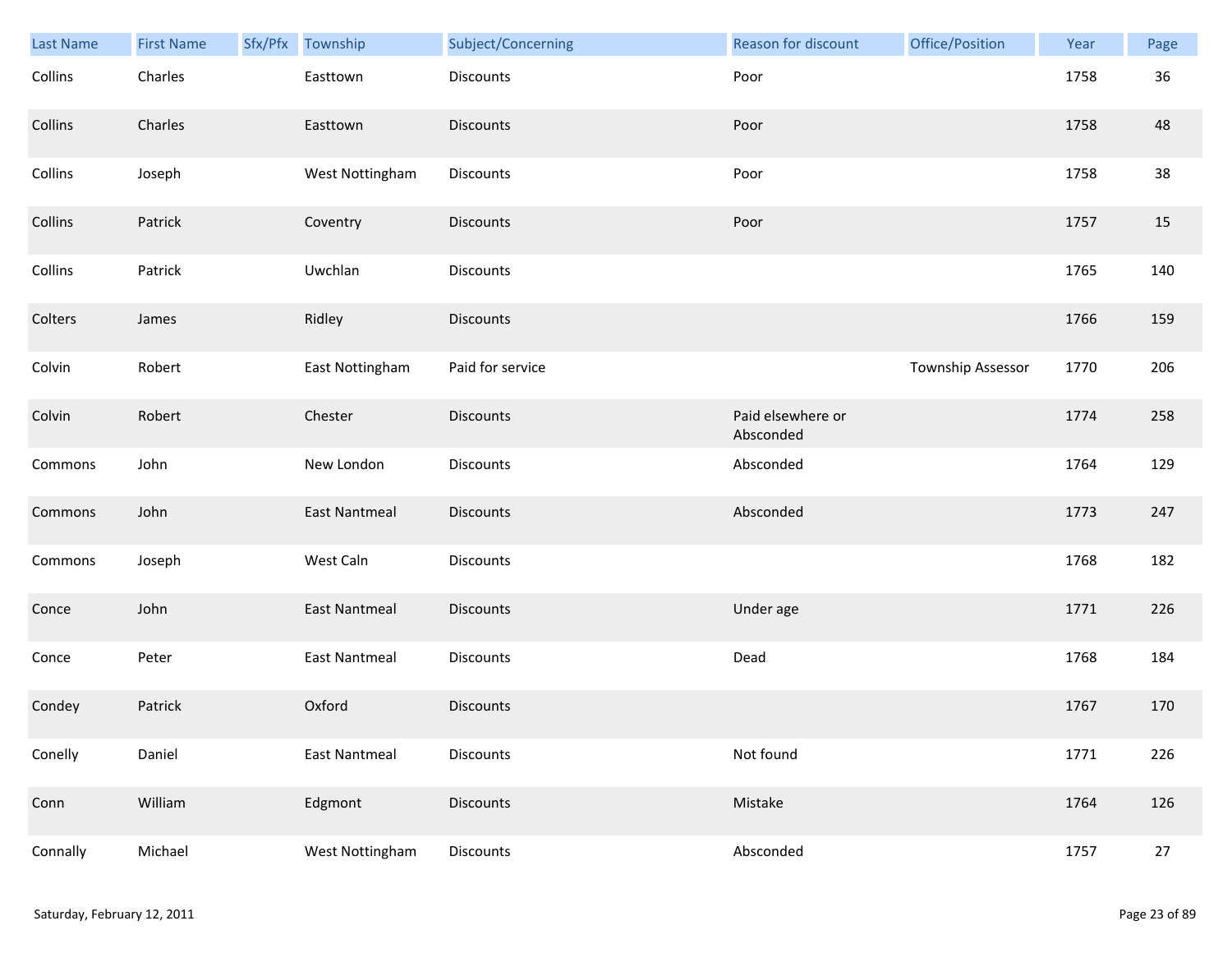| Last Name | <b>First Name</b> | Sfx/Pfx Township | Subject/Concerning | Reason for discount | Office/Position | Year | Page |
|-----------|-------------------|------------------|--------------------|---------------------|-----------------|------|------|
| Connally  | Patrick           | Birmingham       | <b>Discounts</b>   | Rated in Concord    |                 | 1758 | 46   |
| Connally  | Patrick           | Concord          | <b>Discounts</b>   | Illness             |                 | 1758 | 46   |
| Connaly   | Patrick           | West Nottingham  | Discounts          |                     |                 | 1759 | 67   |
| Connard   | William           | Pikeland         | <b>Discounts</b>   | Absconded           |                 | 1757 | 21   |
| Connard   | William           | Pikeland         | <b>Discounts</b>   | Paid in Vincent     |                 | 1757 | 28   |
| Connaway  | John              | Charlestown      | <b>Discounts</b>   |                     |                 | 1765 | 138  |
| Connel    | William           | Lower Chichester | Discounts          | Married             |                 | 1767 | 170  |
| Connelly  | Lawrence          | Thornbury        | Discounts          | Poor                |                 | 1773 | 251  |
| Conner    | Edward            | East Whiteland   | <b>Discounts</b>   | Not in county       |                 | 1768 | 183  |
| Conner    | John              | Bethel           | Discounts          | Absconded           |                 | 1760 | 80   |
| Conner    | Thomas            | East Marlborough | Discounts          | Poor                |                 | 1770 | 216  |
| Conner    | Thomas            | East Marlborough | Discounts          | Poor                |                 | 1772 | 235  |
| Conns     | John              | Chester          | Discounts          | Mistake             |                 | 1761 | 99   |
| Conrad    | Hance             | Lower Darby      | <b>Discounts</b>   | Not a free man      |                 | 1760 | 77   |
| Conrad    | Martin            | Willistown       | <b>Discounts</b>   | Absconded           |                 | 1769 | 197  |
| Conrad    | Phillip           | Radnor           | Discounts          | Not found           |                 | 1772 | 238  |
| Conway    | Cornelius         | Newlin           | <b>Discounts</b>   | Married             |                 | 1771 | 225  |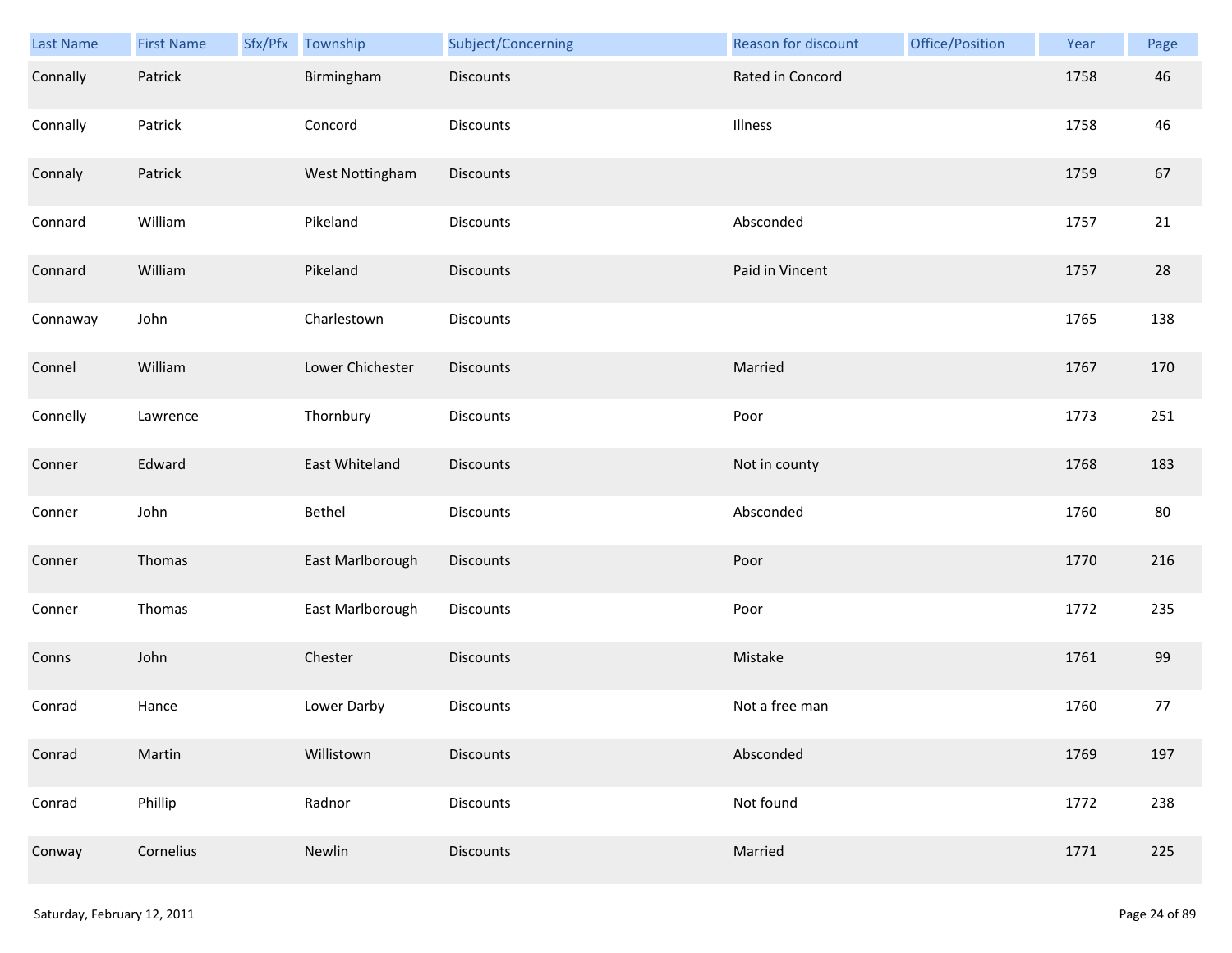| Last Name | <b>First Name</b> | Sfx/Pfx | Township         | Subject/Concerning                                   | Reason for discount            | Office/Position          | Year | Page |
|-----------|-------------------|---------|------------------|------------------------------------------------------|--------------------------------|--------------------------|------|------|
| Conway    | Cornelius         |         | East Marlborough | Discounts                                            | Absconded                      |                          | 1772 | 238  |
| Cook      | Charles           |         | Lower Darby      | <b>Discounts</b>                                     | Absconded                      |                          | 1760 | 80   |
| Cook      | John              |         | Lower Chichester | Discounts                                            |                                |                          | 1758 | 42   |
| Cook      | John              |         | London Grove     | <b>Discounts</b>                                     |                                |                          | 1764 | 132  |
| Cook      | John              |         | London Grove     | Discounts                                            | Insolvent                      |                          | 1765 | 143  |
| Cook      | John              |         | East Bradford    | Discounts                                            | Married                        |                          | 1766 | 157  |
| Cook      | John              |         | East Bradford    | Discounts                                            | Married                        |                          | 1769 | 195  |
| Cook      | John              |         | Chester          | Discounts                                            | Poor                           |                          | 1770 | 212  |
| Cook      | Joseph            |         | New London       | Discounts                                            | Gone                           |                          | 1772 | 237  |
| Cook      | Nicholas          |         | Grove            | Tredyffrin or London Neglected or refused to pay tax |                                |                          | 1762 | 109  |
| Cook      | Peter             |         | London Grove     | Discounts                                            | Indisposed in his senses       |                          | 1758 | 43   |
| Cook      | Rebeckah          |         | London Grove     | <b>Discounts</b>                                     | Poor widow                     |                          | 1770 | 210  |
| Cooke     | Rebeckah          |         | London Grove     | Discounts                                            | Poor                           |                          | 1767 | 168  |
| Cooney    | Daniel            |         | London Britain   | Discounts                                            | Poor                           |                          | 1770 | 216  |
| Cooney    | John              |         | Ridley           | Discounts                                            | Absconded or Paid<br>elsewhere |                          | 1774 | 257  |
| Coope     | Nathan            |         | East Bradford    | Paid for service                                     |                                | <b>Township Assessor</b> | 1773 | 245  |
| Coope     | Samuel            |         | East Bradford    | Discounts                                            | Overrated                      |                          | 1770 | 210  |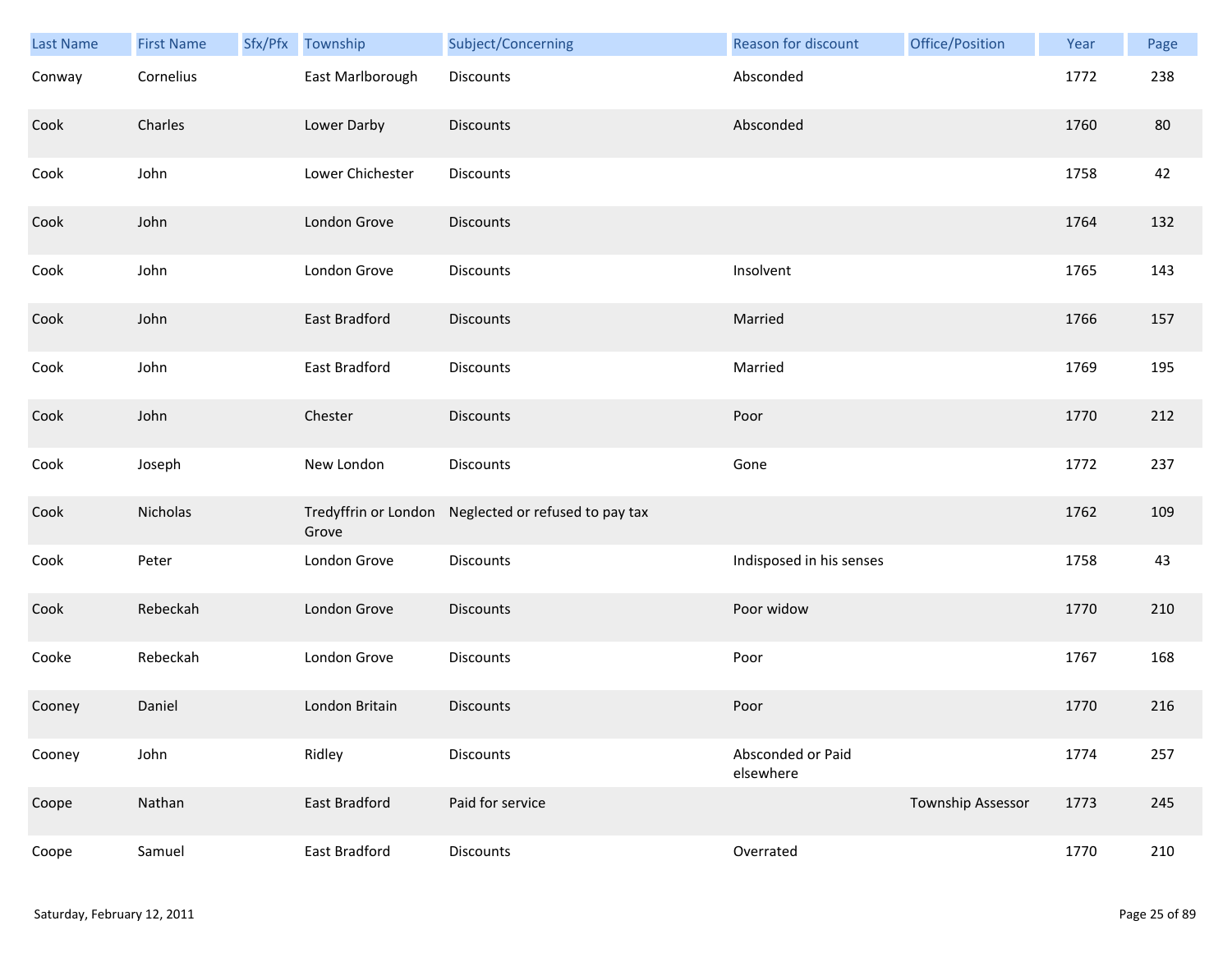| Last Name | <b>First Name</b> | Sfx/Pfx Township | Subject/Concerning              | Reason for discount      | Office/Position | Year | Page |
|-----------|-------------------|------------------|---------------------------------|--------------------------|-----------------|------|------|
| Cooper    | Adam              | Oxford           | <b>Discounts</b>                | Overrated                |                 | 1763 | 114  |
| Cooper    | Downings          | East Caln        | Discounts                       | Paid in Chester          |                 | 1761 | 97   |
| Cooper    | James             | Oxford           | Discounts                       | Gone & Poor              |                 | 1772 | 240  |
| Cooper    | James             | Oxford           | Discounts                       | Not to be had            |                 | 1774 | 258  |
| Cooper    | James             | Westtown         | <b>Discounts</b>                | Enlisted                 |                 | 1777 | 280  |
| Cooper    | James             | Oxford           | Discounts                       | Poor or Gone             |                 | 1778 | 283  |
| Cooper    | John              | Newtown          | Discounts                       | Overrated                |                 | 1757 | 28   |
| Cooper    | John              | Oxford           | Neglected or refused to pay tax |                          |                 | 1762 | 109  |
| Cooper    | John              | Oxford           | <b>Discounts</b>                | Paid in Lancaster County |                 | 1771 | 227  |
| Cooper    | Robert            | Sadsbury         | Discounts                       | Paid in West Caln        |                 | 1758 | 36   |
| Cooper    | Thomas            | Oxford           | Discounts                       | Dead & Left a poor widow |                 | 1772 | 236  |
| Cooper    | William           | Sadsbury         | Discounts                       | Gone                     |                 | 1774 | 259  |
| Cope      |                   | East Bradford    | <b>Discounts</b>                | Under age                |                 | 1758 | 43   |
| Copples   | James             | West Fallowfield | <b>Discounts</b>                |                          |                 | 1775 | 268  |
| Cordodon  | Philip            | Ridley           | <b>Discounts</b>                |                          |                 | 1770 | 215  |
| Corl      | John              | Pikeland         | Discounts                       | Enlisted                 |                 | 1759 | 66   |
| Cornagle  | Mary              | East Nottingham  | Discounts                       | Poor                     |                 | 1765 | 144  |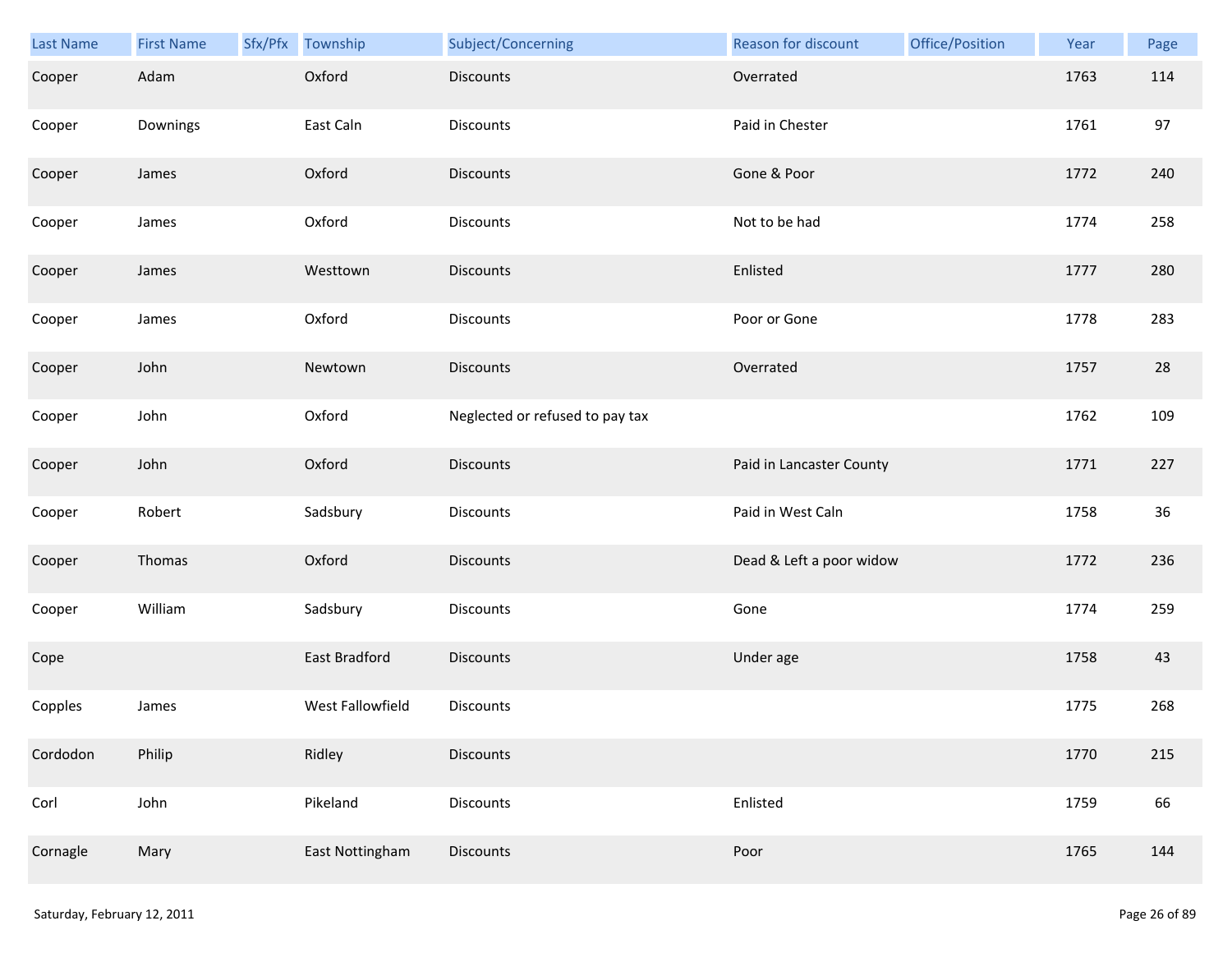| Last Name | <b>First Name</b> | Sfx/Pfx | Township         | Subject/Concerning              | <b>Reason for discount</b>            | Office/Position | Year | Page |
|-----------|-------------------|---------|------------------|---------------------------------|---------------------------------------|-----------------|------|------|
| Cornelius | James             |         | Oxford           | Discounts                       |                                       |                 | 1775 | 262  |
| Cornelius | James             |         | Oxford           | <b>Discounts</b>                |                                       |                 | 1775 | 268  |
| Cornelius | James             |         | Oxford           | Discounts                       | Poor or Gone                          |                 | 1778 | 283  |
| Cornelius | John              |         | Oxford           | Neglected or refused to pay tax |                                       |                 | 1757 | 15   |
| Cornelius | Justice           |         | Oxford           | Discounts                       | Poor                                  |                 | 1762 | 109  |
| Cornelius | Stephen           |         | Oxford           | <b>Discounts</b>                | Insolvent                             |                 | 1769 | 197  |
| Cornock   | Daniel            |         | Radnor           | Discounts                       | Paid in Willistown                    |                 | 1759 | 61   |
| Cornock   | Daniel            |         | Radnor           | <b>Discounts</b>                | Charged for his land in<br>Willistown |                 | 1759 | 63   |
| Cornock   | Daniel            |         | Radnor           | Discounts                       | Paid in Willistown                    |                 | 1761 | 97   |
| Cornog    | David             |         | Radnor           | <b>Discounts</b>                | Paid in Haverford                     |                 | 1768 | 183  |
| Cornog    | William           |         | Edgmont          | Discounts                       | Poor                                  |                 | 1772 | 238  |
| Cornok    | Thomas            |         | Haverford        | <b>Discounts</b>                | Overrated                             |                 | 1759 | 63   |
| Cornwell  | Thomas            |         | Newtown          | Discounts                       | Enlisted &/or Poor                    |                 | 1777 | 278  |
| Coroden   | Philip            |         | Ridley           | <b>Discounts</b>                | Poor                                  |                 | 1757 | 30   |
| Coroden   | Phillip           |         | Ridley           | Discounts                       | Overrated                             |                 | 1758 | 39   |
| Correl    | Joseph            |         | East Caln        | <b>Discounts</b>                | Gone or Paid elsewhere                |                 | 1770 | 213  |
| Correll   | Charles           |         | East Fallowfield | Discounts                       | Poor or Absconded                     |                 | 1778 | 282  |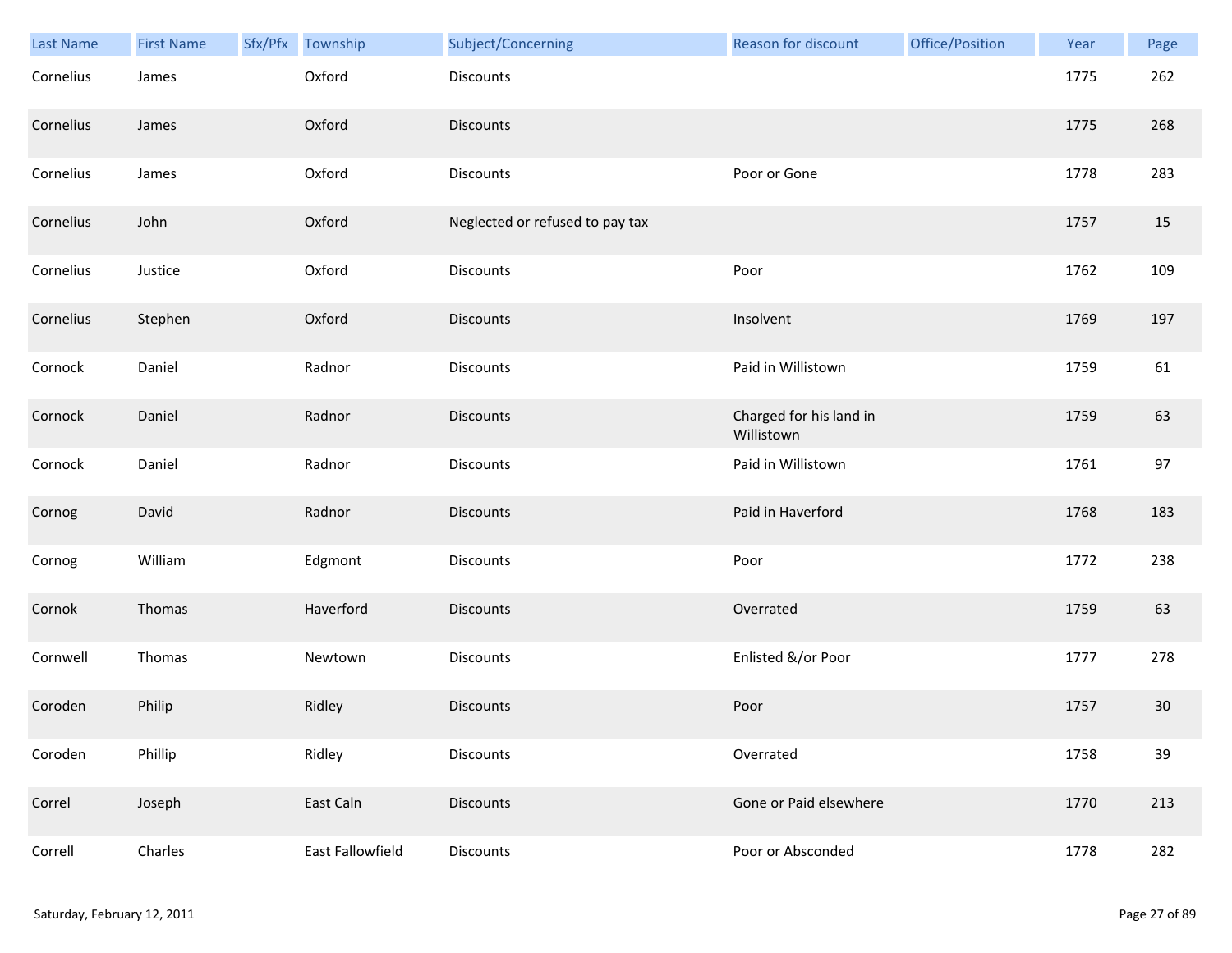| Last Name | <b>First Name</b> |     | Sfx/Pfx Township     | Subject/Concerning | Reason for discount | Office/Position   | Year | Page   |
|-----------|-------------------|-----|----------------------|--------------------|---------------------|-------------------|------|--------|
| Correy    | John              |     | <b>East Nantmeal</b> | <b>Discounts</b>   | Absconded           |                   | 1766 | 158    |
| Costigan  | John              |     | Goshen               | <b>Discounts</b>   | Not found           |                   | 1772 | 241    |
| Cottey    | Thomas            |     | New Garden           | Discounts          | Overrated           |                   | 1757 | 19     |
| Cotton    | John              |     | Haverford            | Discounts          | Gone                |                   | 1773 | 249    |
| Courney   | James             |     | <b>West Nantmeal</b> | Discounts          | Lame                |                   | 1768 | 182    |
| Courtney  | William           |     | London Britain       | Discounts          | Enlisted            |                   | 1759 | 68     |
| Courtney  | William           |     | Willistown           | Discounts          | Poor & Lame         |                   | 1760 | 74     |
| Cowan     | James             |     | East Nottingham      | Discounts          | Gone                |                   | 1772 | 242    |
| Cowden    | James             |     | West Nottingham      | Discounts          |                     |                   | 1769 | 196    |
| Cowen     | Hugh              |     | Sadsbury             | Paid for service   |                     | Township Assessor | 1762 | 103    |
| Cowen     | William           |     | Vincent              | <b>Discounts</b>   | Gone                |                   | 1759 | 59     |
| Cowen     | William           |     | East Nottingham      | Discounts          | Poor or Absconded   |                   | 1778 | 282    |
| Cowpland  | David             |     | Chester              | Discounts          | Overrated           |                   | 1758 | 44     |
| Cowpland  | David             |     | Chester              | Discounts          |                     |                   | 1761 | 95     |
| Cowpland  | David             | Jr. | Chester              | <b>Discounts</b>   | Overrated           |                   | 1772 | 236    |
| Cowpland  | William           |     | Chester              | <b>Discounts</b>   | Gone                |                   | 1757 | 14     |
| Cox       | Abram             |     | Ridley               | Discounts          | Gone to the Jerseys |                   | 1757 | $30\,$ |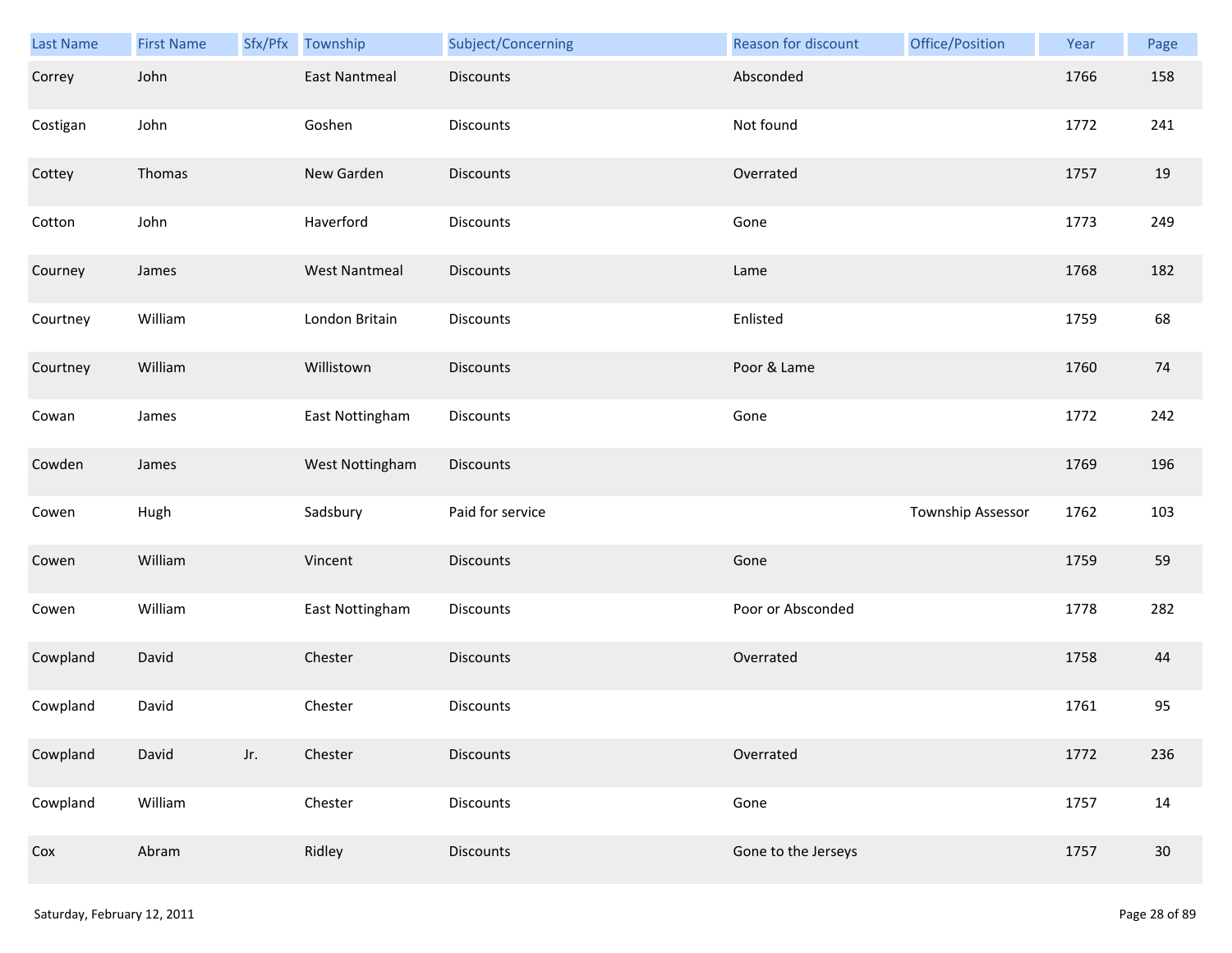| <b>Last Name</b> | <b>First Name</b> | Sfx/Pfx | Township             | Subject/Concerning              | <b>Reason for discount</b> | Office/Position   | Year | Page |
|------------------|-------------------|---------|----------------------|---------------------------------|----------------------------|-------------------|------|------|
| Cox              | Abram             |         | Ridley               | Discounts                       |                            |                   | 1763 | 121  |
| Cox              | Andrew            |         | <b>Upper Darby</b>   | Discounts                       | Not free 6 months          |                   | 1763 | 114  |
| Cox              | John              |         | West Caln            | Discounts                       | Poor or Paid elsewhere     |                   | 1767 | 170  |
| Cox              | John              |         | Lower Chichester     | Discounts                       | Gone                       |                   | 1774 | 258  |
| Cox              | Joseph            |         | Vincent              | Discounts                       | Overrated                  |                   | 1757 | 21   |
| Cox              | Lawrence          |         | Ridley               | <b>Discounts</b>                | Gone                       |                   | 1768 | 185  |
| Cox              | Loddowick         |         | Chester              | Discounts                       | Not found                  |                   | 1762 | 111  |
| Cox              | Lodowick          |         | Chester              | Discounts                       | Absconded                  |                   | 1761 | 99   |
| Cox              | William           |         | Charlestown          | Discounts                       | Loss by fire               |                   | 1774 | 256  |
| Coyle            | Alexander         |         | <b>East Nantmeal</b> | Discounts                       | Not found                  |                   | 1771 | 226  |
| Crabb            | William           |         | Lower Chichester     | Paid for service                |                            | Township Assessor | 1763 | 114  |
| Crackens         | John              |         | Vincent              | <b>Discounts</b>                |                            |                   | 1774 | 258  |
| Craig            | James             |         | East Nottingham      | Discounts                       | Absconded                  |                   | 1773 | 252  |
| Craige           | Archibald         |         | Goshen               | Discounts                       | Poor                       |                   | 1774 | 258  |
| Craige           | James             |         | East Nottingham      | Discounts                       | In Maryland                |                   | 1774 | 255  |
| Craigue          | Walter            |         | Kennett              | Neglected or refused to pay tax |                            |                   | 1758 | 34   |
| Crampton         | John              |         | West Nottingham      | Discounts                       | Gone                       |                   | 1765 | 144  |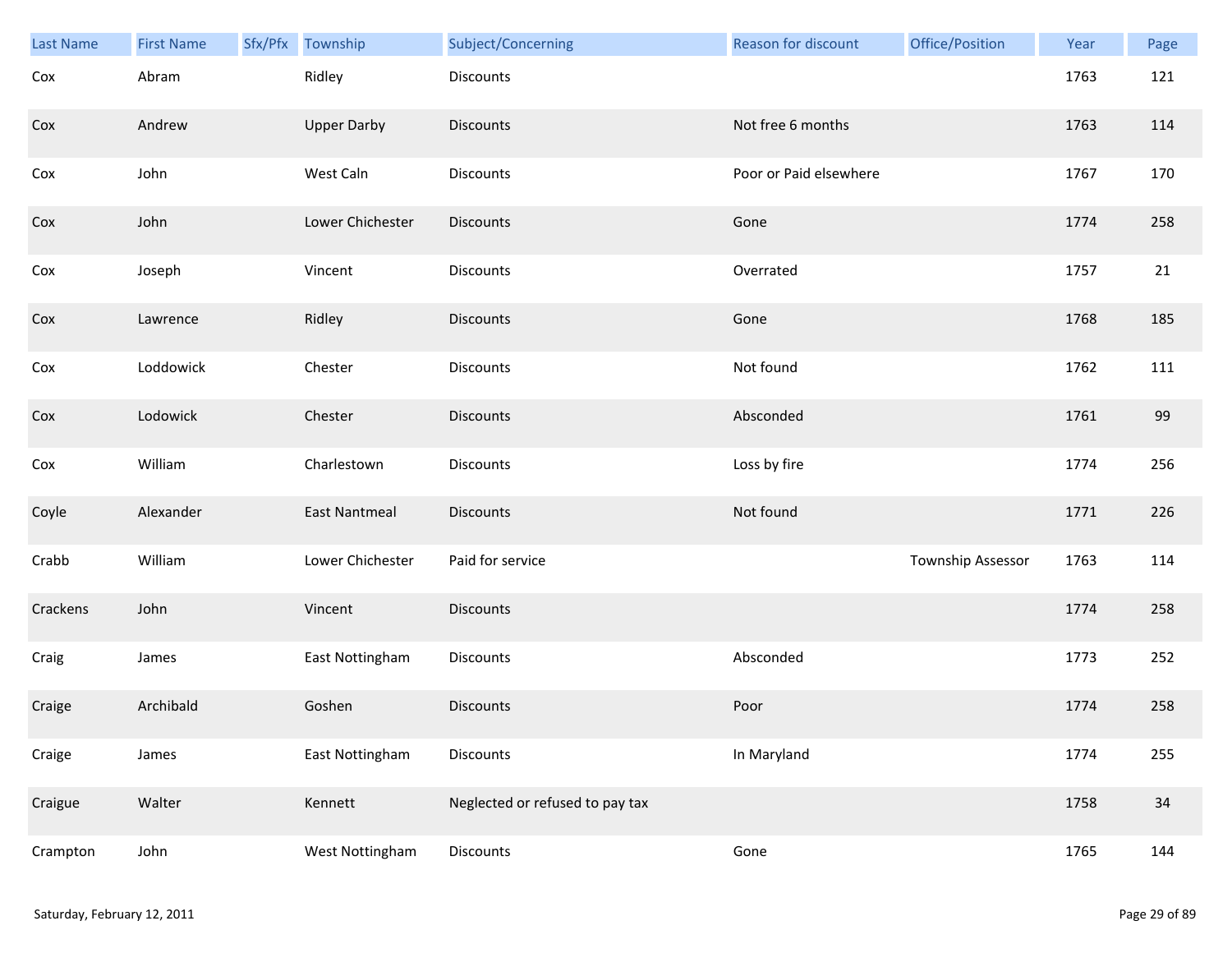| Last Name | <b>First Name</b> | Sfx/Pfx Township | Subject/Concerning | Reason for discount | Office/Position        | Year | Page |
|-----------|-------------------|------------------|--------------------|---------------------|------------------------|------|------|
| Cratetor  | Oscke             | Pikeland         | <b>Discounts</b>   | Paid in Vincent     |                        | 1767 | 170  |
| Craton    | John              | East Caln        | Discounts          | Absconded           |                        | 1768 | 183  |
| Crawford  | Alexander         | Londonderry      | Discounts          | Under age           |                        | 1761 | 98   |
| Crawford  | Alexander         | West Bradford    | <b>Discounts</b>   | Absconded           |                        | 1772 | 241  |
| Crawford  | Andrew            | East Nottingham  | Discounts          | Absconded           |                        | 1771 | 224  |
| Crawford  | Andrew            | Chester          | Discounts          | Old & Infirm        |                        | 1772 | 236  |
| Crawford  | Andrew            | Chester          | <b>Discounts</b>   |                     |                        | 1775 | 268  |
| Crawford  | David             | West Marlborough | Discounts          | Absconded           |                        | 1765 | 139  |
| Crawford  | George            | West Bradford    | <b>Discounts</b>   | Lost an eye         |                        | 1766 | 156  |
| Crawford  | James             | East Nottingham  | <b>Discounts</b>   | Poor or Absconded   |                        | 1769 | 201  |
| Crawford  | James             | London Britain   | <b>Discounts</b>   | Loss by fire        |                        | 1770 | 208  |
| Crawford  | John              | East Nottingham  | Discounts          | Poor                |                        | 1759 | 66   |
| Crawford  | John              | Easttown         | <b>Discounts</b>   | Poor or ran away    |                        | 1763 | 122  |
| Crawford  | John              |                  | Present at meeting |                     | <b>County Assessor</b> | 1771 | 229  |
| Crawford  | John              |                  | Qualified          |                     | <b>County Assessor</b> | 1772 | 241  |
| Crawford  | John              |                  | Paid for service   |                     | <b>County Assessor</b> | 1773 | 246  |
| Crawford  | John              |                  | Present at meeting |                     | <b>County Assessor</b> | 1774 | 255  |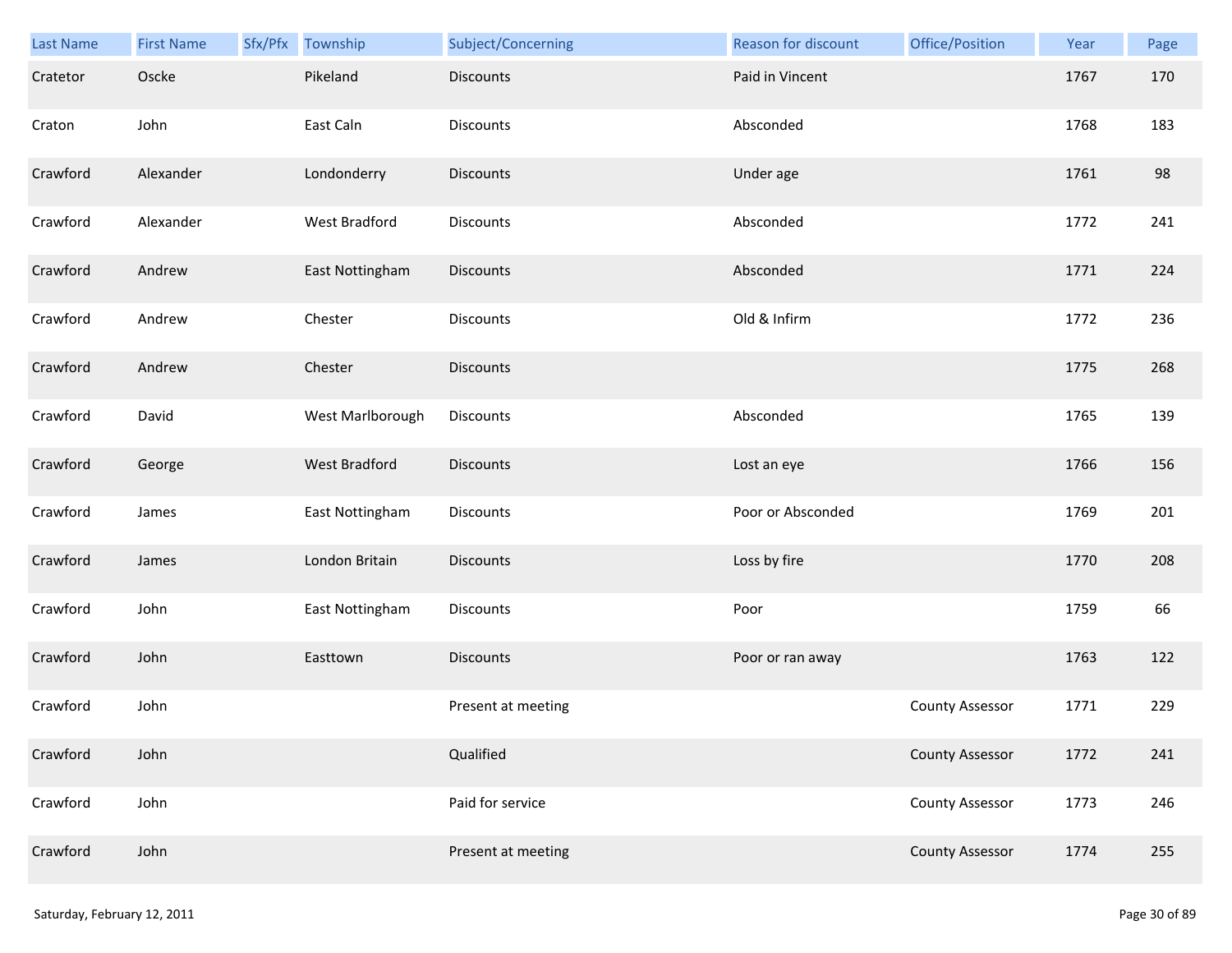| Last Name | <b>First Name</b> | Sfx/Pfx Township     | Subject/Concerning | Reason for discount    | Office/Position   | Year | Page |
|-----------|-------------------|----------------------|--------------------|------------------------|-------------------|------|------|
| Crawford  | Mathias           | Sadsbury             | Discounts          | Wrongly assessed       |                   | 1773 | 249  |
| Crawford  | Robert            | West Marlborough     | <b>Discounts</b>   | Gone                   |                   | 1770 | 209  |
| Crawford  | Robert            | West Caln            | Discounts          | Gone                   |                   | 1770 | 209  |
| Crawford  | Thomas            | Birmingham           | <b>Discounts</b>   | Absconded              |                   | 1757 | 14   |
| Crawford  | Thomas            | Easttown             | Discounts          |                        |                   | 1767 | 167  |
| Cray      | James             | Birmingham           | <b>Discounts</b>   | New Castle County      |                   | 1766 | 156  |
| Creamer   | John              | Charlestown          | Discounts          | Not found              |                   | 1769 | 199  |
| Creamer   | John              | Charlestown          | Discounts          | Paid in another county |                   | 1771 | 226  |
| Creature  | Andrew            | London Grove         | Discounts          |                        |                   | 1773 | 251  |
| Cresswell | Elisha            | Londonderry          | Discounts          |                        |                   | 1775 | 262  |
| Creswell  | Joseph            | Oxford               | Discounts          |                        |                   | 1775 | 264  |
| Crim      | Conrad            | Coventry             | Discounts          | Overrated              |                   | 1757 | 20   |
| Cristy    | Robert            | Charlestown          | Discounts          |                        |                   | 1762 | 108  |
| Cristy    | White             | <b>West Nantmeal</b> | Discounts          | Poor                   |                   | 1759 | 67   |
| Criswell  | Elisha            | Londonderry          | Discounts          | Gone or Poor           |                   | 1778 | 282  |
| Criswell  | Robert            | West Nottingham      | Paid for service   |                        | Township Assessor | 1767 | 164  |
| Criswell  | Samuel            | Oxford               | Discounts          |                        |                   | 1767 | 170  |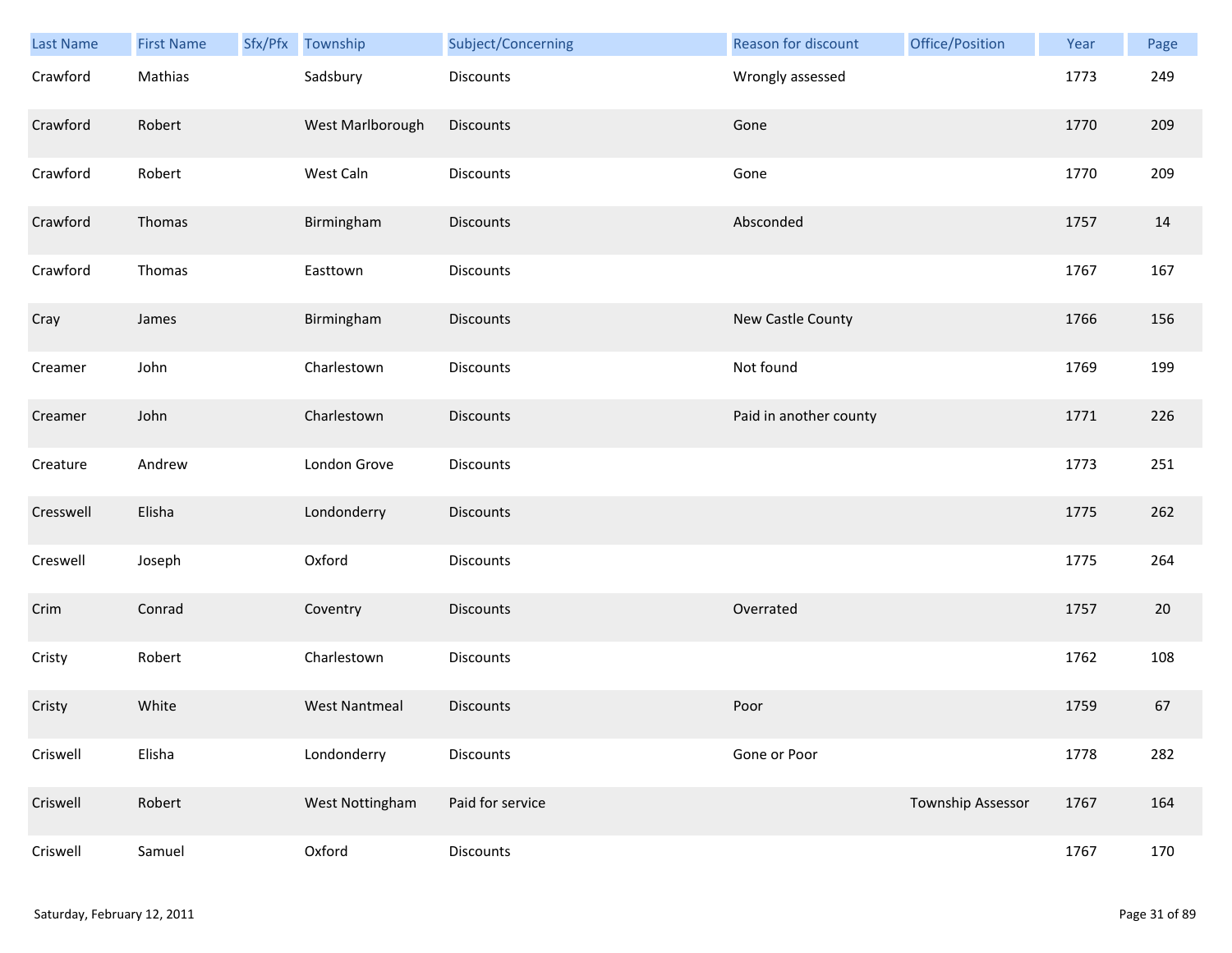| Last Name   | <b>First Name</b> | Sfx/Pfx | Township        | Subject/Concerning | Reason for discount              | Office/Position          | Year | Page |
|-------------|-------------------|---------|-----------------|--------------------|----------------------------------|--------------------------|------|------|
| Criswell    | Samuel            |         | West Nottingham | <b>Discounts</b>   | Absconded                        |                          | 1770 | 213  |
| Crompton    | John              |         | West Nottingham | Discounts          | Absconded                        |                          | 1765 | 144  |
| Crompton    | John              |         |                 |                    |                                  |                          | 1767 | 166  |
| Croney      | John              |         | Lower Darby     | Discounts          |                                  |                          | 1765 | 145  |
| Croney      | John              |         | Lower Darby     | Discounts          | Poor                             |                          | 1772 | 241  |
| Croney      | John              |         | Ridley          | Discounts          | Poor                             |                          | 1775 | 265  |
| Cronow      | Lewis             |         | Tredyffrin      | Discounts          | Wrong charged                    |                          | 1771 | 225  |
| Crook       | William           |         | Willistown      | Discounts          |                                  |                          | 1763 | 119  |
| Crookes     | Edward            |         | London Grove    | Paid for service   |                                  | <b>Township Assessor</b> | 1771 | 218  |
| Crookham    | William           |         | Marple          | Discounts          | Poor                             |                          | 1757 | 29   |
| Crookshanks | Charles           |         | Lower Darby     | <b>Discounts</b>   | Absconded                        |                          | 1767 | 170  |
| Crookshanks | John              |         | West Nottingham | Discounts          | Absconded                        |                          | 1757 | 15   |
| Crookshanks | John              |         | West Nottingham | Discounts          | Gone                             |                          | 1759 | 68   |
| Crosby      | John              | Jr.     | Ridley          | Paid for service   |                                  | Township Assessor        | 1771 | 225  |
| Crosby      | William           |         | Londonderry     | <b>Discounts</b>   | Overrated, Broke or<br>Absconded |                          | 1770 | 212  |
| Crosby      | William           |         | Londonderry     | <b>Discounts</b>   | Disabled                         |                          | 1770 | 213  |
| Crosher     | Thomas            |         | Birmingham      | Discounts          |                                  |                          | 1765 | 144  |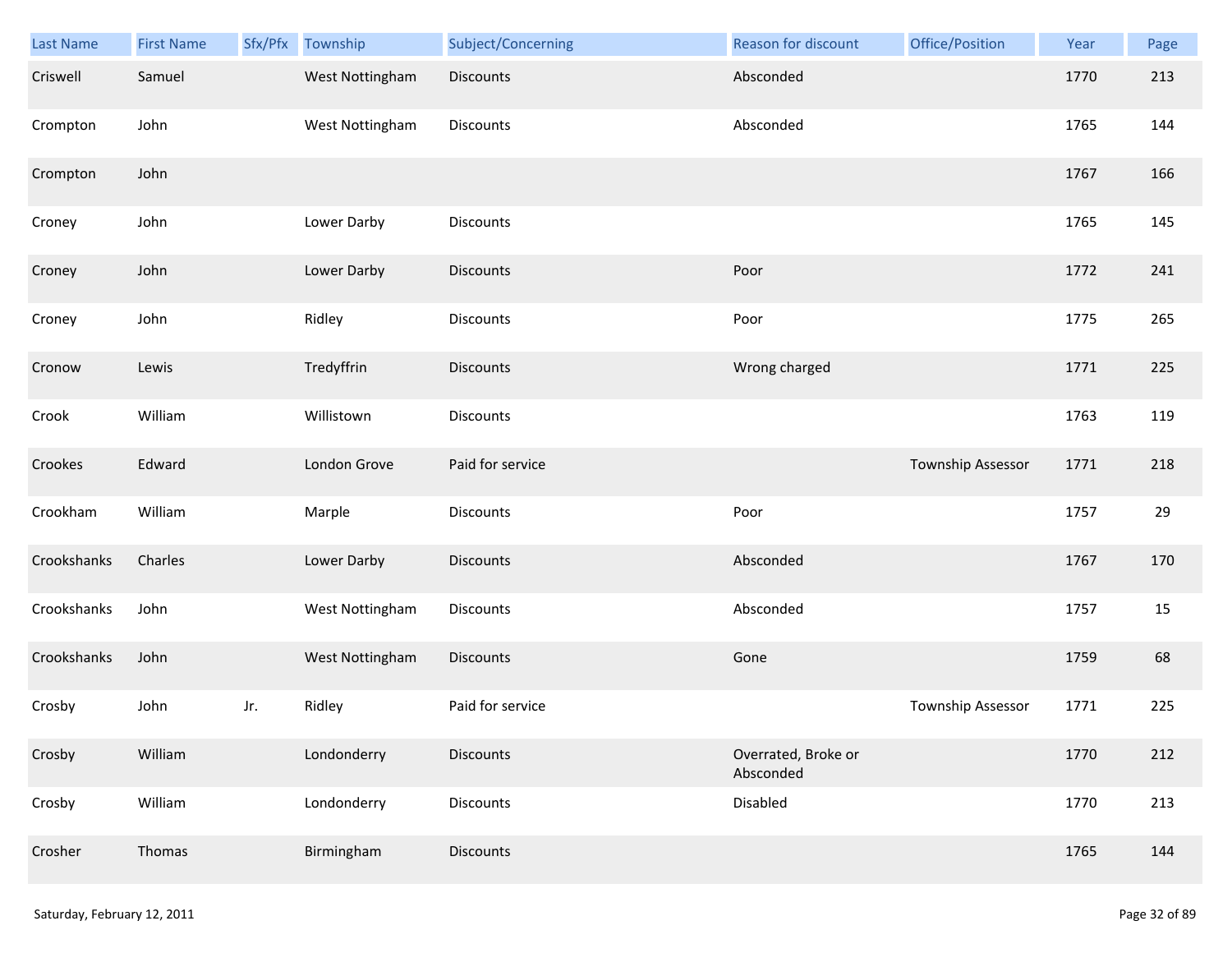| Last Name | <b>First Name</b> | Sfx/Pfx Township        | Subject/Concerning | Reason for discount      | Office/Position   | Year | Page |
|-----------|-------------------|-------------------------|--------------------|--------------------------|-------------------|------|------|
| Crosier   | James             | Springfield             | Discounts          | Overrated                |                   | 1756 | 4    |
| Crosley   |                   | <b>East Bradford</b>    | <b>Discounts</b>   | Gone                     |                   | 1775 | 265  |
| Crosley   | Charles           | Concord                 | Discounts          | Under age                |                   | 1775 | 265  |
| Crosley   | Samuel            | Middletown              | <b>Discounts</b>   | Poor                     |                   | 1770 | 217  |
| Cross     | John              | London Britain          | Discounts          | Sustained several losses |                   | 1764 | 126  |
| Cross     | Noah              | Bethel                  | <b>Discounts</b>   | Gone                     |                   | 1775 | 265  |
| Cross     | Patrick           | Londonderry             | Discounts          | Poor & Gone              |                   | 1773 | 248  |
| Cross     | Samuel            | <b>Upper Providence</b> | Discounts          | Absconded                |                   | 1756 | 6    |
| Cross     | Thomas            | <b>Upper Providence</b> | <b>Discounts</b>   | Not found                |                   | 1758 | 45   |
| Crossley  | John              | Nether Providence       | <b>Discounts</b>   |                          |                   | 1761 | 96   |
| Crossley  | Samuel            | Nether Providence       | Paid for service   |                          | Constable         | 1759 | 62   |
| Crossley  | Samuel            | Nether Providence       | Discounts          |                          |                   | 1761 | 96   |
| Crosson   | John              | East Nantmeal           | Discounts          | Absconded                |                   | 1773 | 247  |
| Crow      | George            | London Britain          | <b>Discounts</b>   | Over the line            |                   | 1770 | 216  |
| Crow      | Jacob             | Coventry                | Discounts          | Gone                     |                   | 1772 | 238  |
| Crow      | John              |                         | <b>Discounts</b>   | Enlisted &/or Poor       |                   | 1777 | 279  |
| Crow      | Moses             | London Britain          | Paid for service   |                          | Township Assessor | 1769 | 191  |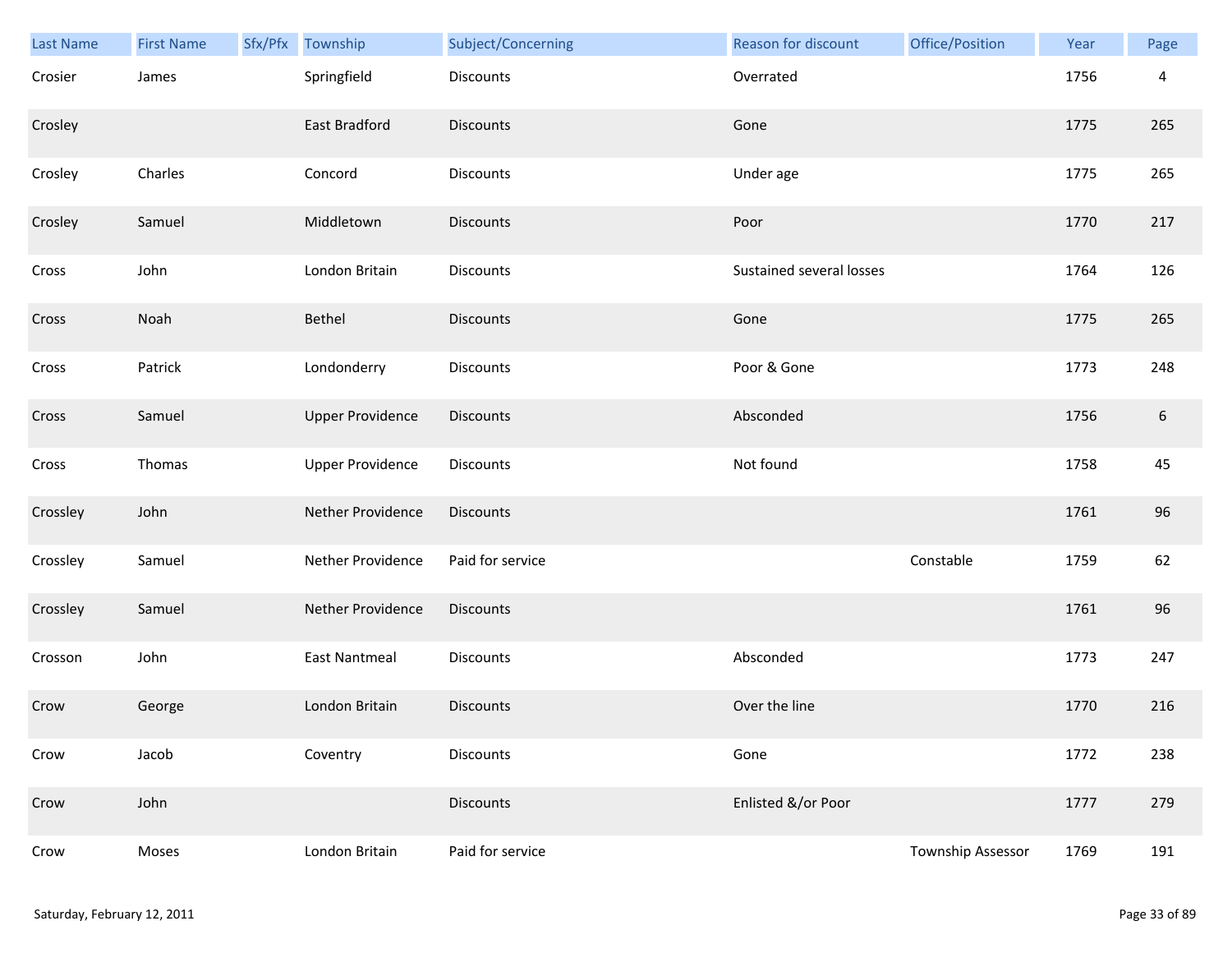| Last Name  | <b>First Name</b> | Sfx/Pfx Township   | Subject/Concerning | Reason for discount            | Office/Position          | Year | Page |
|------------|-------------------|--------------------|--------------------|--------------------------------|--------------------------|------|------|
| Croxton    | Abraham           | Willistown         | Paid for service   |                                | Constable                | 1759 | 64   |
| Croxton    | Randle            | <b>Upper Darby</b> | Discounts          | Poor                           |                          | 1767 | 166  |
| Crozier    | Andrew            | East Fallowfield   | Discounts          | Absconded                      |                          | 1771 | 223  |
| Crozier    | James             | Springfield        | <b>Discounts</b>   |                                |                          | 1769 | 193  |
| Crozier    | James             | Springfield        | Paid for service   |                                | Township Assessor        | 1769 | 193  |
| Crozier    | Robert            | Lower Darby        | Discounts          | Under age                      |                          | 1773 | 249  |
| Crozier    | Thomas            | Birmingham         | Discounts          |                                |                          | 1765 | 137  |
| Crumpton   | John              | West Marlborough   | Discounts          | Absconded                      |                          | 1765 | 139  |
| Crumpton   | Samuel            | London Grove       | <b>Discounts</b>   | Absconded                      |                          | 1768 | 181  |
| Cry        | James             | Birmingham         | <b>Discounts</b>   | Paid in Maryland               |                          | 1765 | 138  |
| Cry        | James             | Birmingham         | <b>Discounts</b>   |                                |                          | 1765 | 144  |
| Cuddey     | John              | East Nottingham    | Discounts          | Poor                           |                          | 1758 | 39   |
| Culbertson | Andrew            | East Caln          | <b>Discounts</b>   | Enlisted &/or Poor             |                          | 1777 | 277  |
| Culbertson | Benjamin          | East Caln          | <b>Discounts</b>   | Enlisted, Absconded or<br>Poor |                          | 1778 | 281  |
| Culbertson | John              | East Caln          | <b>Discounts</b>   | Overrated                      |                          | 1762 | 109  |
| Culbertson | John              | London Grove       | Paid for service   |                                | <b>Township Assessor</b> | 1763 | 114  |
| Culbertson | John              | East Nottingham    | Discounts          | Absconded                      |                          | 1767 | 172  |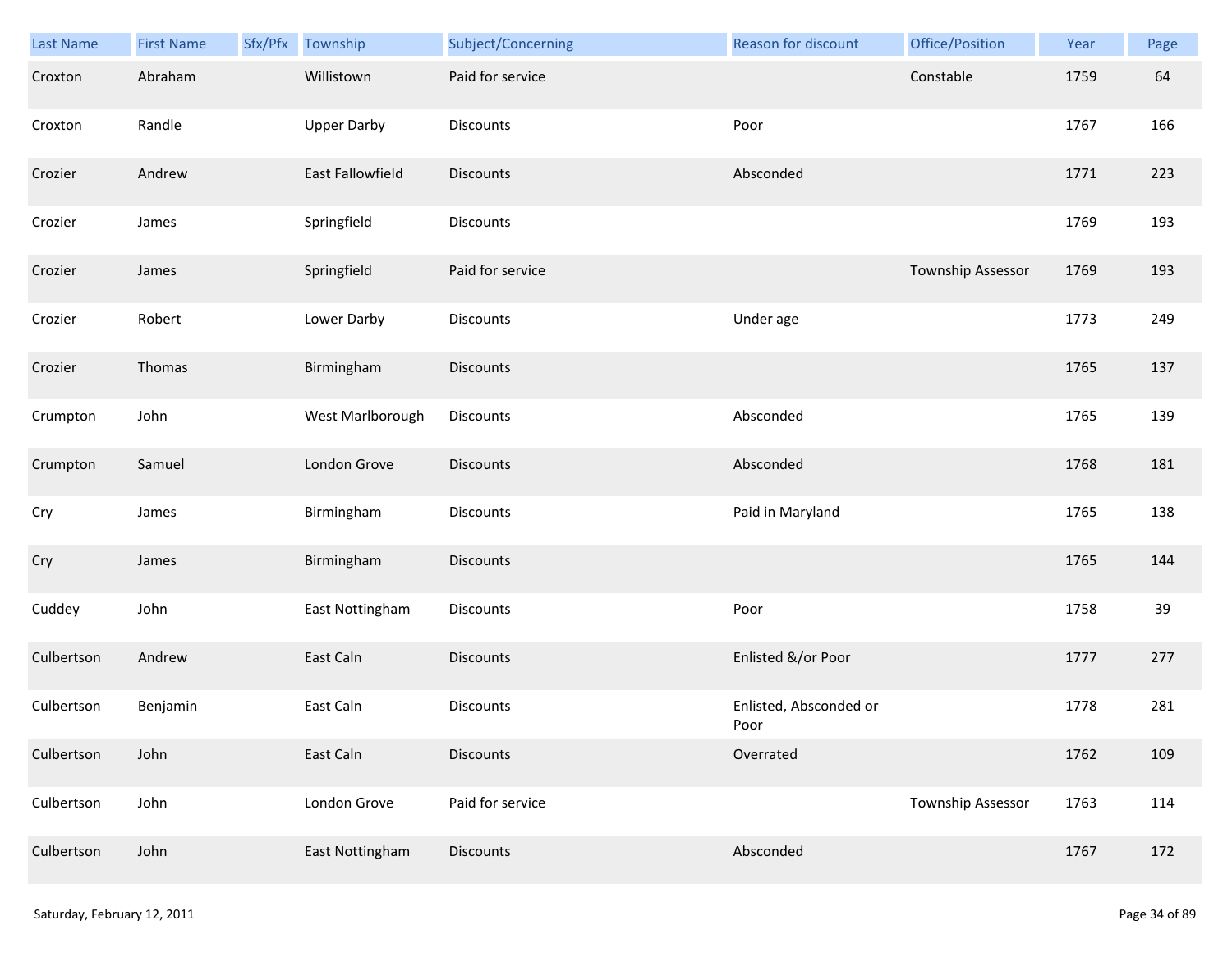| Last Name  | <b>First Name</b> | Sfx/Pfx | Township        | Subject/Concerning               | Reason for discount | Office/Position   | Year | Page |
|------------|-------------------|---------|-----------------|----------------------------------|---------------------|-------------------|------|------|
| Culbertson | John              |         | East Nottingham | <b>Discounts</b>                 | Poor or Absconded   |                   | 1778 | 282  |
| Culbertson | Samuel            |         | West Nottingham | <b>Discounts</b>                 | Gone                |                   | 1772 | 243  |
| Culbertson | Samuel            |         | Pikeland        | House where appeals will be held |                     |                   | 1774 | 260  |
| Culbertson | Samuel            |         | Pikeland        | House where meeting held         |                     |                   | 1775 | 261  |
| Culbertson | Samuel            |         | Pikeland        | House where meeting held         |                     |                   | 1776 | 271  |
| Culin      | Daniel            |         | Ridley          | Paid for service                 |                     | Township Assessor | 1762 | 105  |
| Culin      | Swain             |         | Ridley          | Paid for service                 |                     | Township Assessor | 1765 | 141  |
| Culin      | Swan              |         | Ridley          | Neglected or refused to pay tax  |                     |                   | 1758 | 34   |
| Cullin     | Edward            |         | Coventry        | <b>Discounts</b>                 | Poor                |                   | 1770 | 214  |
| Cullin     | Edward            |         | Concord         | <b>Discounts</b>                 |                     |                   | 1774 | 257  |
| Culp       | Philip            |         | Haverford       | <b>Discounts</b>                 | Poor                |                   | 1770 | 210  |
| Culp       | Philip            |         | Haverford       | Discounts                        | Poor                |                   | 1770 | 216  |
| Cumings    | James             |         | Oxford          | Discounts                        | Absconded           |                   | 1769 | 203  |
| Cummings   | William           |         | Londonderry     | <b>Discounts</b>                 | Absconded           |                   | 1768 | 186  |
| Cummins    | Samuel            |         | Middletown      | Discounts                        | Enlisted &/or Poor  |                   | 1777 | 279  |
| Cummins    | William           |         | West Nottingham | Paid for service                 |                     | Township Assessor | 1759 | 58   |
| Cuningham  | John              |         | West Caln       | Discounts                        | Overrated or Poor   |                   | 1775 | 262  |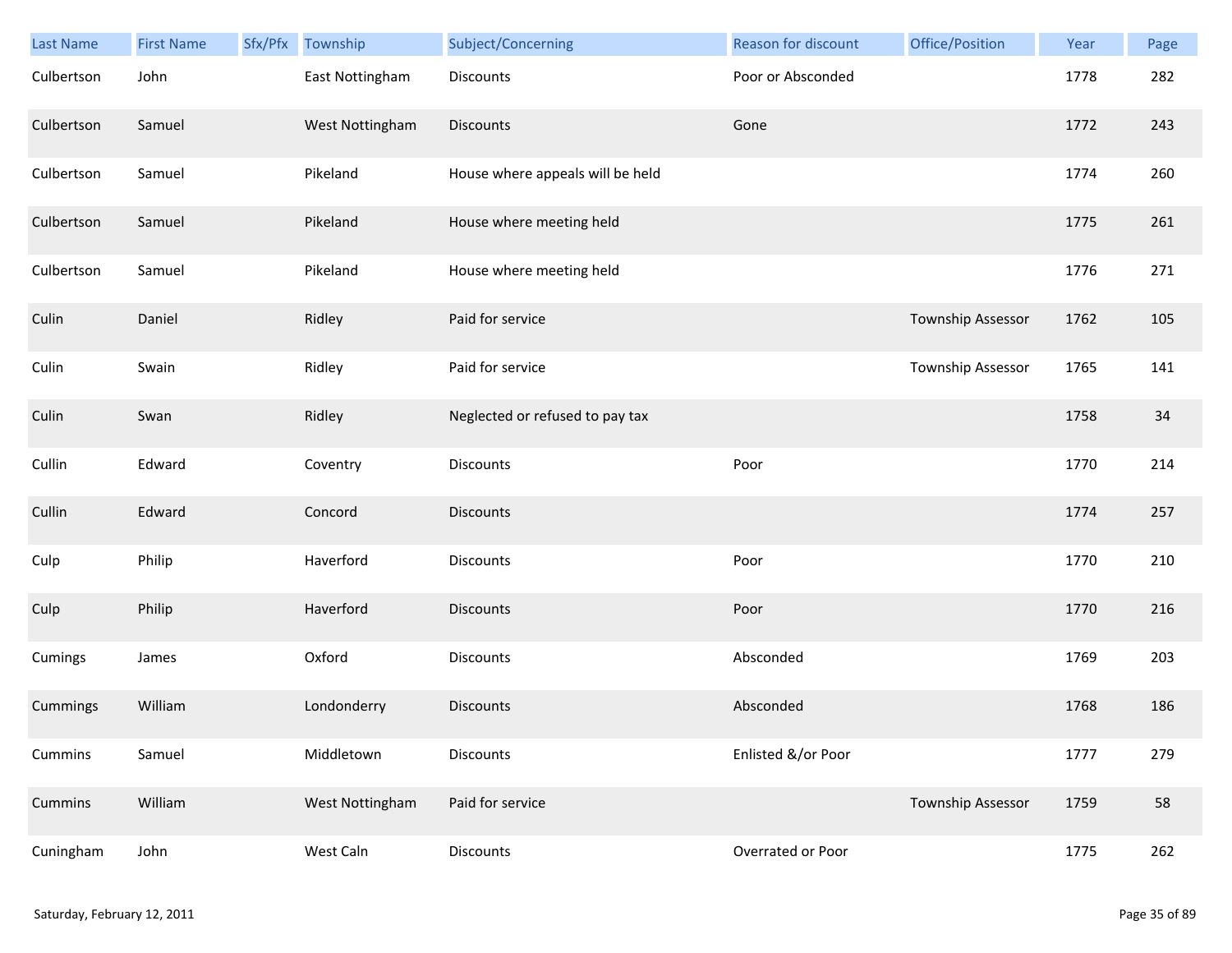| Last Name  | <b>First Name</b> | Sfx/Pfx | Township             | Subject/Concerning | Reason for discount   | Office/Position | Year | Page |
|------------|-------------------|---------|----------------------|--------------------|-----------------------|-----------------|------|------|
| Cunningham | Henry             |         | Whiteland            | Discounts          | Absconded             |                 | 1757 | 10   |
| Cunningham | John              |         | Thornbury            | Discounts          | Absconded             |                 | 1764 | 129  |
| Cunningham | John              |         | Westtown             | Discounts          | Twice charged         |                 | 1766 | 157  |
| Cunningham | John              |         | Nether Providence    | Discounts          | Absconded             |                 | 1767 | 169  |
| Cunningham | John              |         | Birmingham           | Discounts          | Poor                  |                 | 1772 | 236  |
| Cunningham | Joseph            |         | Charlestown          | Discounts          |                       |                 | 1764 | 128  |
| Cunningham | Joseph            |         | Nether Providence    | Discounts          | Absconded             |                 | 1769 | 199  |
| Cunningham | Robert            |         | Whiteland            | Discounts          | Under age             |                 | 1758 | 48   |
| Cunningham | Robert            |         | Whiteland            | Discounts          | Paid in West Nantmeal |                 | 1759 | 66   |
| Cunningham | Thomas            |         | Radnor               | Discounts          | Absconded             |                 | 1768 | 183  |
| Currey     | Matthias          |         | <b>East Nantmeal</b> | Discounts          | Absconded             |                 | 1767 | 167  |
| Currey     | Robert            |         | New London           | Discounts          | Under age             |                 | 1772 | 237  |
| Currey     | Thomas            |         | Vincent              | <b>Discounts</b>   | Twice rated           |                 | 1757 | 21   |
| Curry      | Daniel            |         | Ridley               | Discounts          |                       |                 | 1766 | 159  |
| Curry      | David             |         |                      | Paid twice         |                       |                 | 1767 | 168  |
| Curry      | James             |         | <b>East Nantmeal</b> | Discounts          | Not found             |                 | 1772 | 234  |
| Curry      | James             |         | <b>East Nantmeal</b> | Discounts          | Under age             |                 | 1772 | 234  |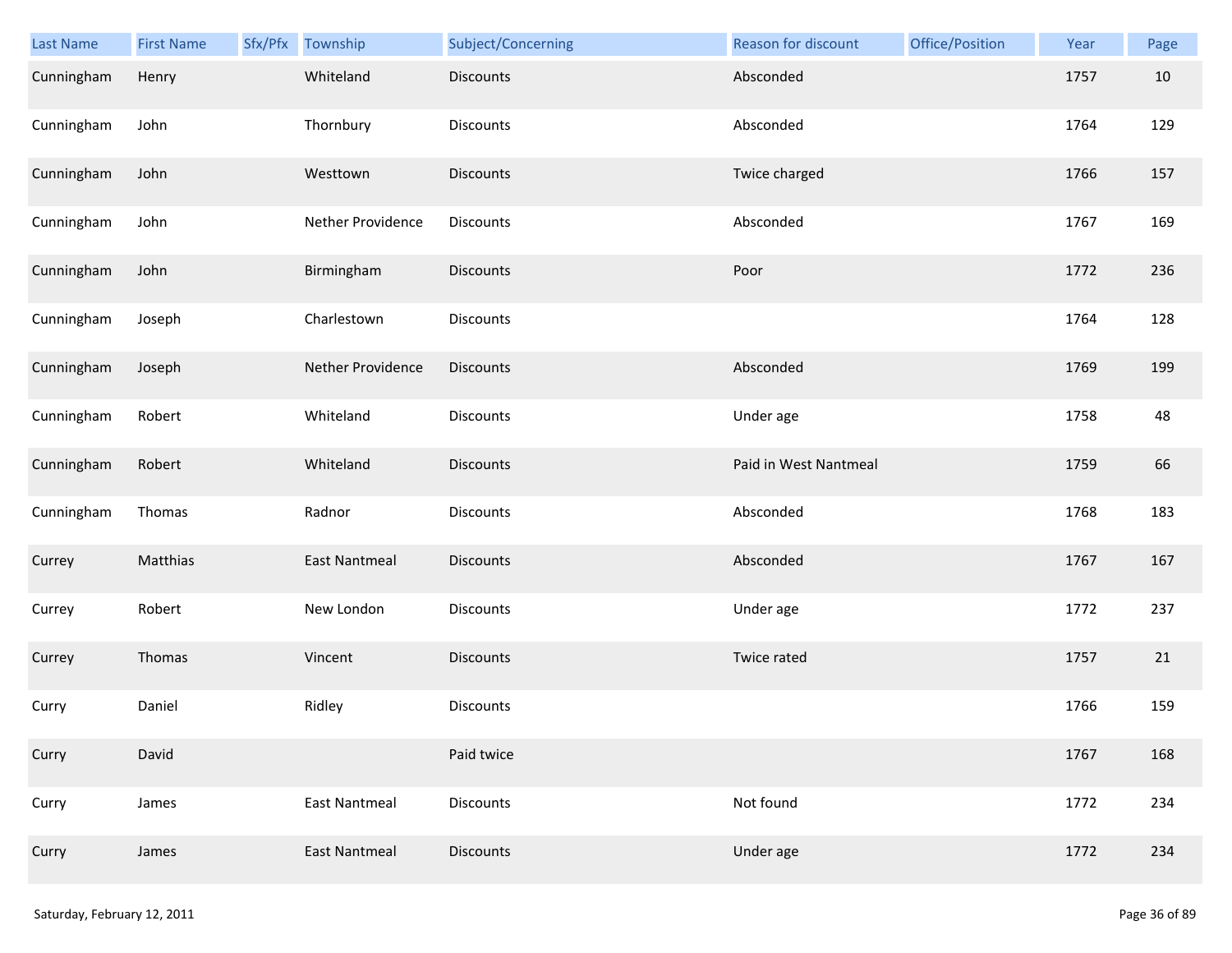| <b>Last Name</b> | <b>First Name</b> | Sfx/Pfx | Township             | Subject/Concerning | <b>Reason for discount</b>        | Office/Position        | Year | Page |
|------------------|-------------------|---------|----------------------|--------------------|-----------------------------------|------------------------|------|------|
| Curry            | James             |         | <b>East Nantmeal</b> | <b>Discounts</b>   | Absconded                         |                        | 1773 | 247  |
| Curry            | John              |         | <b>East Nantmeal</b> | <b>Discounts</b>   | Under age                         |                        | 1772 | 234  |
| Curry            | Moses             |         | New London           | <b>Discounts</b>   | Absconded, Sickly or<br>Insolvent |                        | 1770 | 216  |
| Curry            | Robert            |         | East Nottingham      | <b>Discounts</b>   | Absconded                         |                        | 1773 | 252  |
| Custillo         | Paul              |         | Lower Darby          | Discounts          | Poor                              |                        | 1773 | 249  |
| Cuzens           | William           |         | Lower Darby          | <b>Discounts</b>   | Absconded                         |                        | 1767 | 170  |
| Cypher           | Michael           |         | Vincent              | Paid for service   |                                   | Township Assessor      | 1765 | 138  |
| Cypher           | Michael           |         |                      | Present at meeting |                                   | <b>County Assessor</b> | 1766 | 156  |
| Cypher           | Michael           |         |                      | Qualified          |                                   |                        | 1766 | 161  |
| Cypher           | Michael           |         | Vincent              | Paid for service   |                                   | Township Assessor      | 1767 | 165  |
| Cypher           | Michael           |         |                      | Paid for service   |                                   | <b>County Assessor</b> | 1767 | 165  |
| Cypher           | Michael           |         |                      | Paid for service   |                                   | <b>County Assessor</b> | 1767 | 168  |
| Cypher           | Michael           |         |                      | Present at meeting |                                   | County Assessor        | 1767 | 168  |
| Cypher           | Michael           |         |                      | Present at meeting |                                   | <b>County Assessor</b> | 1767 | 171  |
| Cypher           | Michael           |         | Vincent              | Paid for service   |                                   | Township Assessor      | 1768 | 175  |
| Cypher           | Michael           |         |                      | Paid for service   |                                   | <b>County Assessor</b> | 1768 | 175  |
| Cypher           | Michael           |         |                      | Present at meeting |                                   | <b>County Assessor</b> | 1768 | 181  |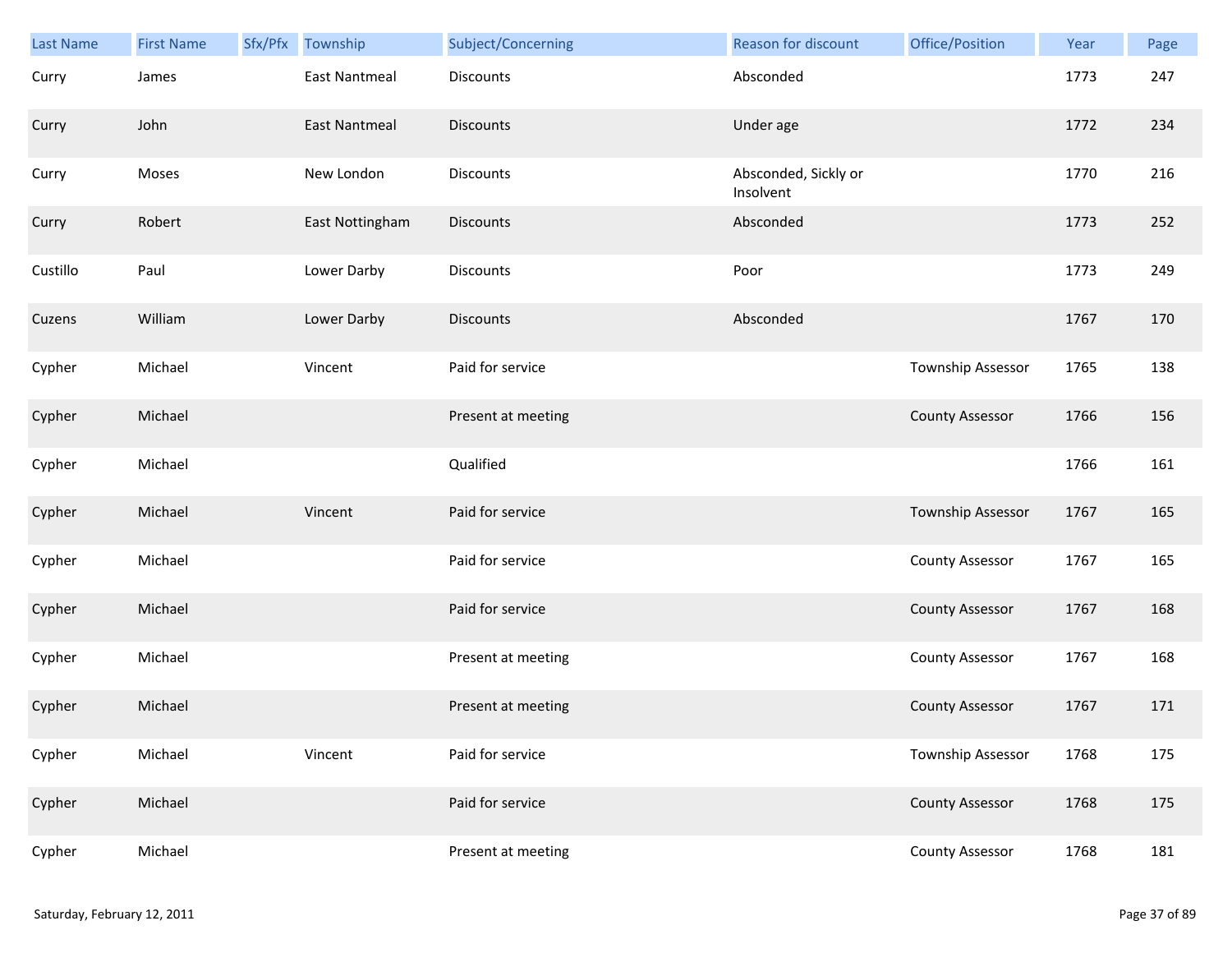| <b>Last Name</b> | <b>First Name</b> | Sfx/Pfx Township     | Subject/Concerning | Reason for discount | Office/Position        | Year | Page |
|------------------|-------------------|----------------------|--------------------|---------------------|------------------------|------|------|
| Cypher           | Michael           |                      | Present at meeting |                     | <b>County Assessor</b> | 1768 | 185  |
| Cypher           | Michael           |                      | Present at meeting |                     | <b>County Assessor</b> | 1768 | 188  |
| Cypher           | Michael           |                      | Present at meeting |                     | <b>County Assessor</b> | 1769 | 202  |
| Cypher           | Michael           |                      | Present at meeting |                     | <b>County Assessor</b> | 1770 | 204  |
| Cypher           | Michael           |                      | Present at meeting |                     | <b>County Assessor</b> | 1770 | 205  |
| Cypher           | Michael           |                      | Present at meeting |                     | <b>County Assessor</b> | 1770 | 206  |
| Cypher           | Michael           |                      | Present at meeting |                     | <b>County Assessor</b> | 1770 | 208  |
| Cypher           | Michael           |                      | Present at meeting |                     | <b>County Assessor</b> | 1770 | 212  |
| Cypher           | Michael           |                      | Present at meeting |                     | <b>County Assessor</b> | 1770 | 216  |
| Cypher           | Michael           |                      | Paid for service   |                     | <b>County Assessor</b> | 1771 | 221  |
| Dailey           | Charles           | Thornbury            | <b>Discounts</b>   | Ran away            |                        | 1768 | 181  |
| Daily            | Timothy           | Haverford            | Discounts          | Enlisted            |                        | 1760 | 82   |
| Dain             | James             | <b>West Bradford</b> | Discounts          | Ran away            |                        | 1757 | 24   |
| Dain             | Nehemiah          | <b>West Bradford</b> | Discounts          | Ran away            |                        | 1757 | 24   |
| Danaughey        | William           | <b>West Nantmeal</b> | <b>Discounts</b>   | Paid in Lancaster   |                        | 1771 | 228  |
| Daniel           | William           | London Britain       | Discounts          | Absconded           |                        | 1765 | 145  |
| Darby            | James             | Ridley               | <b>Discounts</b>   | Not free 6 months   |                        | 1759 | 57   |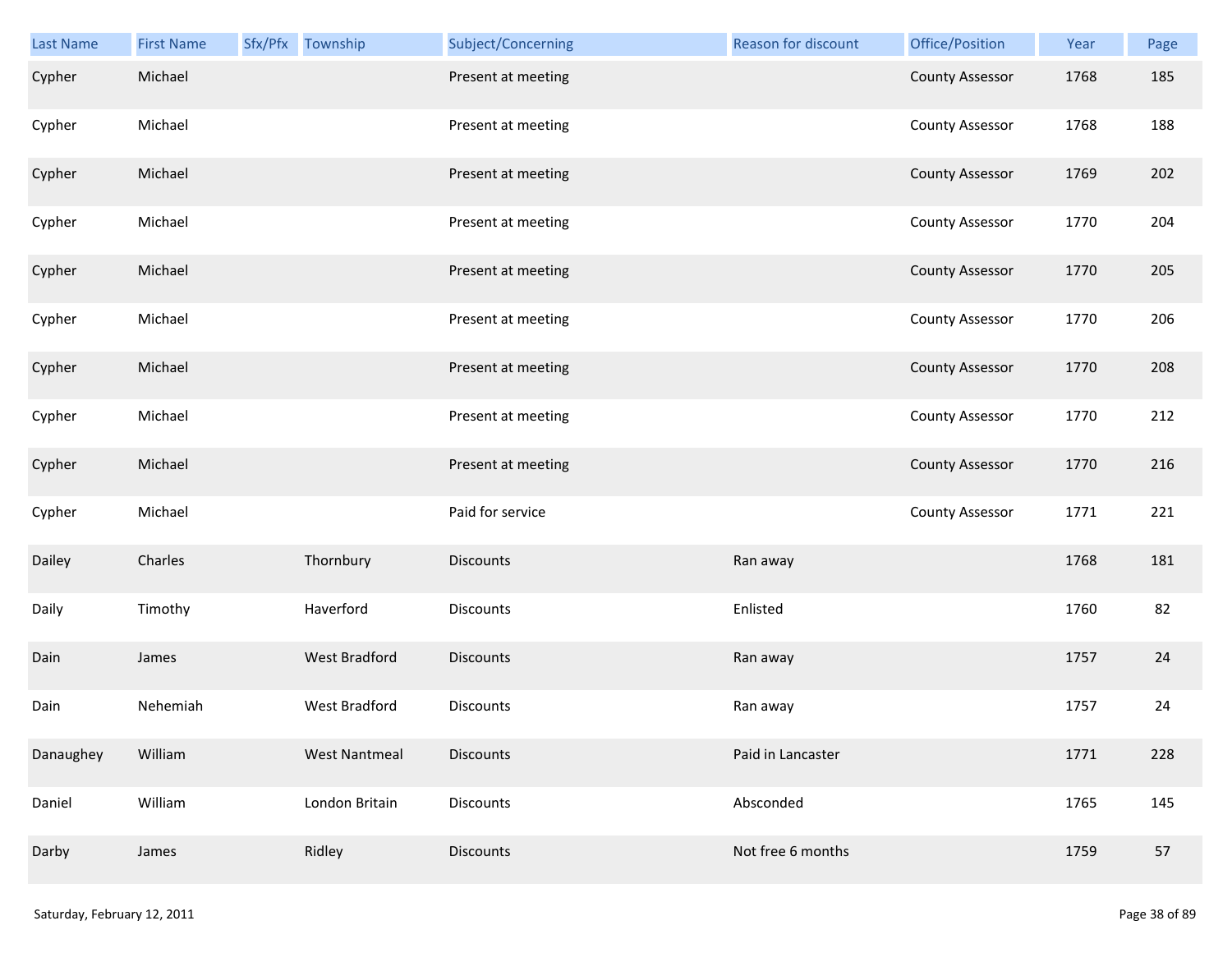| Last Name  | <b>First Name</b> | Sfx/Pfx Township        | Subject/Concerning | Reason for discount            | Office/Position          | Year | Page |
|------------|-------------------|-------------------------|--------------------|--------------------------------|--------------------------|------|------|
| Darby      | James             | Ridley                  | <b>Discounts</b>   | Enlisted                       |                          | 1760 | 80   |
| Darby      | John              | Easttown                | <b>Discounts</b>   | Gone to Philadelphia<br>County |                          | 1759 | 67   |
| Darlington | Abraham           | Birmingham              | Discounts          | Overrated                      |                          | 1758 | 44   |
| Daugherty  | Edward            | East Fallowfield        | <b>Discounts</b>   | Absconded                      |                          | 1765 | 137  |
| Daugherty  | Garret            | West Marlborough        | Discounts          | Poor                           |                          | 1761 | 94   |
| Daugherty  | James             | West Nottingham         | Discounts          | Overrated                      |                          | 1758 | 47   |
| Daugherty  | James             | <b>Upper Chichester</b> | Discounts          |                                |                          | 1766 | 156  |
| Daugherty  | John              |                         | <b>Discounts</b>   | Absconded                      |                          | 1764 | 135  |
| Daugherty  | John              |                         | Discounts          | Rated in New Garden            |                          | 1766 | 153  |
| David      | Evan              | Radnor                  | Paid for service   |                                | Township Assessor        | 1759 | 58   |
| David      | Evan              | Radnor                  | Paid for service   |                                | <b>Township Assessor</b> | 1760 | 71   |
| David      | Evan              | Radnor                  |                    |                                | Township Assessor        | 1760 | 83   |
| David      | Evan              | Radnor                  | Paid for service   |                                | Township Assessor        | 1761 | 92   |
| David      | Evan              | Radnor                  | Paid for service   |                                | <b>Township Assessor</b> | 1762 | 102  |
| David      | Evan              | Radnor                  | Paid for service   |                                | Township Assessor        | 1766 | 151  |
| David      | Evan              | Middletown              | <b>Discounts</b>   | Ran away                       |                          | 1766 | 157  |
| David      | Isaac             | Vincent                 | Discounts          | Overrated                      |                          | 1757 | 21   |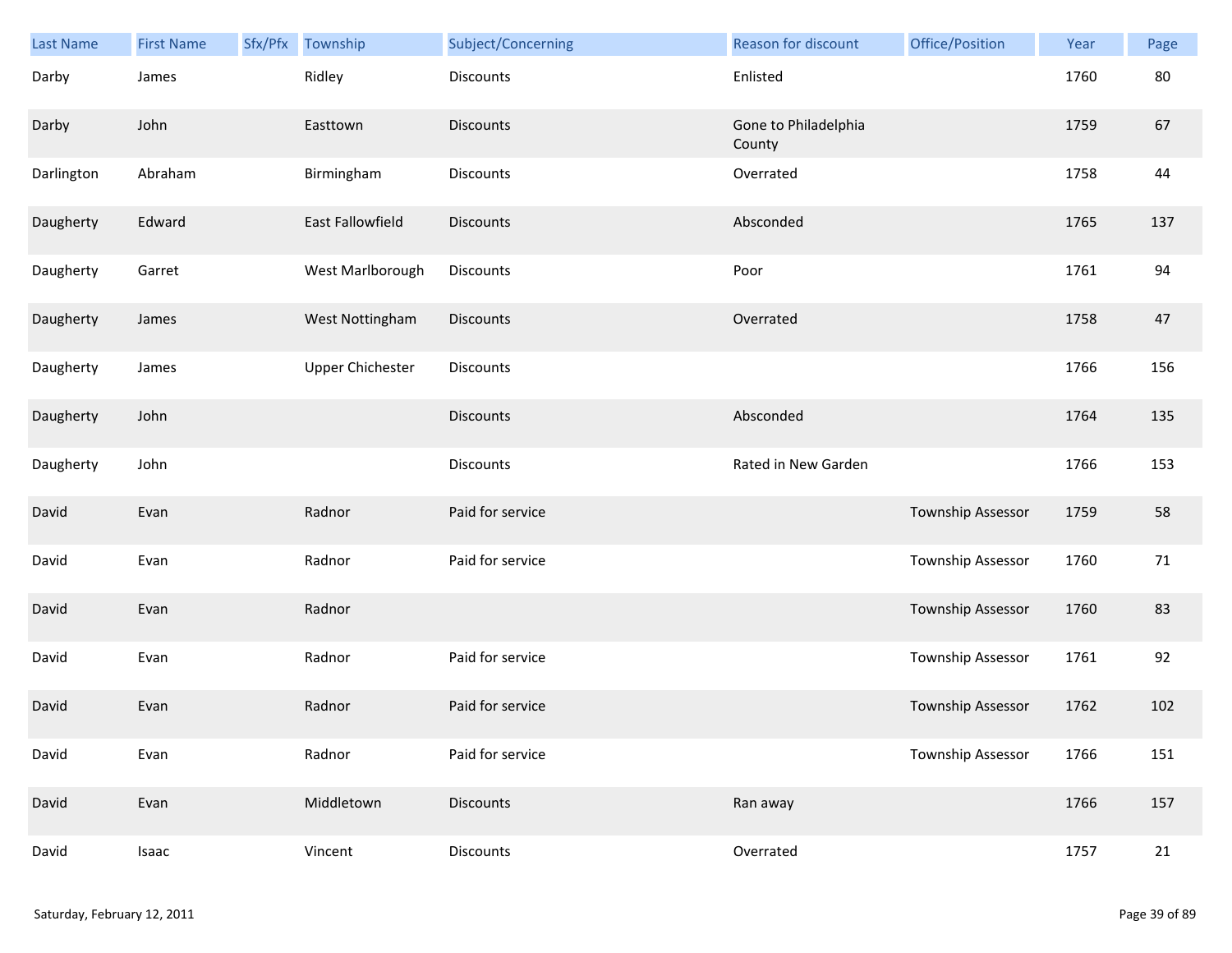| Last Name | <b>First Name</b> | Sfx/Pfx | Township    | Subject/Concerning                    | Reason for discount | Office/Position        | Year | Page |
|-----------|-------------------|---------|-------------|---------------------------------------|---------------------|------------------------|------|------|
| David     | John              |         | Tredyffrin  | <b>Discounts</b>                      | Poor & Lame         |                        | 1764 | 128  |
| David     | Llewellin         |         | Charlestown |                                       |                     | Township Assessor      | 1760 | 84   |
| David     | Llewellin         |         | Charlestown | Paid for service                      |                     | Township Assessor      | 1761 | 92   |
| Davidson  | George            |         |             | <b>Discounts</b>                      | Enlisted &/or Poor  |                        | 1777 | 279  |
| Davidson  | William           |         | West Caln   | Paid for service                      |                     | Township Assessor      | 1774 | 254  |
| Davidson  | William           |         | West Caln   | Paid for service                      |                     | Township Assessor      | 1776 | 271  |
| Davis     | Alexander         |         | Charlestown | <b>Discounts</b>                      | Enlisted &/or Poor  |                        | 1777 | 278  |
| Davis     | Amos              |         | Uwchlan     | Neglected or refused to pay tax       |                     |                        | 1758 | 34   |
| Davis     | Amos              |         | Uwchlan     | Neglected or refused to pay tax       |                     |                        | 1758 | 46   |
| Davis     | Amos              |         | Uwchlan     | Neglected or refused to pay tax       |                     |                        | 1759 | 69   |
| Davis     | Benjamin          | Esq.    |             | Delivered returns for local assessors |                     | Sheriff                | 1760 | 83   |
| Davis     | Benjamin          | Esq.    |             | Returned list of township assessors   |                     | Sheriff                | 1761 | 101  |
| Davis     | Benjamin          |         | Whiteland   | <b>Discounts</b>                      |                     |                        | 1763 | 121  |
| Davis     | Caleb             |         | Springfield | Paid for service                      |                     | Township Assessor      | 1772 | 237  |
| Davis     | Caleb             |         |             | Present at meeting                    |                     | <b>County Assessor</b> | 1774 | 255  |
| Davis     | Caleb             |         |             | Qualified                             |                     | <b>County Assessor</b> | 1774 | 259  |
| Davis     | Caleb             |         |             | Present at meeting                    |                     | <b>County Assessor</b> | 1775 | 263  |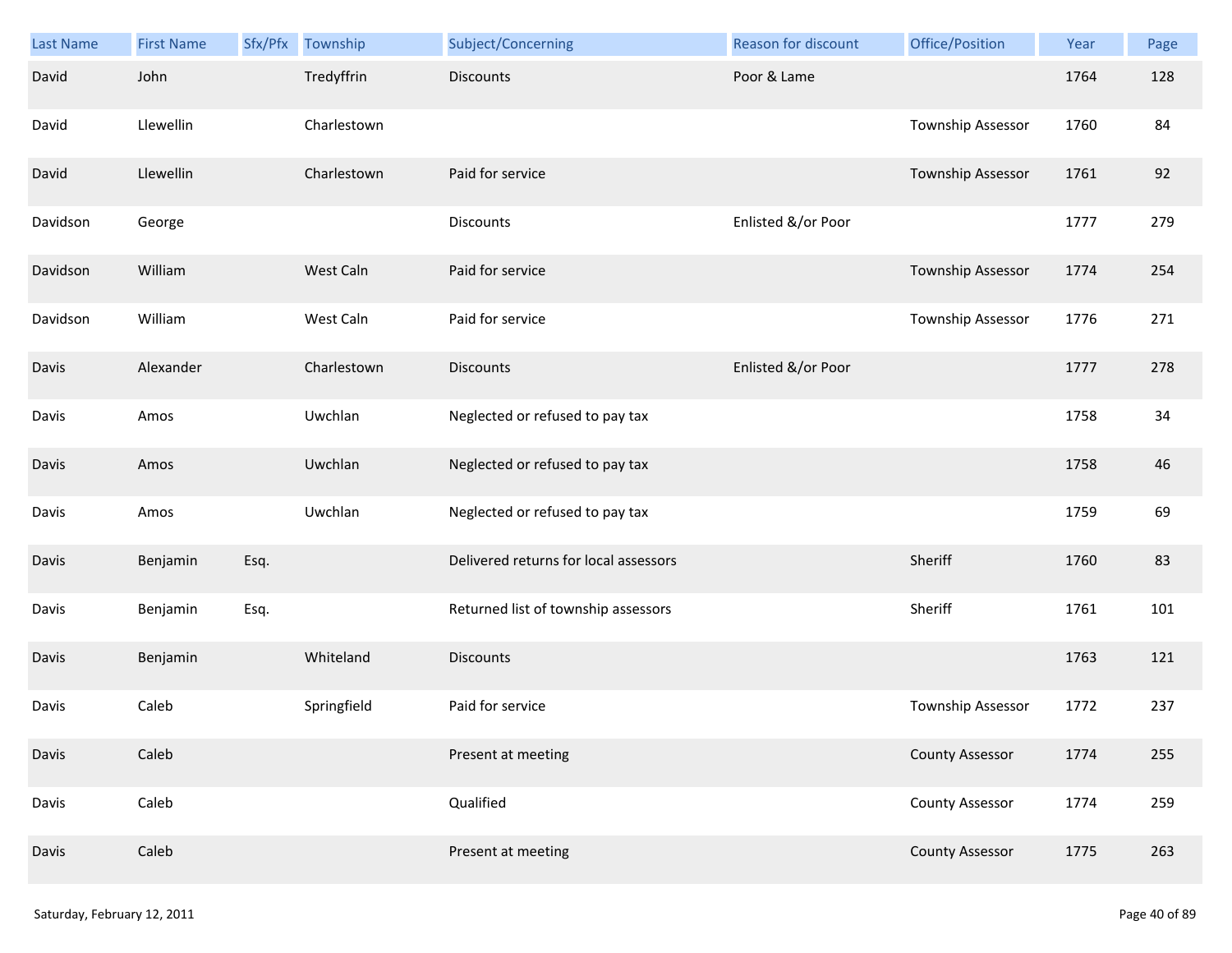| <b>Last Name</b> | <b>First Name</b> | Sfx/Pfx Township |               | Subject/Concerning | Reason for discount | Office/Position        | Year | Page |
|------------------|-------------------|------------------|---------------|--------------------|---------------------|------------------------|------|------|
| Davis            | Caleb             |                  |               | Qualified          |                     | <b>County Assessor</b> | 1775 | 267  |
| Davis            | Caleb             |                  |               | Present at meeting |                     | <b>County Assessor</b> | 1776 | 270  |
| Davis            | Caleb             |                  |               | Present at meeting |                     | <b>County Assessor</b> | 1776 | 271  |
| Davis            | Caleb             |                  |               | Appointed          |                     | Clerk                  | 1776 | 272  |
| Davis            | Caleb             |                  |               | Paid for service   |                     | <b>County Assessor</b> | 1776 | 272  |
| Davis            | Caleb             |                  |               | Present at meeting |                     | <b>County Assessor</b> | 1776 | 273  |
| Davis            | Caleb             |                  |               | Present at meeting |                     | Assessor & Clerk       | 1776 | 276  |
| Davis            | Caleb             |                  |               | Paid for service   |                     | <b>County Assessor</b> | 1777 | 279  |
| Davis            | Caleb             |                  |               | Paid for service   |                     | Clerk                  | 1777 | 281  |
| Davis            | Caleb             |                  |               | Paid for service   |                     | Clerk                  | 1778 | 283  |
| Davis            | Daniel            |                  | East Bradford | Discounts          | Old                 |                        | 1767 | 169  |
| Davis            | Daniel            |                  | Westtown      | <b>Discounts</b>   | Paid in Thornbury   |                        | 1770 | 213  |
| Davis            | David             |                  | Charlestown   | Discounts          | Poor                |                        | 1758 | 46   |
| Davis            | David             |                  | Willistown    | <b>Discounts</b>   | Taxed in Tredyffrin |                        | 1771 | 226  |
| Davis            | David             |                  | Charlestown   | <b>Discounts</b>   | Enlisted &/or Poor  |                        | 1777 | 278  |
| Davis            | Elias             |                  | Charlestown   | <b>Discounts</b>   | Ran away            |                        | 1770 | 210  |
| Davis            | Elias             |                  | Charlestown   | Discounts          | Not found           |                        | 1770 | 213  |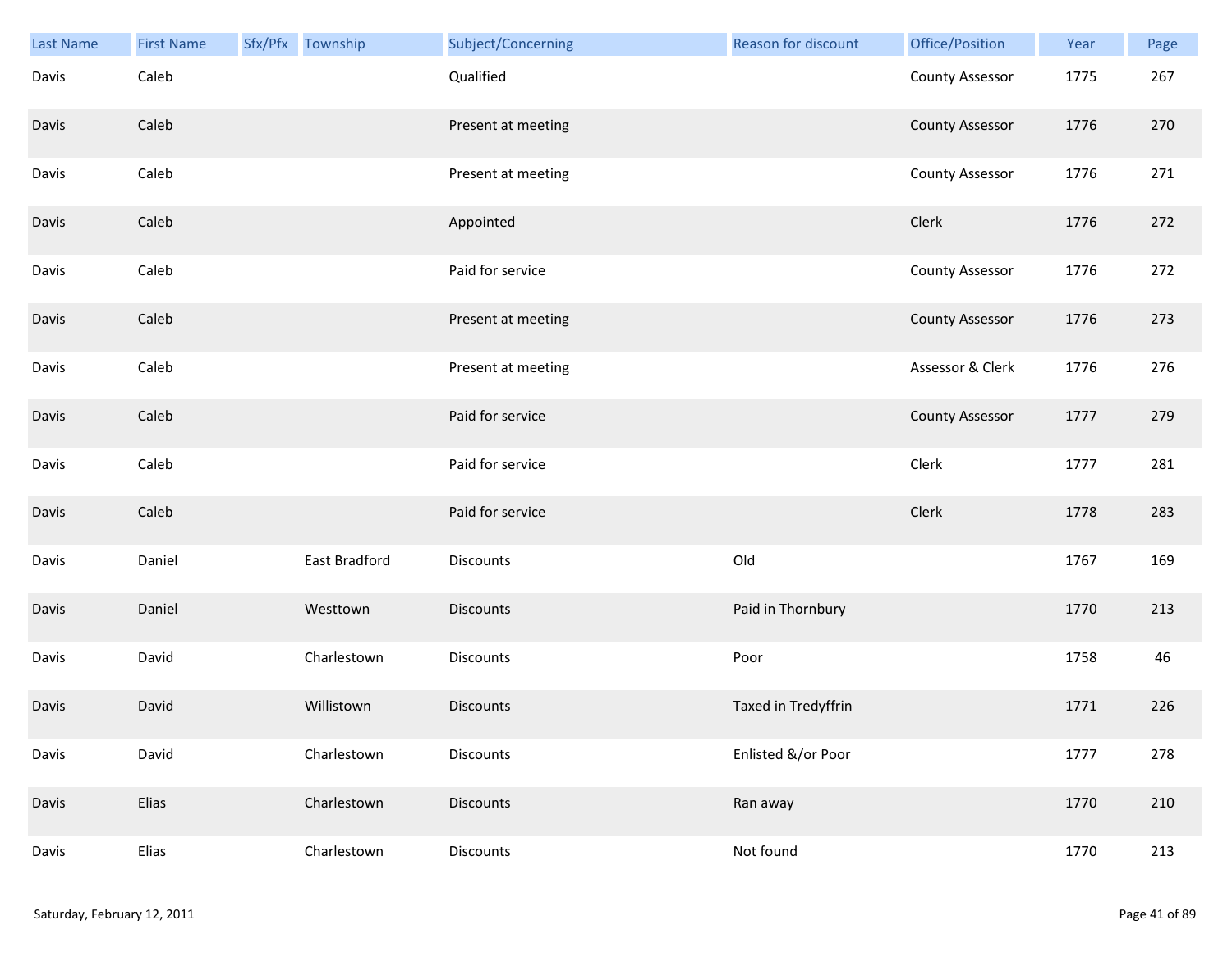| <b>Last Name</b> | <b>First Name</b> | Sfx/Pfx | Township             | Subject/Concerning             | <b>Reason for discount</b> | Office/Position          | Year | Page           |
|------------------|-------------------|---------|----------------------|--------------------------------|----------------------------|--------------------------|------|----------------|
| Davis            | <b>Ellis</b>      |         | Goshen               | Paid for service               |                            | Township Assessor        | 1766 | 150            |
| Davis            | Ellis             |         | Goshen               | Paid for service               |                            | Township Assessor        | 1767 | 163            |
| Davis            | Enoch             |         | Lower Darby          | <b>Discounts</b>               | Absconded                  |                          | 1765 | 145            |
| Davis            | Gabriel           |         | Vincent              | <b>Discounts</b>               |                            |                          | 1766 | 161            |
| Davis            | George            |         | Charlestown          | <b>Discounts</b>               | Insolvent                  |                          | 1767 | 172            |
| Davis            | George            |         | Lower Darby          | <b>Discounts</b>               | Twice rated                |                          | 1773 | 249            |
| Davis            | Hezekiah          |         | Charlestown          | <b>Discounts</b>               | Enlisted &/or Poor         |                          | 1777 | 278            |
| Davis            | Isaac             |         |                      | Appointed                      |                            | <b>Tax Collector</b>     | 1756 | $\overline{2}$ |
| Davis            | Isaac             |         | Radnor               | <b>Discounts</b>               | Paid in Earl, Lancaster    |                          | 1757 | 11             |
| Davis            | Isaac             |         | Radnor               | Discounts                      | Paid in Lancaster County   |                          | 1757 | 25             |
| Davis            | Isaac             |         | Uwchlan              | Paid for service               |                            | Township Assessor        | 1762 | 102            |
| Davis            | Isaac             |         | Thornbury            | Discounts                      |                            |                          | 1774 | 258            |
| Davis            | Isaiah            |         | <b>East Nantmeal</b> | Discounts                      |                            |                          | 1764 | 130            |
| Davis            | Israel            |         |                      | Delinquent in paying in quotas |                            |                          | 1761 | 100            |
| Davis            | Israel            |         |                      | Allowed an order               |                            |                          | 1763 | 125            |
| Davis            | Jacob             |         | Tredyffrin           | Discounts                      |                            |                          | 1757 | 22             |
| Davis            | James             |         | Tredyffrin           | Paid for service               |                            | <b>Township Assessor</b> | 1760 | 72             |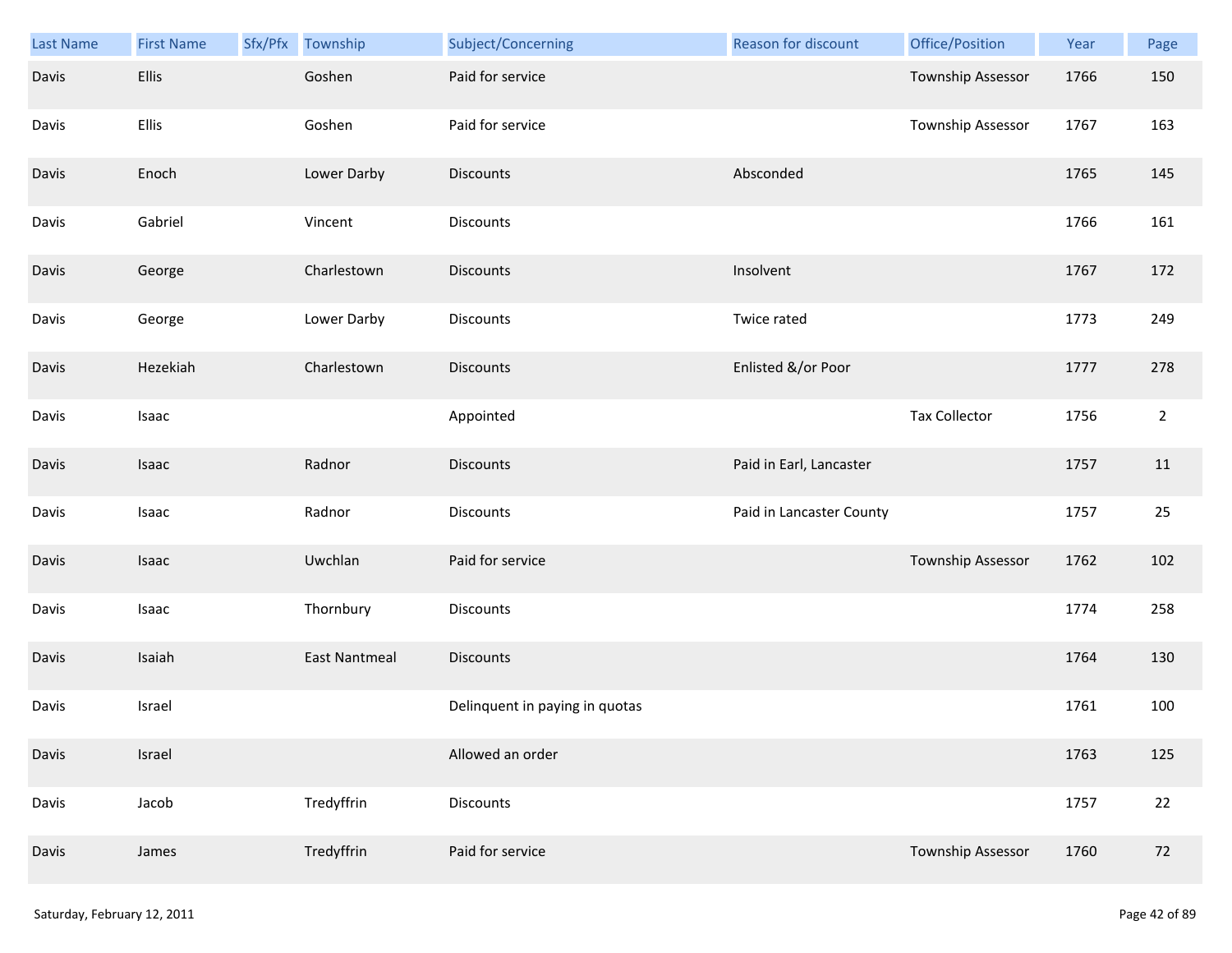| Last Name | <b>First Name</b> | Sfx/Pfx | Township                | Subject/Concerning      | Reason for discount   | Office/Position        | Year | Page |
|-----------|-------------------|---------|-------------------------|-------------------------|-----------------------|------------------------|------|------|
| Davis     | James             |         | New Garden              | <b>Discounts</b>        | Poor married man      |                        | 1760 | 78   |
| Davis     | James             |         | New Garden              | <b>Discounts</b>        | Absconded             |                        | 1761 | 97   |
| Davis     | Jeremiah          |         | Charlestown             | Warrant granted against |                       |                        | 1762 | 111  |
| Davis     | John              |         |                         | Present at meeting      |                       | Commissioner           | 1758 | 39   |
| Davis     | John              |         | West Nottingham         | <b>Discounts</b>        | Fled from the Indians |                        | 1759 | 67   |
| Davis     | John              |         | <b>Upper Darby</b>      |                         |                       | Township Assessor      | 1760 | 84   |
| Davis     | John              |         | Lower Darby             |                         |                       | Township Assessor      | 1760 | 84   |
| Davis     | John              |         | Darby, Upper &<br>Lower | Paid for service        |                       | Township Assessor      | 1761 | 95   |
| Davis     | John              |         |                         | Present at meeting      |                       | <b>County Assessor</b> | 1764 | 132  |
| Davis     | John              |         |                         | Present at meeting      |                       | <b>County Assessor</b> | 1764 | 134  |
| Davis     | John              |         |                         |                         |                       | <b>County Assessor</b> | 1764 | 134  |
| Davis     | John              |         |                         | Present at meeting      |                       | <b>County Assessor</b> | 1764 | 135  |
| Davis     | John              |         |                         | Present at meeting      |                       | <b>County Assessor</b> | 1765 | 137  |
| Davis     | John              |         |                         |                         |                       | <b>County Assessor</b> | 1765 | 146  |
| Davis     | John              |         |                         | Present at meeting      |                       | <b>County Assessor</b> | 1765 | 146  |
| Davis     | John              |         |                         | Paid for service        |                       |                        | 1765 | 146  |
| Davis     | John              |         |                         | Present at meeting      |                       | <b>County Assessor</b> | 1766 | 155  |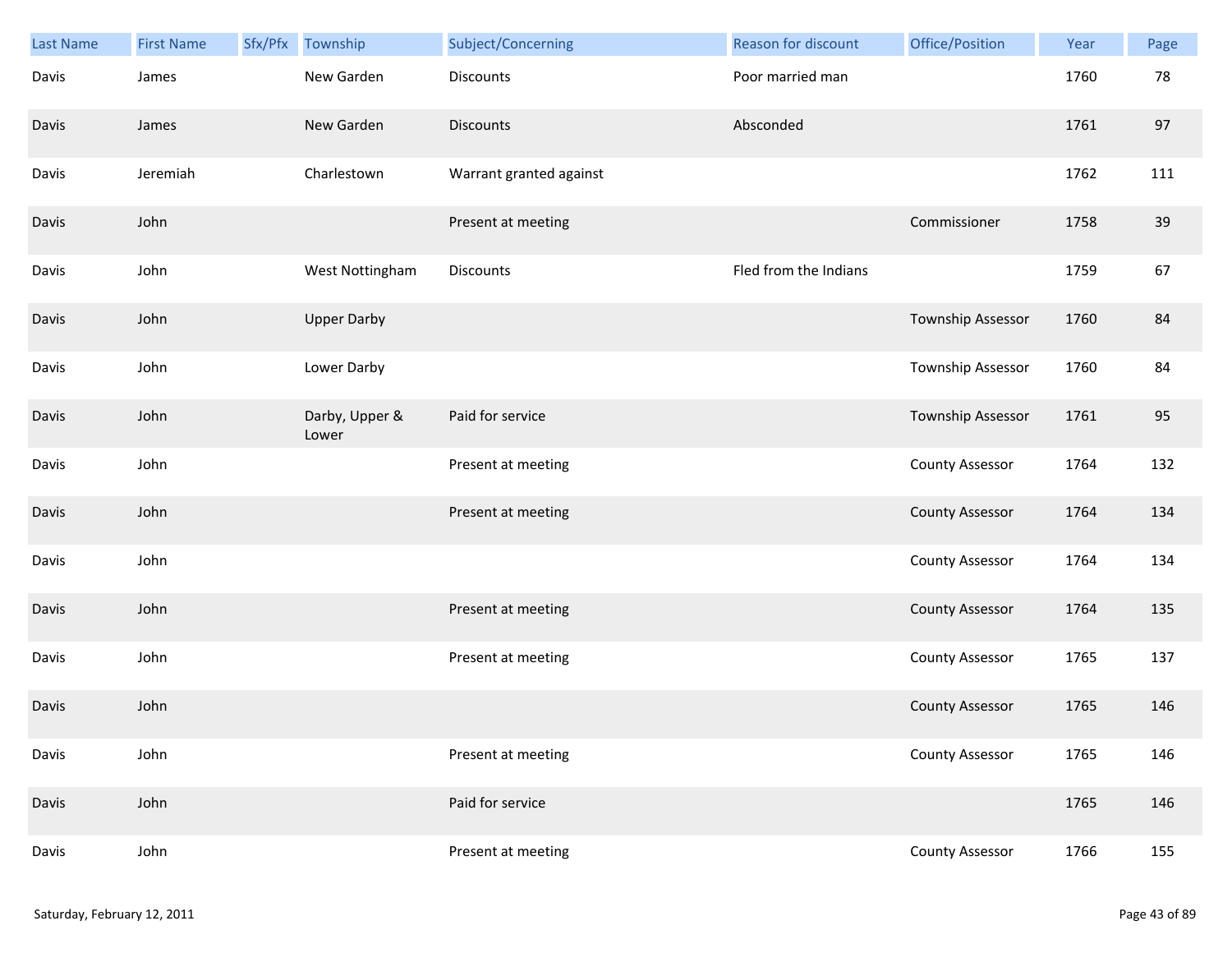| <b>Last Name</b> | <b>First Name</b> | Sfx/Pfx Township | Subject/Concerning | Reason for discount | Office/Position        | Year | Page |
|------------------|-------------------|------------------|--------------------|---------------------|------------------------|------|------|
| Davis            | John              |                  | Paid for service   |                     | <b>County Assessor</b> | 1766 | 155  |
| Davis            | John              |                  | Present at meeting |                     | <b>County Assessor</b> | 1766 | 156  |
| Davis            | John              |                  | Paid for service   |                     |                        | 1766 | 158  |
| Davis            | John              |                  | Present at meeting |                     | Commissioner           | 1766 | 161  |
| Davis            | John              |                  | Present at meeting |                     | Commissioner           | 1767 | 163  |
| Davis            | John              |                  | Present at meeting |                     | Commissioner           | 1767 | 165  |
| Davis            | John              |                  | Paid for service   |                     | Commissioner           | 1767 | 165  |
| Davis            | John              |                  | Paid for service   |                     |                        | 1767 | 166  |
| Davis            | John              |                  | Present at meeting |                     | Commissioner           | 1767 | 168  |
| Davis            | John              |                  | Present at meeting |                     | Commissioner           | 1767 | 171  |
| Davis            | John              |                  | Paid for service   |                     | Commissioner           | 1768 | 175  |
| Davis            | John              |                  | Present at meeting |                     | Commissioner           | 1768 | 181  |
| Davis            | John              |                  | Present at meeting |                     | Commissioner           | 1768 | 185  |
| Davis            | John              |                  | Present at meeting |                     | Commissioner           | 1768 | 187  |
| Davis            | John              |                  | Present at meeting |                     | Commissioner           | 1768 | 188  |
| Davis            | John              |                  | Present at meeting |                     | Commissioner           | 1769 | 190  |
| Davis            | John              |                  | Present at meeting |                     | Commissioner           | 1769 | 193  |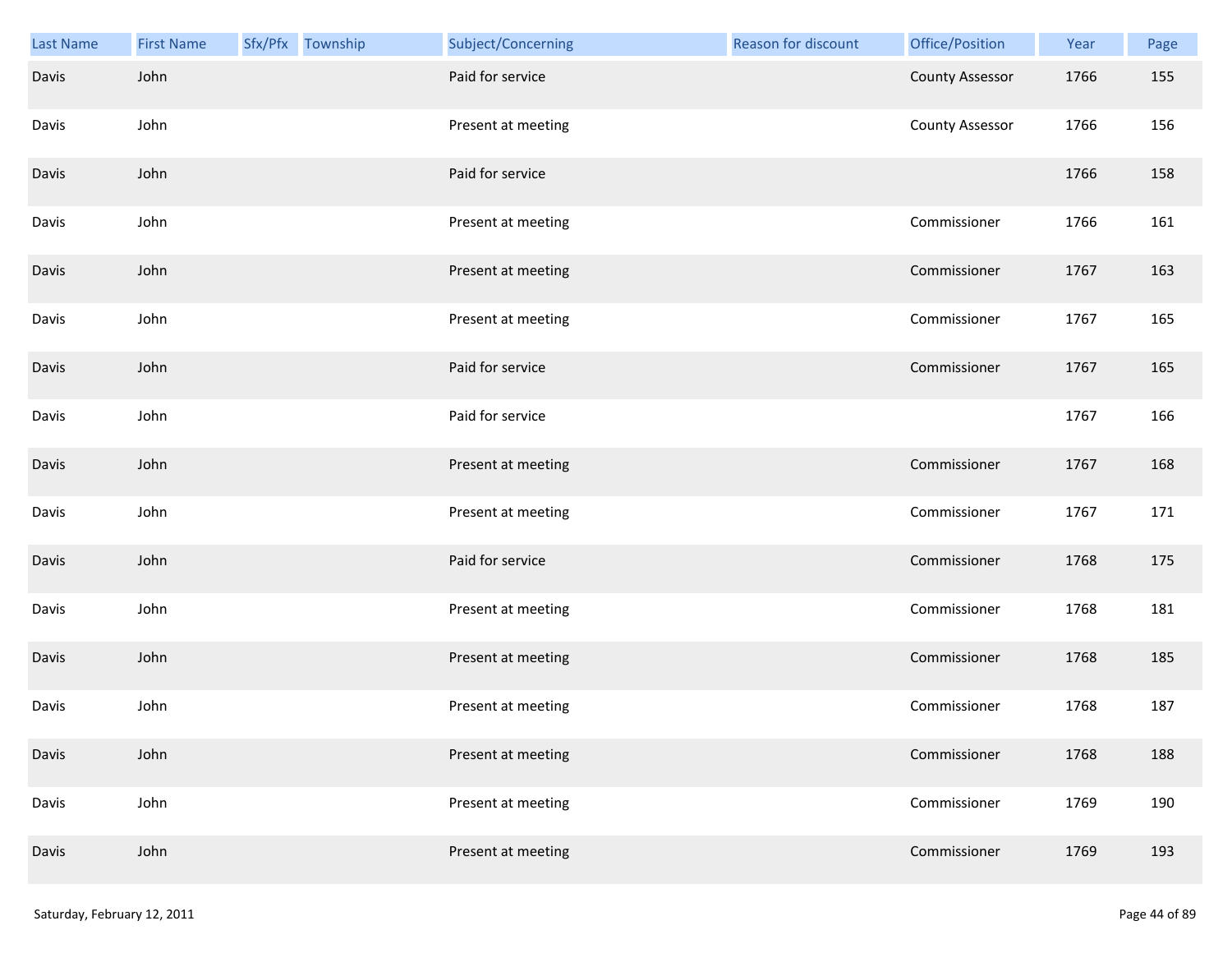| <b>Last Name</b> | <b>First Name</b> | Sfx/Pfx Township | Subject/Concerning         | Reason for discount | Office/Position | Year | Page       |
|------------------|-------------------|------------------|----------------------------|---------------------|-----------------|------|------------|
| Davis            | John              |                  | Present at meeting         |                     | Commissioner    | 1769 | 194        |
| Davis            | John              |                  | Present at meeting         |                     | Commissioner    | 1769 | 198        |
| Davis            | John              |                  | Allowed an order           |                     |                 | 1769 | 202        |
| Davis            | John              |                  | Present at meeting         |                     | Commissioner    | 1769 | 202        |
| Davis            | John              | Springfield      | Discounts                  |                     |                 | 1775 | 266        |
| Davis            | Jonathan          | Lower Darby      | <b>Discounts</b>           | Absconded           |                 | 1758 | 49         |
| Davis            | Joseph            |                  | Present at meeting         |                     | Commissioner    | 1756 | $\sqrt{5}$ |
| Davis            | Joseph            |                  | Present at meeting         |                     | Commissioner    | 1756 | $\,8\,$    |
| Davis            | Joseph            |                  | Present at meeting         |                     | Commissioner    | 1757 | 10         |
| Davis            | Joseph            |                  | Present at meeting         |                     | Commissioner    | 1757 | 11         |
| Davis            | Joseph            |                  | Present at meeting         |                     | Commissioner    | 1757 | 14         |
| Davis            | Joseph            |                  | Present at meeting         |                     | Commissioner    | 1757 | 16         |
| Davis            | Joseph            |                  | Examine updated rates      |                     | Commissioner    | 1757 | 17         |
| Davis            | Joseph            |                  | <b>Examined appealants</b> |                     | Commissioner    | 1757 | 18         |
| Davis            | Joseph            |                  | Present at meeting         |                     | Commissioner    | 1757 | 19         |
| Davis            | Joseph            |                  | Present at meeting         |                     | Commissioner    | 1757 | 21         |
| Davis            | Joseph            |                  | Paid for service           |                     | Commissioner    | 1757 | 23         |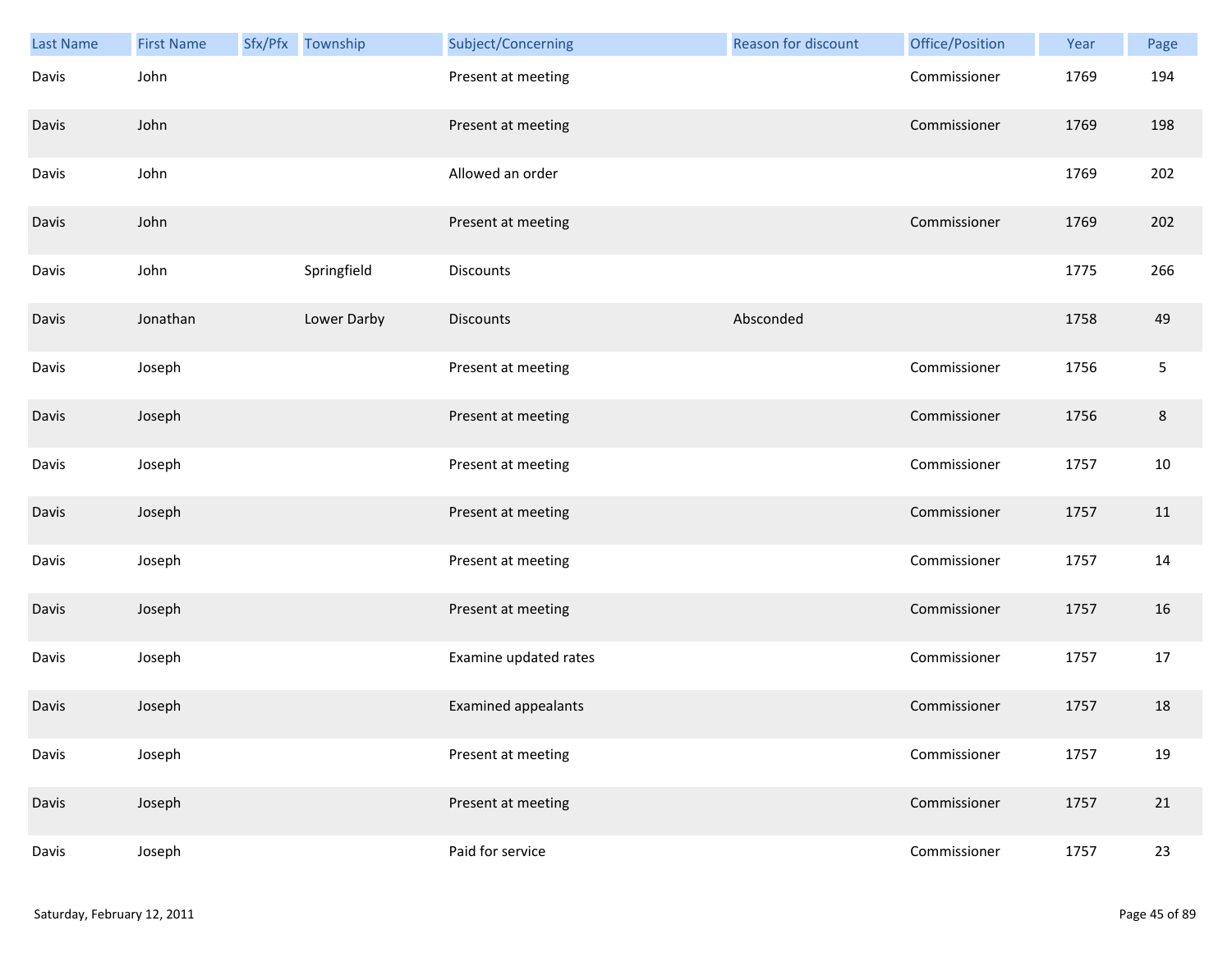| <b>Last Name</b> | <b>First Name</b> | Sfx/Pfx Township | Subject/Concerning                                                                | Reason for discount | Office/Position | Year | Page |
|------------------|-------------------|------------------|-----------------------------------------------------------------------------------|---------------------|-----------------|------|------|
| Davis            | Joseph            |                  | Present at meeting                                                                |                     | Commissioner    | 1757 | 24   |
| Davis            | Joseph            |                  | Present at meeting                                                                |                     | Commissioner    | 1757 | 27   |
| Davis            | Joseph            |                  | Present at meeting                                                                |                     | Commissioner    | 1757 | 31   |
| Davis            | Joseph            |                  | Present at meeting                                                                |                     | Commissioner    | 1757 | 9    |
| Davis            | Joseph            |                  | Present at meeting                                                                |                     | Commissioner    | 1758 | 32   |
| Davis            | Joseph            |                  | Present at meeting                                                                |                     | Commissioner    | 1758 | 33   |
| Davis            | Joseph            |                  | Present at meeting                                                                |                     | Commissioner    | 1758 | 34   |
| Davis            | Joseph            |                  | Present at meeting                                                                |                     | Commissioner    | 1758 | 35   |
| Davis            | Joseph            |                  | Present at meeting                                                                |                     | Commissioner    | 1758 | 36   |
| Davis            | Joseph            |                  | Ordered Constables to bring in a<br>certificate of all taxables held within their |                     | Commissioner    | 1758 | 38   |
| Davis            | Joseph            |                  | Present at meeting                                                                |                     | Commissioner    | 1758 | 40   |
| Davis            | Joseph            |                  | Present at meeting                                                                |                     | Commissioner    | 1758 | 41   |
| Davis            | Joseph            |                  | Present at meeting                                                                |                     | Commissioner    | 1758 | 43   |
| Davis            | Joseph            |                  | Present at meeting                                                                |                     | Commissioner    | 1758 | 45   |
| Davis            | Joseph            |                  | Present at meeting                                                                |                     | Commissioner    | 1758 | 50   |
| Davis            | Joseph            |                  | Present at meeting                                                                |                     | Commissioner    | 1758 | 51   |
| Davis            | Joseph            |                  | Present at meeting                                                                |                     | Commissioner    | 1758 | 52   |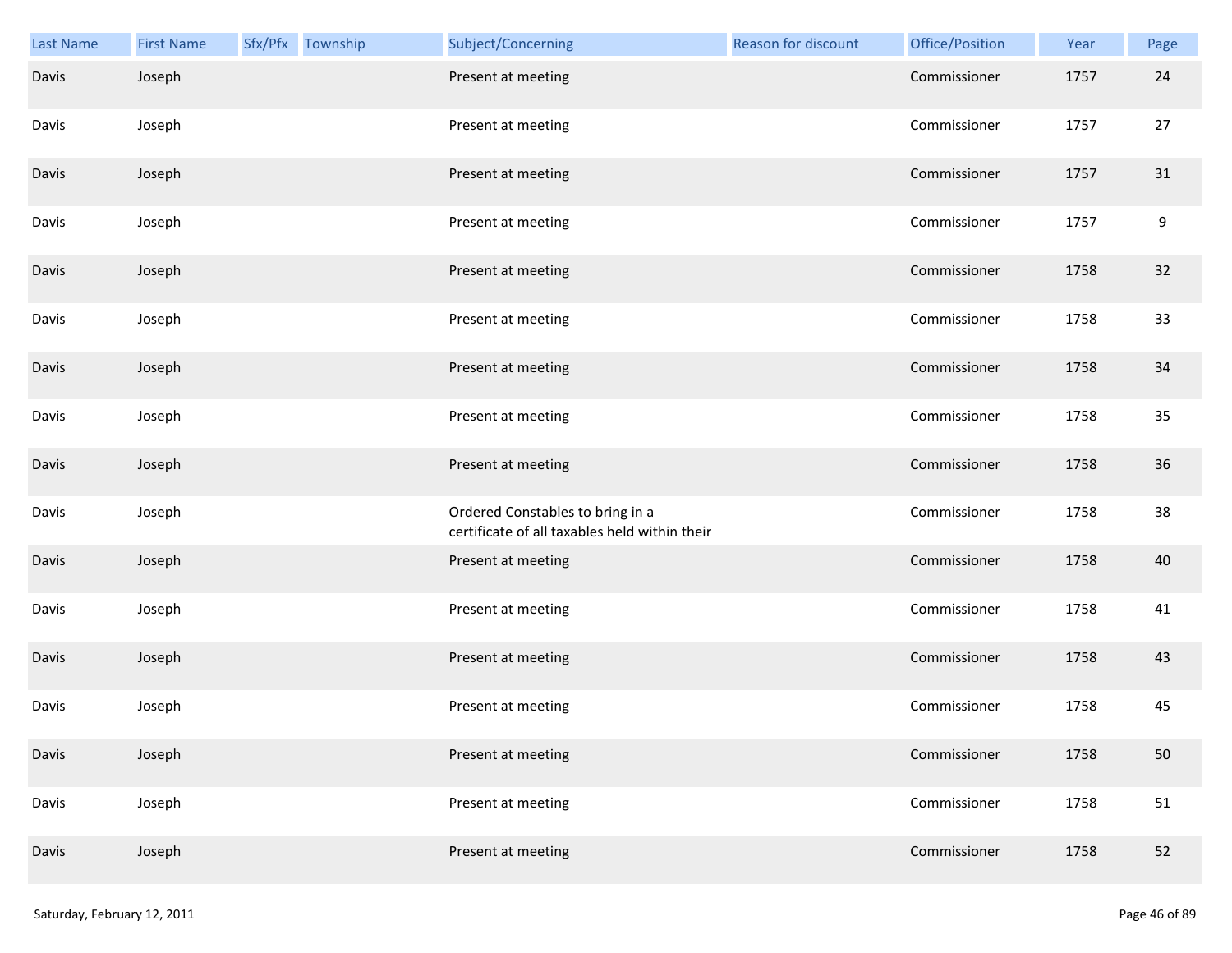| Last Name | <b>First Name</b> | Sfx/Pfx Township     | Subject/Concerning | Reason for discount    | Office/Position        | Year | Page   |
|-----------|-------------------|----------------------|--------------------|------------------------|------------------------|------|--------|
| Davis     | Joseph            |                      | Present at meeting |                        | Commissioner           | 1758 | 53     |
| Davis     | Joseph            |                      | Present at meeting |                        | Commissioner           | 1759 | 54     |
| Davis     | Joseph            |                      | Present at meeting |                        | Commissioner           | 1759 | 55     |
| Davis     | Joseph            |                      | Present at meeting |                        | Commissioner           | 1759 | 56     |
| Davis     | Joseph            |                      | Present at meeting |                        | Commissioner           | 1759 | 58     |
| Davis     | Joseph            | Radnor               | <b>Discounts</b>   | Lame                   |                        | 1759 | 60     |
| Davis     | Joseph            |                      | Present at meeting |                        | Commissioner           | 1759 | 61     |
| Davis     | Joseph            |                      | Present at meeting |                        | Commissioner           | 1759 | 63     |
| Davis     | Joseph            |                      | Present at meeting |                        | Commissioner           | 1759 | 65     |
| Davis     | Joseph            |                      | Present at meeting |                        | Commissioner           | 1759 | 65     |
| Davis     | Joseph            |                      | Present at meeting |                        | Commissioner           | 1759 | 66     |
| Davis     | Joseph            |                      | Present at meeting |                        | Commissioner           | 1759 | 69     |
| Davis     | Joshua            | Radnor               | Discounts          | Overrated              |                        | 1757 | 25     |
| Davis     | Josiah            | <b>East Bradford</b> | <b>Discounts</b>   | Gone out of the county |                        | 1770 | 210    |
| Davis     | Lewis             |                      | Present at meeting |                        | County Assessor        | 1758 | 33     |
| Davis     | Lewis             | Radnor               | Disowns property   |                        |                        | 1758 | $33$   |
| Davis     | Lewis             |                      | Present at meeting |                        | <b>County Assessor</b> | 1758 | $34\,$ |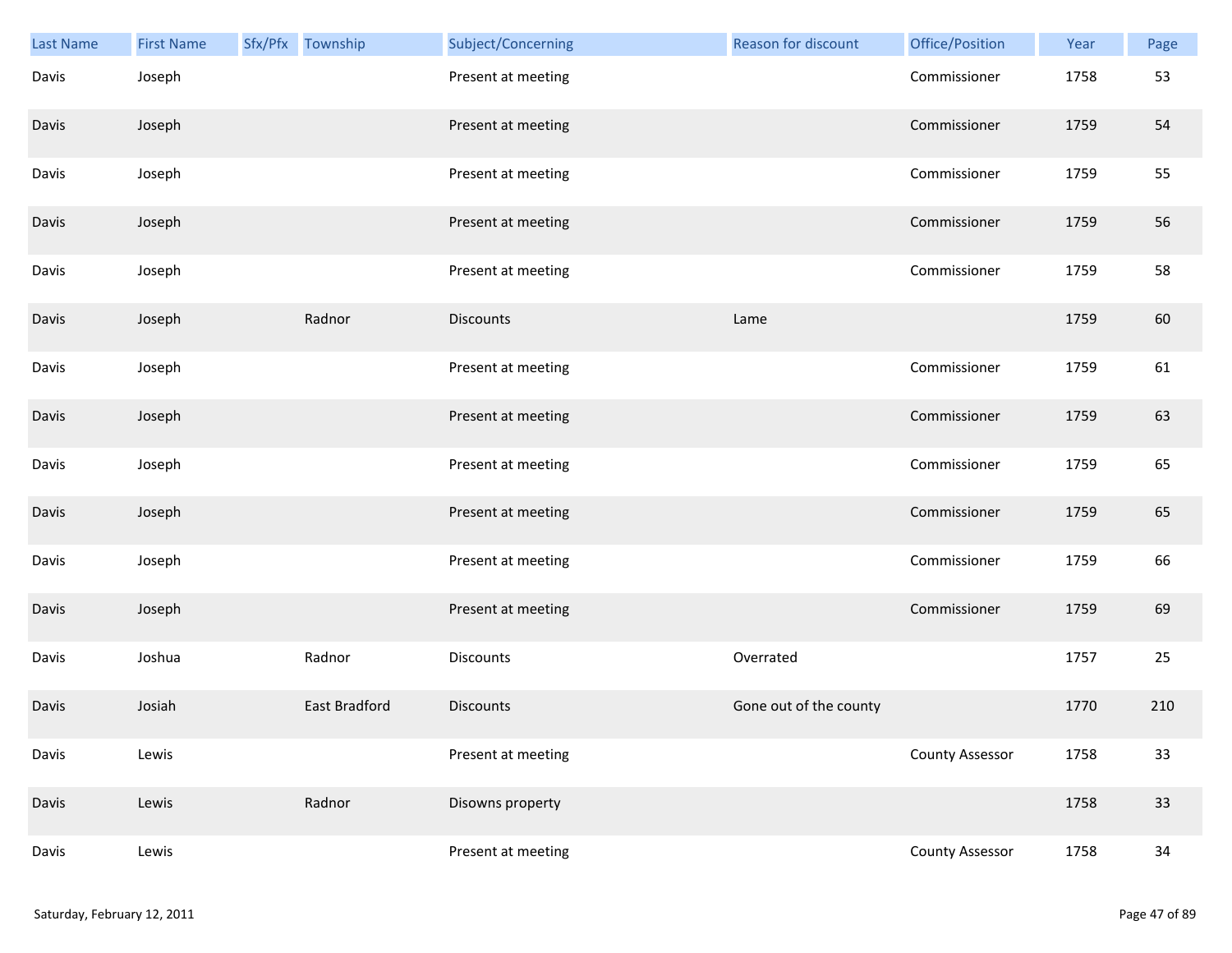| <b>Last Name</b> | <b>First Name</b> | Sfx/Pfx Township | Subject/Concerning | Reason for discount | Office/Position        | Year | Page |
|------------------|-------------------|------------------|--------------------|---------------------|------------------------|------|------|
| Davis            | Lewis             |                  | Present at meeting |                     | <b>County Assessor</b> | 1758 | 36   |
| Davis            | Lewis             |                  | Present at meeting |                     | <b>County Assessor</b> | 1758 | 37   |
| Davis            | Lewis             |                  | Present at meeting |                     | <b>County Assessor</b> | 1758 | 39   |
| Davis            | Lewis             |                  | Present at meeting |                     | <b>County Assessor</b> | 1758 | 40   |
| Davis            | Lewis             |                  | Present at meeting |                     | <b>County Assessor</b> | 1758 | 41   |
| Davis            | Lewis             |                  | Present at meeting |                     | <b>County Assessor</b> | 1758 | 43   |
| Davis            | Lewis             |                  | Paid for service   |                     | Commissioner           | 1758 | 44   |
| Davis            | Lewis             |                  | Present at meeting |                     | <b>County Assessor</b> | 1758 | 45   |
| Davis            | Lewis             |                  | Present at meeting |                     | <b>County Assessor</b> | 1758 | 47   |
| Davis            | Lewis             |                  | Present at meeting |                     | <b>County Assessor</b> | 1758 | 49   |
| Davis            | Lewis             |                  | Present at meeting |                     | <b>County Assessor</b> | 1758 | 50   |
| Davis            | Lewis             |                  | Present at meeting |                     | <b>County Assessor</b> | 1758 | 52   |
| Davis            | Lewis             |                  | Present at meeting |                     | <b>County Assessor</b> | 1758 | 53   |
| Davis            | Lewis             |                  | Present at meeting |                     | <b>County Assessor</b> | 1759 | 54   |
| Davis            | Lewis             |                  | Present at meeting |                     | <b>County Assessor</b> | 1759 | 55   |
| Davis            | Lewis             |                  | Present at meeting |                     | <b>County Assessor</b> | 1759 | 56   |
| Davis            | Lewis             |                  | Present at meeting |                     | <b>County Assessor</b> | 1759 | 58   |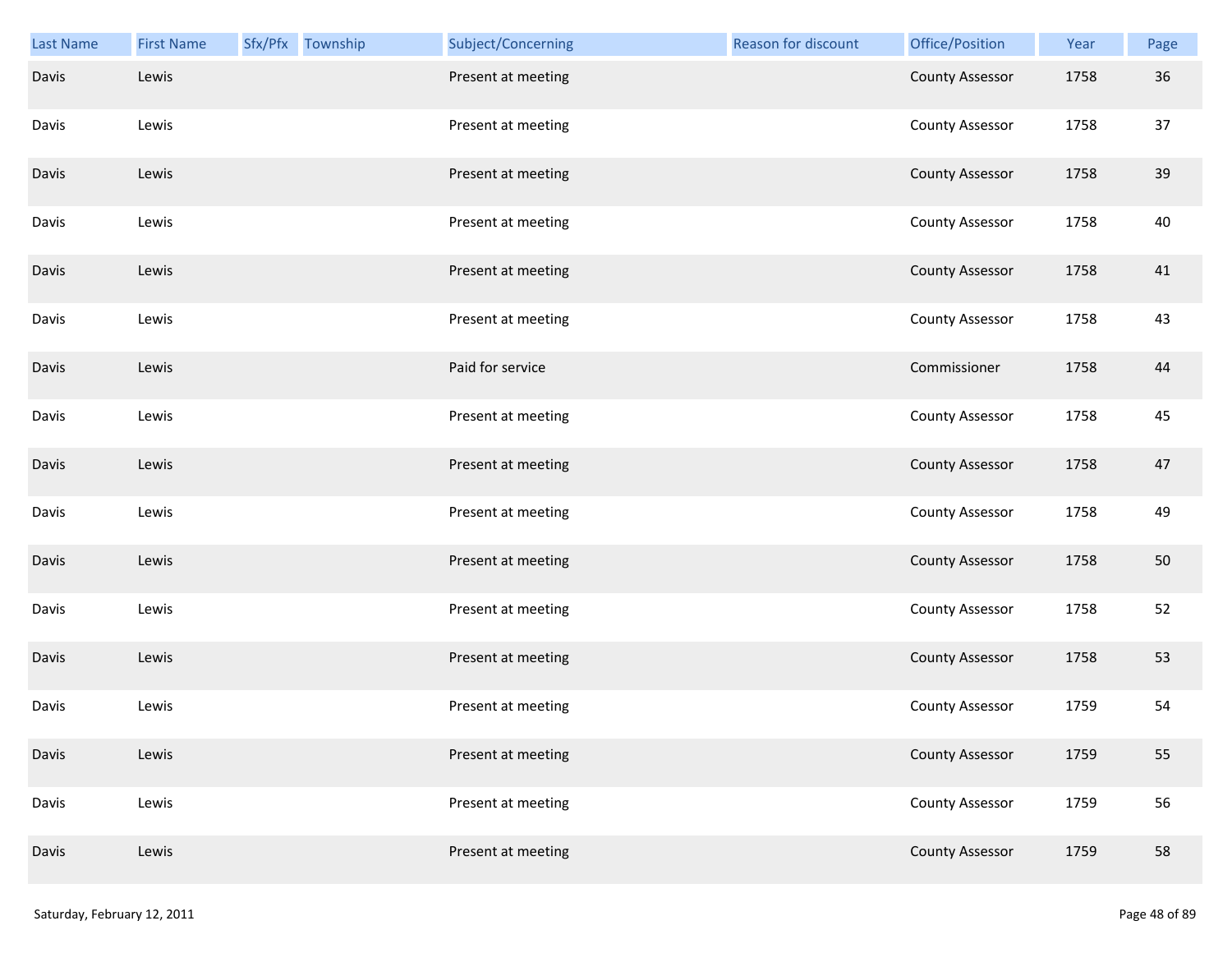| <b>Last Name</b> | <b>First Name</b> | Sfx/Pfx Township | Subject/Concerning | Reason for discount | Office/Position        | Year | Page |
|------------------|-------------------|------------------|--------------------|---------------------|------------------------|------|------|
| Davis            | Lewis             |                  | Present at meeting |                     | <b>County Assessor</b> | 1759 | 61   |
| Davis            | Lewis             |                  | Present at meeting |                     | <b>County Assessor</b> | 1759 | 63   |
| Davis            | Lewis             |                  | Present at meeting |                     | <b>County Assessor</b> | 1759 | 65   |
| Davis            | Lewis             |                  | Present at meeting |                     | <b>County Assessor</b> | 1759 | 66   |
| Davis            | Lewis             |                  | Present at meeting |                     | <b>County Assessor</b> | 1759 | 69   |
| Davis            | Lewis             |                  | Present at meeting |                     | <b>County Assessor</b> | 1759 | 70   |
| Davis            | Lewis             |                  | Present at meeting |                     | <b>County Assessor</b> | 1760 | 72   |
| Davis            | Lewis             |                  | Present at meeting |                     | <b>County Assessor</b> | 1760 | 73   |
| Davis            | Lewis             |                  | Present at meeting |                     | <b>County Assessor</b> | 1760 | 74   |
| Davis            | Lewis             |                  | Paid for service   |                     | <b>County Assessor</b> | 1760 | 75   |
| Davis            | Lewis             |                  | Present at meeting |                     | <b>County Assessor</b> | 1760 | 77   |
| Davis            | Lewis             |                  | Present at meeting |                     | <b>County Assessor</b> | 1760 | 78   |
| Davis            | Lewis             |                  | Present at meeting |                     | <b>County Assessor</b> | 1760 | 80   |
| Davis            | Lewis             |                  | Present at meeting |                     | Commissioner           | 1760 | 81   |
| Davis            | Lewis             |                  | Present at meeting |                     | <b>County Assessor</b> | 1760 | 82   |
| Davis            | Lewis             |                  | Qualified          |                     | Commissioner           | 1762 | 112  |
| Davis            | Lewis             |                  | Present at meeting |                     | Commissioner           | 1763 | 116  |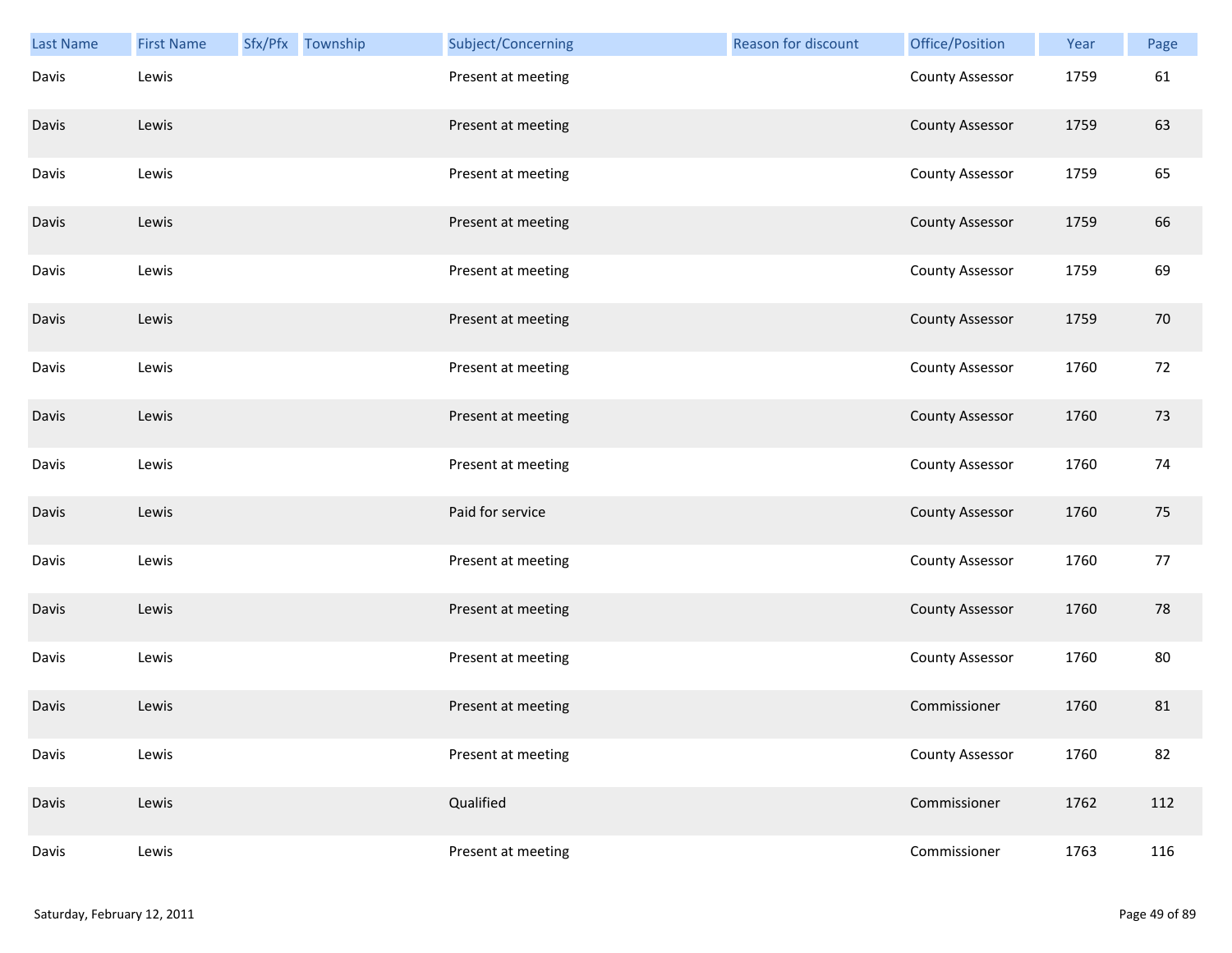| <b>Last Name</b> | <b>First Name</b> | Sfx/Pfx Township | Subject/Concerning          | <b>Reason for discount</b> | Office/Position          | Year | Page |
|------------------|-------------------|------------------|-----------------------------|----------------------------|--------------------------|------|------|
| Davis            | Lewis             |                  | Present at meeting          |                            | Commissioner             | 1763 | 118  |
| Davis            | Lewis             |                  | Present at meeting          |                            | Commissioner             | 1763 | 122  |
| Davis            | Lewis             |                  | Present at meeting          |                            | Commissioner             | 1764 | 129  |
| Davis            | Lewis             |                  | Present at meeting          |                            | Commissioner             | 1764 | 134  |
| Davis            | Lewis             |                  | Present at meeting          |                            | Commissioner             | 1764 | 135  |
| Davis            | Lewis             |                  | Present at meeting          |                            | Commissioner             | 1765 | 137  |
| Davis            | Lewis             |                  | Executed a bond             |                            | Treasurer                | 1766 | 149  |
| Davis            | Lewis             | Haverford        | Appointed                   |                            | Treasurer                | 1766 | 149  |
| Davis            | Lewis             |                  | Regarding bond              |                            | Treasurer                | 1766 | 152  |
| Davis            | Lewis             |                  | Accounts to be paid over to |                            | Treasurer                | 1766 | 154  |
| Davis            | Lewis             |                  | Paid for service            |                            | Commissioner<br>(Former) | 1766 | 155  |
| Davis            | Lewis             |                  | Settled accounts            |                            | Treasurer                | 1767 | 166  |
| Davis            | Lewis             |                  | Order to pay                |                            | Treasurer                | 1767 | 168  |
| Davis            | Lewis             |                  | Received counterfeit bill   |                            |                          | 1767 | 171  |
| Davis            | Lewis             |                  | Settled accounts            |                            | Treasurer                | 1768 | 176  |
| Davis            | Lewis             |                  |                             |                            | Treasurer                | 1768 | 184  |
| Davis            | Lewis             |                  | Appointed                   |                            | Treasurer                | 1769 | 190  |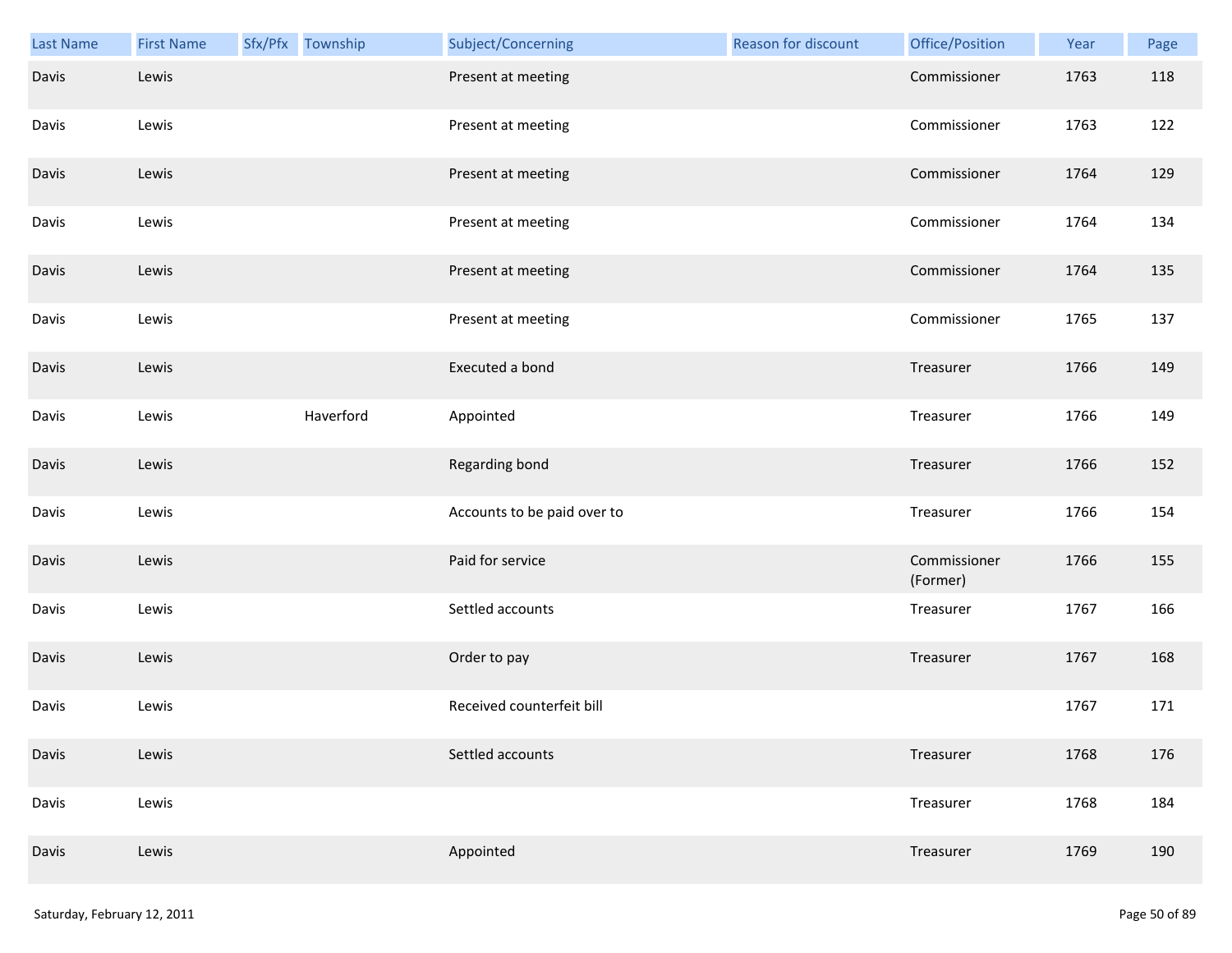| <b>Last Name</b> | <b>First Name</b> | Sfx/Pfx | Township                | Subject/Concerning                    | <b>Reason for discount</b> | Office/Position   | Year | Page |
|------------------|-------------------|---------|-------------------------|---------------------------------------|----------------------------|-------------------|------|------|
| Davis            | Lewis             |         |                         | Received two counterfeit Jersey Bills |                            | Treasurer         | 1769 | 194  |
| Davis            | Lewis             |         | Haverford               | Paid for service                      |                            | Township Assessor | 1770 | 207  |
| Davis            | Llewellin         |         | Charlestown             | Paid for service                      |                            | Township Assessor | 1762 | 102  |
| Davis            | Methusalem        |         | Charlestown             | <b>Discounts</b>                      | Enlisted &/or Poor         |                   | 1777 | 278  |
| Davis            | Mirack            |         | Radnor                  | <b>Discounts</b>                      | Absconded                  |                   | 1757 | 25   |
| Davis            | Mirick            |         | Uwchlan                 | House where appeals will be held      |                            |                   | 1760 | 91   |
| Davis            | Mordecai          |         | Charlestown             | <b>Discounts</b>                      | Enlisted &/or Poor         |                   | 1777 | 278  |
| Davis            | Nathan            |         | <b>Upper Chichester</b> | <b>Discounts</b>                      | Overrated or Poor          |                   | 1772 | 236  |
| Davis            | Nathan            |         | Springfield             | Paid for service                      |                            | Township Assessor | 1773 | 248  |
| Davis            | Nathan            |         | Darby                   | Paid for service                      |                            | Township Assessor | 1776 | 273  |
| Davis            | Nathaniel         |         | Springfield             | <b>Discounts</b>                      | Absconded                  |                   | 1769 | 199  |
| Davis            | Robert            |         | Lower Darby             | <b>Discounts</b>                      | Dead, Enlisted &/or Poor   |                   | 1777 | 278  |
| Davis            | Sampson           |         | Whiteland               | <b>Discounts</b>                      | Maintains his mother       |                   | 1758 | 43   |
| Davis            | Sampson           |         | Tredyffrin              |                                       |                            | Township Assessor | 1760 | 83   |
| Davis            | Sampson           |         | Tredyffrin              | Paid for service                      |                            | Township Assessor | 1761 | 92   |
| Davis            | Samuel            |         | <b>East Nantmeal</b>    | <b>Discounts</b>                      | Pays land tax              |                   | 1757 | 24   |
| Davis            | Samuel            |         | Easttown                | <b>Discounts</b>                      | Overrated                  |                   | 1767 | 167  |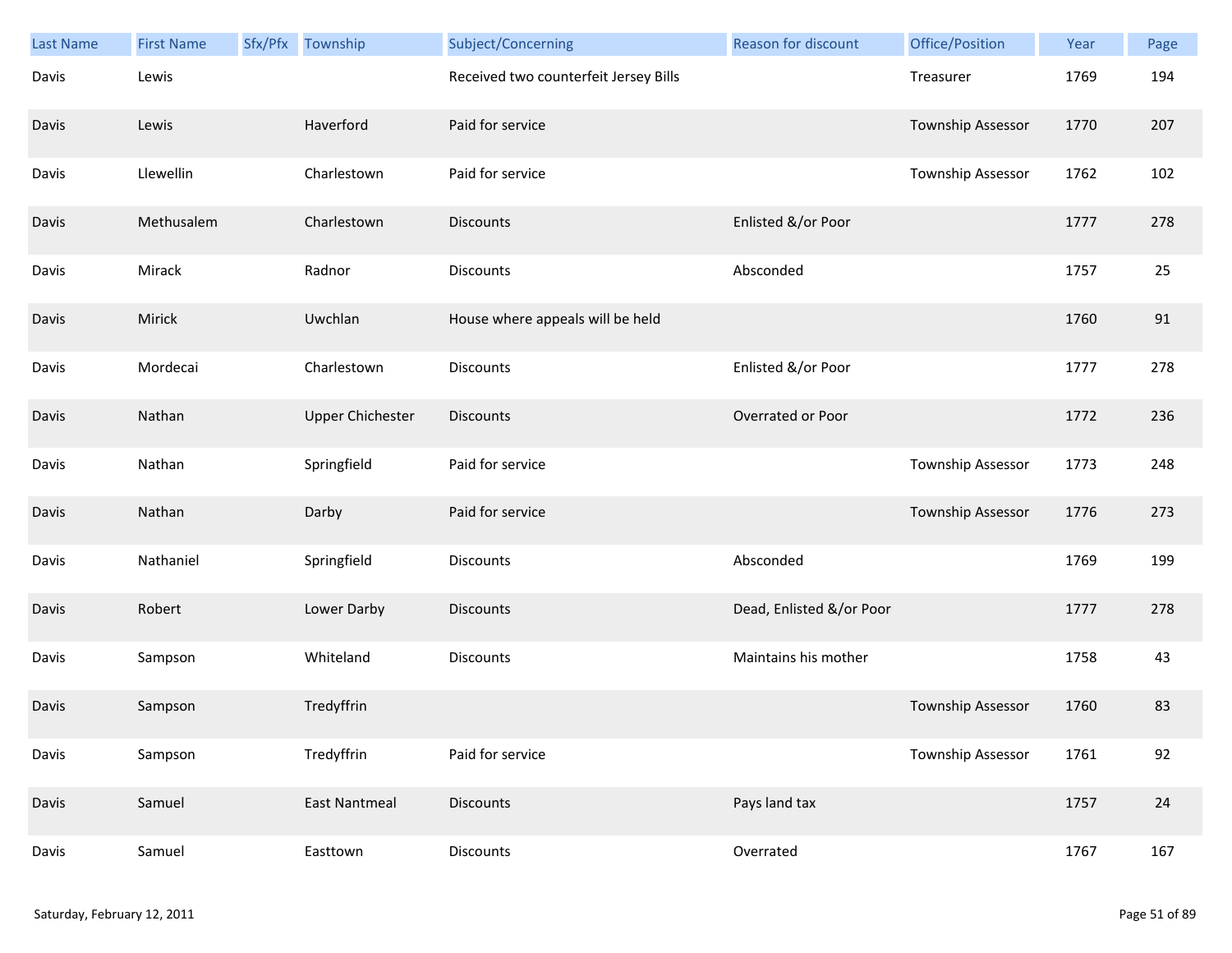| <b>Last Name</b> | <b>First Name</b> | Sfx/Pfx | Township         | Subject/Concerning | Reason for discount | Office/Position   | Year | Page |
|------------------|-------------------|---------|------------------|--------------------|---------------------|-------------------|------|------|
| Davis            | Samuel            |         | East Nottingham  | <b>Discounts</b>   | Poor or Absconded   |                   | 1769 | 201  |
| Davis            | Samuel            |         | East Nottingham  | Discounts          | Ran away            |                   | 1769 | 203  |
| Davis            | Thomas            |         | Tredyffrin       | Discounts          | Sickly              |                   | 1775 | 264  |
| Davis            | Thomas            |         | Tredyffrin       | <b>Discounts</b>   |                     |                   | 1776 | 275  |
| Davis            | William           |         | West Marlborough | Paid for service   |                     | Township Assessor | 1776 | 270  |
| Davis            | William           |         |                  | <b>Discounts</b>   | Enlisted &/or Poor  |                   | 1777 | 279  |
| Davison          | James             |         | New Garden       | <b>Discounts</b>   | Absconded           |                   | 1758 | 47   |
| Davison          | James             |         | West Nottingham  | Discounts          | Not found           |                   | 1767 | 168  |
| Davison          | William           |         | Middletown       | <b>Discounts</b>   | Poor                |                   | 1766 | 157  |
| Dawsey           | John              |         | Lower Chichester | <b>Discounts</b>   | Absconded           |                   | 1764 | 131  |
| Dawson           | Jacob             |         | West Nottingham  | Discounts          | Absconded           |                   | 1762 | 111  |
| Dawson           | Joseph            |         | West Nottingham  | Discounts          | Poor                |                   | 1762 | 110  |
| Dawson           | Samuel            |         | West Nottingham  | Discounts          | Poor                |                   | 1762 | 110  |
| Dawson           | Thomas            |         | West Caln        | <b>Discounts</b>   | Overrated           |                   | 1757 | 22   |
| Dawson           | Thomas            |         | West Fallowfield | <b>Discounts</b>   | Absconded           |                   | 1761 | 98   |
| Dawson           | Thomas            |         | West Caln        | <b>Discounts</b>   | Overrated           |                   | 1766 | 157  |
| Dawson           | Thomas            |         | West Caln        | Paid for service   |                     | Township Assessor | 1769 | 190  |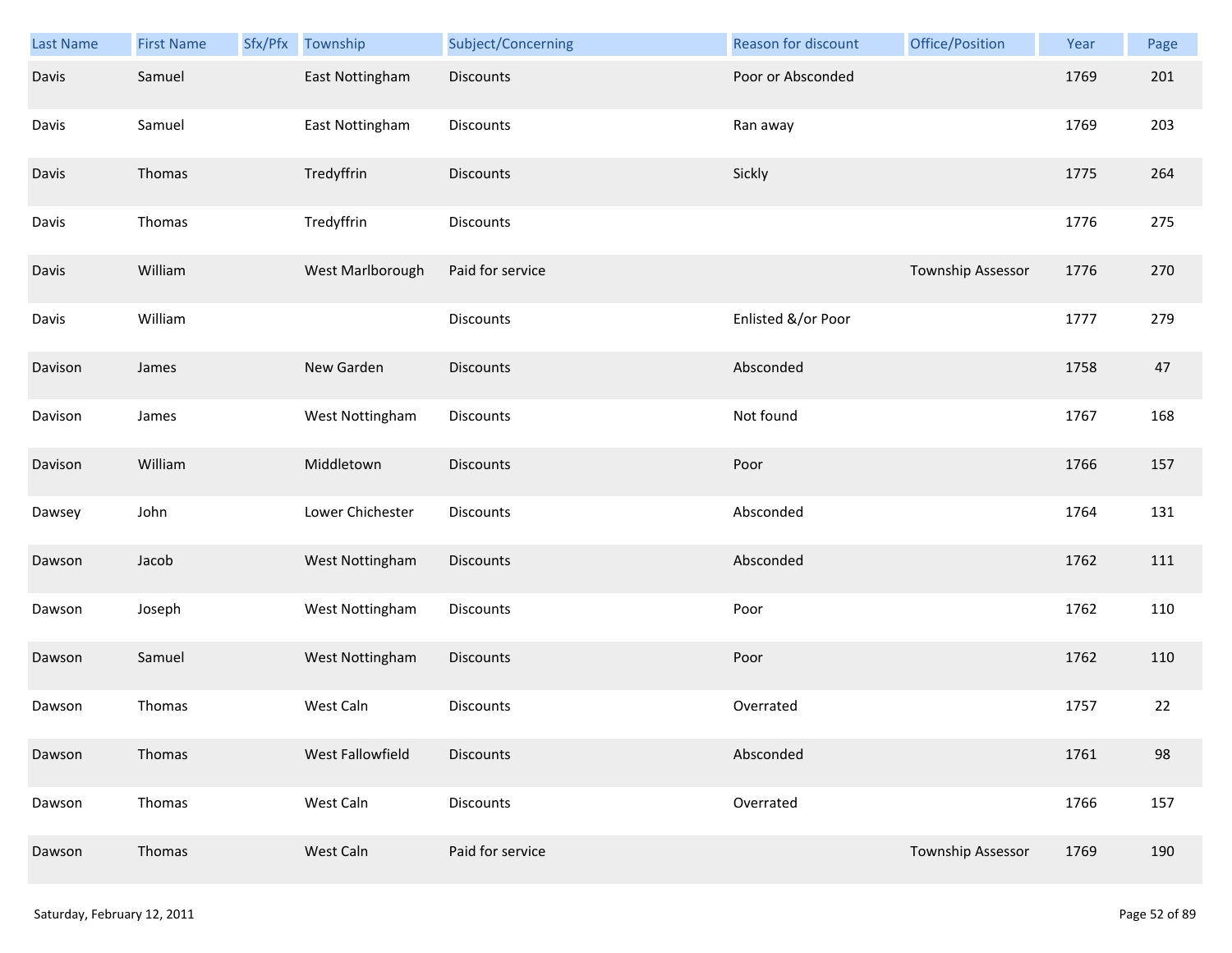| <b>Last Name</b> | <b>First Name</b> | Sfx/Pfx | Township                | Subject/Concerning      | Reason for discount | Office/Position   | Year | Page             |
|------------------|-------------------|---------|-------------------------|-------------------------|---------------------|-------------------|------|------------------|
| Day              | James             |         | Westtown                | Discounts               | Absconded           |                   | 1771 | 230              |
| Day              | James             |         | Chester                 | <b>Discounts</b>        |                     |                   | 1772 | 236              |
| Day              | John              |         | <b>Upper Providence</b> | Discounts               | Ran away            |                   | 1770 | 208              |
| Dean             | James             |         | Uwchlan                 | Warrant granted against |                     |                   | 1763 | 118              |
| Death            | John              |         | West Nottingham         | Discounts               | Not in Province     |                   | 1762 | 111              |
| Delap            | Joseph            |         | East Caln               | Discounts               | Not found           |                   | 1762 | 108              |
| Dellin           | Nicholas          |         | Easttown                | Discounts               | Ran away            |                   | 1756 | $\boldsymbol{6}$ |
| Dempsey          | William           |         | Kennett                 | <b>Discounts</b>        | Ran away            |                   | 1771 | 222              |
| Denney           | William           |         | Uwchlan                 | Discounts               | Absconded           |                   | 1762 | 111              |
| Denny            | Walter            |         | West Nottingham         | Discounts               | Insolvent           |                   | 1768 | 187              |
| Dermond          | Timothy           |         | Oxford                  | Discounts               |                     |                   | 1767 | 170              |
| Derrah           | John              |         | Aston                   | Discounts               | Absconded           |                   | 1772 | 238              |
| Derrick          | Zachariah         |         | Lower Chichester        |                         |                     | Township Assessor | 1760 | 84               |
| Deshean          | William           |         | London Grove            | <b>Discounts</b>        | Poor & Helpless     |                   | 1761 | 97               |
| Deshean          | William           |         | Londonderry             | <b>Discounts</b>        | Poor                |                   | 1762 | 106              |
| Develahan        | Patrick           |         | <b>East Nantmeal</b>    | <b>Discounts</b>        | Ran away            |                   | 1770 | 214              |
| Develin          | Patrick           |         | West Fallowfield        | Discounts               | Absconded           |                   | 1768 | 186              |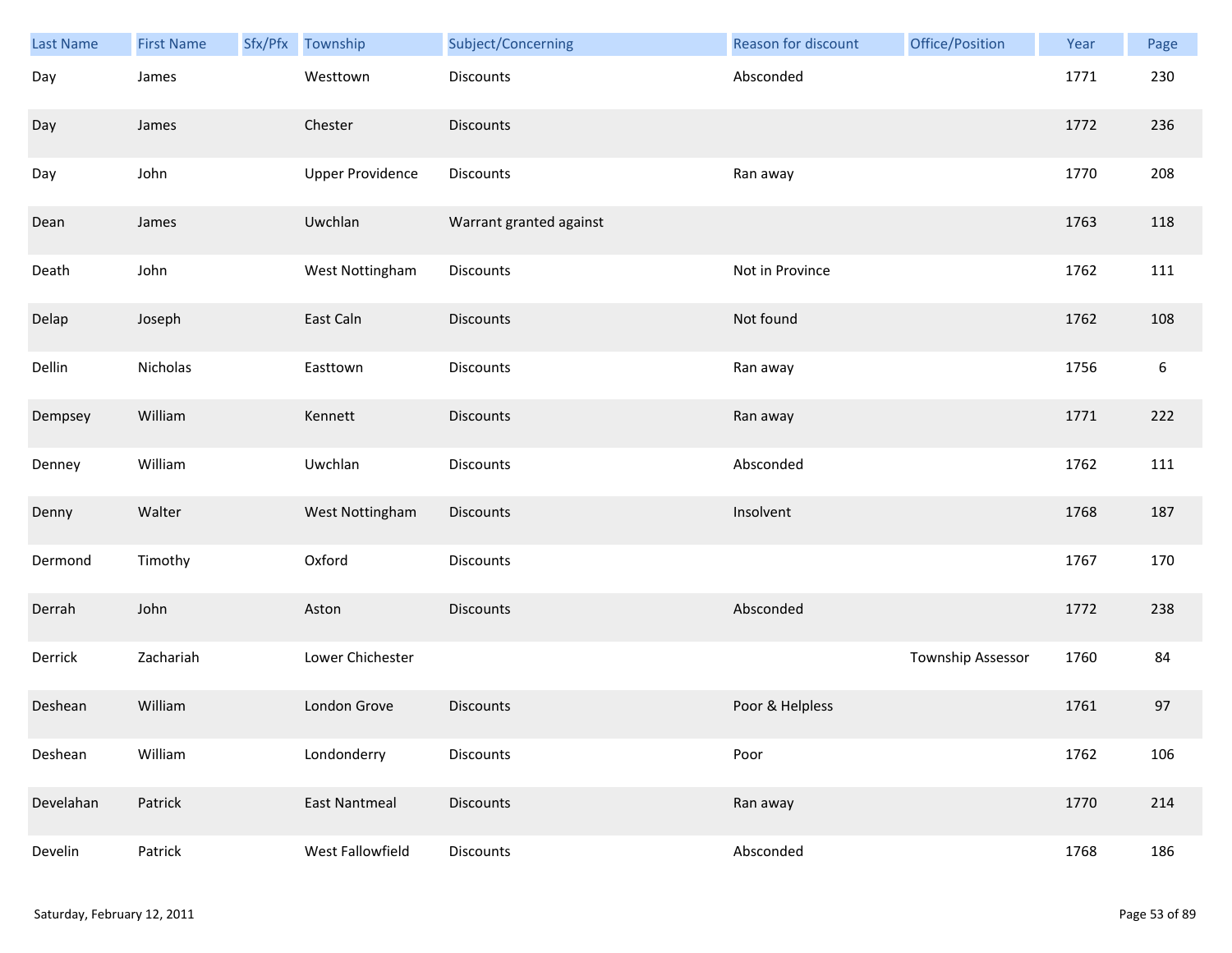| Last Name    | <b>First Name</b> | Sfx/Pfx Township  | Subject/Concerning      | Reason for discount | Office/Position   | Year | Page |
|--------------|-------------------|-------------------|-------------------------|---------------------|-------------------|------|------|
| Devereaua    | Michael           | West Nottingham   | <b>Discounts</b>        | Not found           |                   | 1767 | 168  |
| Deverix      | Michael           | West Nottingham   | Discounts               | Gone                |                   | 1765 | 144  |
| Devinney     | Andrew            | Springfield       | Discounts               | Poor & Sickly       |                   | 1758 | 37   |
| Devinney     | George            | New London        | Discounts               | Gone                |                   | 1766 | 158  |
| Diamond      | Andrew            | Marple            | <b>Discounts</b>        | Absconded           |                   | 1763 | 120  |
| Diamond      | Andrew            | Newtown           | Discounts               | Paid in Marple      |                   | 1770 | 214  |
| Dice         | Daniel            | Marple            | Discounts               | Poor                |                   | 1763 | 118  |
| Dick         | Archibald         | Lower Chichester  | Paid for service        |                     | Township Assessor | 1762 | 105  |
| Dick         | Archibald         | Lower Chichester  | Paid for service        |                     | Township Assessor | 1764 | 126  |
| Dick         | James             | Lower Chichester  | Discounts               | Absconded           |                   | 1762 | 108  |
| Dickey       | James             | East Nottingham   | <b>Discounts</b>        | Ran away            |                   | 1768 | 186  |
| Dickey       | Samuel            | East Nottingham   | Warrant granted against |                     |                   | 1763 | 118  |
| Dickin       | Hezekiah          | Whiteland         | <b>Discounts</b>        | Absconded           |                   | 1757 | 28   |
| Dickins      | Hezekiah          | West Caln         | <b>Discounts</b>        | Under age           |                   | 1758 | 51   |
| <b>Dicks</b> | Roger             | Nether Providence | <b>Discounts</b>        | Under age           |                   | 1774 | 259  |
| Diermot      | William           | East Nottingham   | Discounts               | Twice rated         |                   | 1758 | 39   |
| Dile         | Matthew           | Pikeland          | Discounts               | Ran away            |                   | 1768 | 182  |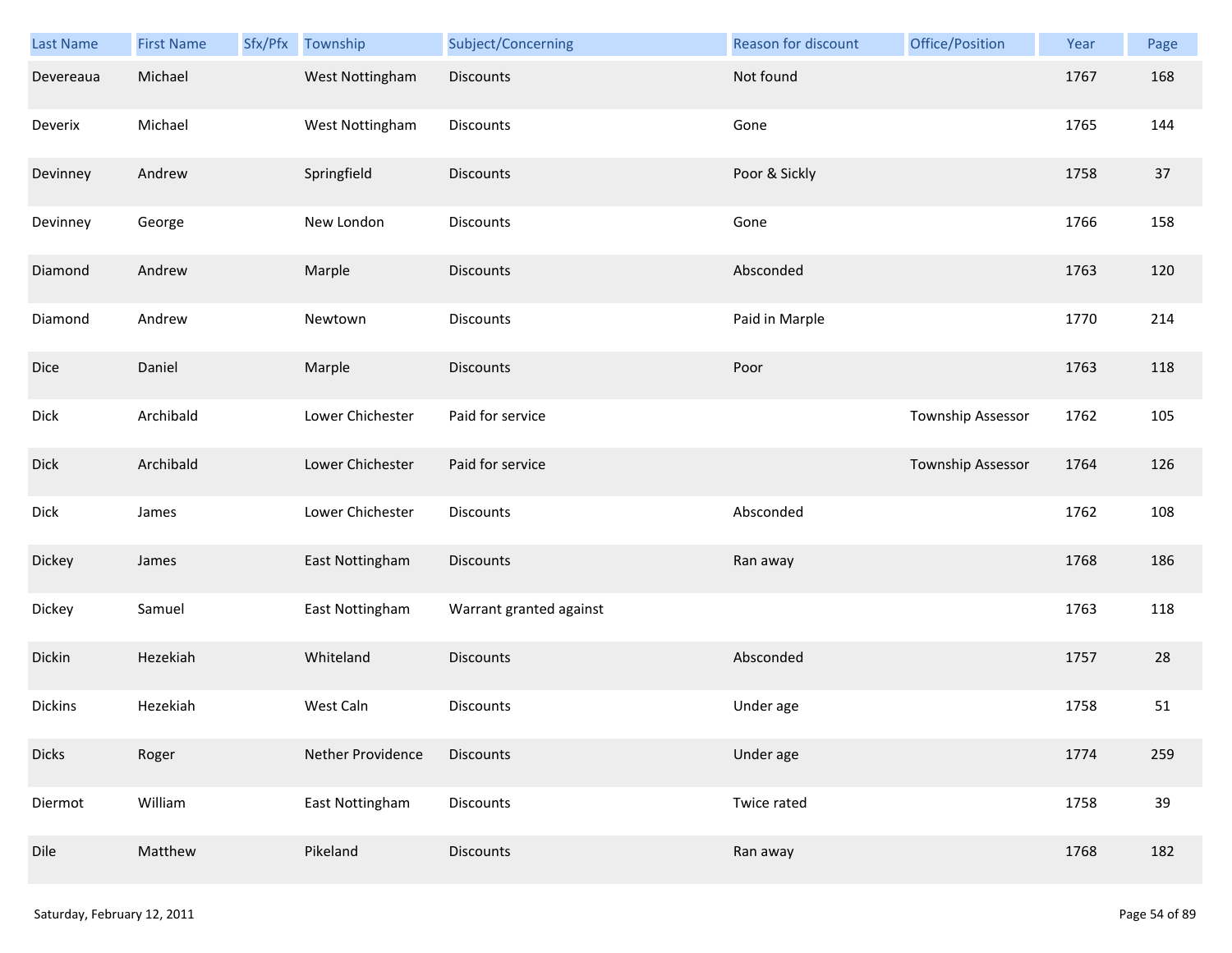| Last Name | <b>First Name</b> | Sfx/Pfx | Township                | Subject/Concerning                                    | <b>Reason for discount</b>     | Office/Position   | Year | Page           |
|-----------|-------------------|---------|-------------------------|-------------------------------------------------------|--------------------------------|-------------------|------|----------------|
| Dillon    | Andrew            |         | London Grove            | Discounts                                             | Gone                           |                   | 1772 | 242            |
| Dillon    | Hannah            |         | East Nottingham         | <b>Discounts</b>                                      | Poor                           |                   | 1768 | 186            |
| Dillon    | Henry             |         | Easttown                | Discounts                                             | Gone                           |                   | 1775 | 266            |
| Dilworth  | Charles           |         | Birmingham              | House where certificates are to be<br>returned        |                                |                   | 1769 | 203            |
| Dilworth  | Charles           |         | Birmingham              | House where next meeting will be held                 |                                |                   | 1769 | 203            |
| Dilworth  | Charles           |         | Birmingham              | House where meeting held                              |                                |                   | 1769 | 204            |
| Dilworth  | Charles           |         | Birmingham              | House where certificates are to be<br>returned        |                                |                   | 1770 | 216            |
| Dilworth  | Charles           |         | Birmingham              | House where next meeting will be held                 |                                |                   | 1770 | 217            |
| Dilworth  | James             |         |                         | Represented to board that Nathan<br>Yearsley is unfit |                                |                   | 1756 | $\overline{2}$ |
| Dilworth  | James             |         | Birmingham              | <b>Discounts</b>                                      | Overrated                      |                   | 1756 | 5              |
| Dilworth  | William           |         | East Marlborough        | Discounts                                             | Overrated                      |                   | 1757 | 29             |
| Dimon     | Robert            |         | West Caln               | <b>Discounts</b>                                      | Overrated or Poor              |                   | 1775 | 262            |
| Dincker   | John              |         | Pikeland                | Discounts                                             | Enlisted, Absconded or<br>Poor |                   | 1777 | 277            |
| Dingey    | Christopher       |         | Aston                   | <b>Discounts</b>                                      | Overrated                      |                   | 1758 | 44             |
| Dingey    | Christopher       |         | Aston                   | Paid for service                                      |                                | Constable         | 1759 | 57             |
| Dingey    | Christopher       |         | <b>Upper Chichester</b> | Paid for service                                      |                                | Township Assessor | 1766 | 158            |
| Dinsmore  | Adam              |         | London Britain          | Discounts                                             |                                |                   | 1774 | 258            |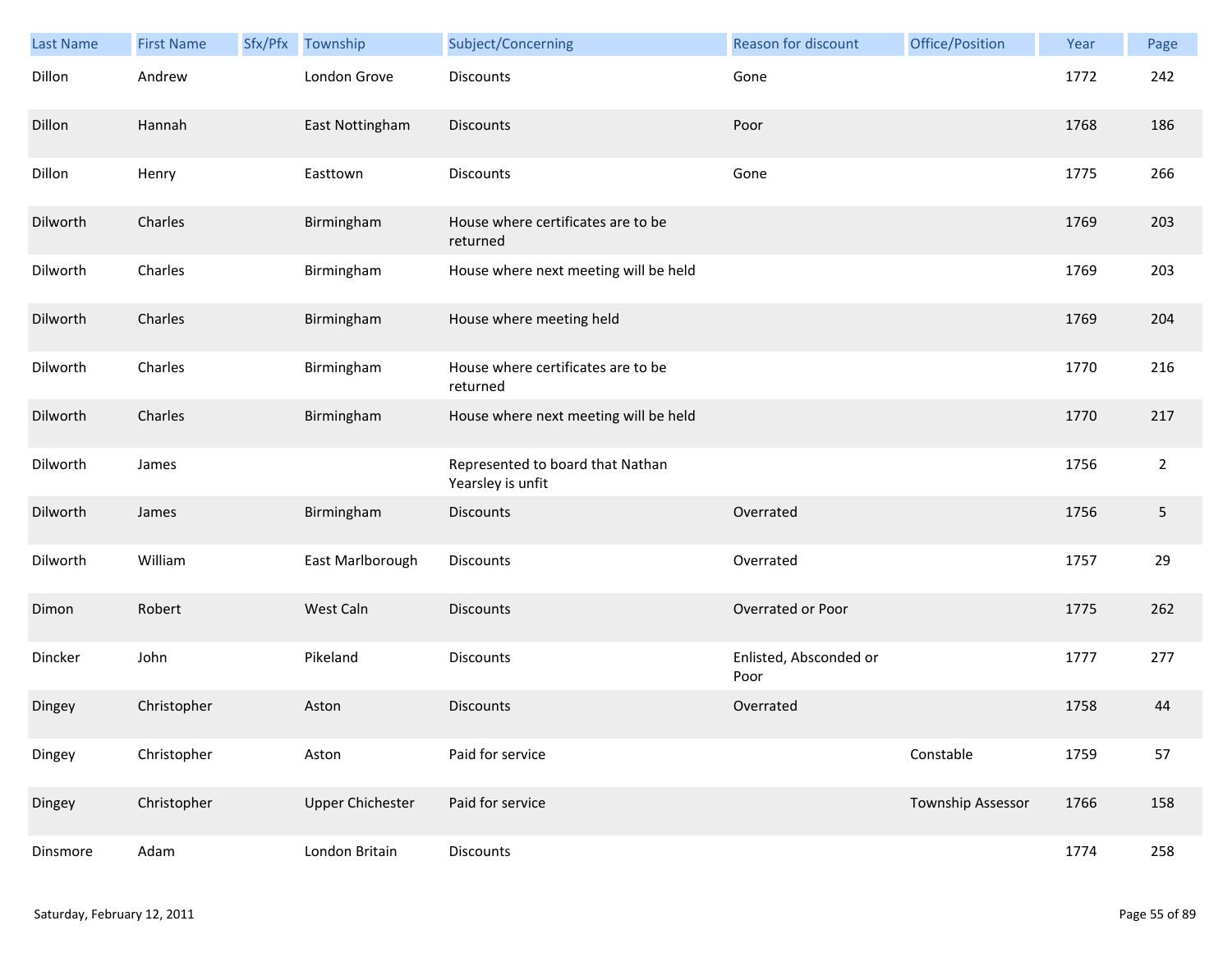| Last Name | <b>First Name</b> | Sfx/Pfx Township        | Subject/Concerning              | Reason for discount      | Office/Position | Year | Page             |
|-----------|-------------------|-------------------------|---------------------------------|--------------------------|-----------------|------|------------------|
| Divelruke | Michael           | West Nottingham         | <b>Discounts</b>                | Gone                     |                 | 1765 | 144              |
| Dix       | James             | Radnor                  | Discounts                       | Absconded                |                 | 1771 | 223              |
| Dix       | Job               | Ridley                  | <b>Discounts</b>                | Insolvent                |                 | 1768 | 174              |
| Dixon     | James             | West Nottingham         | Discounts                       | Overrated                |                 | 1757 | 21               |
| Dixon     | Jeremiah          | Newlin                  | <b>Discounts</b>                | Gone out of the Province |                 | 1767 | 169              |
| Dixon     | John              | Kennett                 | Neglected or refused to pay tax |                          |                 | 1757 | $\boldsymbol{9}$ |
| Dixson    | George            | East Nottingham         | <b>Discounts</b>                | Enlisted                 |                 | 1758 | 47               |
| Dixson    | James             | Kennett                 | Discounts                       | Not found                |                 | 1759 | 65               |
| Dobbin    | John              | East Nottingham         | <b>Discounts</b>                | Enlisted                 |                 | 1758 | 47               |
| Dobbin    | John              | <b>West Nantmeal</b>    | Discounts                       |                          |                 | 1775 | 262              |
| Dobbins   | James             | Lower Darby             | <b>Discounts</b>                |                          |                 | 1775 | 269              |
| Dobbins   | William           | East Bradford           | Discounts                       | Gone out of the province |                 | 1771 | 229              |
| Docket    | Henry             | Pikeland                | Discounts                       | Poor                     |                 | 1771 | 223              |
| Dodd      | James             | <b>Upper Chichester</b> | Discounts                       | Married                  |                 | 1757 | 24               |
| Dodds     | Samuel            | New Garden              | <b>Discounts</b>                | Absconded                |                 | 1771 | 221              |
| Dodson    | Joseph            | Coventry                | <b>Discounts</b>                | Absconded                |                 | 1769 | 195              |
| Dolby     | Richard           | East Caln               | Discounts                       | Enlisted &/or Poor       |                 | 1777 | 277              |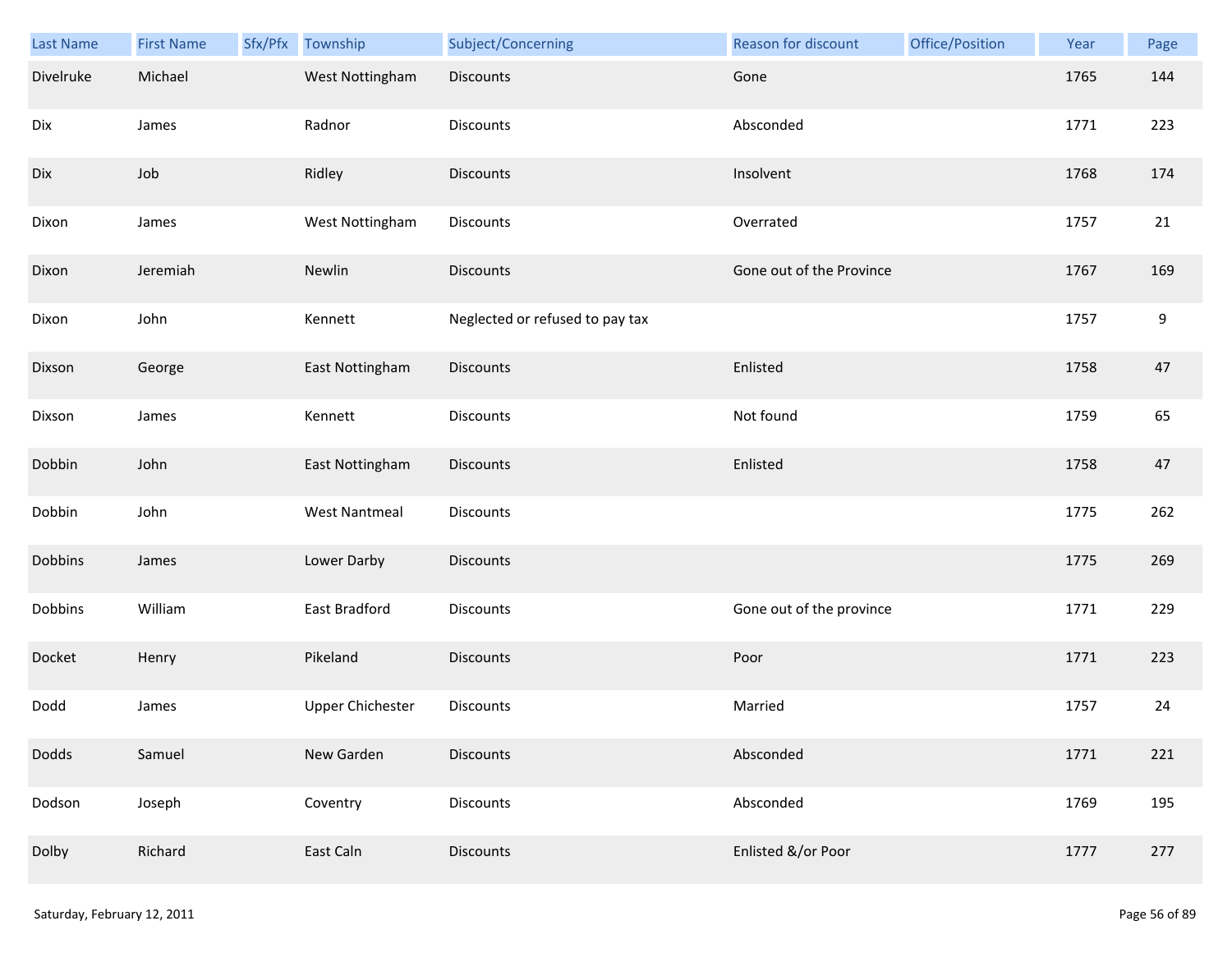| Last Name  | <b>First Name</b> | Sfx/Pfx Township        | Subject/Concerning              | Reason for discount | Office/Position | Year | Page |
|------------|-------------------|-------------------------|---------------------------------|---------------------|-----------------|------|------|
| Donache    | William           | Oxford                  | Discounts                       |                     |                 | 1775 | 264  |
| Donahey    | James             | Sadsbury                | <b>Discounts</b>                | Overrated           |                 | 1757 | 26   |
| Donahey    | John              | Oxford                  | Discounts                       | Married             |                 | 1757 | 27   |
| Donahey    | John              | Londonderry             | Discounts                       | Gone                |                 | 1769 | 197  |
| Donahey    | Philip            | Oxford                  | Discounts                       |                     |                 | 1767 | 170  |
| Donahoe    | David             | Ridley                  | <b>Discounts</b>                |                     |                 | 1770 | 215  |
| Donaldson  | David             | Aston                   | Discounts                       | Absconded           |                 | 1772 | 238  |
| Donaldson  | Thomas            | East Fallowfield        | Discounts                       | Poor                |                 | 1769 | 202  |
| Donaldson  | Thomas            | New London              | Discounts                       | Under age           |                 | 1774 | 256  |
| Donally    | Ephraim           | <b>Upper Chichester</b> | <b>Discounts</b>                | Gone                |                 | 1773 | 250  |
| Donally    | John              | East Nottingham         | Neglected or refused to pay tax |                     |                 | 1762 | 111  |
| Donaughee  | William           | East Whiteland          | Discounts                       | Not found           |                 | 1772 | 239  |
| Donaughy   | John              | <b>West Nantmeal</b>    | Discounts                       | Absconded           |                 | 1767 | 169  |
| Donelly    | Owen              | East Caln               | <b>Discounts</b>                | Under age           |                 | 1768 | 186  |
| Donnaldson | Arthur            | Lower Darby             | Discounts                       | Died Insolvent      |                 | 1758 | 49   |
| Donnaldson | Thomas            | London Britain          | <b>Discounts</b>                | Paid in New London  |                 | 1764 | 131  |
| Donnaldson | William           | <b>West Nantmeal</b>    | Discounts                       |                     |                 | 1765 | 140  |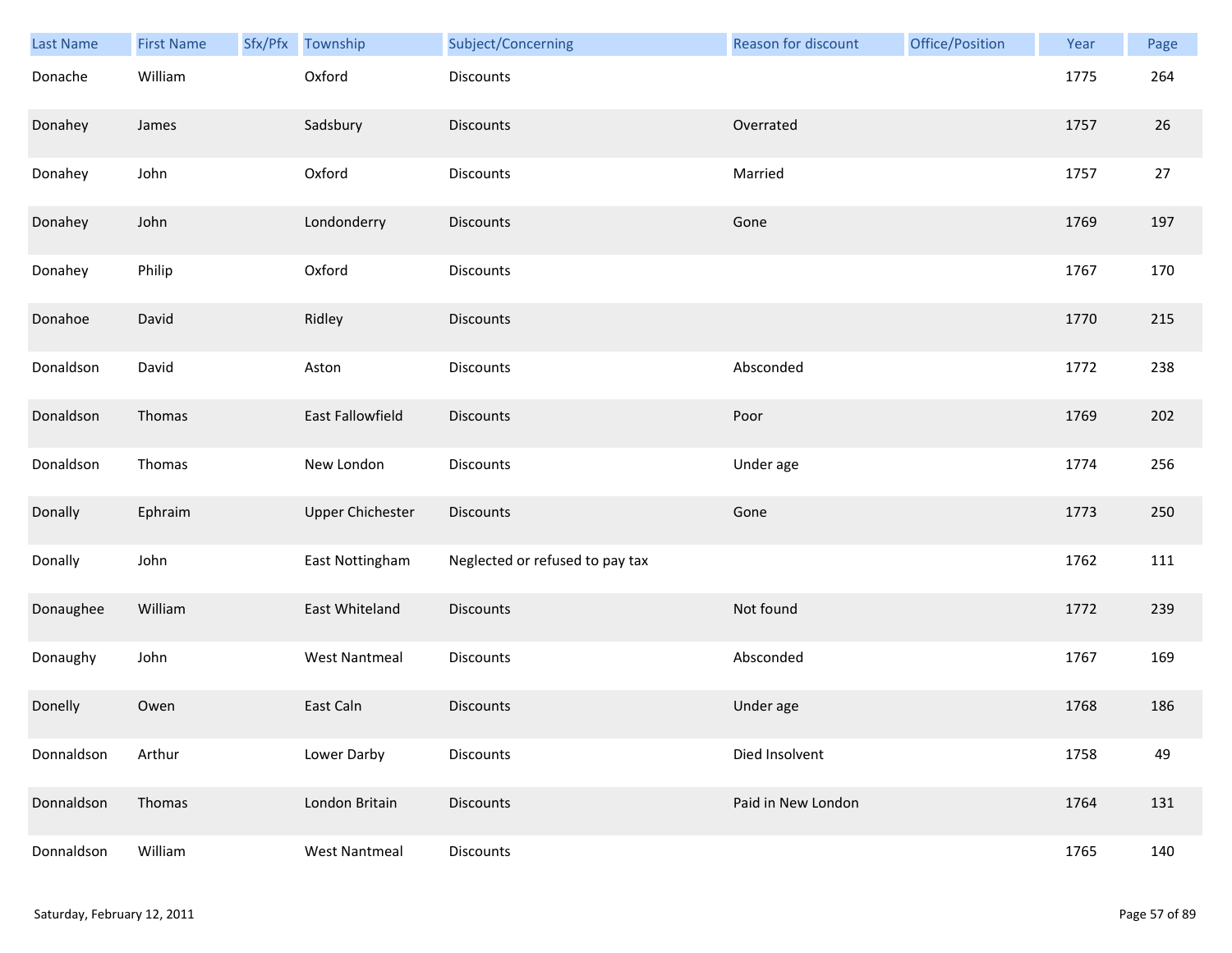| Last Name | <b>First Name</b> | Sfx/Pfx Township        | Subject/Concerning              | Reason for discount | Office/Position | Year | Page           |
|-----------|-------------------|-------------------------|---------------------------------|---------------------|-----------------|------|----------------|
| Donnally  | James             | Thornbury               | <b>Discounts</b>                | Absconded           |                 | 1764 | 129            |
| Donnally  | John              |                         | Allowed an order                |                     |                 | 1763 | 116            |
| Donnally  | Robert            | East Caln               | Discounts                       | Not found           |                 | 1762 | 108            |
| Donnaly   | John              | East Nottingham         | Discounts                       | Paid in Maryland    |                 | 1759 | 66             |
| Donneld   | John              | Birmingham              | <b>Discounts</b>                | Poor & Helpless     |                 | 1756 | $\overline{7}$ |
| Dorman    | Benjamin          | Lower Darby             | <b>Discounts</b>                | Absconded           |                 | 1761 | 99             |
| Dorom     | John              | <b>East Nantmeal</b>    | Discounts                       | Not found           |                 | 1771 | 226            |
| Doron     | Patrick           | Ridley                  | Discounts                       | Poor                |                 | 1775 | 265            |
| Dorothy   | Edward            | East Fallowfield        | <b>Discounts</b>                | Poor or Absconded   |                 | 1778 | 282            |
| Dorough   | James             | West Marlborough        | Neglected or refused to pay tax |                     |                 | 1758 | 32             |
| Dorough   | James             | <b>Upper Chichester</b> | Discounts                       | Poor                |                 | 1762 | 109            |
| Dorrough  | Bartholomew       | East Nottingham         | Discounts                       | Freeman             |                 | 1757 | $10\,$         |
| Dorrough  | John              | Aston                   | <b>Discounts</b>                | Poor                |                 | 1773 | 248            |
| Dorrough  | Robert            | East Nottingham         | <b>Discounts</b>                | Charged to land     |                 | 1757 | 10             |
| Dougherty | Dennis            | Aston                   | <b>Discounts</b>                | Gone                |                 | 1769 | 201            |
| Dougherty | Edmond            | New Garden              | <b>Discounts</b>                | Poor                |                 | 1770 | 210            |
| Dougherty | Edward            | Willistown              | <b>Discounts</b>                | Paid in Goshen      |                 | 1770 | 213            |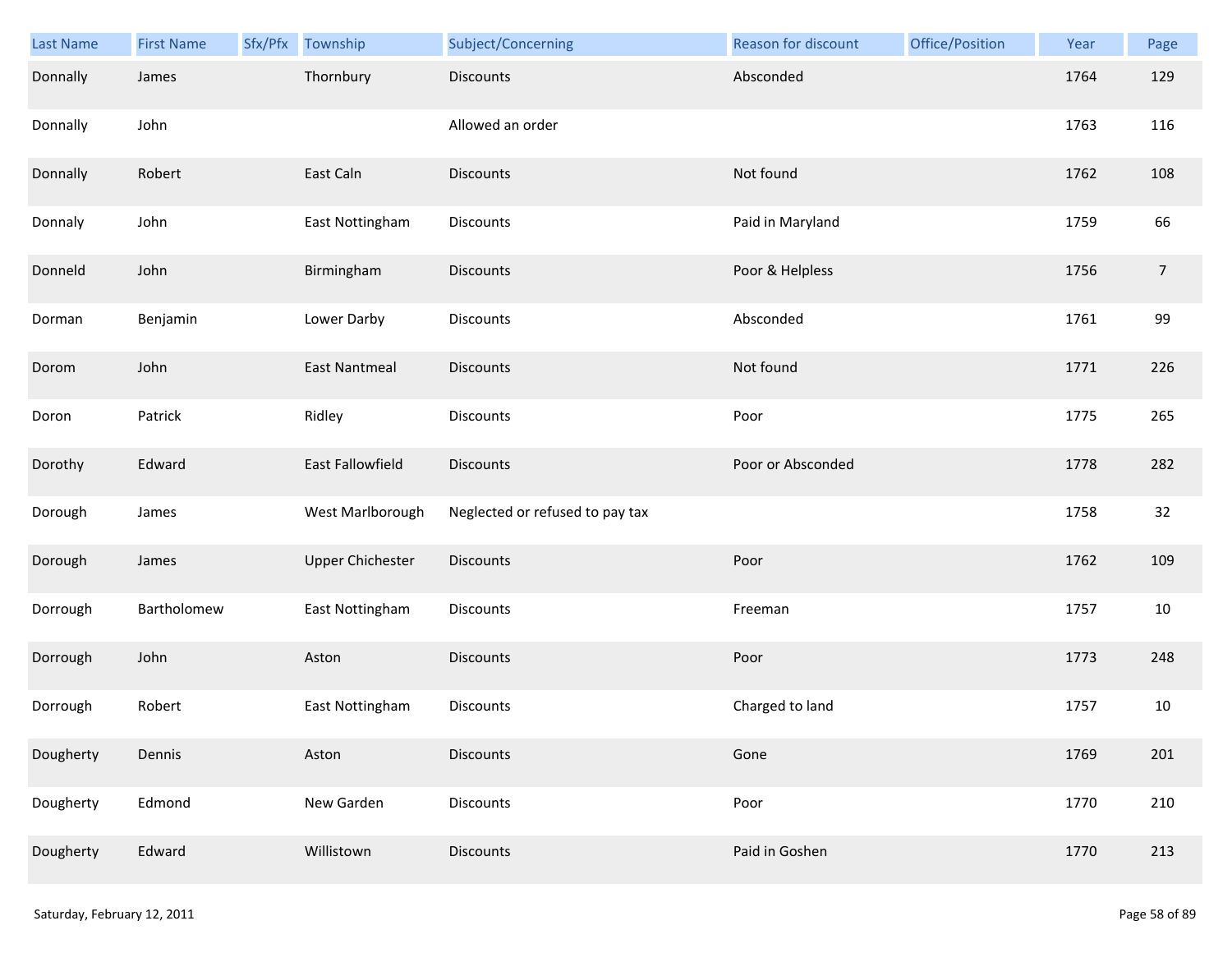| Last Name | <b>First Name</b> | Sfx/Pfx | Township         | Subject/Concerning                    | Reason for discount            | Office/Position   | Year | Page           |
|-----------|-------------------|---------|------------------|---------------------------------------|--------------------------------|-------------------|------|----------------|
| Dougherty | Edward            |         | Tredyffrin       | <b>Discounts</b>                      | Ran away                       |                   | 1772 | 239            |
| Dougherty | Garret            |         | East Caln        | <b>Discounts</b>                      | Gone out of the Province       |                   | 1767 | 169            |
| Dougherty | George            |         | Kennett          | Discounts                             | Not found                      |                   | 1767 | 168            |
| Dougherty | Hugh              |         | Chester          | <b>Discounts</b>                      | Gone                           |                   | 1770 | 215            |
| Dougherty | Jarret            |         | East Fallowfield | Discounts                             | Gone, Dead, Married or<br>Poor |                   | 1774 | 255            |
| Dougherty | John              |         | New Garden       | <b>Discounts</b>                      | Not to be had                  |                   | 1768 | 181            |
| Dougherty | Patrick           |         | Chester          | Discounts                             | Married                        |                   | 1756 | $\overline{4}$ |
| Dougherty | Patrick           |         | Middletown       | Discounts                             |                                |                   | 1766 | 159            |
| Dougherty | Patrick           |         | Coventry         | Discounts                             | Paid in Thornbury              |                   | 1770 | 214            |
| Dougherty | Peter             |         | West Caln        | <b>Discounts</b>                      | Overrated or Poor              |                   | 1775 | 262            |
| Dougherty | William           |         | East Caln        | Discounts                             | Gone or Paid elsewhere         |                   | 1770 | 213            |
| Dowdles   | John              |         | West Fallowfield | <b>Discounts</b>                      | Paid in Lancaster              |                   | 1759 | 68             |
| Dowler    | Richard           |         | West Whiteland   | Discounts                             | Gone                           |                   | 1773 | 246            |
| Downing   | John              |         | East Caln        | <b>Discounts</b>                      | Overrated                      |                   | 1762 | 104            |
| Downing   | John              |         | East Caln        | House where appeals will be held      |                                |                   | 1762 | 112            |
| Downing   | John              |         | East Caln        | House where next meeting will be held |                                |                   | 1763 | 113            |
| Downing   | John              |         | East Caln        | Paid for service                      |                                | Township Assessor | 1766 | 150            |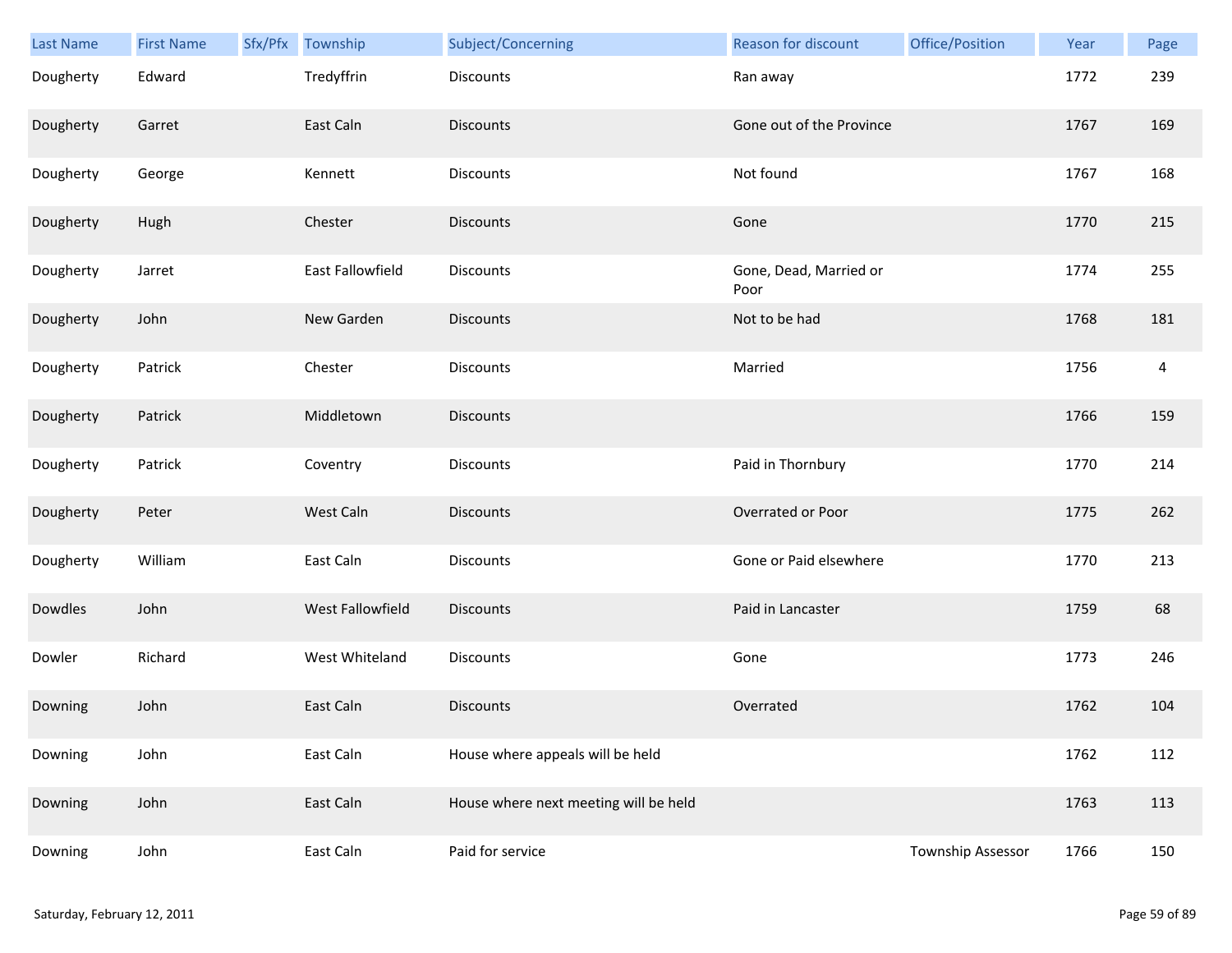| Last Name | <b>First Name</b> | Sfx/Pfx Township   | Subject/Concerning              | Reason for discount    | Office/Position          | Year | Page |
|-----------|-------------------|--------------------|---------------------------------|------------------------|--------------------------|------|------|
| Downing   | John              | East Caln          | Paid for service                |                        | <b>Township Assessor</b> | 1767 | 163  |
| Downing   | John              | Lower Chichester   | Discounts                       | Has no title (to land) |                          | 1768 | 186  |
| Downing   | Richard           | East Caln          | Discounts                       | Overrated              |                          | 1762 | 104  |
| Downing   | Richard           | East Caln          | <b>Discounts</b>                | Paid in Bradford       |                          | 1768 | 186  |
| Downing   | Richard           | East Caln          | <b>Discounts</b>                | Overrated              |                          | 1770 | 212  |
| Downing   | Roger             | Kennett            | <b>Discounts</b>                | Absconded              |                          | 1765 | 146  |
| Downing   | William           | Whiteland          | <b>Discounts</b>                | Not found              |                          | 1758 | 43   |
| Doyle     | Bryan             | <b>Upper Darby</b> | Discounts                       | Ran away               |                          | 1771 | 228  |
| Doyle     | John              | Lower Chichester   | <b>Discounts</b>                | Gone                   |                          | 1772 | 240  |
| Doyle     | Thomas            | East Caln          | Discounts                       | Not found              |                          | 1771 | 228  |
| Drenning  | John              | East Nottingham    | <b>Discounts</b>                | Not found              |                          | 1758 | 39   |
| Drennon   | Joseph            | East Nottingham    | Neglected or refused to pay tax |                        |                          | 1762 | 106  |
| Drew      | David             | Londonderry        | Discounts                       | Absconded              |                          | 1764 | 134  |
| Duckelty  | Daniel            | Vincent            | Discounts                       | Poverty & Inability    |                          | 1758 | 33   |
| Ducker    | Henry             | West Marlborough   | Discounts                       | Absconded              |                          | 1764 | 132  |
| Duckey    | David             | East Nottingham    | Discounts                       | Poor or Absconded      |                          | 1778 | 282  |
| Duff      | James             | Charlestown        | <b>Discounts</b>                |                        |                          | 1775 | 266  |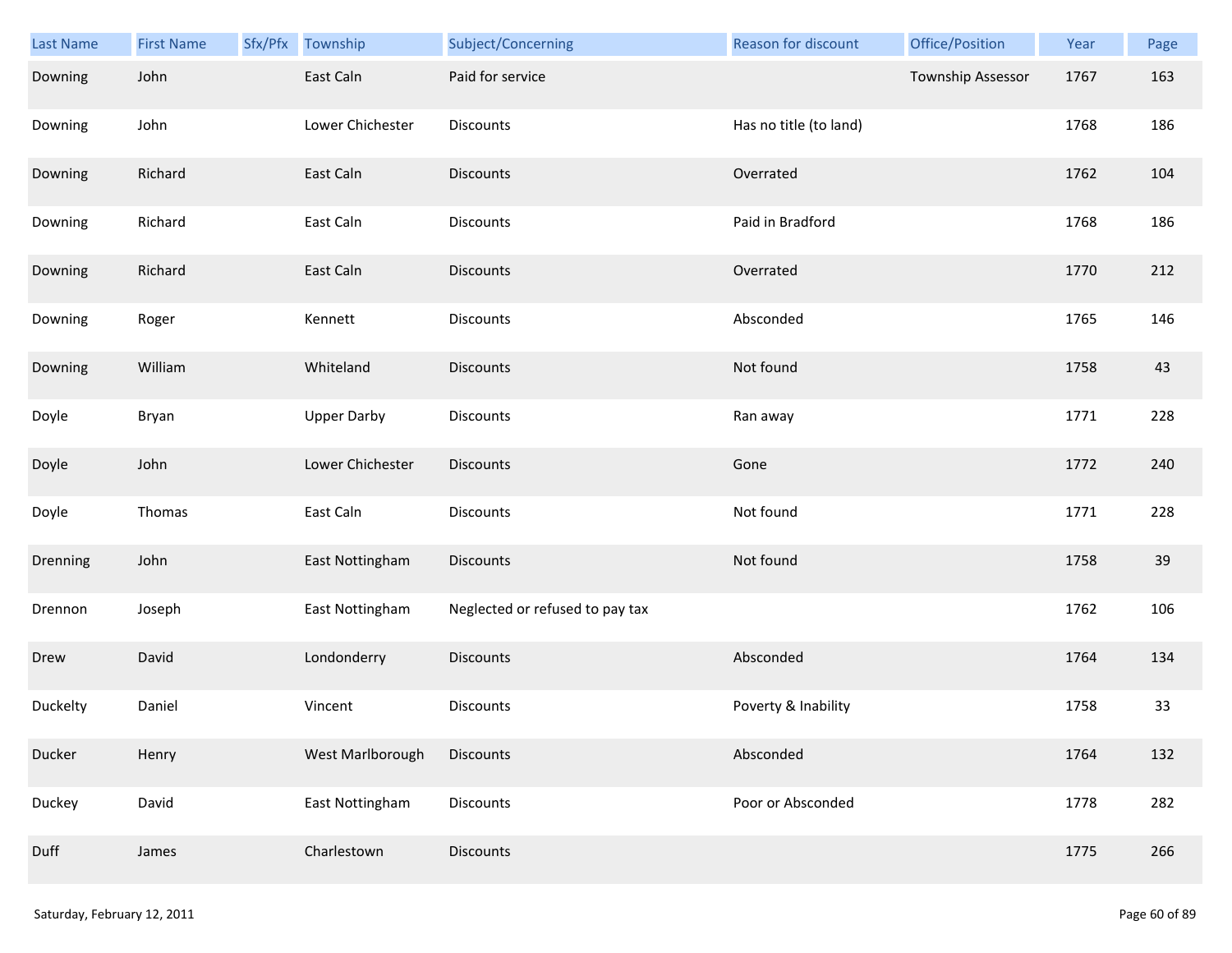| <b>Last Name</b> | <b>First Name</b> | Sfx/Pfx | Township                | Subject/Concerning | Reason for discount            | Office/Position | Year | Page   |
|------------------|-------------------|---------|-------------------------|--------------------|--------------------------------|-----------------|------|--------|
| Duffell          | Ratchford         |         | East Nottingham         | Discounts          | Absconded & Poor               |                 | 1771 | 230    |
| Duffil           | George            |         | East Caln               | <b>Discounts</b>   | Enlisted &/or Poor             |                 | 1777 | 277    |
| Dugan            | Alexander         |         | Kennett                 | Discounts          | Absconded                      |                 | 1770 | 211    |
| Dugan            | James             |         | Vincent                 | <b>Discounts</b>   | Poor                           |                 | 1768 | 186    |
| Dugan            | James             |         | Vincent                 | Discounts          | Poor                           |                 | 1769 | 195    |
| Duglas           | James             |         | New London              | <b>Discounts</b>   | Landlord pays tax              |                 | 1757 | $22\,$ |
| Dun              | Thedey            |         | Kennett                 | Discounts          | Poor                           |                 | 1757 | 16     |
| Dun              | William           |         | <b>Upper Providence</b> | Discounts          | Poor                           |                 | 1770 | 208    |
| Dunavan          | George            |         | <b>East Nantmeal</b>    | Discounts          | Ran away                       |                 | 1757 | 25     |
| Dunbar           | Robert            |         | West Whiteland          | <b>Discounts</b>   | Gone                           |                 | 1773 | 246    |
| Dunbar           | Robert            |         | Charlestown             | Discounts          | Enlisted &/or Poor             |                 | 1777 | 277    |
| Duncan           | Alexander         |         | East Fallowfield        | Discounts          | Poor                           |                 | 1769 | 202    |
| Duncan           | Alexander         |         | East Fallowfield        | Discounts          | Poor                           |                 | 1770 | 217    |
| Dunken           | James             |         | Radnor                  | <b>Discounts</b>   | Absconded                      |                 | 1771 | 223    |
| Dunlap           | John              |         | Middletown              | Discounts          | Under age                      |                 | 1760 | 75     |
| Dunlap           | John              |         | East Caln               | <b>Discounts</b>   | Enlisted, Absconded or<br>Poor |                 | 1778 | 281    |
| Dunlap           | Joseph            |         | East Caln               | Discounts          | Not found                      |                 | 1761 | 97     |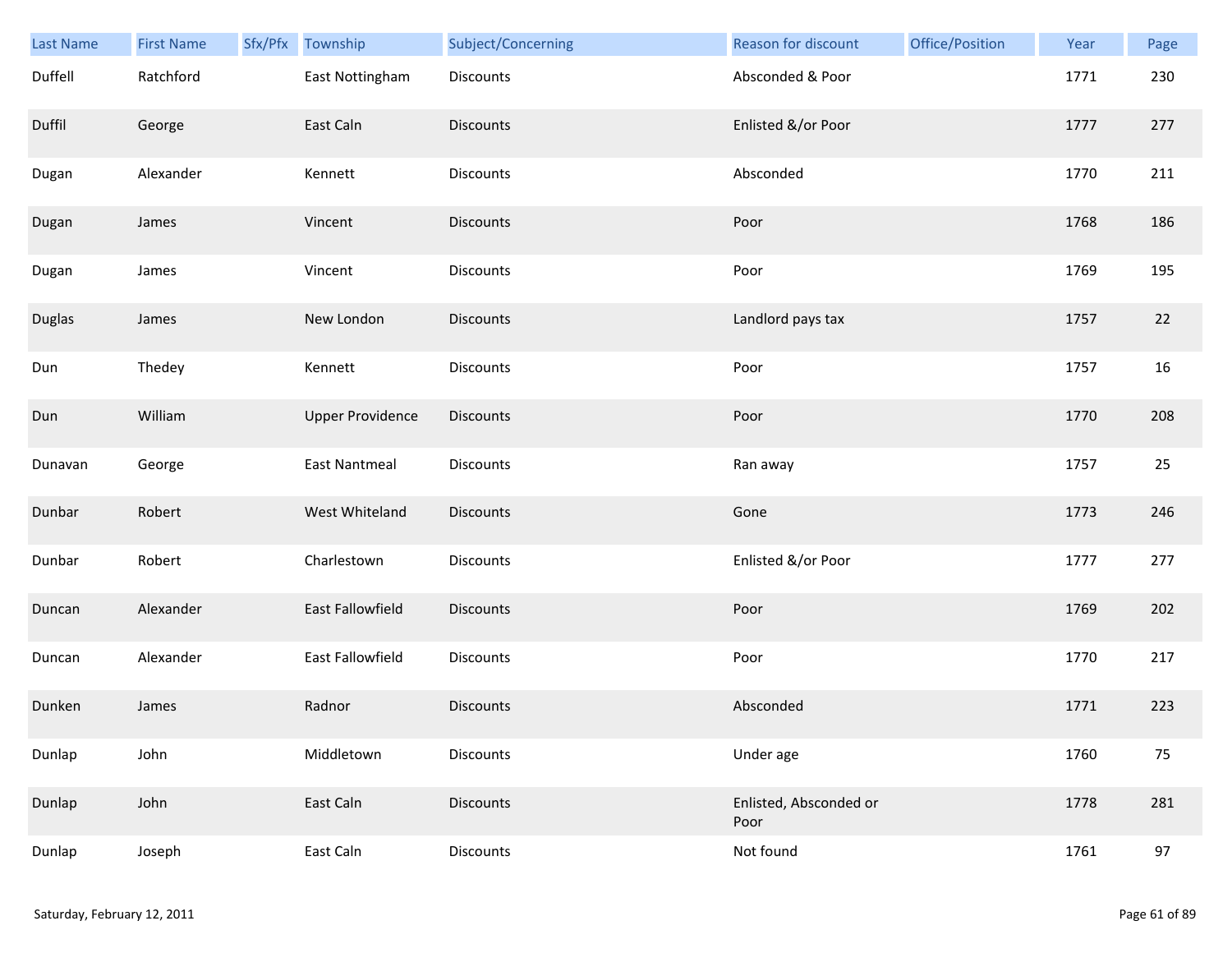| Last Name | <b>First Name</b> | Sfx/Pfx Township        | Subject/Concerning | Reason for discount | Office/Position   | Year | Page   |
|-----------|-------------------|-------------------------|--------------------|---------------------|-------------------|------|--------|
| Dunn      | Jacob             | <b>Upper Providence</b> | Paid for service   |                     | Township Assessor | 1768 | 173    |
| Dunn      | Malon             | Newtown                 | Discounts          |                     |                   | 1773 | 249    |
| Dunn      | William           | <b>Upper Providence</b> | Discounts          |                     |                   | 1772 | 241    |
| Dunsmoore | John              | London Britain          | Discounts          | Poor or Enlisted    |                   | 1778 | 282    |
| Dunwoodie | William           | West Whiteland          | Discounts          | Weakness            |                   | 1773 | 246    |
| Dunwoody  | David             | Whiteland               | Discounts          | Overrated           |                   | 1759 | 56     |
| Dunwoody  | John              | <b>West Nantmeal</b>    | <b>Discounts</b>   | Under age           |                   | 1766 | 156    |
| Dunwoody  | William           | <b>West Nantmeal</b>    | Discounts          | Overrated           |                   | 1758 | 42     |
| Dunwoody  | William           | West Whiteland          | <b>Discounts</b>   | Sickly all summer   |                   | 1772 | 239    |
| Durnal    | Thomas            | Pennsbury               | Discounts          | Married             |                   | 1774 | 258    |
| Durrough  | James             | Aston                   | <b>Discounts</b>   | Not found           |                   | 1759 | 63     |
| Durrough  | John              | Aston                   | Discounts          | Ran away            |                   | 1770 | 211    |
| Durrough  | Richard           | Chester                 | Discounts          |                     |                   | 1775 | 268    |
| Dutchman  | Francis           | East Caln               | <b>Discounts</b>   | Enlisted &/or Poor  |                   | 1777 | 277    |
| Dutchman  | Jacob             | East Nottingham         | <b>Discounts</b>   | Not found           |                   | 1760 | $80\,$ |
| Dutton    | Richard           | Aston                   | Paid for service   |                     | Township Assessor | 1759 | 62     |
| Dutton    | Richard           | Aston                   | Paid for service   |                     | Township Assessor | 1760 | 77     |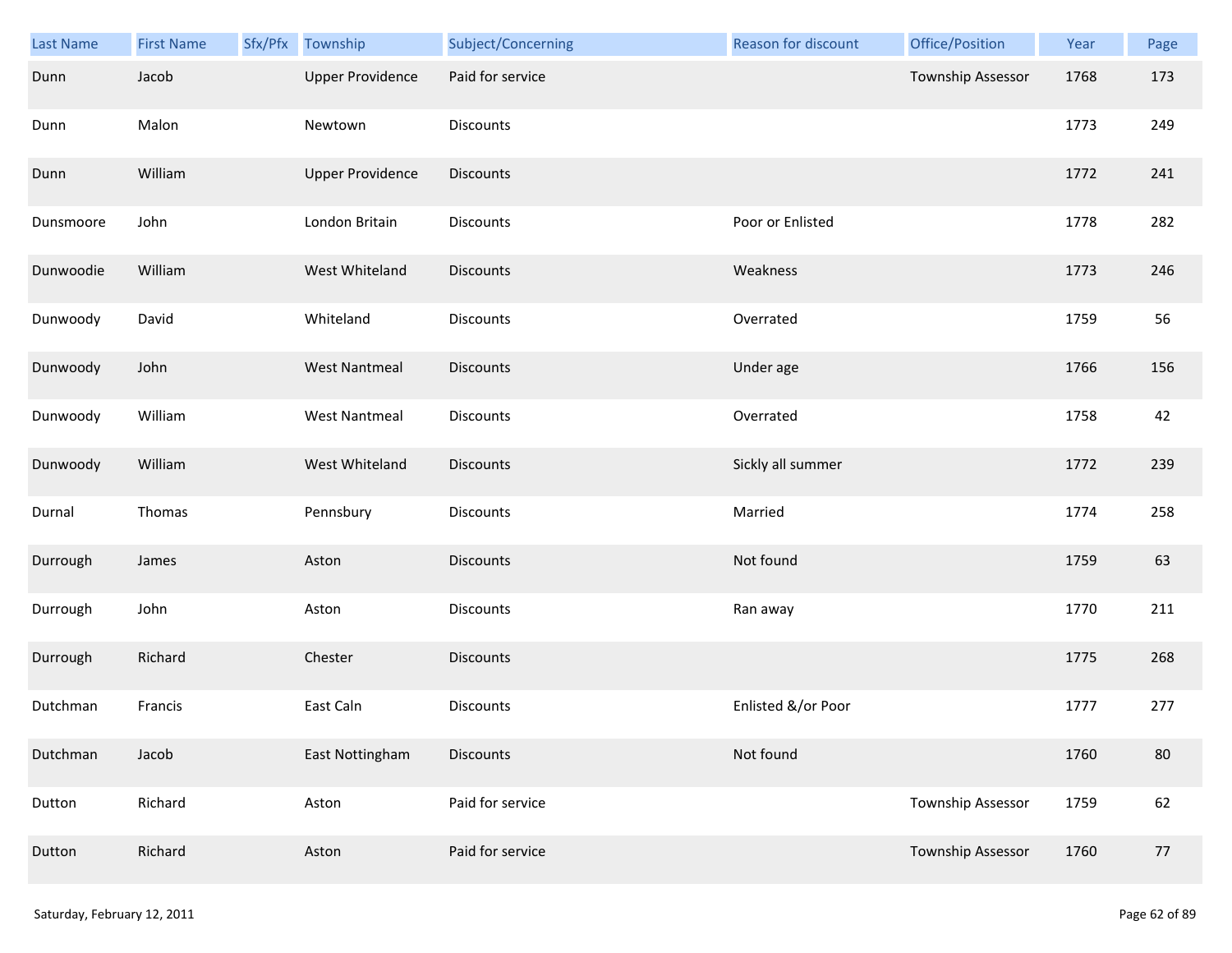| Last Name | <b>First Name</b> | Sfx/Pfx | Township                | Subject/Concerning | <b>Reason for discount</b> | Office/Position          | Year | Page           |
|-----------|-------------------|---------|-------------------------|--------------------|----------------------------|--------------------------|------|----------------|
| Dutton    | Richard           |         | Aston                   | Paid for service   |                            | Township Assessor        | 1763 | 117            |
| Dutton    | Richard           |         | <b>Upper Chichester</b> | Paid for service   |                            | Township Assessor        | 1767 | 162            |
| Dutton    | Richard           |         | <b>Upper Chichester</b> | Paid for service   |                            | Township Assessor        | 1768 | 173            |
| Dutton    | Richard           |         | <b>Upper Chichester</b> | Paid for service   |                            | <b>Township Assessor</b> | 1769 | 190            |
| Dutton    | Richard           |         | <b>Upper Chichester</b> | Paid for service   |                            | Township Assessor        | 1770 | 205            |
| Dutton    | Richard           |         | <b>Upper Chichester</b> | Paid for service   |                            | Township Assessor        | 1771 | 222            |
| Dutton    | Ruth              |         | Aston                   | <b>Discounts</b>   | Low circumstances          |                          | 1763 | 119            |
| Dwie      | William           |         | Goshen                  | <b>Discounts</b>   | Insolvent or Absconded     |                          | 1768 | 181            |
| Dwyer     | John              |         | Newtown                 | <b>Discounts</b>   |                            |                          | 1765 | 145            |
| Dysart    | Archibald         |         | Oxford                  | <b>Discounts</b>   | Overrated                  |                          | 1771 | 227            |
| Dysart    | James             |         | Oxford                  | Discounts          | <b>Broke</b>               |                          | 1756 | $\overline{7}$ |
| Dysart    | James             | Jr.     | Oxford                  | <b>Discounts</b>   | Overrated                  |                          | 1757 | 21             |
| Dysart    | William           |         | Oxford                  | Discounts          | Ran away                   |                          | 1771 | 227            |
| Eachus    | Daniel            |         |                         | <b>Discounts</b>   | Paid in East Marlborough   |                          | 1763 | 114            |
| Eachus    | Phineas           |         | East Caln               | Discounts          | Pays land in Goshen        |                          | 1756 | 8              |
| Eachus    | Phineas           |         | Goshen                  | <b>Discounts</b>   | Insolvent or Absconded     |                          | 1768 | 181            |
| Eakin     | William           |         | Oxford                  | Discounts          | Not found                  |                          | 1772 | 236            |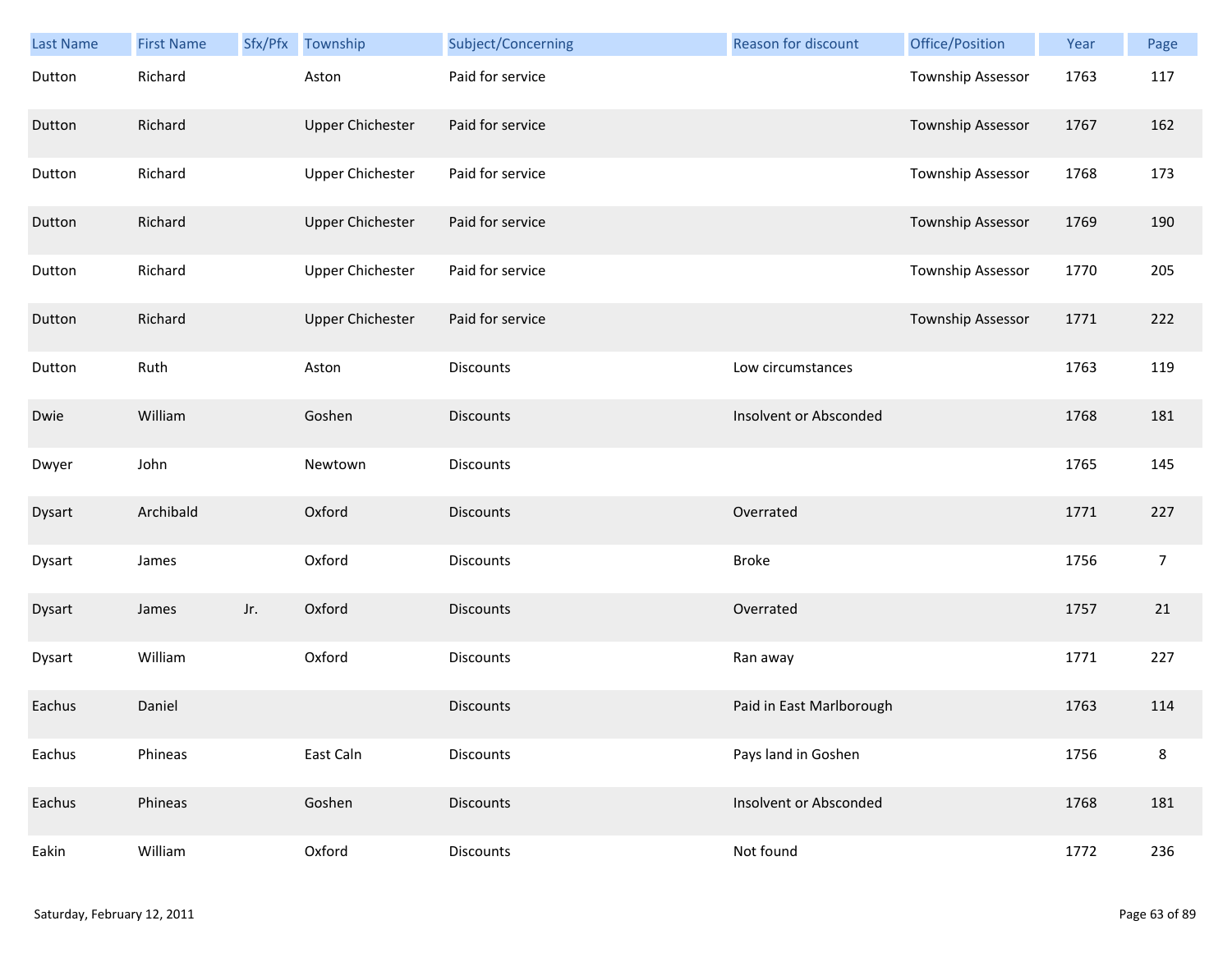| Last Name | <b>First Name</b> | Sfx/Pfx | Township             | Subject/Concerning              | Reason for discount            | Office/Position   | Year | Page |
|-----------|-------------------|---------|----------------------|---------------------------------|--------------------------------|-------------------|------|------|
| Earl      | David             |         | West Nottingham      | <b>Discounts</b>                | Gone                           |                   | 1769 | 203  |
| Earl      | Robert            |         | Concord              | Discounts                       | Paid in Upper Chichester       |                   | 1759 | 64   |
| Earley    | Samuel            |         | West Caln            | <b>Discounts</b>                |                                |                   | 1762 | 108  |
| Early     | John              |         | <b>West Nantmeal</b> | Warrant granted against         |                                |                   | 1767 | 169  |
| Early     | John              |         | <b>West Nantmeal</b> | Discounts                       | Not found                      |                   | 1768 | 182  |
| Early     | William           |         | East Caln            | Discounts                       | Under age                      |                   | 1763 | 120  |
| Earton    | John              |         | East Caln            | <b>Discounts</b>                |                                |                   | 1764 | 130  |
| Eates     | William           |         |                      | Discounts                       |                                |                   | 1769 | 192  |
| Eaton     | James             |         | East Caln            | <b>Discounts</b>                | Paid in Lancaster County       |                   | 1769 | 199  |
| Eavans    | John              |         | London Britain       | Discounts                       | Overrated                      |                   | 1758 | 44   |
| Eckhoff   | David             |         | Newlin               | Paid for service                |                                | Township Assessor | 1760 | 74   |
| Eckhoof   | William           |         | Newlin               | Discounts                       | Paid in York County            |                   | 1758 | 43   |
| Eddey     | William           |         | Vincent              | <b>Discounts</b>                | Poor                           |                   | 1768 | 186  |
| Edgar     | James             |         | Thornbury            | Discounts                       | Poor                           |                   | 1773 | 251  |
| Edger     | James             |         | Pikeland             | <b>Discounts</b>                | Enlisted, Absconded or<br>Poor |                   | 1777 | 277  |
| Edminson  | David             | Sr.     | West Nottingham      | Neglected or refused to pay tax |                                |                   | 1767 | 169  |
| Edmiston  | David             |         | West Nottingham      | Paid for service                |                                | Township Assessor | 1766 | 153  |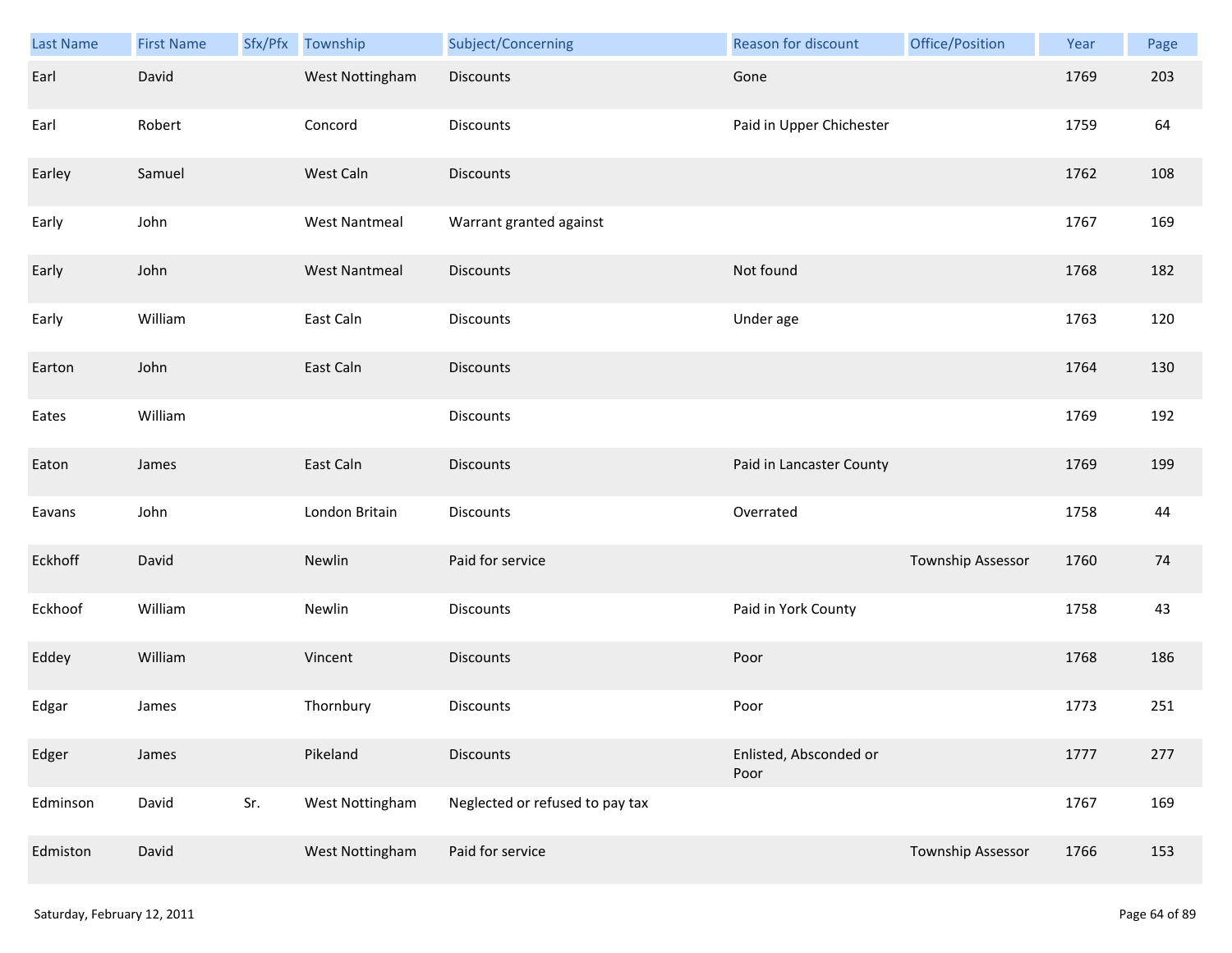| Last Name | <b>First Name</b> | Sfx/Pfx | Township          | Subject/Concerning                    | Reason for discount     | Office/Position | Year | Page |
|-----------|-------------------|---------|-------------------|---------------------------------------|-------------------------|-----------------|------|------|
| Edmiston  | David             |         | West Nottingham   | <b>Discounts</b>                      | Insolvent               |                 | 1768 | 187  |
| Edward    | Amos              |         | Middletown        | <b>Discounts</b>                      | Paid in Edgmont         |                 | 1758 | 35   |
| Edwards   | James             |         | Nether Providence | Discounts                             | Low circumstances       |                 | 1758 | 35   |
| Edwards   | James             |         | Uwchlan           | <b>Discounts</b>                      | Ran away or Twice taxed |                 | 1763 | 120  |
| Edwards   | James             |         | Uwchlan           | Discounts                             | Poor                    |                 | 1766 | 158  |
| Edwards   | James             |         | Uwchlan           | <b>Discounts</b>                      |                         |                 | 1766 | 159  |
| Edwards   | John              |         | Newtown           | Discounts                             |                         |                 | 1765 | 145  |
| Edwards   | John              |         | Pikeland          | <b>Discounts</b>                      | Lame                    |                 | 1768 | 182  |
| Edwards   | Jonathan          |         | Tredyffrin        | <b>Discounts</b>                      | Not found               |                 | 1763 | 123  |
| Edwards   | Joseph            |         | Nether Providence | <b>Discounts</b>                      |                         |                 | 1761 | 96   |
| Edwards   | Joseph            |         | Easttown          | <b>Discounts</b>                      | Poor                    |                 | 1772 | 235  |
| Edwards   | Nathan            |         | Middletown        | House where appeals will be held      |                         |                 | 1765 | 147  |
| Edwards   | Nathan            |         | Middletown        | House where next meeting will be held |                         |                 | 1766 | 149  |
| Edwards   | Nathan            |         | Middletown        | House where next meeting will be held |                         |                 | 1766 | 149  |
| Edwards   | Nathan            |         | Middletown        | House where appeals will be held      |                         |                 | 1767 | 172  |
| Edwards   | Nathan            |         | Middletown        | House where meeting held              |                         |                 | 1768 | 173  |
| Edwards   | Nathan            |         | Middletown        | Discounts                             | Overrated               |                 | 1769 | 196  |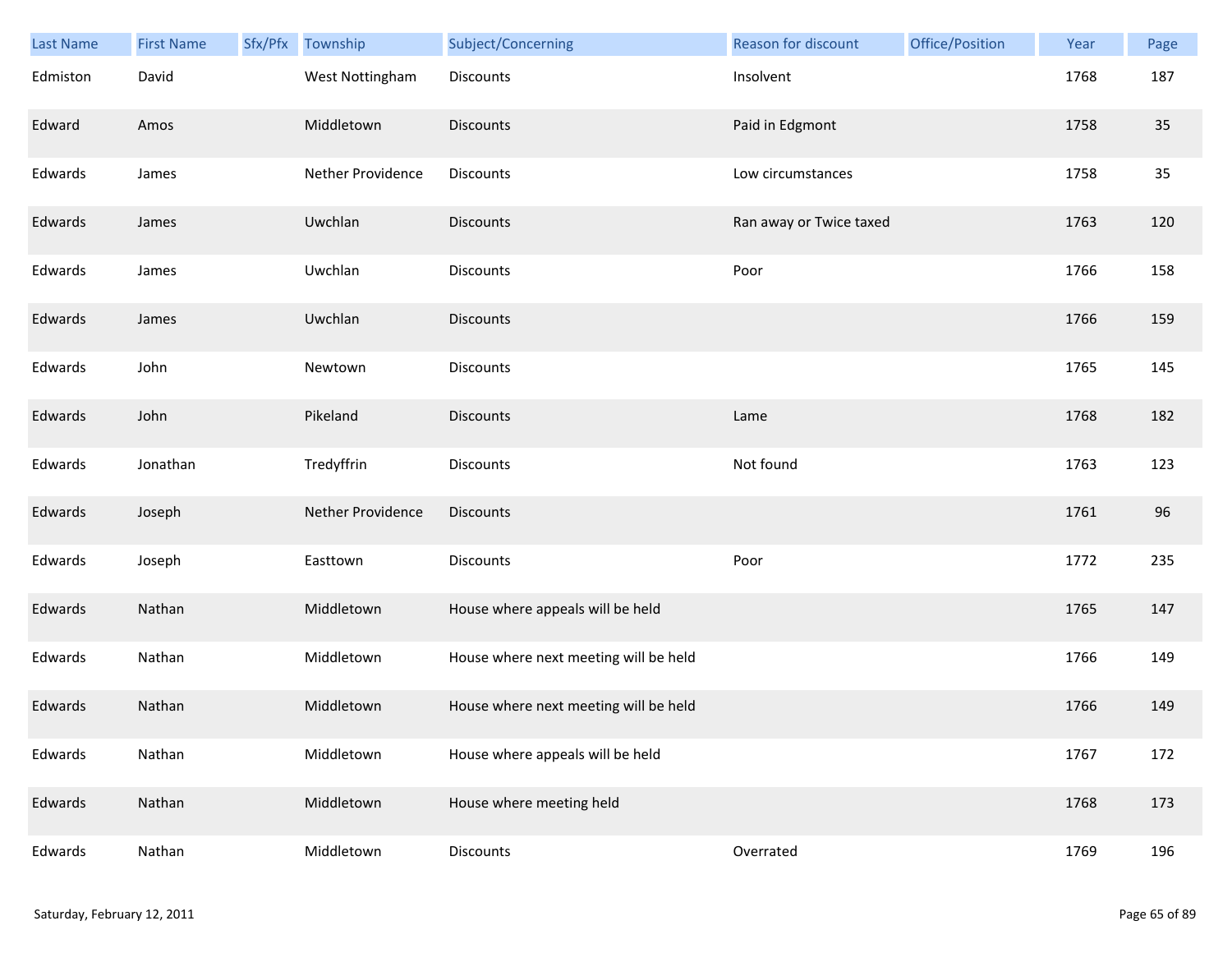| Last Name | <b>First Name</b> | Sfx/Pfx Township        | Subject/Concerning               | Reason for discount            | Office/Position | Year | Page    |
|-----------|-------------------|-------------------------|----------------------------------|--------------------------------|-----------------|------|---------|
| Edwards   | Nathan            | Middletown              | House where appeals will be held |                                |                 | 1769 | 204     |
| Edwards   | Nathan            | Middletown              | House where appeals held         |                                |                 | 1774 | 253     |
| Edwards   | Thomas            | <b>Upper Chichester</b> | Discounts                        | Old & Infirm                   |                 | 1770 | 213     |
| Edwards   | William           | Ridley                  | <b>Discounts</b>                 | Overrated                      |                 | 1767 | 164     |
| Elder     | Robert            | New London              | <b>Discounts</b>                 | Gone                           |                 | 1768 | 182     |
| Elder     | Thomas            | <b>West Nantmeal</b>    | Discounts                        | Poor                           |                 | 1769 | 196     |
| Eldridge  | Thomas            | <b>West Nantmeal</b>    | <b>Discounts</b>                 |                                |                 | 1775 | 262     |
| Elliot    | Andrew            | East Caln               | Discounts                        | Overrated                      |                 | 1760 | 74      |
| Elliot    | Benjamin          | West Nottingham         | <b>Discounts</b>                 | Absconded                      |                 | 1765 | 144     |
| Elliot    | Christopher       | Lower Darby             | Discounts                        | Married & Paid in Ridley       |                 | 1766 | 152     |
| Elliot    | James             | East Caln               | <b>Discounts</b>                 | Enlisted, Absconded or<br>Poor |                 | 1778 | 281     |
| Elliot    | John              |                         | Warrant granted against          |                                |                 | 1759 | 65      |
| Elliot    | John              | Lower Darby             | Discounts                        |                                |                 | 1764 | 131     |
| Elliot    | Morris            | Easttown                | <b>Discounts</b>                 | In Goal                        |                 | 1756 | $\,6\,$ |
| Elliot    | Peter             | Easttown                | <b>Discounts</b>                 | Died insolvent                 |                 | 1759 | 67      |
| Elliot    | Peter             | Lower Darby             | Discounts                        | Under age                      |                 | 1765 | 145     |
| Elliot    | Robert            | East Caln               | <b>Discounts</b>                 | Gone out of the Province       |                 | 1767 | 169     |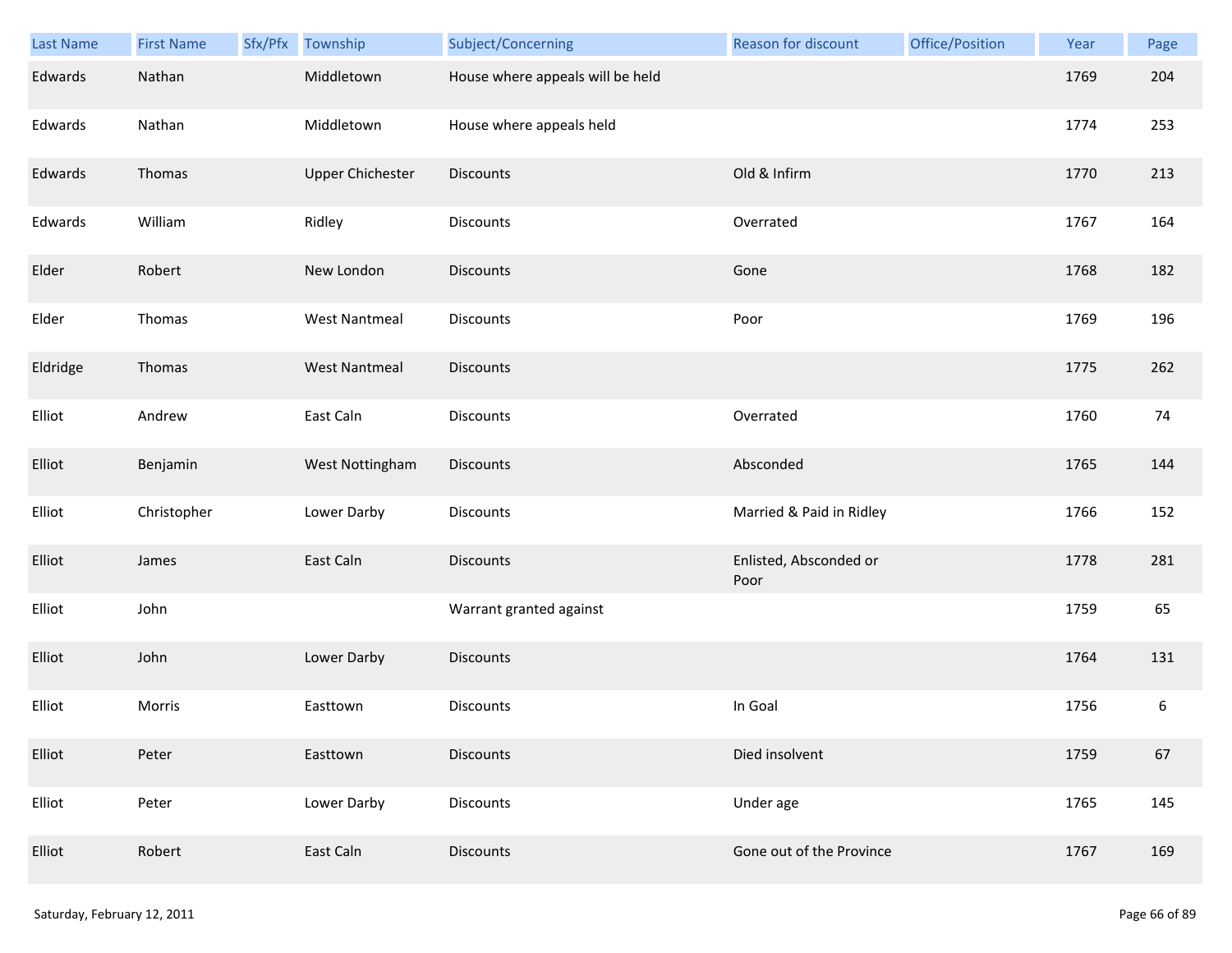| Last Name    | <b>First Name</b> | Sfx/Pfx | Township    | Subject/Concerning | Reason for discount      | Office/Position   | Year | Page |
|--------------|-------------------|---------|-------------|--------------------|--------------------------|-------------------|------|------|
| Elliot       | Robert            |         | Birmingham  | <b>Discounts</b>   | Absconded                |                   | 1771 | 223  |
| Elliot       | Solomon           |         | East Caln   | <b>Discounts</b>   | Under age                |                   | 1764 | 130  |
| Elliot       | Solomon           |         | East Caln   | Discounts          | Gone out of the Province |                   | 1767 | 169  |
| Elliot       | William           |         | Uwchlan     | <b>Discounts</b>   | Married                  |                   | 1767 | 167  |
| Elliot       | William           |         | Aston       | Discounts          | Not found                |                   | 1768 | 185  |
| Elliot       | William           |         | Birmingham  | <b>Discounts</b>   | Married                  |                   | 1770 | 207  |
| Elliott      | Andrew            |         | East Caln   | Paid for service   |                          | Township Assessor | 1765 | 137  |
| Elliott      | James             |         |             | Discounts          | Enlisted &/or Poor       |                   | 1777 | 279  |
| Elliott      | Morris            |         | Easttown    | Discounts          |                          |                   | 1769 | 198  |
| Elliott      | Robert            |         | East Caln   | <b>Discounts</b>   | Poor                     |                   | 1770 | 213  |
| Elliott      | Robert            |         | East Caln   | Discounts          | Gone or Paid elsewhere   |                   | 1770 | 213  |
| Elliott      | William           |         | Thornbury   | Discounts          | Poor                     |                   | 1773 | 251  |
| Ellis        | Ann               |         | Easttown    | Discounts          | Poor                     |                   | 1770 | 215  |
| <b>Ellis</b> | David             |         | Haverford   | <b>Discounts</b>   | Lame                     |                   | 1758 | 43   |
| Ellis        | Ellis             |         | Easttown    | Discounts          | Absconded                |                   | 1771 | 227  |
| <b>Ellis</b> | Ephred            |         | Lower Darby | <b>Discounts</b>   | Overrated                |                   | 1757 | 14   |
| Ellis        | Humphry           |         | Uwchlan     | Discounts          |                          |                   | 1765 | 140  |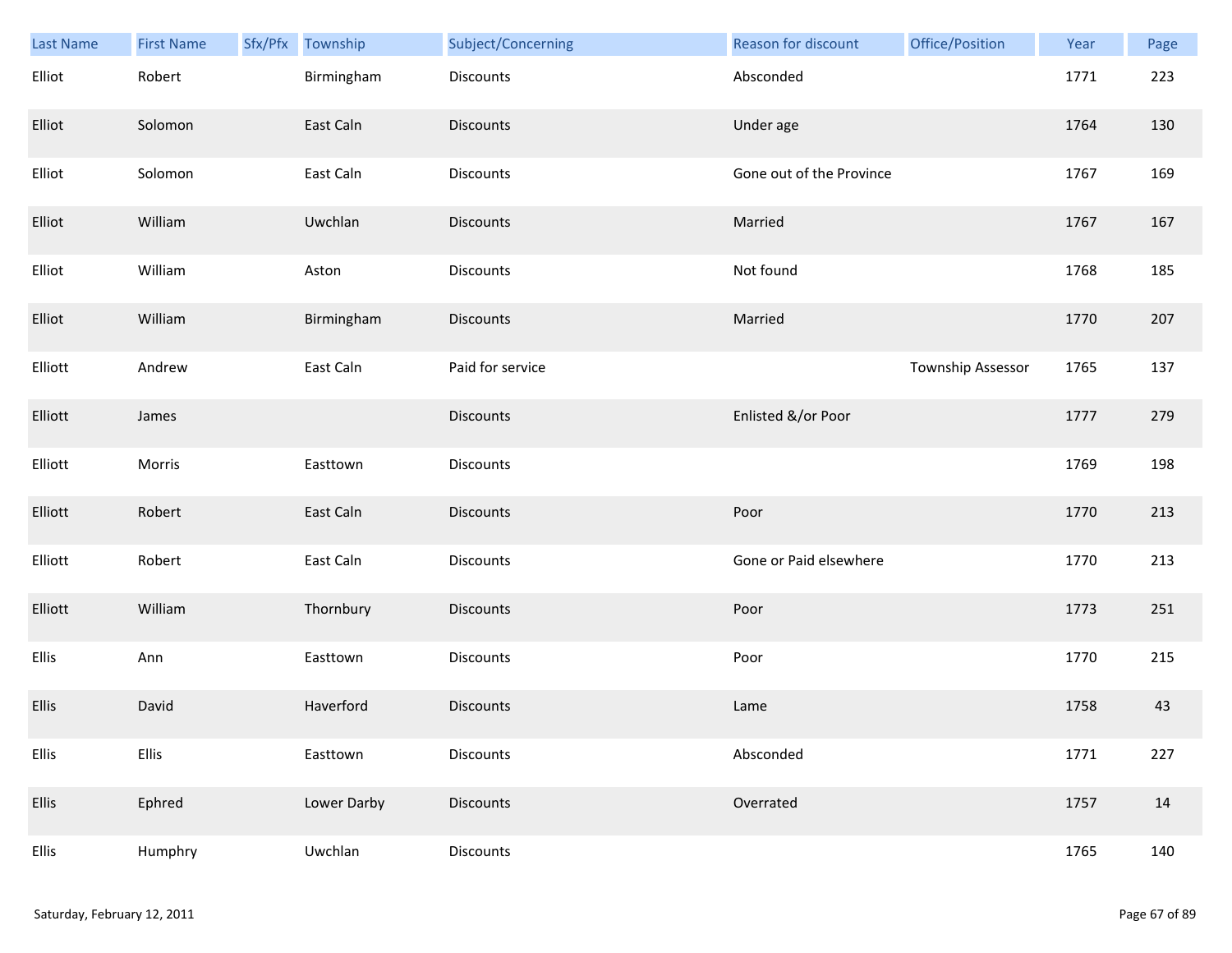| <b>Last Name</b> | <b>First Name</b> | Sfx/Pfx | Township             | Subject/Concerning | <b>Reason for discount</b>        | Office/Position | Year | Page |
|------------------|-------------------|---------|----------------------|--------------------|-----------------------------------|-----------------|------|------|
| Ellis            | Owen              |         | Radnor               | <b>Discounts</b>   |                                   |                 | 1765 | 140  |
| Ellis            | Owen              |         | Radnor               | <b>Discounts</b>   | Poor                              |                 | 1767 | 168  |
| Ellis            | Owen              |         | <b>West Nantmeal</b> | Discounts          |                                   |                 | 1775 | 262  |
| Ellis            | Richard           |         | Aston                | Discounts          | Poor                              |                 | 1775 | 266  |
| Ellis            | Rowland           |         | Willistown           | <b>Discounts</b>   | Insolvent                         |                 | 1769 | 197  |
| Ellis            | William           |         | West Nottingham      | <b>Discounts</b>   | Poor                              |                 | 1760 | 80   |
| Ellis            | William           |         | Haverford            | <b>Discounts</b>   | Poor                              |                 | 1770 | 216  |
| Elston           | John              |         | <b>East Nantmeal</b> | Discounts          | Absconded                         |                 | 1761 | 97   |
| Elton            | Anthony           |         |                      | <b>Discounts</b>   | Enlisted &/or Poor                |                 | 1777 | 279  |
| Emlen            | William           |         | Ridley               | Discounts          |                                   |                 | 1770 | 215  |
| Emmett           | Isabella          |         | New London           | Discounts          | Poor                              |                 | 1765 | 143  |
| Emmitt           | John              |         | London Britain       | Discounts          | In Maryland                       |                 | 1763 | 118  |
| Emmold           | Peter             |         | <b>East Nantmeal</b> | <b>Discounts</b>   |                                   |                 | 1758 | 50   |
| Empson           | (Widow)           |         | West Bradford        | Discounts          | Overrated                         |                 | 1760 | 76   |
| England          | Samuel            |         | West Nottingham      | <b>Discounts</b>   | Land appears to be in<br>Maryland |                 | 1761 | 94   |
| England          | Samuel            |         | West Nottingham      | <b>Discounts</b>   | Land in Maryland                  |                 | 1763 | 116  |
| England          | Samuel            |         | East Nottingham      | <b>Discounts</b>   | No right to be charged            |                 | 1765 | 146a |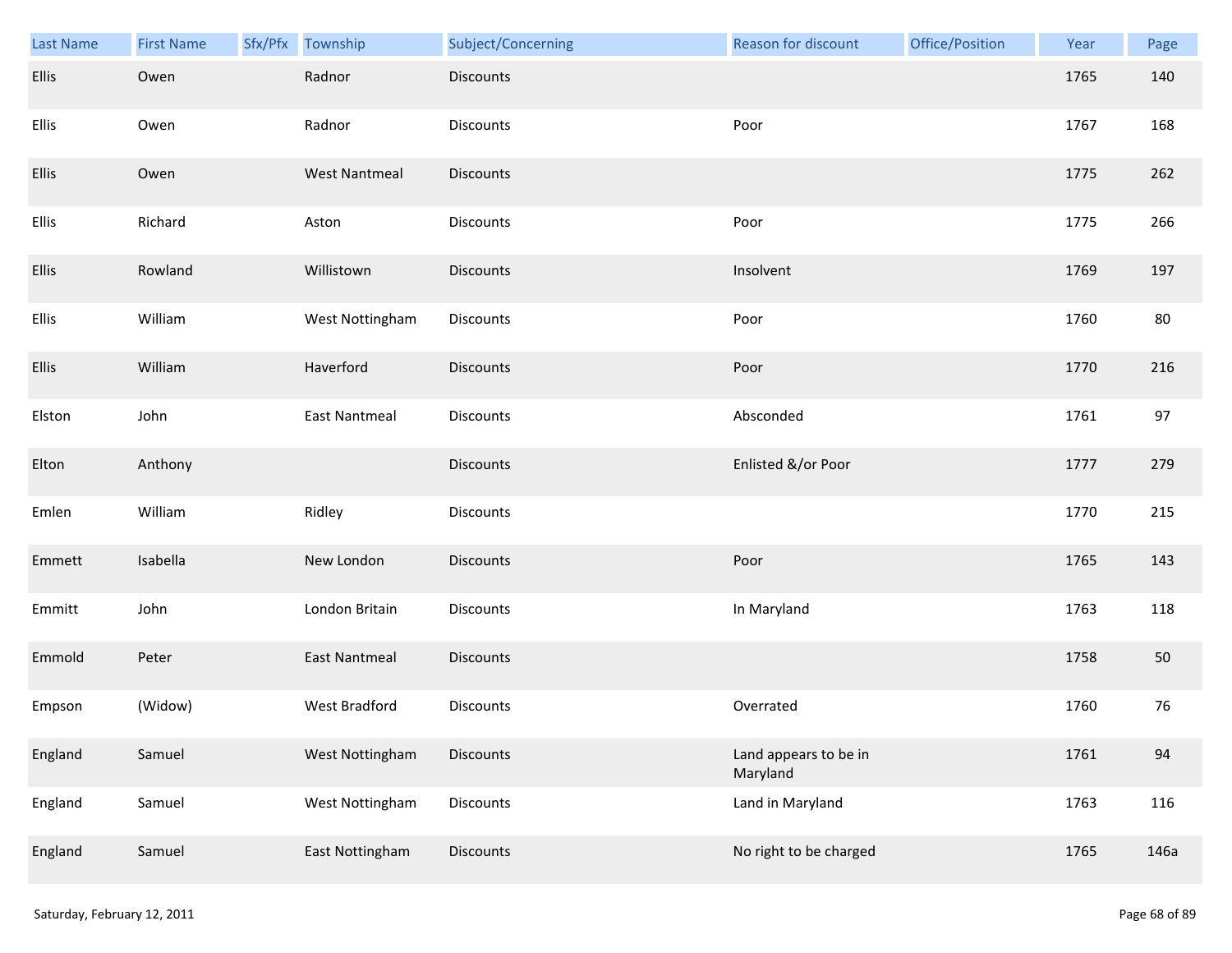| Last Name | <b>First Name</b> | Sfx/Pfx Township     | Subject/Concerning | Reason for discount | Office/Position | Year | Page   |
|-----------|-------------------|----------------------|--------------------|---------------------|-----------------|------|--------|
| Eriff     | John              | Charlestown          | Discounts          | Absconded           |                 | 1757 | 12     |
| Erlin     | Henry             | Newlin               | <b>Discounts</b>   |                     |                 | 1774 | 258    |
| Ernst     | Jacob             | East Whiteland       | Discounts          | Gone                |                 | 1772 | 239    |
| Erridge   | Joseph            | Goshen               | <b>Discounts</b>   |                     |                 | 1765 | 140    |
| Erskine   | John              | Easttown             | Discounts          | Under age           |                 | 1769 | 198    |
| Ervin     | John              | East Nottingham      | Discounts          |                     |                 | 1765 | 139    |
| Erwin     | David             | Newlin               | Discounts          | Not free            |                 | 1764 | 128    |
| Erwin     | George            | West Nottingham      | Discounts          | Absconded           |                 | 1759 | 67     |
| Erwin     | James             | Sadsbury             | Discounts          | Overrated           |                 | 1758 | 45     |
| Erwin     | James             | Newlin               | <b>Discounts</b>   | Paid in Sadsbury    |                 | 1764 | 125    |
| Erwin     | John              | Coventry             | Discounts          |                     |                 | 1757 | $20\,$ |
| Erwin     | John              | <b>West Nantmeal</b> |                    |                     |                 | 1759 | 67     |
| Erwin     | John              | East Nottingham      | Discounts          | Overrated           |                 | 1762 | 104    |
| Erwin     | Richard           | New London           | <b>Discounts</b>   |                     |                 | 1765 | 143    |
| Erwin     | Richard           | East Nottingham      | <b>Discounts</b>   | Poor                |                 | 1771 | 224    |
| Erwin     | William           | Kennett              | Discounts          | Absconded           |                 | 1758 | 50     |
| Essey     | John              | Chester              | Discounts          | Married             |                 | 1766 | 154    |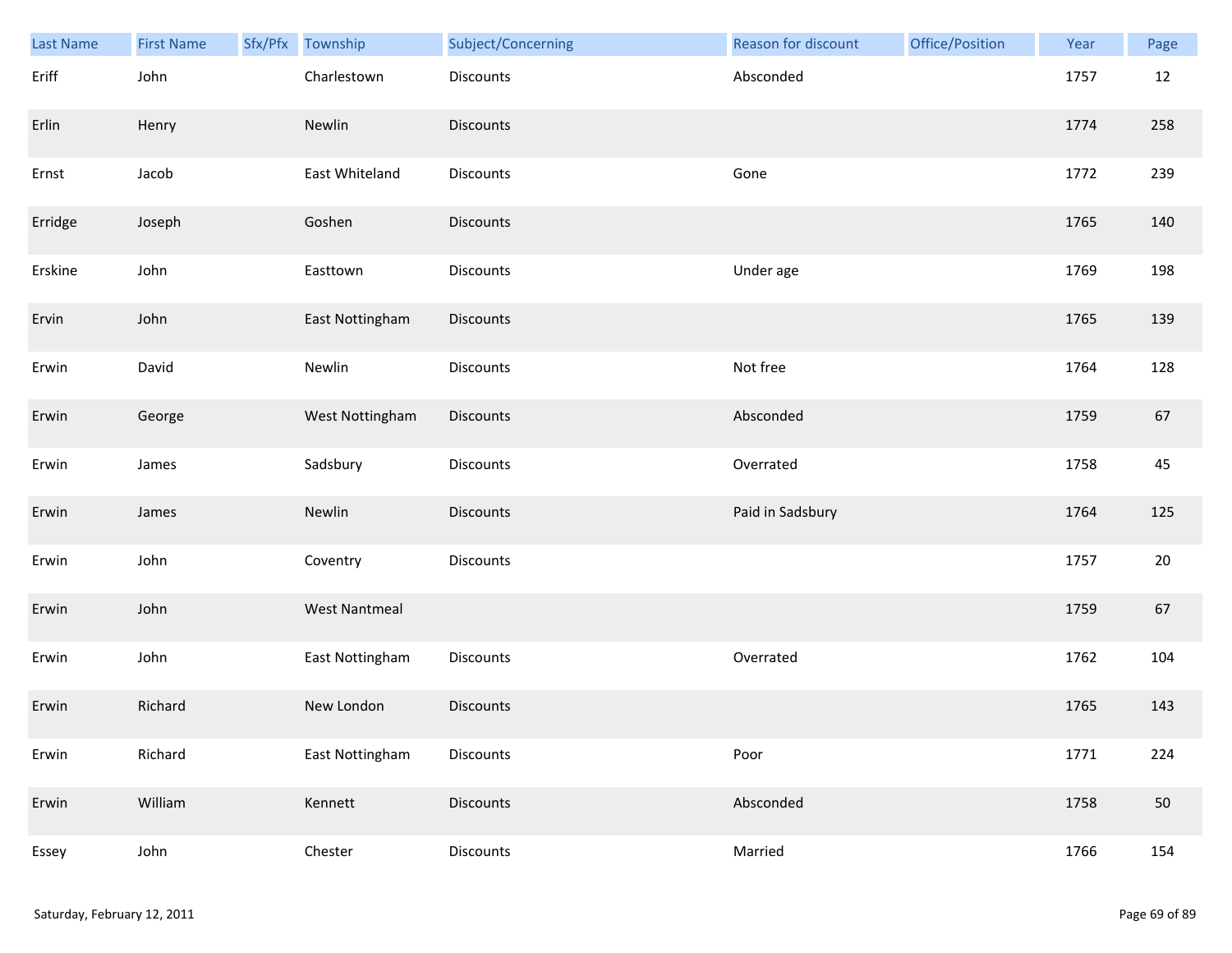| Last Name | <b>First Name</b> | Sfx/Pfx | Township             | Subject/Concerning | <b>Reason for discount</b> | Office/Position          | Year | Page |
|-----------|-------------------|---------|----------------------|--------------------|----------------------------|--------------------------|------|------|
| Essey     | John              |         | Aston                | <b>Discounts</b>   | Gone                       |                          | 1770 | 215  |
| Essington | James             |         | Aston                | <b>Discounts</b>   | Poor                       |                          | 1767 | 170  |
| Essington | Joseph            |         | Aston                | <b>Discounts</b>   | Absconded                  |                          | 1772 | 238  |
| Esworthy  | James             |         | Edgmont              | <b>Discounts</b>   | Poor                       |                          | 1758 | 35   |
| Evan      | Daniel            |         | West Whiteland       | Paid for service   |                            | Township Assessor        | 1767 | 163  |
| Evan      | Morris            |         | Vincent              | <b>Discounts</b>   | Overrated                  |                          | 1757 | 21   |
| Evan      | Richard           |         | Charlestown          | <b>Discounts</b>   | Enlisted                   |                          | 1759 | 61   |
| Evans     | Amos              |         | Radnor               | Discounts          | Low circumstances          |                          | 1762 | 106  |
| Evans     | Azariah           |         | West Whiteland       | <b>Discounts</b>   | Unrecoverable              |                          | 1769 | 194  |
| Evans     | Benjamin          |         | <b>East Nantmeal</b> | <b>Discounts</b>   |                            |                          | 1760 | 79   |
| Evans     | Daniel            |         | West Whiteland       | Paid for service   |                            | <b>Township Assessor</b> | 1773 | 245  |
| Evans     | Daniel            |         | West Whiteland       | Paid for service   |                            | Township Assessor        | 1774 | 254  |
| Evans     | Daniel            |         | West Whiteland       | Paid for service   |                            | Township Assessor        | 1775 | 261  |
| Evans     | David             |         | Vincent              | <b>Discounts</b>   | Overrated                  |                          | 1757 | 21   |
| Evans     | David             |         | Vincent              | <b>Discounts</b>   | Low circumstances          |                          | 1760 | 75   |
| Evans     | David             |         | Uwchlan              | Paid for service   |                            | Township Assessor        | 1768 | 173  |
| Evans     | David             |         | Uwchlan              | Paid for service   |                            | Township Assessor        | 1769 | 191  |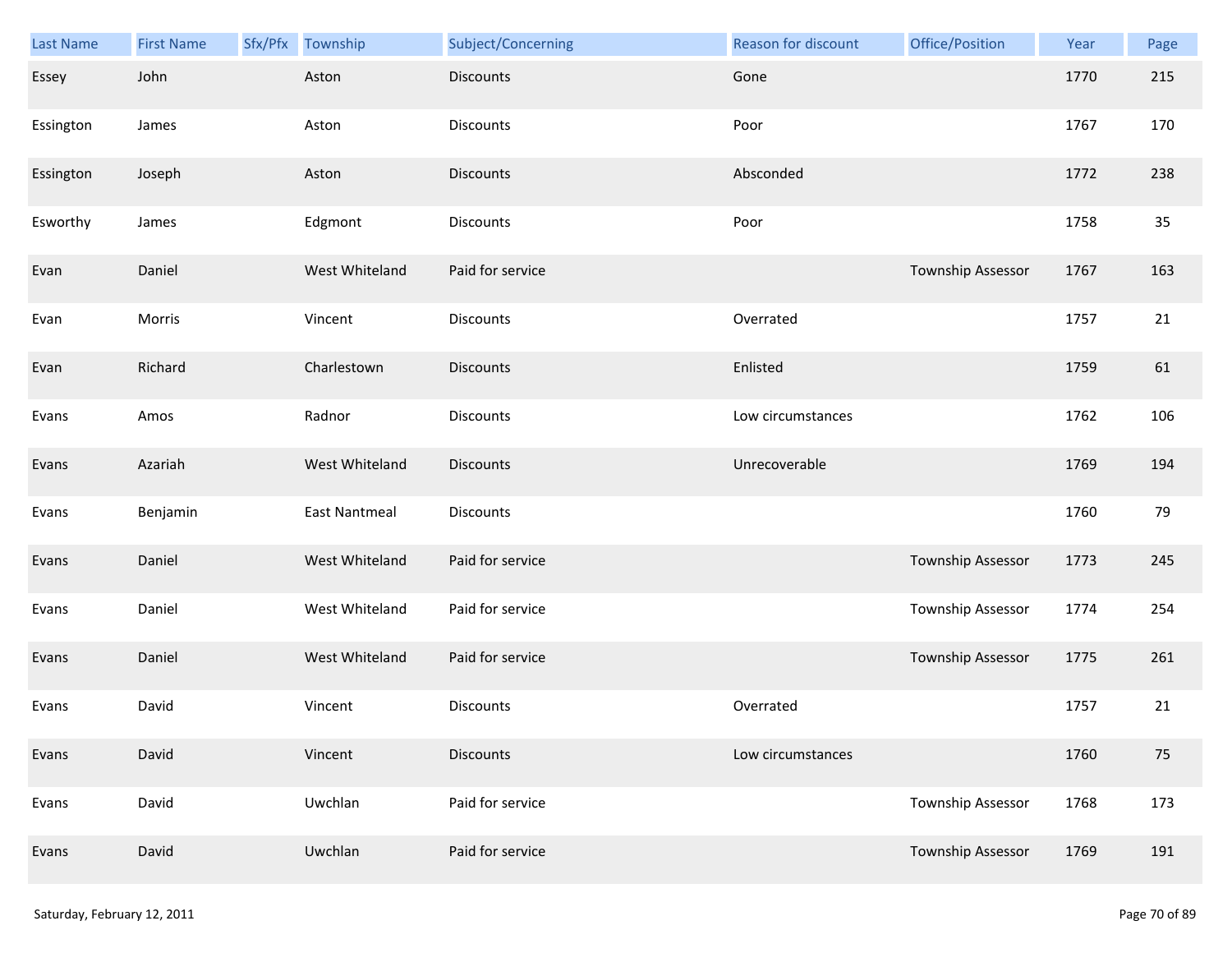| Last Name | <b>First Name</b> | Sfx/Pfx | Township             | Subject/Concerning                    | Reason for discount     | Office/Position          | Year | Page |
|-----------|-------------------|---------|----------------------|---------------------------------------|-------------------------|--------------------------|------|------|
| Evans     | David             |         | Uwchlan              | Paid for service                      |                         | <b>Township Assessor</b> | 1770 | 205  |
| Evans     | David             |         | Uwchlan              | Paid for service                      |                         | Township Assessor        | 1771 | 218  |
| Evans     | David             |         | Haverford            | Discounts                             | Ran away                |                          | 1772 | 239  |
| Evans     | David             |         | Uwchlan              | Paid for service                      |                         | Township Assessor        | 1774 | 254  |
| Evans     | David             |         | Uwchlan              | Paid for service                      |                         | Township Assessor        | 1776 | 271  |
| Evans     | Duncan            |         | Oxford               | <b>Discounts</b>                      | Married                 |                          | 1757 | 26   |
| Evans     | Edward            |         | <b>East Nantmeal</b> | Discounts                             | Poor, Gone or Under age |                          | 1772 | 238  |
| Evans     | Elisha            |         | Chester              | <b>Discounts</b>                      | Under age               |                          | 1772 | 233  |
| Evans     | Elisha            |         | Chester              | <b>Discounts</b>                      | Under age               |                          | 1773 | 250  |
| Evans     | Evan              |         | Whiteland            | <b>Discounts</b>                      |                         |                          | 1760 | 79   |
| Evans     | Evan              |         | London Britain       | Paid for service                      |                         | Township Assessor        | 1762 | 109  |
| Evans     | Evan              |         | <b>Upper Darby</b>   | <b>Discounts</b>                      | Twice rated             |                          | 1767 | 166  |
| Evans     | Griffith          |         | East Nantmeal        | Discounts                             |                         |                          | 1758 | 50   |
| Evans     | Griffith          |         | Uwchlan              | <b>Discounts</b>                      | Paid in East Caln       |                          | 1762 | 109  |
| Evans     | Griffith          |         | Radnor               | Allowed payment for tax not recovered |                         | <b>Tax Collector</b>     | 1772 | 235  |
| Evans     | James             |         | Vincent              | <b>Discounts</b>                      | Overrated               |                          | 1757 | 21   |
| Evans     | John              |         | Aston                | Discounts                             | Paid in Lancaster       |                          | 1767 | 170  |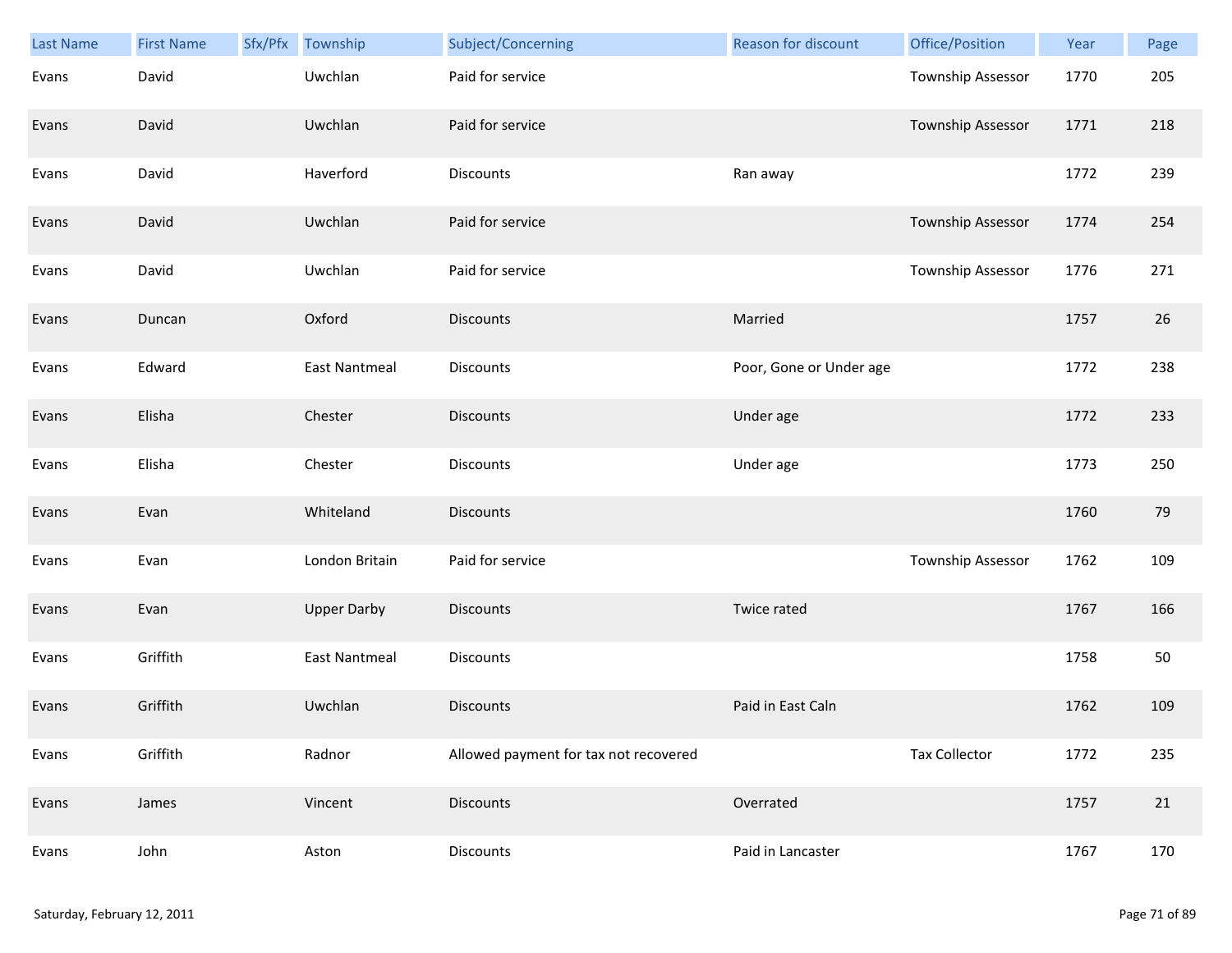| Last Name | <b>First Name</b> | Sfx/Pfx Township | Subject/Concerning     | Reason for discount | Office/Position        | Year | Page |
|-----------|-------------------|------------------|------------------------|---------------------|------------------------|------|------|
| Evans     | John              | Vincent          | <b>Discounts</b>       | Paid in Uwchlan     |                        | 1770 | 212  |
| Evans     | Jonathan          | Willistown       | Discounts              |                     |                        | 1765 | 140  |
| Evans     | Joseph            | Radnor           | <b>Discounts</b>       | Poor                |                        | 1768 | 183  |
| Evans     | Joshua            |                  |                        |                     | <b>County Assessor</b> | 1765 | 146  |
| Evans     | Joshua            |                  | Present at meeting     |                     | <b>County Assessor</b> | 1766 | 155  |
| Evans     | Joshua            |                  | Paid for service       |                     | <b>County Assessor</b> | 1766 | 155  |
| Evans     | Joshua            |                  | Present at meeting     |                     | <b>County Assessor</b> | 1766 | 161  |
| Evans     | Joshua            |                  | Not present at meeting |                     | County Assessor        | 1767 | 164  |
| Evans     | Joshua            |                  | Paid for service       |                     | <b>County Assessor</b> | 1767 | 165  |
| Evans     | Joshua            |                  | Present at meeting     |                     | <b>County Assessor</b> | 1767 | 168  |
| Evans     | Joshua            |                  | Paid for service       |                     |                        | 1767 | 170  |
| Evans     | Joshua            |                  | Present at meeting     |                     | <b>County Assessor</b> | 1767 | 171  |
| Evans     | Joshua            |                  | Paid for service       |                     | <b>County Assessor</b> | 1768 | 175  |
| Evans     | Joshua            |                  | Present at meeting     |                     | <b>County Assessor</b> | 1768 | 181  |
| Evans     | Joshua            |                  | Present at meeting     |                     | <b>County Assessor</b> | 1768 | 188  |
| Evans     | Joshua            |                  | Present at meeting     |                     | <b>County Assessor</b> | 1769 | 197  |
| Evans     | Joshua            |                  | Paid for service       |                     | <b>County Assessor</b> | 1769 | 198  |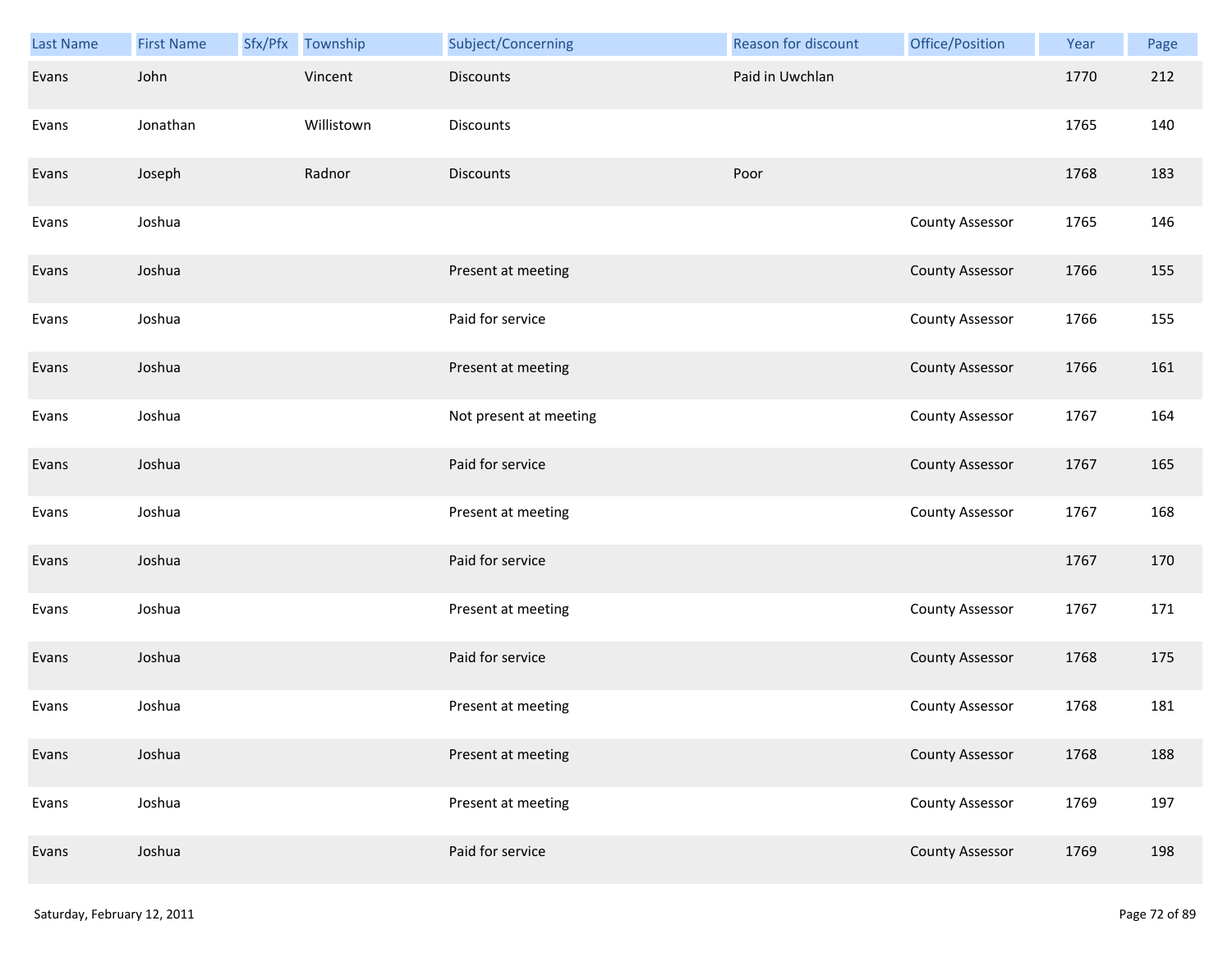| <b>Last Name</b> | <b>First Name</b> | Sfx/Pfx Township | Subject/Concerning | Reason for discount | Office/Position        | Year | Page |
|------------------|-------------------|------------------|--------------------|---------------------|------------------------|------|------|
| Evans            | Joshua            |                  | Present at meeting |                     | <b>County Assessor</b> | 1769 | 198  |
| Evans            | Joshua            |                  | Present at meeting |                     | Commissioner           | 1769 | 202  |
| Evans            | Joshua            |                  | Present at meeting |                     | Commissioner           | 1770 | 204  |
| Evans            | Joshua            |                  | Present at meeting |                     | Commissioner           | 1770 | 205  |
| Evans            | Joshua            |                  | Present at meeting |                     | Commissioner           | 1770 | 208  |
| Evans            | Joshua            |                  | Present at meeting |                     | Commissioner           | 1770 | 212  |
| Evans            | Joshua            |                  | Present at meeting |                     | Commissioner           | 1770 | 215  |
| Evans            | Joshua            |                  | Present at meeting |                     | Commissioner           | 1770 | 215  |
| Evans            | Joshua            |                  | Present at meeting |                     | Commissioner           | 1770 | 216  |
| Evans            | Joshua            |                  | Paid for service   |                     |                        | 1770 | 217  |
| Evans            | Joshua            |                  | Present at meeting |                     | <b>County Assessor</b> | 1770 | 217  |
| Evans            | Joshua            |                  | Present at meeting |                     | Commissioner           | 1771 | 222  |
| Evans            | Joshua            |                  | Present at meeting |                     | Commissioner           | 1771 | 229  |
| Evans            | Joshua            |                  | Present at meeting |                     | Commissioner           | 1771 | 231  |
| Evans            | Joshua            |                  | Present at meeting |                     | Commissioner           | 1772 | 232  |
| Evans            | Joshua            |                  | Present at meeting |                     | Commissioner           | 1772 | 234  |
| Evans            | Joshua            |                  | Present at meeting |                     | Commissioner           | 1772 | 238  |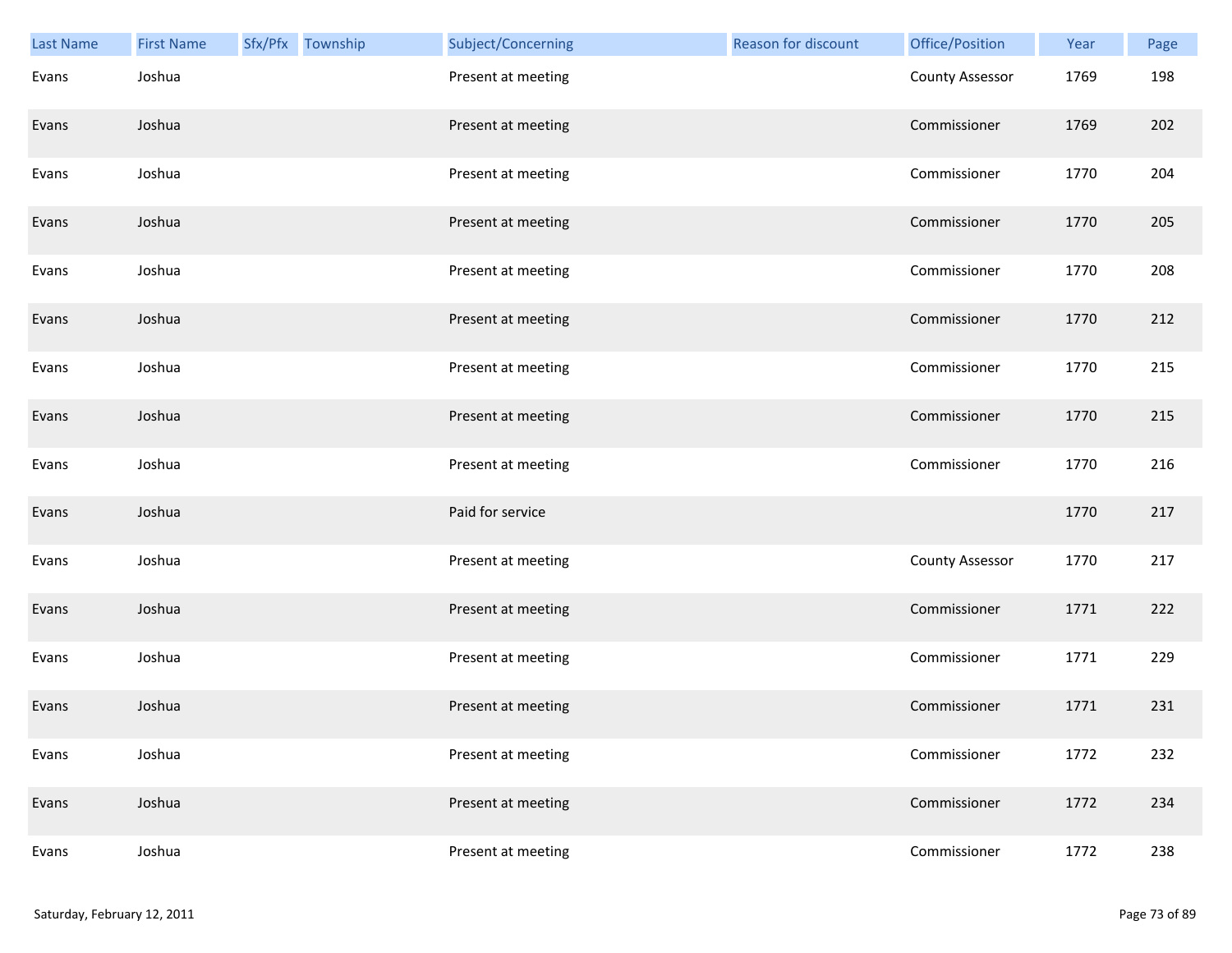| <b>Last Name</b> | <b>First Name</b> | Sfx/Pfx Township | Subject/Concerning | <b>Reason for discount</b> | Office/Position        | Year | Page |
|------------------|-------------------|------------------|--------------------|----------------------------|------------------------|------|------|
| Evans            | Thomas            | Uwchlan          | Paid for service   |                            | Township Assessor      | 1759 | 55   |
| Evans            | Thomas            | Uwchlan          | Paid for service   |                            | Township Assessor      | 1760 | 71   |
| Evans            | Thomas            | Uwchlan          |                    |                            | Township Assessor      | 1760 | 83   |
| Evans            | Thomas            |                  | Qualified          |                            | <b>County Assessor</b> | 1761 | 101  |
| Evans            | Thomas            | Uwchlan          | Paid for service   |                            | Township Assessor      | 1761 | 92   |
| Evans            | Thomas            |                  | Present at meeting |                            | <b>County Assessor</b> | 1762 | 102  |
| Evans            | Thomas            |                  | Present at meeting |                            | <b>County Assessor</b> | 1762 | 110  |
| Evans            | Thomas            |                  | Present at meeting |                            | <b>County Assessor</b> | 1762 | 111  |
| Evans            | Thomas            |                  | Qualified          |                            | <b>County Assessor</b> | 1762 | 112  |
| Evans            | Thomas            |                  | Present at meeting |                            | County Assessor        | 1762 | 112  |
| Evans            | Thomas            |                  | Present at meeting |                            | <b>County Assessor</b> | 1763 | 116  |
| Evans            | Thomas            |                  | Present at meeting |                            | <b>County Assessor</b> | 1763 | 122  |
| Evans            | Thomas            |                  | Present at meeting |                            | <b>County Assessor</b> | 1764 | 132  |
| Evans            | Thomas            | Edgmont          | Discounts          | Absconded                  |                        | 1770 | 214  |
| Evans            | Thomas            | East Whiteland   | <b>Discounts</b>   | Not found                  |                        | 1775 | 266  |
| Evans            | William           |                  | <b>Discounts</b>   | Mistake                    |                        | 1765 | 143  |
| Evans            | William           | Vincent          | Paid for service   |                            | Township Assessor      | 1772 | 232  |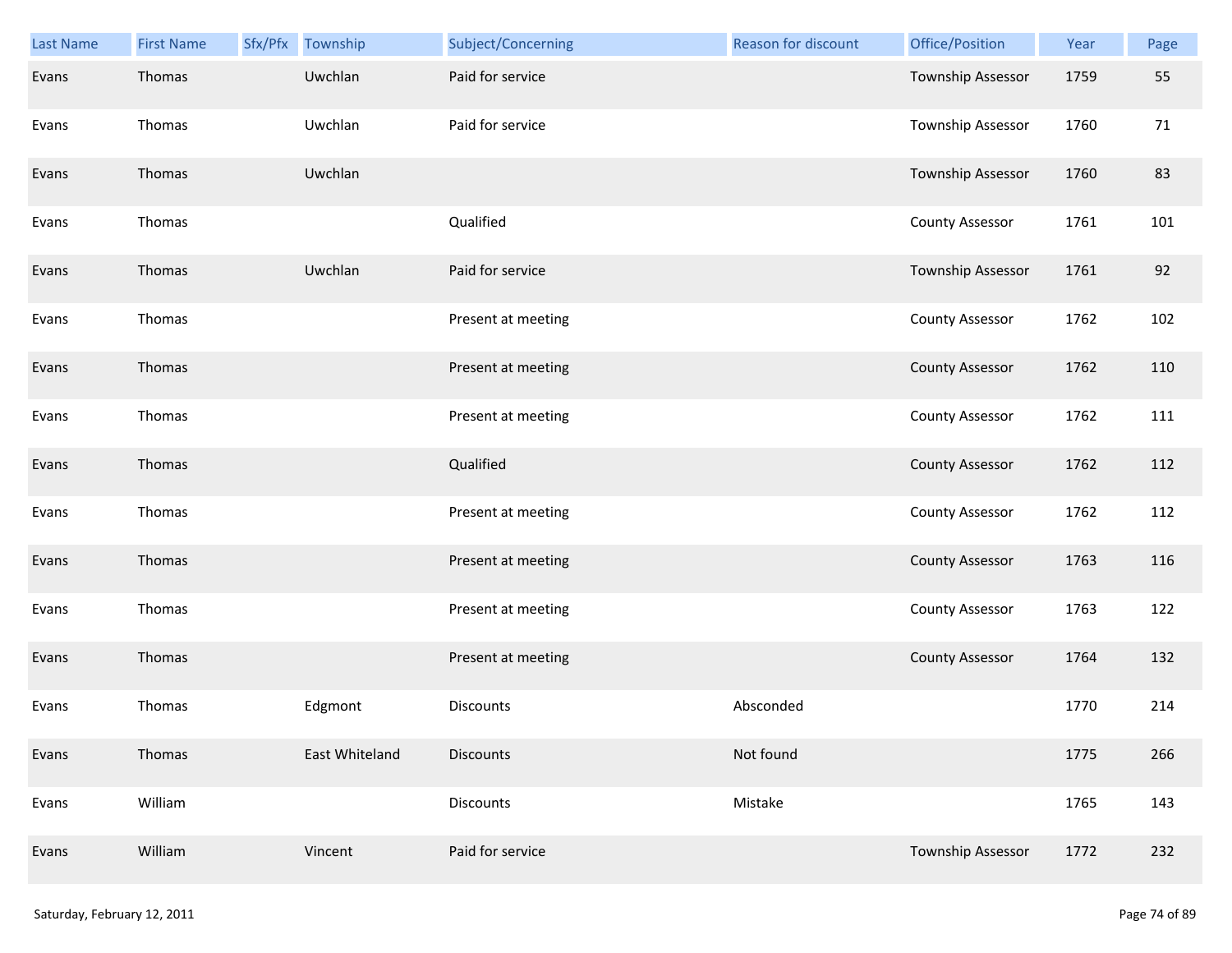| <b>Last Name</b> | <b>First Name</b> |     | Sfx/Pfx Township | Subject/Concerning | Reason for discount | Office/Position        | Year | Page |
|------------------|-------------------|-----|------------------|--------------------|---------------------|------------------------|------|------|
| Evans            | William           |     |                  | Qualified          |                     | <b>County Assessor</b> | 1772 | 241  |
| Evans            | William           |     | Vincent          | Paid for service   |                     | Township Assessor      | 1773 | 245  |
| Evans            | William           |     |                  | Present at meeting |                     | <b>County Assessor</b> | 1773 | 245  |
| Evans            | William           |     |                  | Paid for service   |                     | <b>County Assessor</b> | 1773 | 246  |
| Evans            | William           |     | Vincent          | Paid for service   |                     | Township Assessor      | 1774 | 254  |
| Evans            | William           |     |                  | Qualified          |                     | <b>County Assessor</b> | 1774 | 259  |
| Evans            | William           |     | Vincent          | Paid for service   |                     | Township Assessor      | 1775 | 262  |
| Evans            | William           |     |                  | Qualified          |                     | Commissioner           | 1775 | 267  |
| Evans            | William           | Jr. | Chester          | <b>Discounts</b>   | Under age           |                        | 1775 | 268  |
| Evans            | William           |     |                  | Present at meeting |                     | Commissioner           | 1776 | 270  |
| Evans            | William           |     | Vincent          | Paid for service   |                     | Township Assessor      | 1776 | 271  |
| Evans            | William           |     |                  | Paid for service   |                     | Commissioner           | 1776 | 272  |
| Evans            | William           |     |                  | Present at meeting |                     | Commissioner           | 1776 | 273  |
| Evans            | William           |     |                  | Present at meeting |                     | Commissioner           | 1776 | 276  |
| Evans            | William           |     |                  | Present at meeting |                     | Commissioner           | 1777 | 277  |
| Evans            | William           |     |                  | Present at meeting |                     | Commissioner           | 1777 | 278  |
| Evans            | William           |     |                  | Paid for service   |                     | Commissioner           | 1777 | 281  |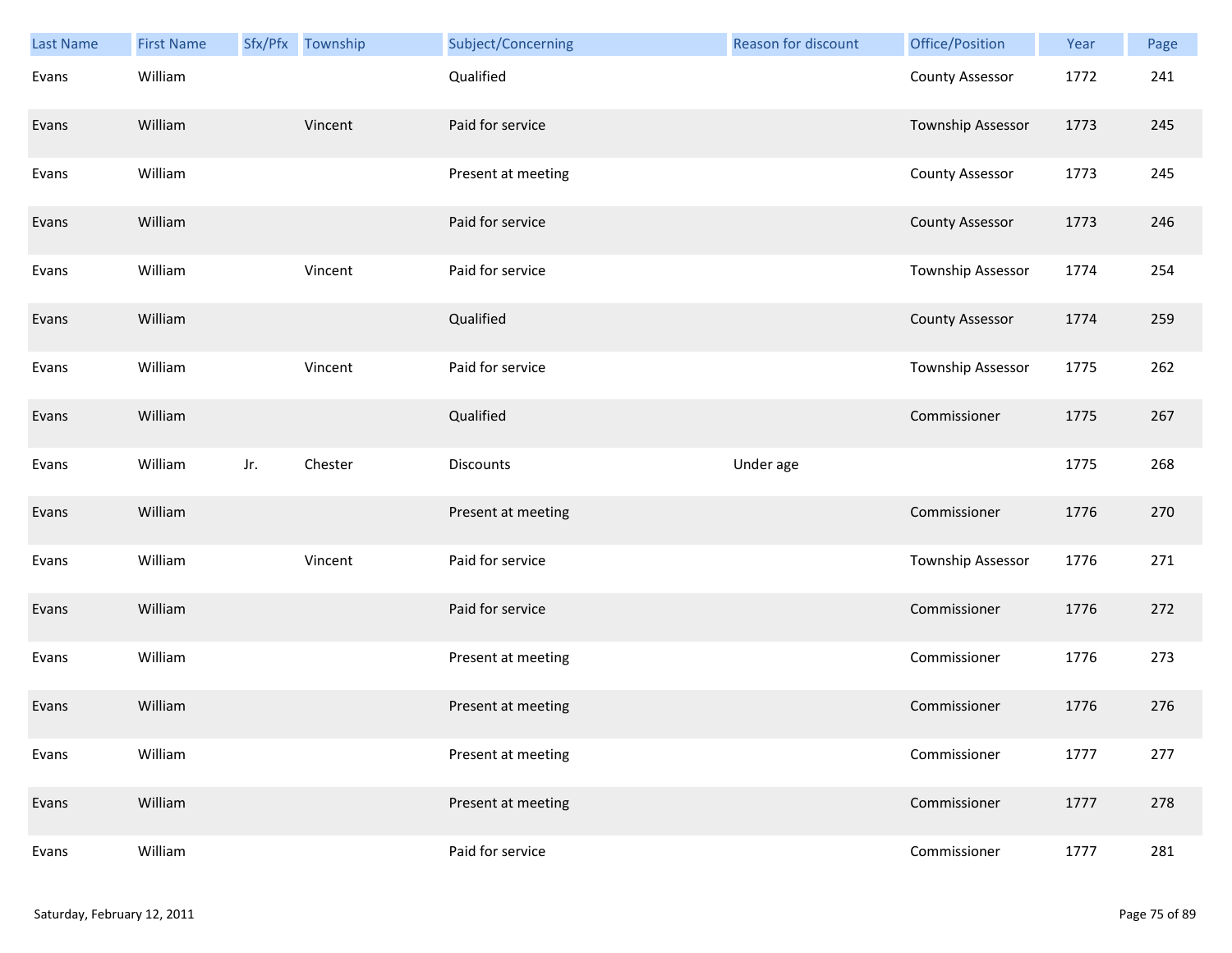| <b>Last Name</b> | <b>First Name</b> | Sfx/Pfx Township        | Subject/Concerning              | <b>Reason for discount</b>     | Office/Position          | Year | Page |
|------------------|-------------------|-------------------------|---------------------------------|--------------------------------|--------------------------|------|------|
| Evans            | William           |                         | Present at meeting              |                                | Commissioner             | 1778 | 282  |
| Evans            | William           |                         | Paid for service                |                                | Commissioner             | 1778 | 283  |
| Even             | John              | <b>Upper Providence</b> | Discounts                       |                                |                          | 1762 | 107  |
| Everet           | William           | <b>West Nantmeal</b>    | Neglected or refused to pay tax |                                |                          | 1767 | 169  |
| Everitt          | William           | <b>West Nantmeal</b>    | <b>Discounts</b>                | Paid elsewhere or<br>Absconded |                          | 1774 | 254  |
| Everson          | Richard           | Thornbury               | Discounts                       | Overrated                      |                          | 1766 | 153  |
| Eves             | John              | Kennett                 | Paid for service                |                                | <b>Township Assessor</b> | 1765 | 146  |
| Eves             | John              | Kennett                 | Paid for service                |                                | Township Assessor        | 1766 | 151  |
| Eves             | John              |                         |                                 |                                |                          | 1767 | 166  |
| Evil             | Frederick         | Coventry                | Discounts                       | Not found                      |                          | 1768 | 182  |
| Evil             | Philip            | Radnor                  | <b>Discounts</b>                | Servant                        |                          | 1769 | 192  |
| Evya             | Thomas            | West Nottingham         | Discounts                       | Poor                           |                          | 1770 | 209  |
| Ewen             | James             | Ridley                  | Discounts                       | Overrated                      |                          | 1773 | 250  |
| Ewen             | Thomas            | Uwchlan                 | Discounts                       | Absconded                      |                          | 1758 | 39   |
| Ewin             | Alexander         | Sadsbury                | <b>Discounts</b>                | Gone to Ireland                |                          | 1762 | 110  |
| Ewin             | Henry             | Oxford                  | <b>Discounts</b>                | Gone                           |                          | 1764 | 133  |
| Ewin             | John              | New London              | <b>Discounts</b>                | Ran away                       |                          | 1765 | 143  |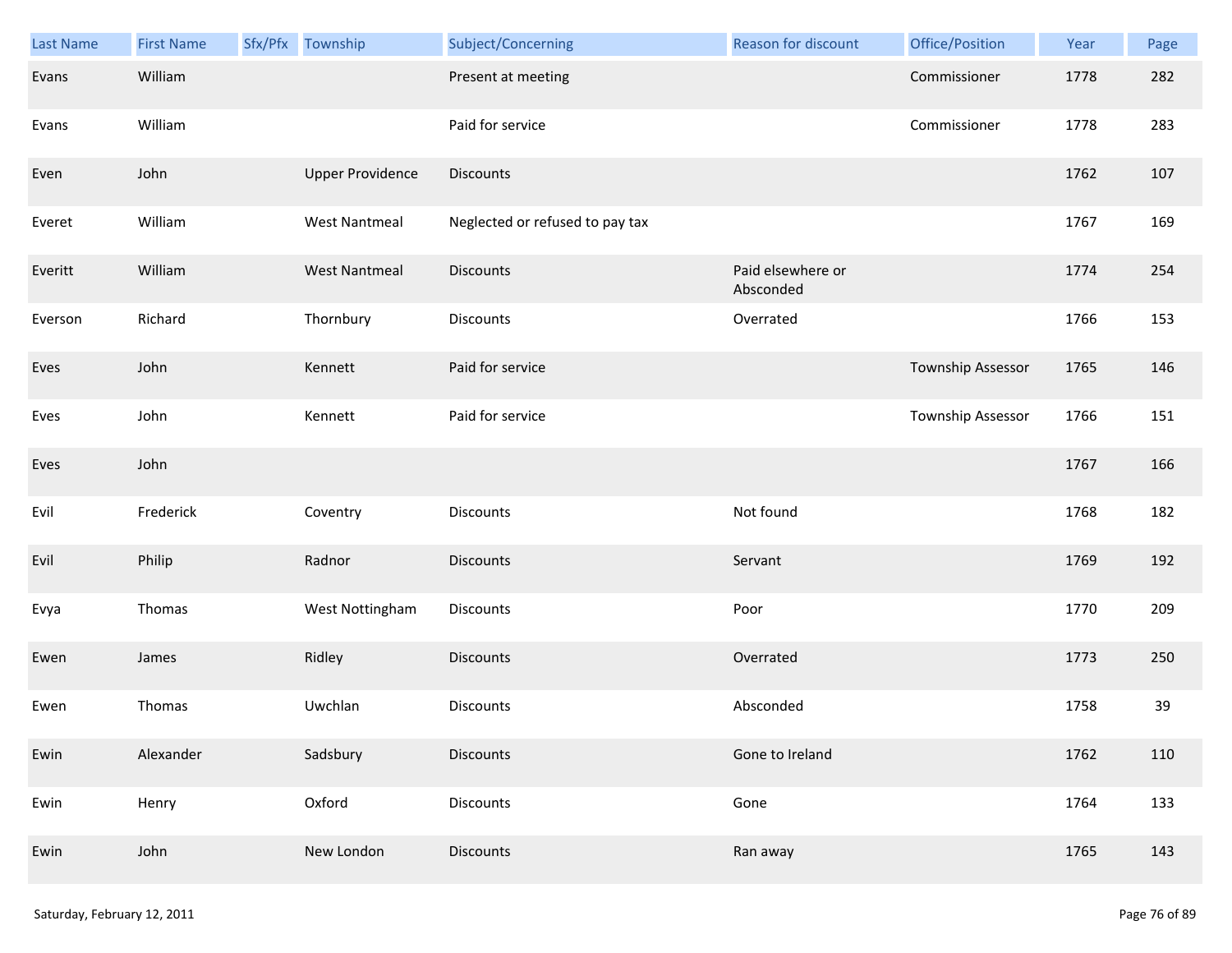| <b>Last Name</b> | <b>First Name</b> | Sfx/Pfx | Township             | Subject/Concerning              | <b>Reason for discount</b> | Office/Position   | Year | Page |
|------------------|-------------------|---------|----------------------|---------------------------------|----------------------------|-------------------|------|------|
| Ewin             | Samuel            |         | Oxford               | <b>Discounts</b>                | Not found                  |                   | 1764 | 133  |
| Ewin             | Thomas            |         | <b>Upper Darby</b>   | <b>Discounts</b>                | Enlisted &/or Poor         |                   | 1777 | 279  |
| Ewin             | William           |         | Uwchlan              | Neglected or refused to pay tax |                            |                   | 1758 | 34   |
| Ewin             | William           |         | <b>West Nantmeal</b> | <b>Discounts</b>                | Paid in East Nantmeal      |                   | 1765 | 142  |
| Ewing            | Henry             |         | Oxford               | <b>Discounts</b>                | Absconded                  |                   | 1770 | 209  |
| Ewing            | Henry             |         | Oxford               | <b>Discounts</b>                | Gone out of the county     |                   | 1772 | 236  |
| Ewing            | Samuel            |         | West Nottingham      | Paid for service                |                            | Township Assessor | 1769 | 191  |
| Ewing            | Samuel            |         | West Nottingham      | Paid for service                |                            | Township Assessor | 1770 | 206  |
| Eyre             | John              |         | Chester              | Paid for service                |                            | Township Assessor | 1774 | 255  |
| Eyre             | William           |         | Bethel               | Paid for service                |                            | Township Assessor | 1771 | 223  |
| Eyre             | William           |         | Bethel               | Paid for service                |                            | Township Assessor | 1772 | 240  |
| Eyre             | William           |         | Bethel               | Paid for service                |                            | Township Assessor | 1773 | 245  |
| Eyre             | William           |         | Bethel               | Paid for service                |                            | Township Assessor | 1774 | 255  |
| Eyre             | William           |         | <b>Bethel</b>        | Paid for service                |                            | Township Assessor | 1775 | 262  |
| Eyre             | William           |         | Bethel               | Paid for service                |                            | Township Assessor | 1776 | 271  |
| Eyres            | Isaac             |         | Ridley               | <b>Discounts</b>                | Overrated                  |                   | 1775 | 264  |
| Fagan            | James             |         | Londonderry          | <b>Discounts</b>                | Absconded                  |                   | 1760 | 78   |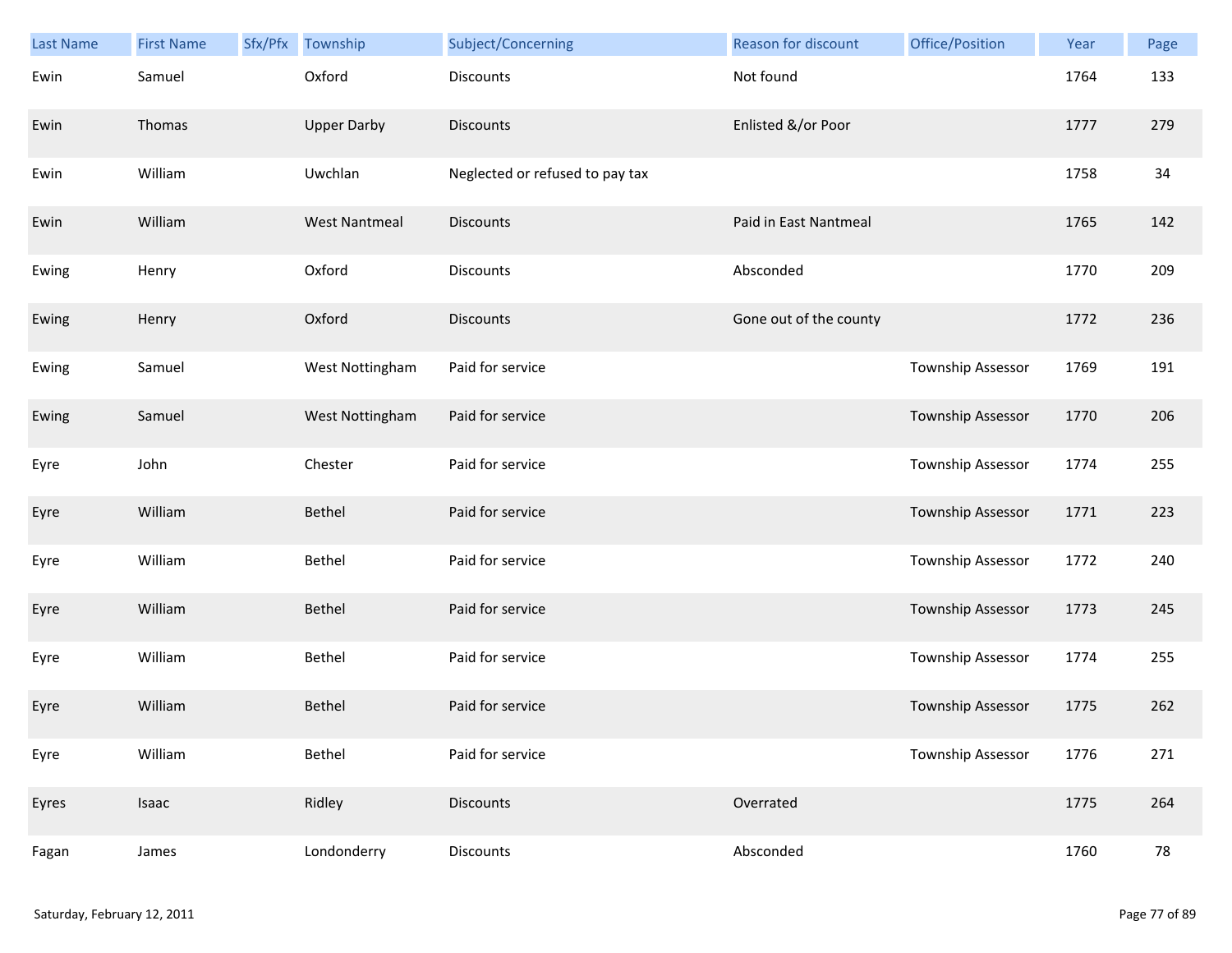| Last Name | <b>First Name</b> |      | Sfx/Pfx Township | Subject/Concerning                   | Reason for discount                       | Office/Position        | Year | Page |
|-----------|-------------------|------|------------------|--------------------------------------|-------------------------------------------|------------------------|------|------|
| Fage      | John              |      | Chester          | <b>Discounts</b>                     | Overrated                                 |                        | 1772 | 233  |
| Failing   | Thomas            |      | West Bradford    | Discounts                            | Ran away                                  |                        | 1757 | 12   |
| Fairlamb  | John              | Esq. |                  | Made returns of the assessors chosen |                                           | Sheriff                | 1762 | 112  |
| Fairlamb  | Nicholas          |      | Middletown       | Paid for service                     |                                           | Township Assessor      | 1769 | 193  |
| Fairlamb  | Nicholas          |      |                  | Qualified                            |                                           | <b>County Assessor</b> | 1775 | 267  |
| Fairlamb  | Nicholas          |      |                  | Present at meeting                   |                                           | <b>County Assessor</b> | 1776 | 270  |
| Fairlamb  | Nicholas          |      |                  | Present at meeting                   |                                           | <b>County Assessor</b> | 1776 | 271  |
| Fairlamb  | Nicholas          |      |                  | Paid for service                     |                                           | <b>County Assessor</b> | 1776 | 272  |
| Fairlamb  | Nicholas          |      |                  | Present at meeting                   |                                           | <b>County Assessor</b> | 1776 | 273  |
| Fairlamb  | Nicholas          |      |                  | Paid for service                     |                                           | <b>County Assessor</b> | 1776 | 276  |
| Fall      | Andrew            |      | Londonderry      | <b>Discounts</b>                     | Absconded                                 |                        | 1764 | 133  |
| Fall      | James             |      | London Grove     | Discounts                            | Overrated                                 |                        | 1766 | 158  |
| Farloe    | Francis           |      | East Fallowfield | <b>Discounts</b>                     | Absconded                                 |                        | 1771 | 223  |
| Farlow    | William           |      | New Garden       | Discounts                            | Land charged to John<br>Carpenter in West |                        | 1765 | 142  |
| Farr      | Edward            |      | Edgmont          | Paid for service                     |                                           | Township Assessor      | 1760 | 72   |
| Farr      | James             |      | Edgmont          | <b>Discounts</b>                     | Absconded                                 |                        | 1762 | 107  |
| Farr      | John              |      | Edgmont          | Discounts                            | Under age                                 |                        | 1758 | 41   |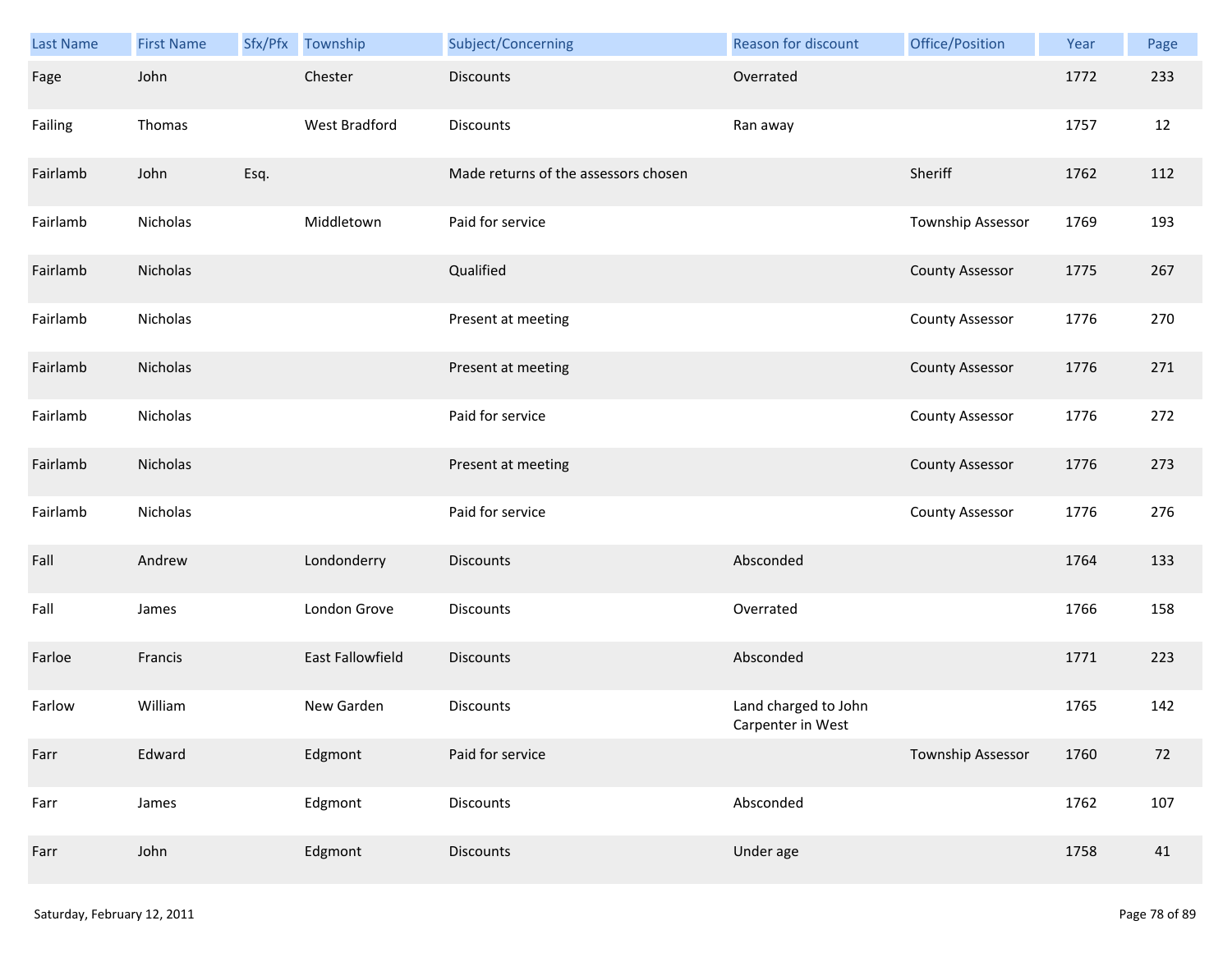| Last Name | <b>First Name</b> |     | Sfx/Pfx Township | Subject/Concerning | Reason for discount               | Office/Position          | Year | Page |
|-----------|-------------------|-----|------------------|--------------------|-----------------------------------|--------------------------|------|------|
| Farra     | Robert            |     | Middletown       | Discounts          | Absconded                         |                          | 1769 | 201  |
| Farrell   | James             |     | East Bradford    | <b>Discounts</b>   | Not free 6 months                 |                          | 1757 | 29   |
| Farren    | Hugh              |     | New London       | Discounts          | Absconded, Sickly or<br>Insolvent |                          | 1770 | 216  |
| Farro     | Robert            |     | Middletown       | <b>Discounts</b>   | Absconded                         |                          | 1770 | 215  |
| Farron    | James             |     | West Marlborough | Discounts          | Paid elsewhere                    |                          | 1769 | 198  |
| Fatire    | Christian         |     | Vincent          | Discounts          | Poor                              |                          | 1760 | 73   |
| Faucett   | Thomas            |     | Kennett          | Discounts          | Poor & Gone                       |                          | 1769 | 199  |
| Fauks     | Richard           |     | Radnor           | Discounts          | Rated in Marple                   |                          | 1760 | 76   |
| Fauks     | Richard           |     | Newtown          | <b>Discounts</b>   | Overrated                         |                          | 1762 | 105  |
| Faulkner  | Thomas            |     | East Whiteland   | <b>Discounts</b>   | Not found                         |                          | 1772 | 239  |
| Fauquer   | Thomas            |     | Kennett          | Discounts          | Not found                         |                          | 1767 | 168  |
| Fawkes    | Richard           | Jr. | Newtown          | <b>Discounts</b>   | Under age                         |                          | 1774 | 256  |
| Fawkes    | Richard           | Jr. | Newtown          | Discounts          | Sickly                            |                          | 1775 | 264  |
| Fawkes    | Richard           | Jr. | Newtown          | <b>Discounts</b>   | Sickly                            |                          | 1776 | 273  |
| Fegan     | Barnabas          |     | West Marlborough | Discounts          | Insolvent                         |                          | 1772 | 239  |
| Fell      | William           |     | Springfield      | Paid for service   |                                   | <b>Township Assessor</b> | 1760 | 82   |
| Fenix     | Thomas            |     | Springfield      | Discounts          | Lame                              |                          | 1764 | 127  |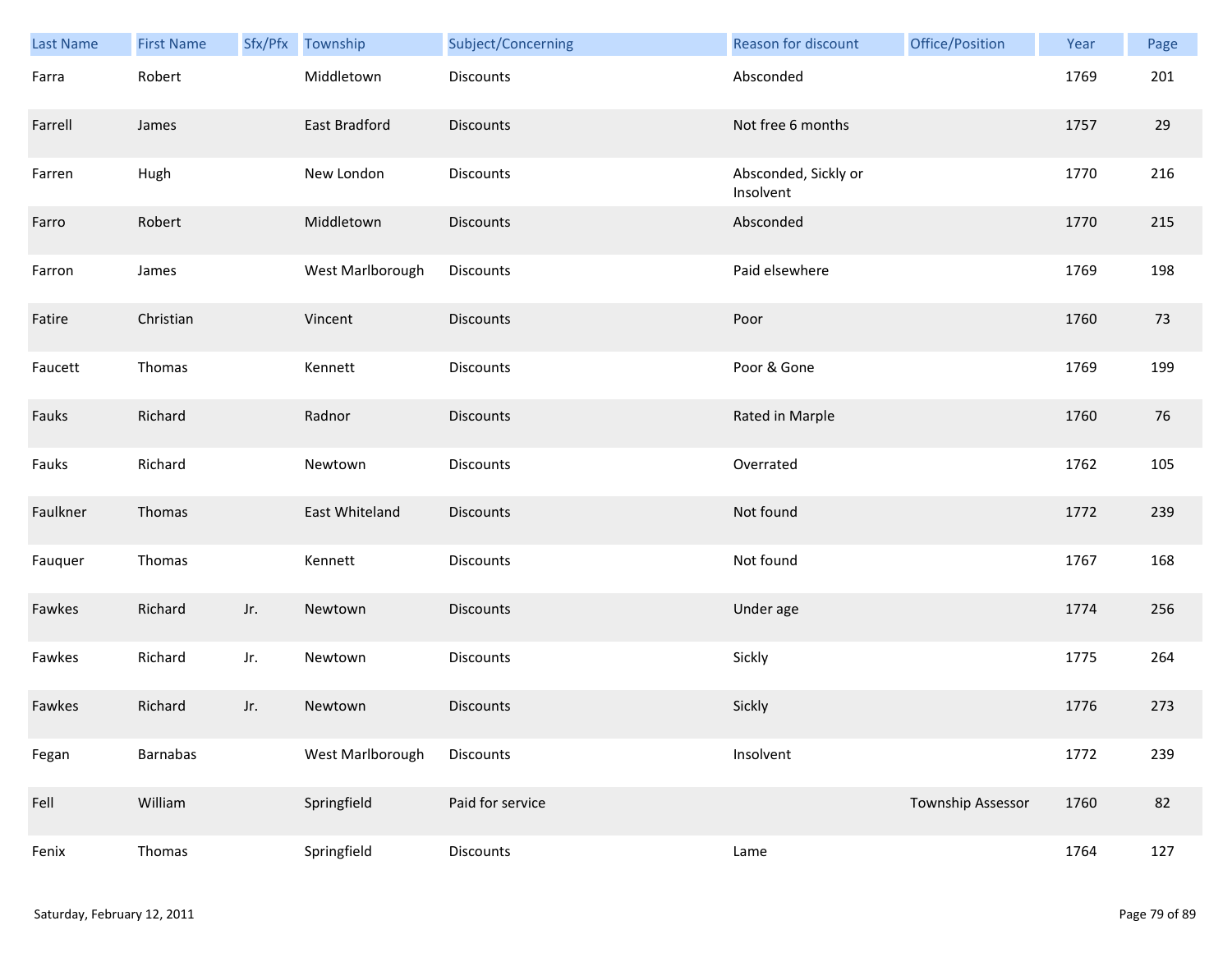| Last Name | <b>First Name</b> | Sfx/Pfx Township        | Subject/Concerning | Reason for discount      | Office/Position   | Year | Page |
|-----------|-------------------|-------------------------|--------------------|--------------------------|-------------------|------|------|
| Fenix     | Thomas            | Springfield             | <b>Discounts</b>   |                          |                   | 1765 | 145  |
| Ferguson  | Hugh              | Chester                 | <b>Discounts</b>   | Under age                |                   | 1771 | 222  |
| Ferguson  | Hugh              | Chester                 | <b>Discounts</b>   | Twice rated              |                   | 1775 | 267  |
| Ferland   | Lewis             | Chester                 | <b>Discounts</b>   | Dead                     |                   | 1770 | 215  |
| Fermer    | John              | East Whiteland          | <b>Discounts</b>   | Ran away                 |                   | 1770 | 213  |
| Ferral    | Andrew            | West Bradford           | <b>Discounts</b>   | Gone                     |                   | 1776 | 269  |
| Ferrell   | Henry             | <b>Upper Chichester</b> | Discounts          | Absconded                |                   | 1769 | 200  |
| Ferrin    | Hugh              | West Fallowfield        | Discounts          |                          |                   | 1775 | 268  |
| Ferris    | Robert            |                         | <b>Discounts</b>   | Enlisted &/or Poor       |                   | 1777 | 281  |
| Ferrom    | John              | Aston                   | <b>Discounts</b>   | Married & Poor           |                   | 1767 | 170  |
| Ferron    | Hugh              | West Fallowfield        | Discounts          | Delinquents              |                   | 1774 | 260  |
| Few       | Joseph            | West Bradford           | Paid for service   |                          | Township Assessor | 1760 | 77   |
| Few       | Joseph            | Lower Chichester        | <b>Discounts</b>   | Insolvent                |                   | 1768 | 174  |
| Fidler    | Christopher       | West Caln               | <b>Discounts</b>   | Enlisted                 |                   | 1761 | 99   |
| Fields    | Thomas            | Lower Darby             | <b>Discounts</b>   | Dead, Enlisted &/or Poor |                   | 1777 | 278  |
| Fillery   | Stephen           | <b>Upper Darby</b>      | <b>Discounts</b>   | Not found                |                   | 1769 | 200  |
| Filman    | Philip            | Charlestown             | <b>Discounts</b>   | Enlisted &/or Poor       |                   | 1777 | 278  |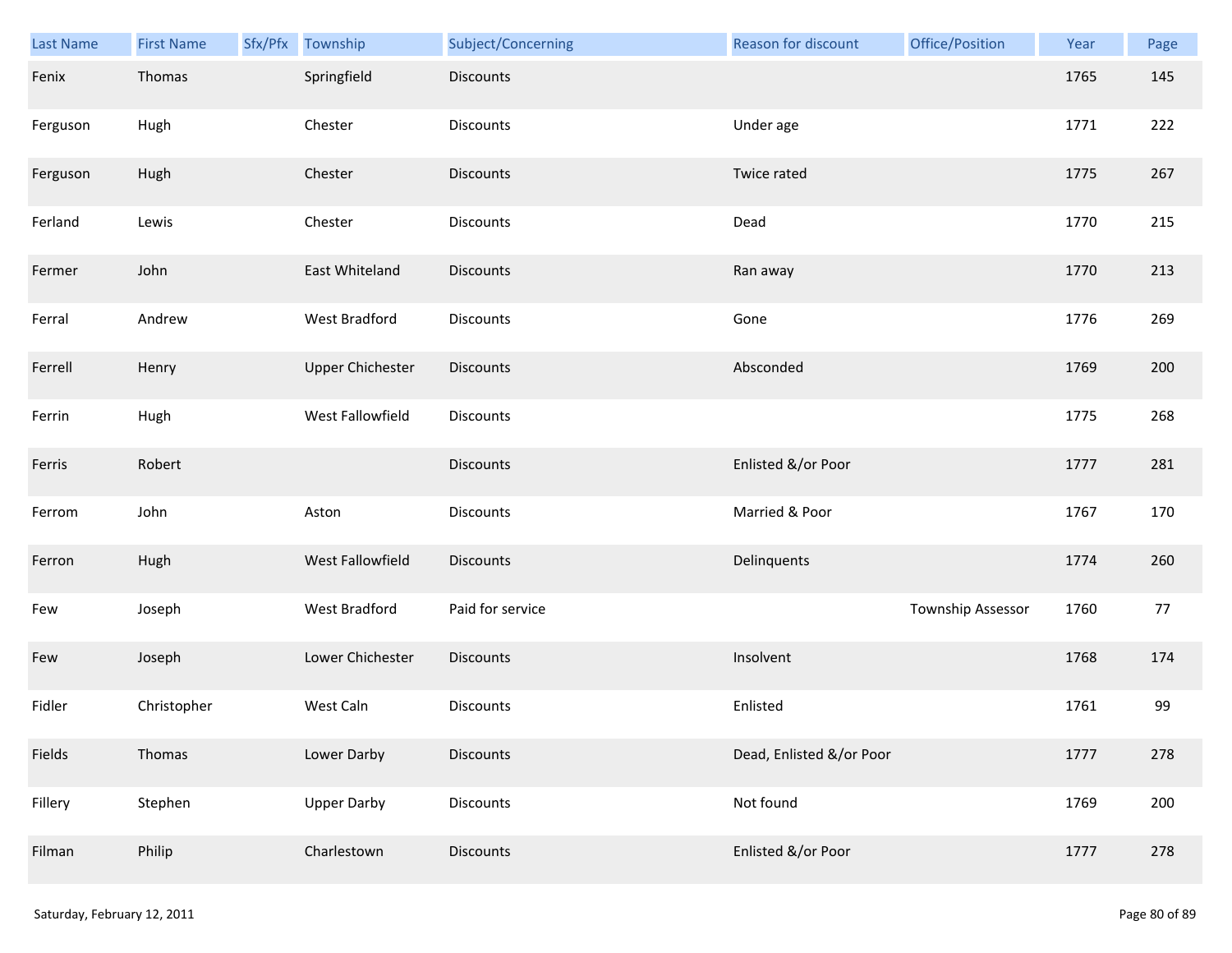| <b>Last Name</b> | <b>First Name</b> | Sfx/Pfx | Township                | Subject/Concerning           | <b>Reason for discount</b>     | Office/Position   | Year | Page |
|------------------|-------------------|---------|-------------------------|------------------------------|--------------------------------|-------------------|------|------|
| Filson           | Davidson          |         | East Fallowfield        | <b>Discounts</b>             | Overrated                      |                   | 1773 | 248  |
| Filson           | Davison           |         | <b>East Fallowfield</b> | <b>Discounts</b>             | Overrated                      |                   | 1759 | 55   |
| Filson           | Robert            | Adm.    | East Fallowfield        | Allowed an order for payment |                                |                   | 1766 | 153  |
| Filson           | Robert            |         | East Fallowfield        | <b>Discounts</b>             | Poor or Overrated              |                   | 1772 | 244  |
| Filson           | Robert            |         | <b>East Fallowfield</b> | <b>Discounts</b>             | Gone                           |                   | 1774 | 255  |
| Filson           | Samuel            | Dec'd   | East Fallowfield        | Paid for service             |                                | Township Assessor | 1766 | 153  |
| Filson           | William           |         | East Fallowfield        | <b>Discounts</b>             | Overrated                      |                   | 1757 | 31   |
| Filson           | William           |         | <b>East Fallowfield</b> | <b>Discounts</b>             | Overrated                      |                   | 1759 | 61   |
| Filson           | William           |         | East Fallowfield        | Paid for service             |                                | Township Assessor | 1760 | 74   |
| Finch            | Thomas            |         | East Bradford           | <b>Discounts</b>             | Poor                           |                   | 1766 | 157  |
| Finley           | Michael           |         | Sadsbury                | <b>Discounts</b>             | Overrated                      |                   | 1757 | 26   |
| Finley           | Samuel            |         | Whiteland               | <b>Discounts</b>             | Poor                           |                   | 1757 | 10   |
| Finley           | Samuel            |         | West Nottingham         | Discounts                    | Overrated                      |                   | 1757 | 21   |
| Finley           | William           |         | <b>West Caln</b>        | Paid for service             |                                | Township Assessor | 1759 | 54   |
| Finnely          | Robert            |         | New London              | <b>Discounts</b>             | Landholder                     |                   | 1757 | 20   |
| Finney           | James             |         | East Caln               | <b>Discounts</b>             | Enlisted, Absconded or<br>Poor |                   | 1778 | 281  |
| Finney           | John              |         | London Grove            | Discounts                    | Paid in New London             |                   | 1766 | 158  |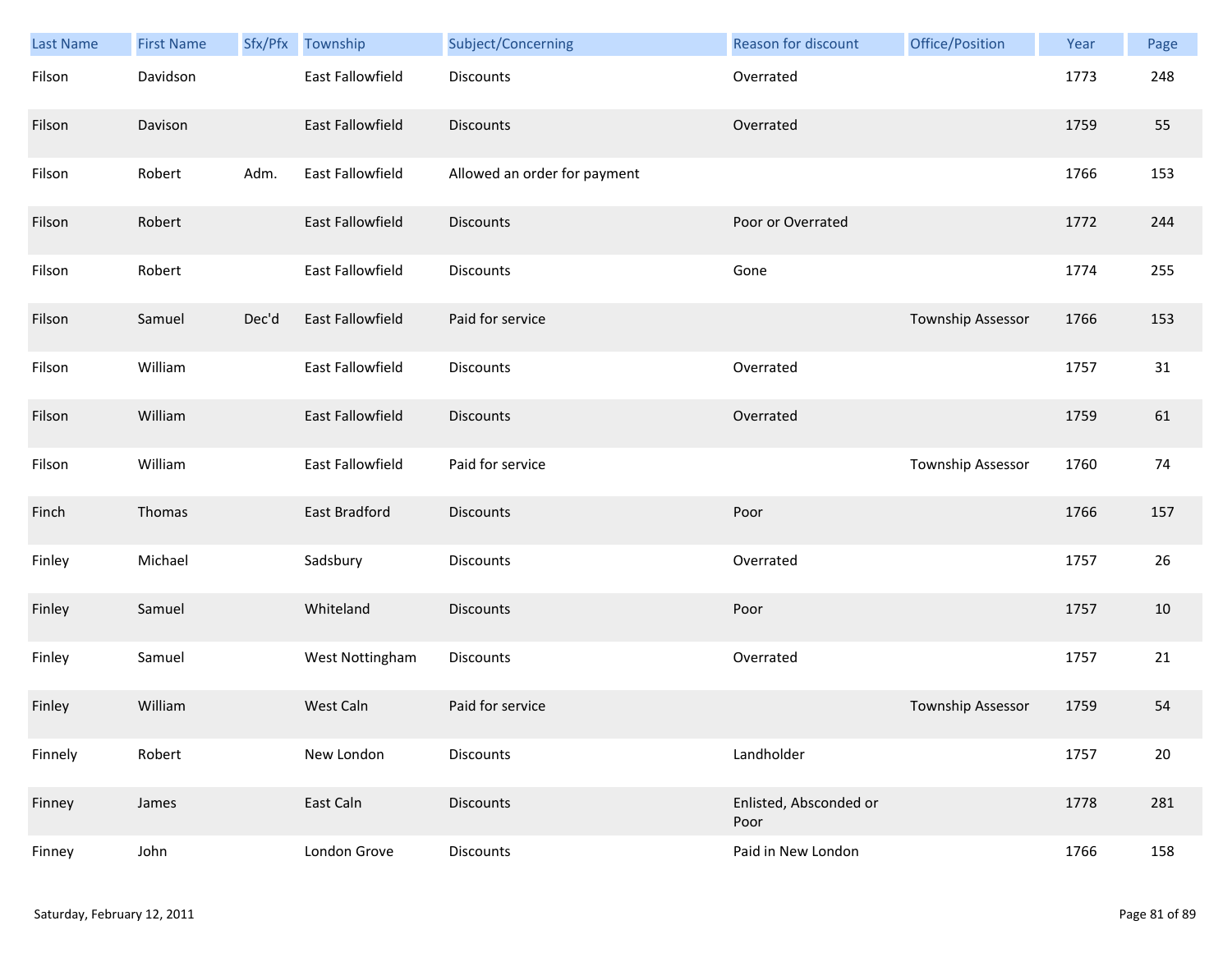| Last Name   | <b>First Name</b> | Sfx/Pfx | Township         | Subject/Concerning              | Reason for discount            | Office/Position   | Year | Page |
|-------------|-------------------|---------|------------------|---------------------------------|--------------------------------|-------------------|------|------|
| Finney      | Robert            |         | New London       | Paid for service                |                                | Township Assessor | 1762 | 103  |
| Finney      | Walter            |         | New London       | Paid for service                |                                | Township Assessor | 1774 | 255  |
| Finney      | Walter            |         | New London       | Paid for service                |                                | Township Assessor | 1775 | 261  |
| Finney      | Walter            |         | New London       | Paid for service                |                                | Township Assessor | 1776 | 270  |
| Fisher      | James             |         | East Caln        | Neglected or refused to pay tax |                                |                   | 1762 | 109  |
| Fisher      | John              |         | Charlestown      | Discounts                       | Poor                           |                   | 1758 | 46   |
| Fisher      | John              |         | Charlestown      | <b>Discounts</b>                | Absconded                      |                   | 1759 | 65   |
| Fisher      | Joseph            |         | East Bradford    | Discounts                       |                                |                   | 1775 | 268  |
| Fisher      | Robert            |         | Pennsbury        | Paid for service                |                                | Township Assessor | 1773 | 244  |
| Fisher      | Thomas            |         | West Marlborough | Discounts                       | Absconded                      |                   | 1768 | 181  |
| Fiting      | John              |         | Pikeland         | <b>Discounts</b>                | Enlisted, Absconded or<br>Poor |                   | 1777 | 277  |
| Fitting     | John              |         | Pikeland         | Discounts                       | Not found                      |                   | 1776 | 276  |
| Fitzberry   | George            |         | Oxford           | Discounts                       | Absconded                      |                   | 1762 | 109  |
| Fitzimons   | John              |         | Vincent          | <b>Discounts</b>                | Absconded                      |                   | 1757 | 21   |
| Fitzimons   | John              |         | Newtown          | <b>Discounts</b>                | Overrated                      |                   | 1757 | 28   |
| Fitzpatrick | James             |         | East Caln        | Discounts                       |                                |                   | 1764 | 130  |
| Fitzpatrick | Jeremiah          |         | West Marlborough | Discounts                       | Insolvent                      |                   | 1772 | 239  |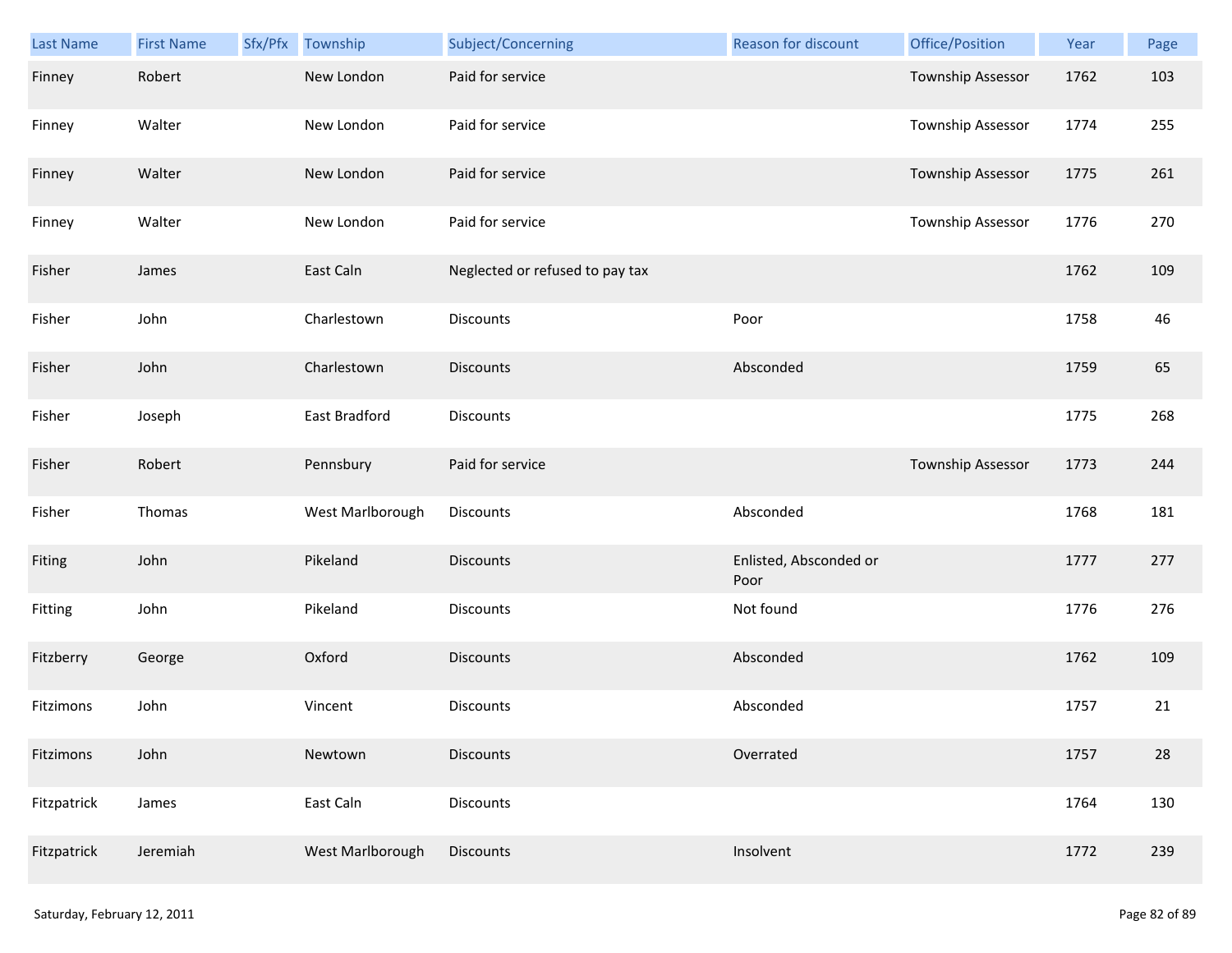| Last Name   | <b>First Name</b> | Sfx/Pfx Township        | Subject/Concerning | Reason for discount | Office/Position        | Year | Page |
|-------------|-------------------|-------------------------|--------------------|---------------------|------------------------|------|------|
| Fitzpatrick | Jeremiah          | East Marlborough        | Discounts          | Absconded           |                        | 1778 | 282  |
| Fitzpatrick | John              | East Marlborough        | Discounts          | Absconded           |                        | 1778 | 282  |
| Fitzpatrick | William           | <b>Upper Providence</b> | Discounts          | Enlisted &/or Poor  |                        | 1777 | 279  |
| Flacerdy    | John              | Aston                   | <b>Discounts</b>   | Absconded           |                        | 1771 | 231  |
| Flanagan    | William           | New London              | Discounts          | Poor                |                        | 1774 | 256  |
| Flash       | Joshua            | Springfield             | Discounts          | Ran away            |                        | 1763 | 121  |
| Fleman      | James             |                         | Discounts          |                     |                        | 1757 | 13   |
| Fleman      | John              | Goshen                  | Discounts          | Married & Poor      |                        | 1757 | 12   |
| Fleman      | John              | Londonderry             | <b>Discounts</b>   | Ran away            |                        | 1757 | 9    |
| Fleman      | John              | Oxford                  | Discounts          | Enlisted            |                        | 1758 | 48   |
| Flemans     | John              | Oxford                  | Discounts          | Overrated           |                        | 1757 | 21   |
| Fleming     | Henry             | East Caln               | Discounts          |                     |                        | 1773 | 249  |
| Fleming     | James             | Oxford                  | Discounts          |                     |                        | 1767 | 170  |
| Fleming     | James             | Oxford                  | <b>Discounts</b>   |                     |                        | 1775 | 262  |
| Fleming     | John              | New London              | Paid for service   |                     | Township Assessor      | 1764 | 126  |
| Fleming     | John              | Oxford                  | <b>Discounts</b>   |                     |                        | 1767 | 170  |
| Fleming     | John              |                         | Present at meeting |                     | <b>County Assessor</b> | 1767 | 171  |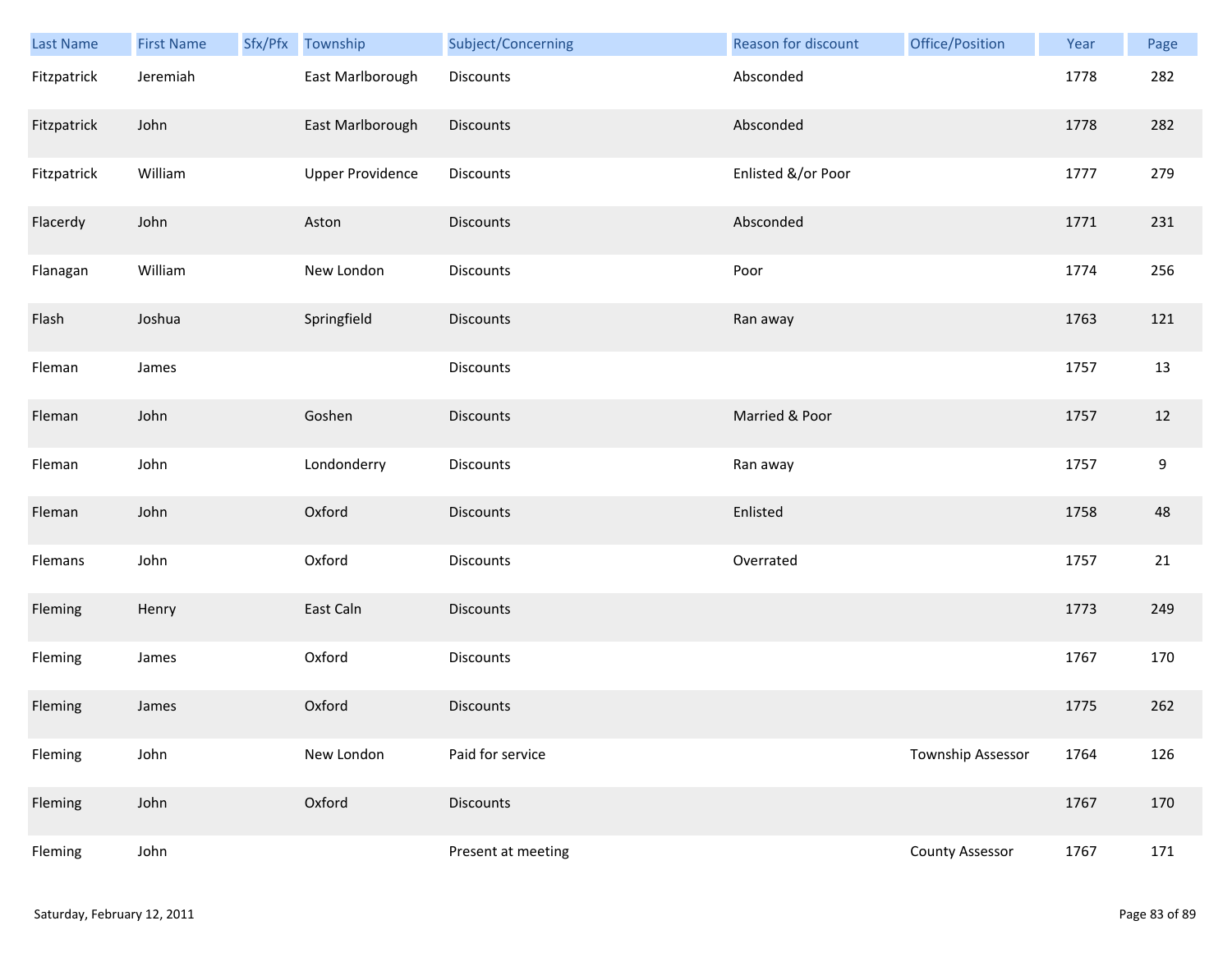| Last Name | <b>First Name</b> | Sfx/Pfx Township | Subject/Concerning | Reason for discount | Office/Position        | Year | Page |
|-----------|-------------------|------------------|--------------------|---------------------|------------------------|------|------|
| Fleming   | John              |                  | Present at meeting |                     | <b>County Assessor</b> | 1769 | 194  |
| Fleming   | John              |                  | Present at meeting |                     | <b>County Assessor</b> | 1769 | 202  |
| Fleming   | John              |                  | Present at meeting |                     | <b>County Assessor</b> | 1770 | 206  |
| Fleming   | John              |                  | Present at meeting |                     | <b>County Assessor</b> | 1770 | 212  |
| Fleming   | John              |                  | Present at meeting |                     | <b>County Assessor</b> | 1770 | 216  |
| Fleming   | John              |                  | Present at meeting |                     | <b>County Assessor</b> | 1771 | 218  |
| Fleming   | John              |                  | Paid for service   |                     |                        | 1771 | 225  |
| Fleming   | John              |                  | Present at meeting |                     | <b>County Assessor</b> | 1771 | 229  |
| Fleming   | John              |                  | Present at meeting |                     | <b>County Assessor</b> | 1772 | 234  |
| Fleming   | John              |                  | Qualified          |                     | Commissioner           | 1772 | 241  |
| Fleming   | John              |                  | Present at meeting |                     | Commissioner           | 1772 | 242  |
| Fleming   | John              |                  | Present at meeting |                     | Commissioner           | 1773 | 244  |
| Fleming   | John              |                  | Present at meeting |                     | Commissioner           | 1773 | 244  |
| Fleming   | John              |                  | Present at meeting |                     | Commissioner           | 1773 | 245  |
| Fleming   | John              |                  | Paid for service   |                     | Commissioner           | 1773 | 246  |
| Fleming   | John              |                  | Present at meeting |                     | Commissioner           | 1773 | 248  |
| Fleming   | John              |                  | Present at meeting |                     | Commissioner           | 1773 | 251  |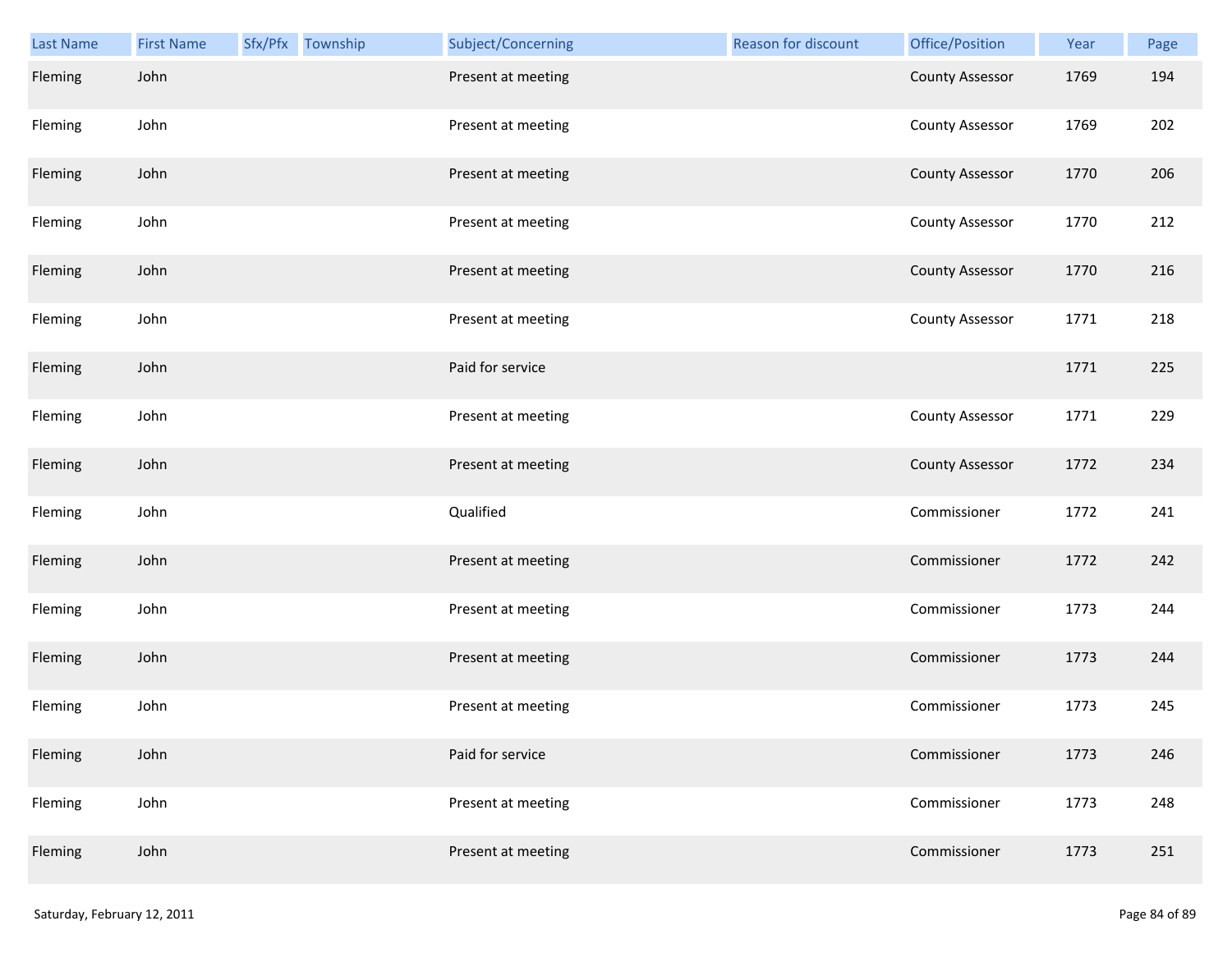| <b>Last Name</b> | <b>First Name</b> |      | Sfx/Pfx Township     | Subject/Concerning | Reason for discount | Office/Position        | Year | Page |
|------------------|-------------------|------|----------------------|--------------------|---------------------|------------------------|------|------|
| Fleming          | John              |      |                      | Present at meeting |                     | Commissioner           | 1773 | 252  |
| Fleming          | John              |      |                      | Present at meeting |                     | Commissioner           | 1774 | 255  |
| Fleming          | John              |      |                      | Present at meeting |                     | Commissioner           | 1774 | 259  |
| Fleming          | John              |      |                      | Present at meeting |                     | Commissioner           | 1775 | 263  |
| Flemming         | Archibald         |      | West Fallowfield     | <b>Discounts</b>   | Absconded           |                        | 1768 | 186  |
| Flemming         | Benjamin          |      | Ridley               | Discounts          | Gone                |                        | 1768 | 185  |
| Flemming         | John              |      |                      | Paid for service   |                     | <b>County Assessor</b> | 1768 | 175  |
| Flemming         | John              |      |                      | Present at meeting |                     | <b>County Assessor</b> | 1768 | 181  |
| Flemming         | John              |      |                      | Present at meeting |                     | <b>County Assessor</b> | 1768 | 188  |
| Fletcher         | John              |      | Londonderry          | <b>Discounts</b>   | Low circumstances   |                        | 1758 | 46   |
| Flower           | John              |      | Lower Chichester     | Paid for service   |                     | Township Assessor      | 1773 | 247  |
| Flower           | John              |      | Chester              | <b>Discounts</b>   | Twice rated         |                        | 1775 | 267  |
| Flower           | Richard           |      | London Grove         | Paid for service   |                     | Township Assessor      | 1768 | 173  |
| Flower           | Richard           |      | London Grove         | Paid for service   |                     | Township Assessor      | 1773 | 244  |
| Flower           | Samuel            | Esq. | <b>East Nantmeal</b> | Discounts          | Overrated           |                        | 1758 | 34   |
| Floyd            | Henry             |      | East Nottingham      | <b>Discounts</b>   | Ran away            |                        | 1772 | 242  |
| Floyd            | William           |      | Nether Providence    | Discounts          | Poor                |                        | 1766 | 160  |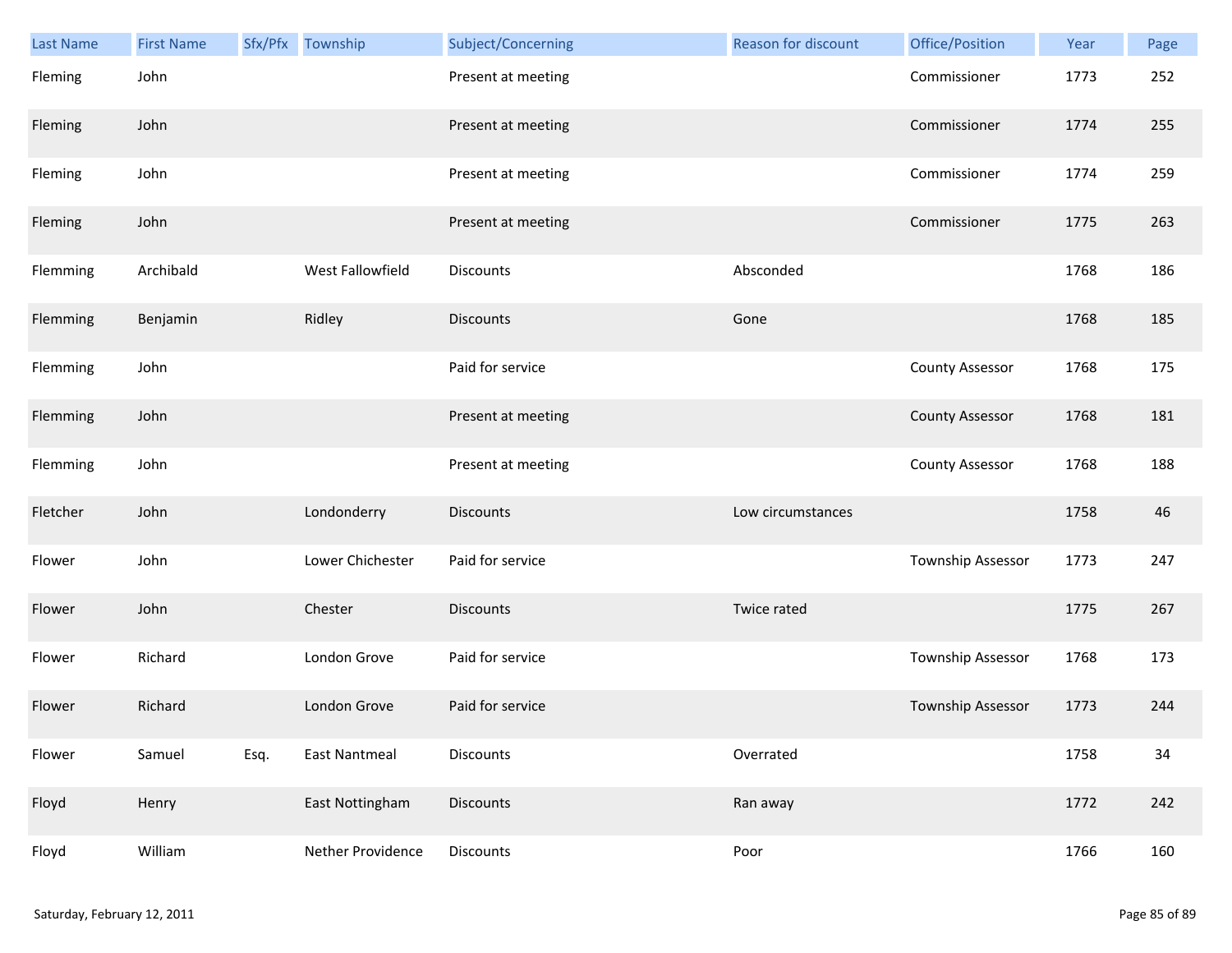| Last Name | <b>First Name</b> | Sfx/Pfx | Township          | Subject/Concerning                  | Reason for discount | Office/Position   | Year | Page |
|-----------|-------------------|---------|-------------------|-------------------------------------|---------------------|-------------------|------|------|
| Folton    | William           |         | Sadsbury          | <b>Discounts</b>                    | Absconded           |                   | 1757 | 26   |
| Folwell   | Joseph            |         | West Marlborough  | <b>Discounts</b>                    | Gone to New Castle  |                   | 1771 | 227  |
| Fonsrider | Jacob             |         | East Nantmeal     | <b>Discounts</b>                    | Ran away            |                   | 1757 | 25   |
| Ford      | David             |         | Vincent           | Discounts                           | Enlisted &/or Poor  |                   | 1777 | 278  |
| Ford      | George            |         | West Nottingham   | <b>Discounts</b>                    |                     |                   | 1766 | 159  |
| Ford      | John              |         | Bethel            |                                     |                     | Township Assessor | 1760 | 84   |
| Ford      | John              |         | Bethel            | Paid for service                    |                     | Township Assessor | 1761 | 96   |
| Ford      | John              |         | Bethel            | Discounts                           | Twice rated         |                   | 1768 | 181  |
| Ford      | Phillip           |         | Ridley            | Paid for service                    |                     | Township Assessor | 1764 | 127  |
| Ford      | Phillip           | Esq.    |                   | Returned list of township assessors |                     | Sheriff           | 1765 | 146  |
| Ford      | Phillip           | Esq.    |                   | Seized the goods of Isaac Jackson   |                     | Sheriff           | 1765 | 148  |
| Ford      | Reuben            |         | Lower Chichester  | Discounts                           | Gone                |                   | 1775 | 266  |
| Ford      | Thomas            |         | Nether Providence | <b>Discounts</b>                    |                     |                   | 1763 | 117  |
| Forder    | William           |         | Aston             | Discounts                           | Poor                |                   | 1773 | 248  |
| Forder    | William           |         |                   | <b>Discounts</b>                    | Enlisted &/or Poor  |                   | 1777 | 279  |
| Foreman   | Aaron             |         | East Bradford     | <b>Discounts</b>                    | Not in township     |                   | 1770 | 210  |
| Foreman   | Alexander         |         | East Marlborough  | Discounts                           |                     |                   | 1775 | 268  |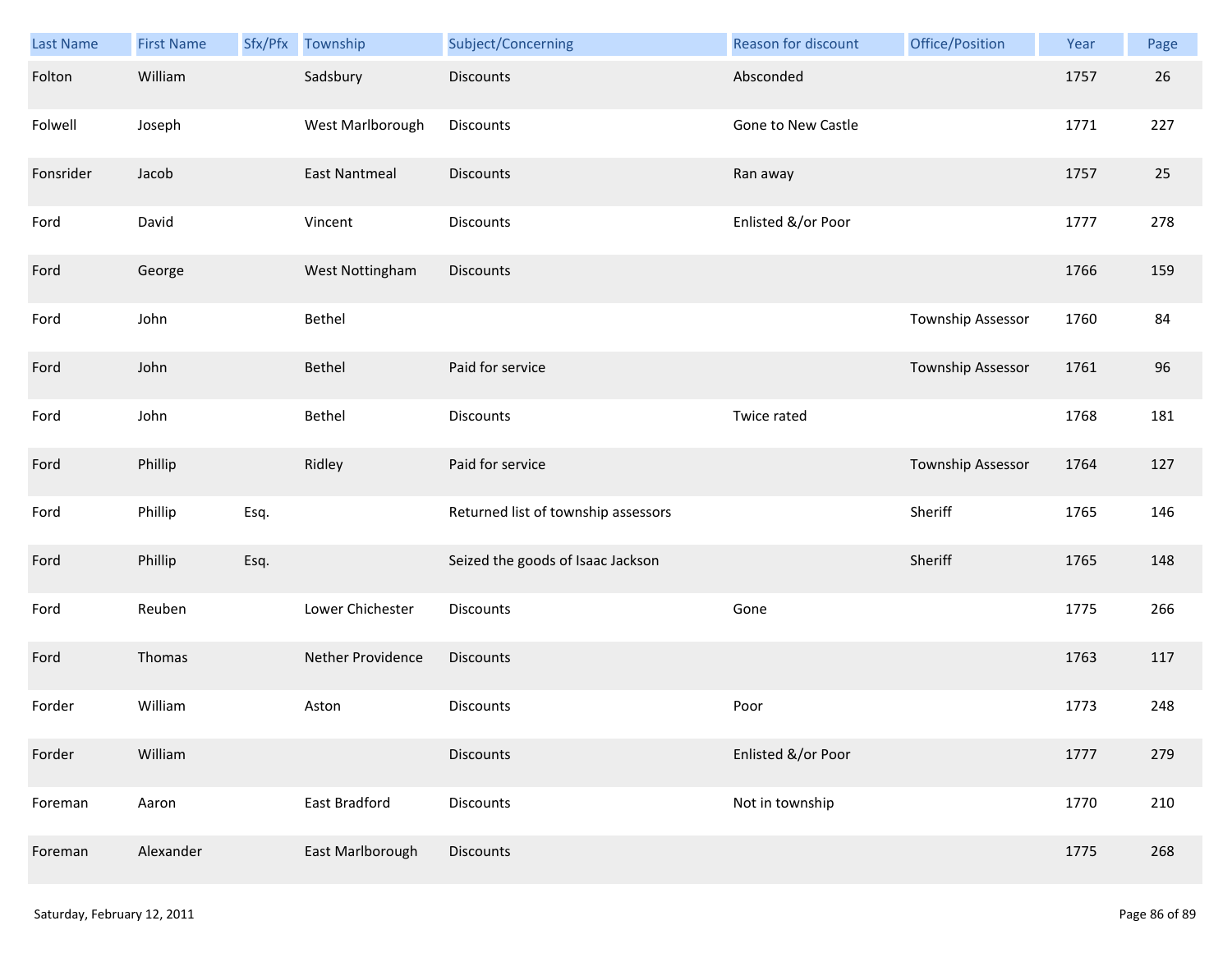| Last Name    | <b>First Name</b> | Sfx/Pfx | Township          | Subject/Concerning | Reason for discount            | Office/Position | Year | Page |
|--------------|-------------------|---------|-------------------|--------------------|--------------------------------|-----------------|------|------|
| Forester     | James             |         | Ridley            | <b>Discounts</b>   | Absconded                      |                 | 1757 | 20   |
| Forguson     | Hugh              |         | Chester           | <b>Discounts</b>   | Under age                      |                 | 1770 | 210  |
| Forker       | Adam              |         | East Nottingham   | Discounts          | Not found                      |                 | 1760 | 80   |
| Forker       | Charles           |         | West Nottingham   | Discounts          | Insolvent                      |                 | 1768 | 187  |
| Forker       | John              |         | East Marlborough  | <b>Discounts</b>   | Paid in West Marlborough       |                 | 1758 | 49   |
| Forker       | Thomas            |         | East Caln         | <b>Discounts</b>   | Enlisted &/or Poor             |                 | 1777 | 277  |
| Forker       | William           |         | Newlin            | Discounts          |                                |                 | 1760 | 79   |
| Forrest      | James             |         | Ridley            | Discounts          | Under age                      |                 | 1758 | 41   |
| Forrest      | Mathew            |         | Lower Providence  | <b>Discounts</b>   | Poor                           |                 | 1758 | 42   |
| Forrest      | Mathew            |         | Nether Providence | Discounts          |                                |                 | 1761 | 96   |
| Forrest      | Mathew            |         | Kennett           | Discounts          | Not found                      |                 | 1763 | 119  |
| Forrester    | Ralph             |         | Goshen            | <b>Discounts</b>   |                                |                 | 1774 | 258  |
| Forster      | William           |         | East Nottingham   | Discounts          | Poor or Absconded              |                 | 1769 | 201  |
| Forsythe     | William           |         | East Fallowfield  | <b>Discounts</b>   | Gone, Dead, Married or<br>Poor |                 | 1774 | 255  |
| Fortenburger | William           |         |                   |                    |                                |                 | 1759 | 66   |
| Foster       | Francis           |         | New London        | <b>Discounts</b>   | Ran away                       |                 | 1769 | 196  |
| Foster       | Francis           |         | New London        | Discounts          | Ran away                       |                 | 1774 | 256  |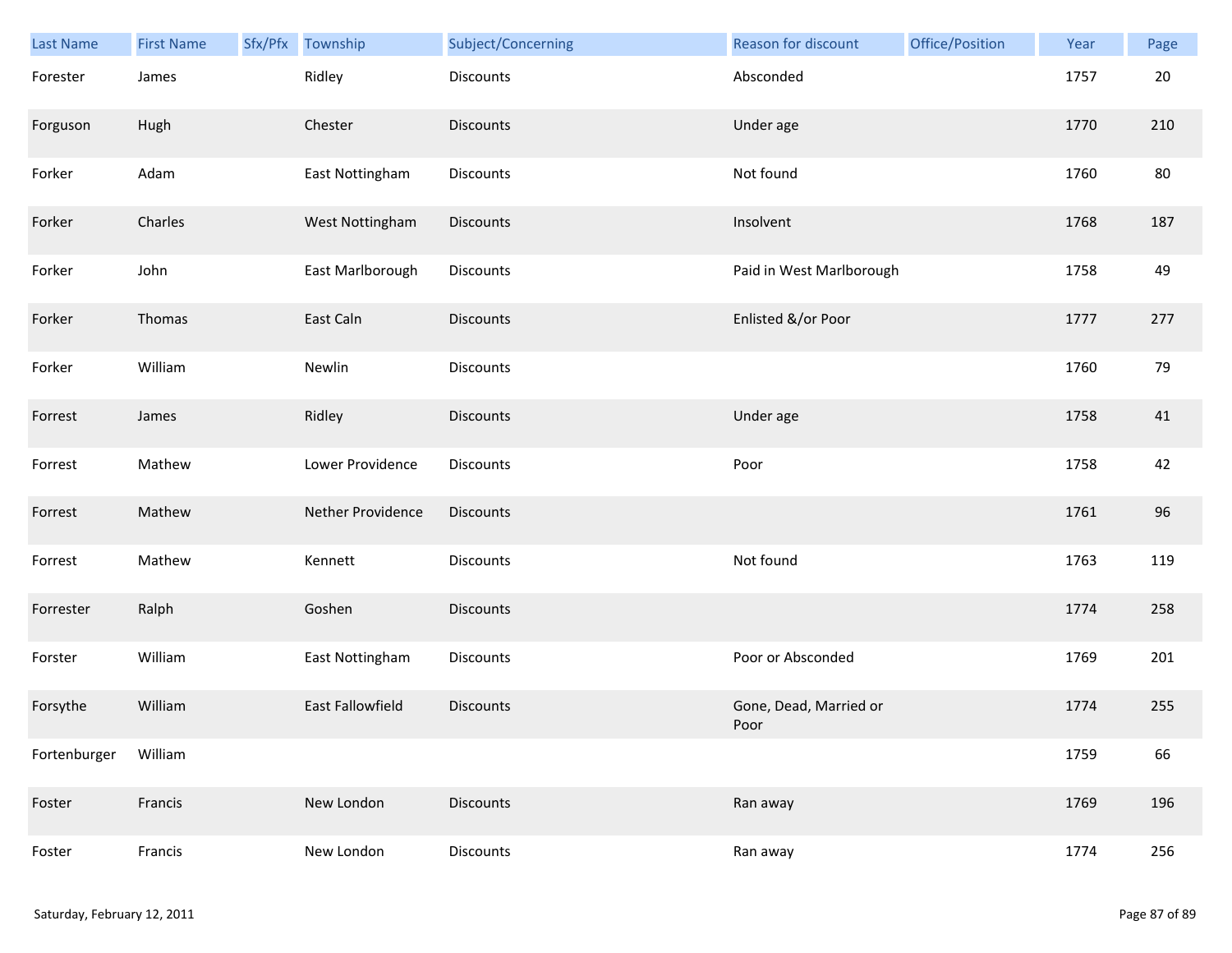| Last Name             | <b>First Name</b> | Sfx/Pfx | Township             | Subject/Concerning | Reason for discount    | Office/Position | Year | Page |
|-----------------------|-------------------|---------|----------------------|--------------------|------------------------|-----------------|------|------|
| Foster                | James             |         | East Nottingham      | <b>Discounts</b>   | Absconded              |                 | 1758 | 39   |
| Foster                | James             |         | Tredyffrin           | Discounts          |                        |                 | 1764 | 127  |
| Foster                | John              |         | <b>Upper Darby</b>   | Discounts          | Enlisted &/or Poor     |                 | 1777 | 279  |
| Fosythe               | John              |         | Chester              | Discounts          |                        |                 | 1775 | 268  |
| Fouk                  | Henry             |         | Vincent              | <b>Discounts</b>   | Not found              |                 | 1759 | 54   |
| Fowles                | John              |         | Haverford            | Discounts          |                        |                 | 1772 | 239  |
| Fowles                | John              |         | Haverford            | <b>Discounts</b>   |                        |                 | 1773 | 249  |
| Fox                   | James             |         | Newtown              | Discounts          | Enlisted &/or Poor     |                 | 1777 | 278  |
| Foy                   | John              |         | London Grove         | <b>Discounts</b>   | Disabled               |                 | 1762 | 109  |
| Frame                 | Thomas            |         | Goshen               | Discounts          | Insolvent or Absconded |                 | 1768 | 181  |
| Frame                 | William           |         | <b>West Nantmeal</b> | Discounts          | Not found              |                 | 1768 | 182  |
| Francis               | George            |         | East Nottingham      | Discounts          |                        |                 | 1763 | 123  |
| Francis               | John              |         | Whiteland            | Discounts          | Twice taxed            |                 | 1757 | 10   |
| Francis               | John              |         | Tredyffrin           | Discounts          | Poor                   |                 | 1767 | 166  |
| Fraser                | Percifer          |         | Whiteland            | <b>Discounts</b>   | Paid in Uwchlan        |                 | 1757 | 10   |
| Fredericknoose George |                   |         | West Nottingham      | Discounts          | Absconded              |                 | 1759 | 67   |
| Free                  | Clem              |         | Ridley               | Discounts          |                        |                 | 1765 | 141  |